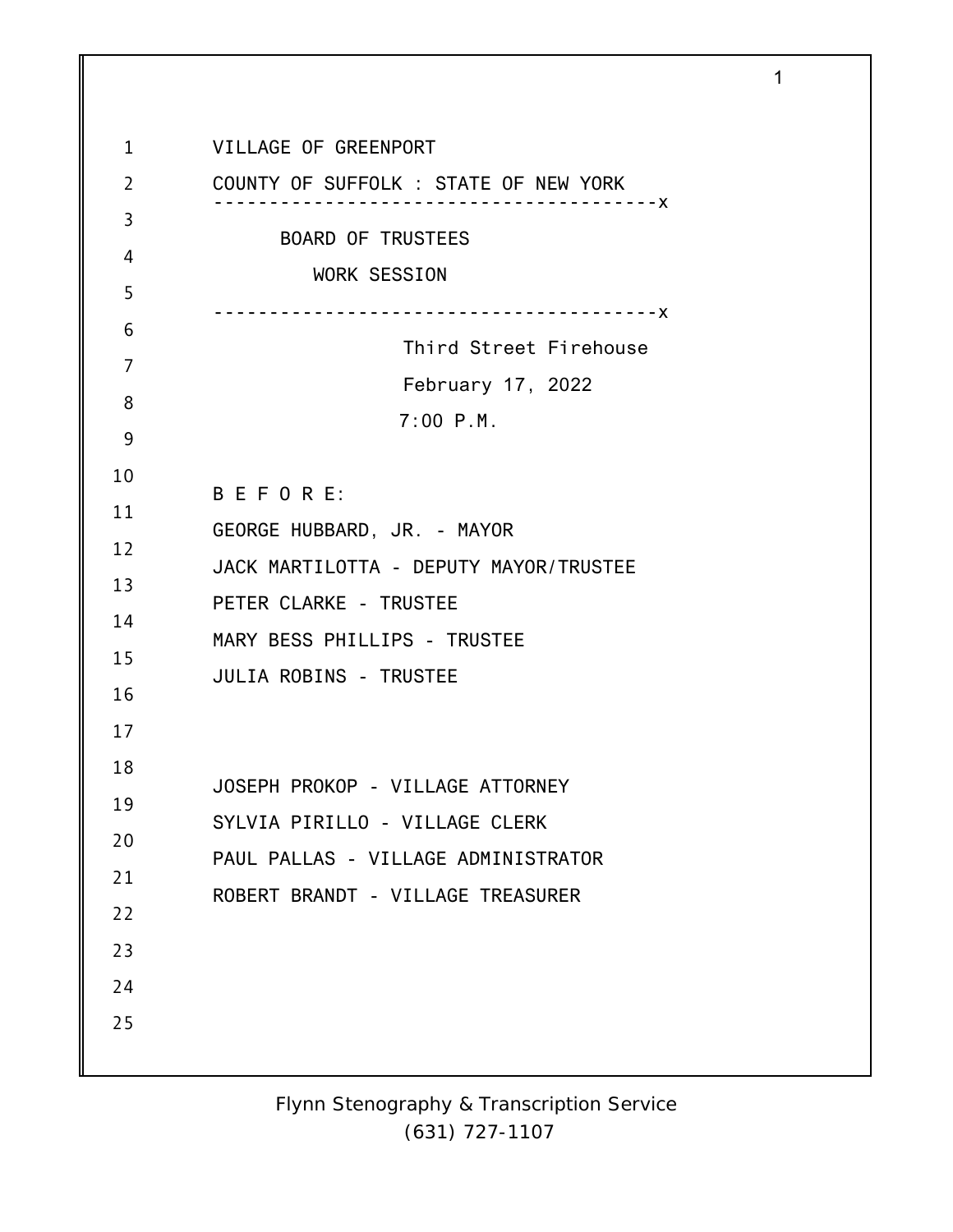| Work Session 2/17/22 |  |
|----------------------|--|
|----------------------|--|

1 2 3 4 5 6 7 8 9 10 11 12 13 14 15 16 17 18 19 20 21 22 23 24 25 (The Meeting was Called to Order at 7 p.m.) MAYOR HUBBARD: Okay. We'll call the meeting to order. Pledge to the Flag. (Pledge of Allegiance) MAYOR HUBBARD: Okay. We'll start with the Fire Department report. We've got Chief Manwaring here. Yeah, everybody could hear you that way. CHIEF MANWARING: Okay. Got my reports. We got -- last night, the Board of Wardens, we accepted three new members. We'd like you guys to put them on your agenda. Peter Miller to the Star Hose Company, Vijay Pal-Singh to the Phenix Hook and Ladder, and Michael Reed to the Hook and Ladder. The only other thing they brought up was the annual hose testing, pump testing. I'm working on getting prices on that for you folks and all that stuff, so I have to put in POs. We have to add a new one for the NFPA there for 1911. All the vehicles have to be weighed, so they're looking for vehicles that are overloaded. So they all have to be weighed and they have to be documented. So we'll be doing that probably at the same time as we do the hose testing and all that. But they have to have full water, they have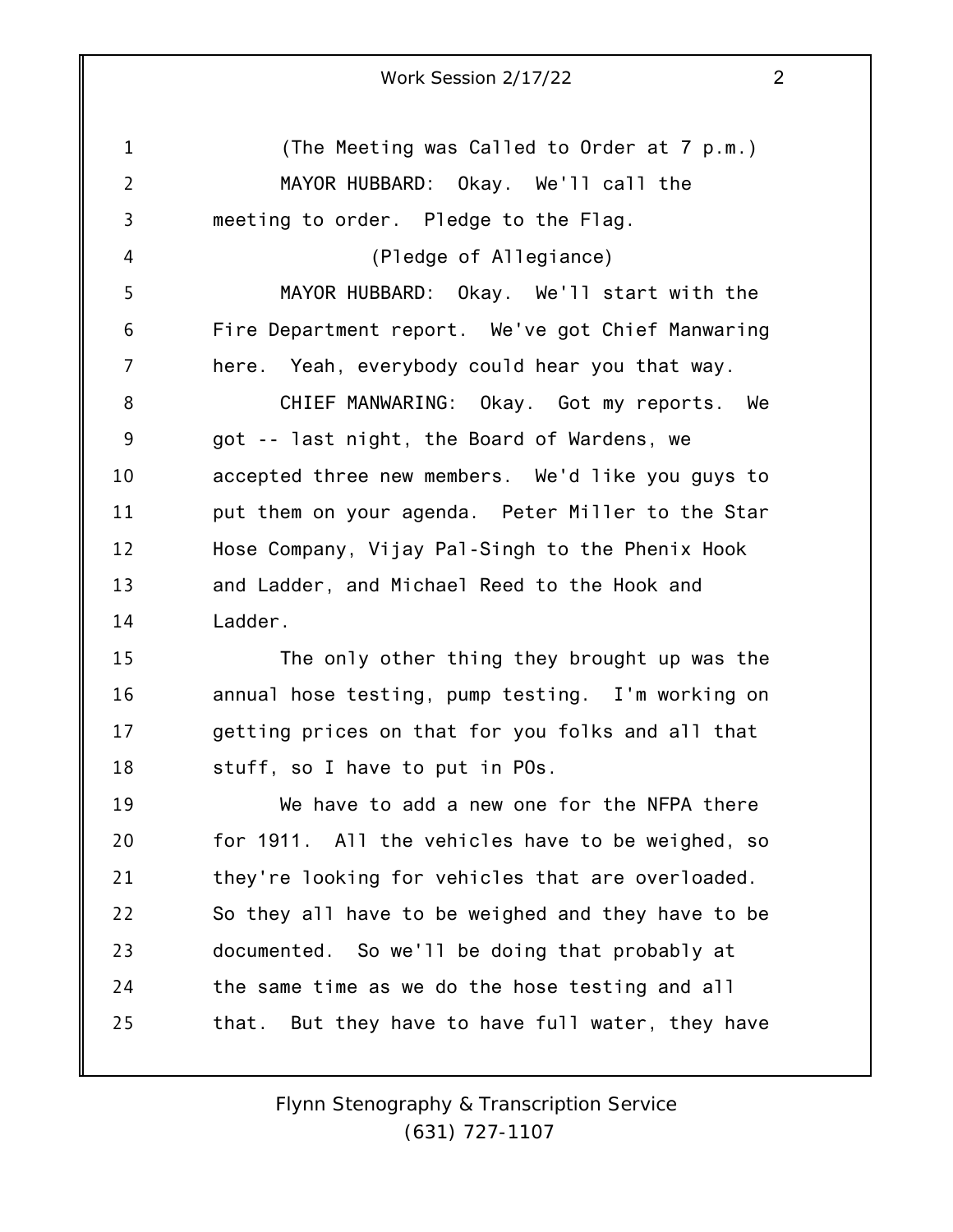1 2 3 4 5 6 7 8 9 10 11 12 13 14 15 16 17 18 19 20 21 22 23 24 25 Work Session 2/17/22 3 to all that -- they have to have all the equipment. So that's about it. MAYOR HUBBARD: Do they bring out scales to do that, or where do you get that done? CHIEF MANWARING: They bring scales out here. They've got the scales. MAYOR HUBBARD: Okay. CHIEF MANWARING: But other than, that's about it. The parade is tomorrow. We'll be here Saturday, if everybody shows up. MAYOR HUBBARD: Okay. TRUSTEE PHILLIPS: Wayde, could -- CHIEF MANWARING: We got the head start. TRUSTEE PHILLIPS: Can you just tell us what the route is? CHIEF MANWARING: The route? TRUSTEE PHILLIPS: Yeah. CHIEF MANWARING: The Route. TRUSTEE PHILLIPS: Yeah. CHIEF MANWARING: We're going to start at Knapp, come down First -- Front, yeah, Main Street and Front Street, and down to the Firehouse. TRUSTEE PHILLIPS: Down Third Street? CHIEF MANWARING: The stand will be in front of Mitchell Park, like we did --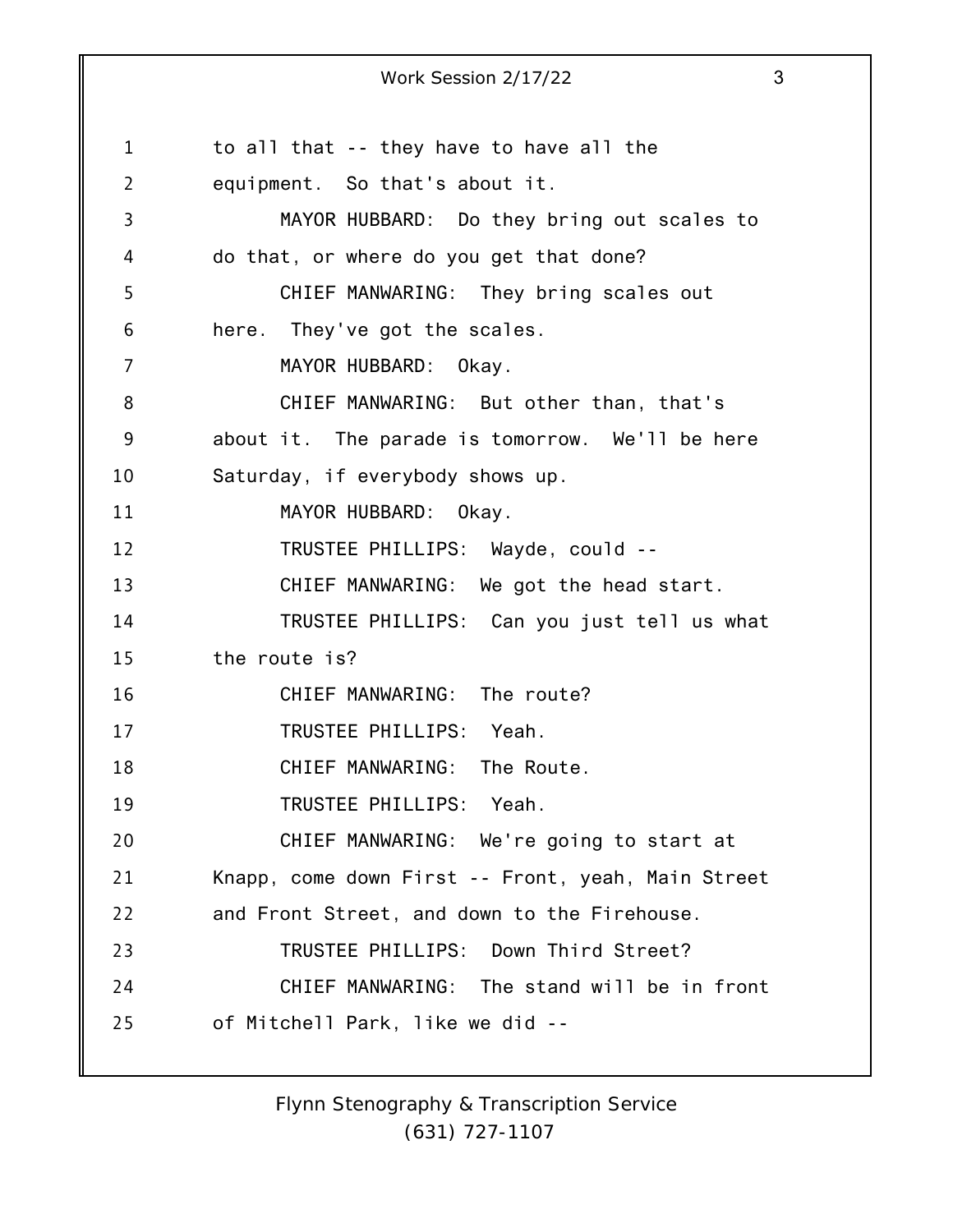|                | Work Session 2/17/22                               | $\overline{4}$ |
|----------------|----------------------------------------------------|----------------|
|                |                                                    |                |
| 1              | TRUSTEE PHILLIPS: Oh, okay. The stand's            |                |
| $\overline{2}$ | going to be up by Mitchell Park this year?         |                |
| 3              | CHIEF MANWARING: Correct.                          |                |
| 4              | TRUSTEE PHILLIPS: Okay. All right.                 |                |
| 5              | CHIEF MANWARING: And then once we pass the         |                |
| 6              | Firehouse, then they're on their own after you     |                |
| 7              | pass the Firehouse.                                |                |
| 8              | TRUSTEE PHILLIPS: Thanks.                          |                |
| 9              | MAYOR HUBBARD: Okay. Any questions?                |                |
| 10             | (No Response)                                      |                |
| 11             | MAYOR HUBBARD: All right. Thank you.               |                |
| 12             | We'll see you on Saturday.                         |                |
| 13             | Okay. Before we go back into regular               |                |
| 14             | business, we have people from the Hampton Jitney   |                |
| 15             | They're going give us a presentation and<br>here.  |                |
| 16             | answer questions. This has been going back and     |                |
| 17             | forth. So just name for the record for the         |                |
| 18             | Transcriptionist, and --                           |                |
| 19             | GEOFF LYNCH: Good evening. Geoff Lynch,            |                |
| 20             | president of Hampton Jitney.                       |                |
| 21             | Okay. So since I was here last, I pulled           |                |
| 22             | our updated proposal, which has been distributed   |                |
| 23             | as well, that's these. Okay, great. So since --    |                |
| 24             | since I was last here, we've been progressing with |                |
| 25             | our proposed 2022 Peconic Jitney relaunch.<br>We   |                |
|                |                                                    |                |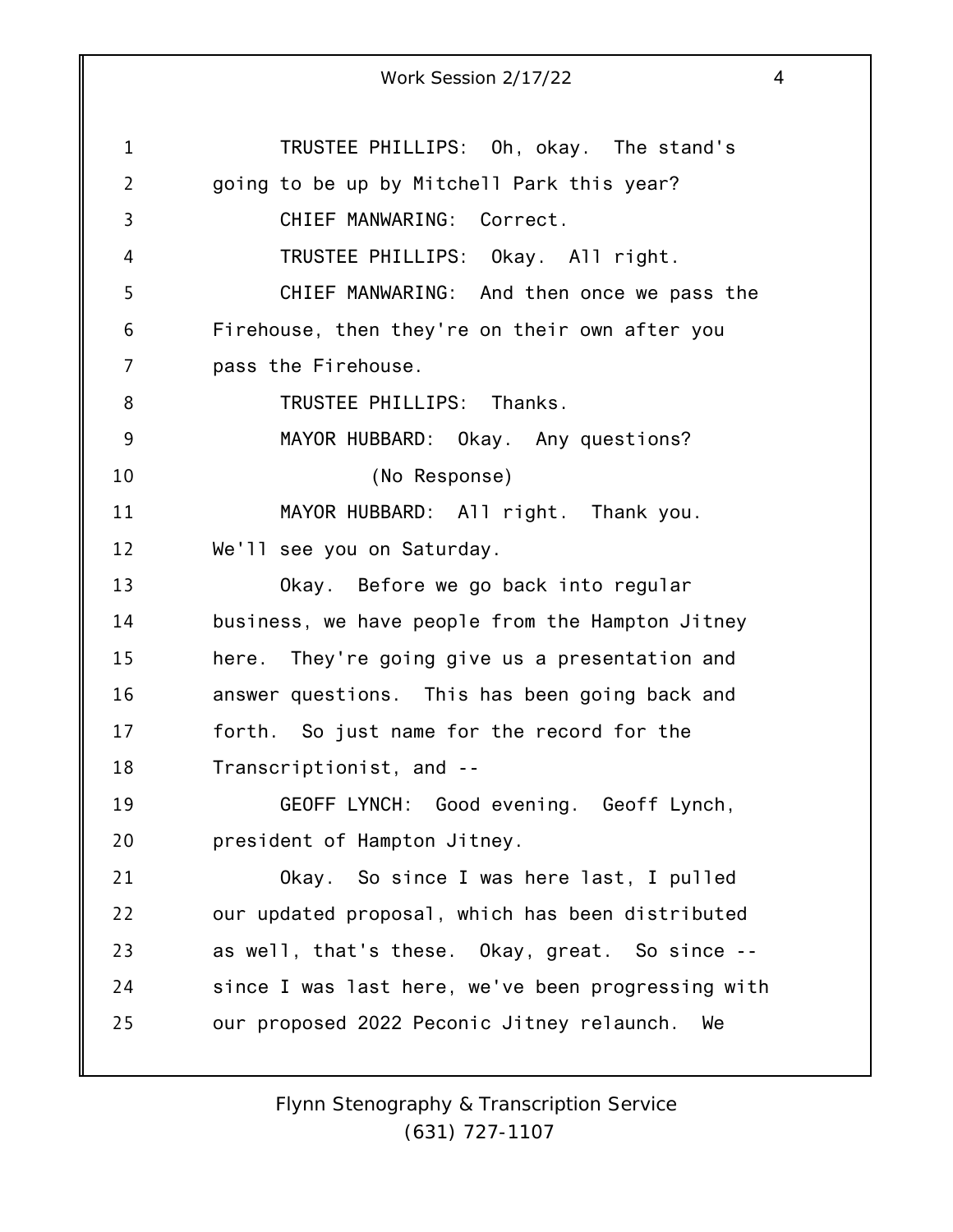| $\mathbf{1}$   | have -- we have since submitted our application    |
|----------------|----------------------------------------------------|
| $\overline{2}$ | for a five-year franchise license from Suffolk     |
| 3              | County for service between Greenport and Sag       |
| 4              | Harbor. The ferry route is, again, running across  |
| 5              | Peconic Bay, around Shelter Island, into           |
| 6              | authorized landing sites in both ports.            |
| 7              | We have an updated reservations platform,          |
| 8              | and that will allow us to build a more             |
| 9              | comprehensive customer database and better         |
| 10             | communicate with our passengers. And we plan on    |
| 11             | concessions on board, as well as partnerships with |
| 12             | restaurants in both villages for promotions.       |
| 13             | The service itself would still operate             |
| 14             | seasonally, starting in the middle of June and     |
| 15             | running through the end of September.              |
| 16             | We are in the process of securing a lease          |
| 17             | for the vessel Mickey Murphy, which is the sister  |
| 18             | boat to the John Key. That was a boat that we ran  |
| 19             | in 2012. This ferry has been refurbished with new  |
| 20             | electronics and upgraded with new Tier 3 diesel    |
| 21             | emission engines.                                  |
| 22             | The objective, the objective here of the           |
| 23             | proposed ferry service, it's the same as before,   |
| 24             | to connect these two villages in a way that will   |
| 25             | potentially reduce traffic congestion on local     |
|                |                                                    |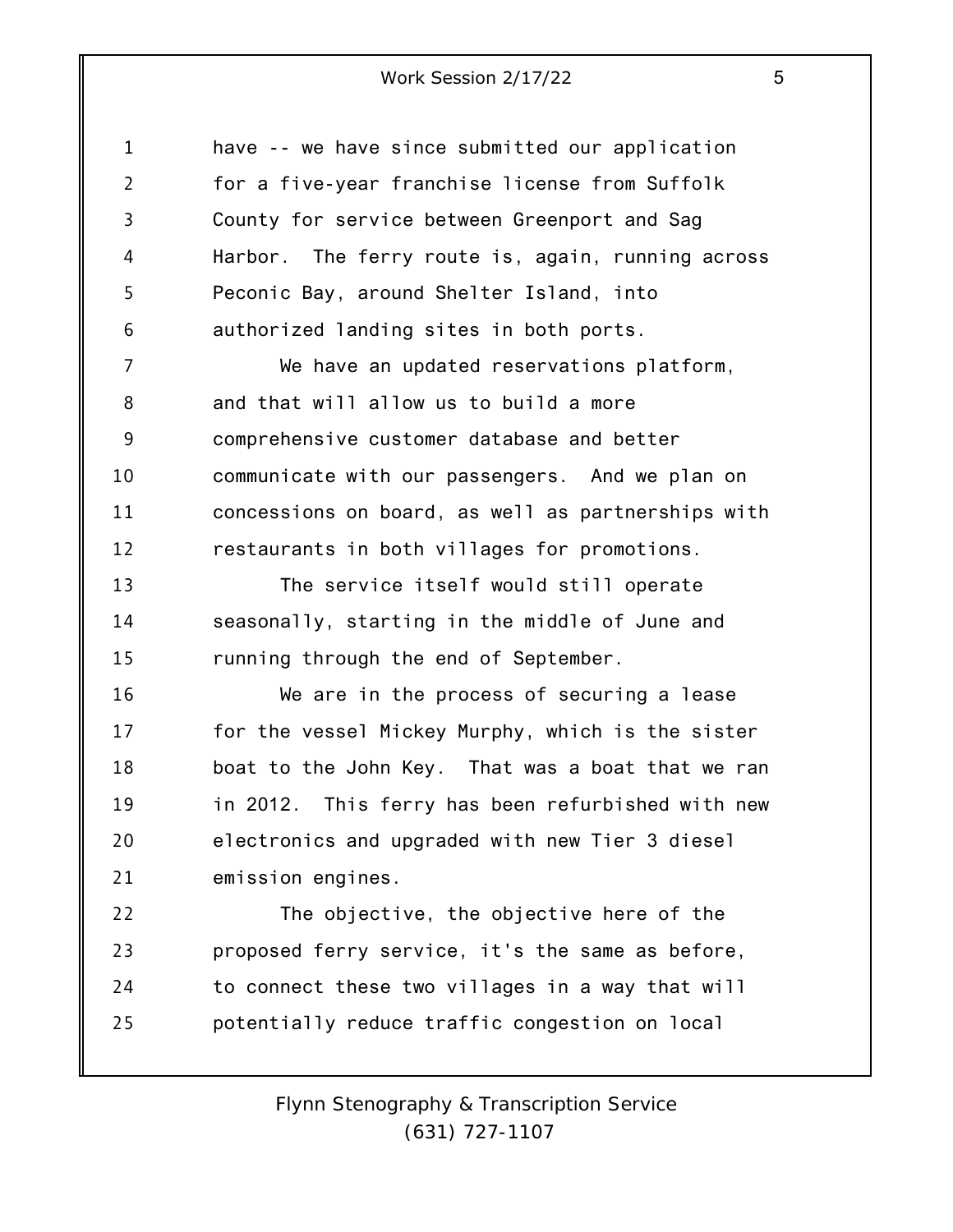1 2 roadways, and increase foot traffic and tourism in both villages.

3 4 5 6 7 8 9 10 We are, again, seeking authorization from Greenport Village to utilize Mitchell Park as Peconic Jitney's landing point. But rather than a temporary pilot program permit, we'd like to enter into a five-year agreement, consistent with our Suffolk County franchise application, and to give the service a chance to gain some stability and grow.

11 12 13 14 15 16 17 18 19 20 We believe in the long-term viability of this service. It's an attractive alternative mode of public transportation. It promotes tourism in both villages. It links these two East End destinations, and it does so in an environmentally sustainable manner that is consistent with the goals and objectives of development strategies put forth by the likes of the 2005 seed study and the Connect Long Island Regional Transportation and Development Plan.

21 22 23 24 25 So I would hope that the Village Board is, again, open to having this service inside the marina. I realize there's -- there's some discussion here of some other locations, and we're certainly open to those, those locations and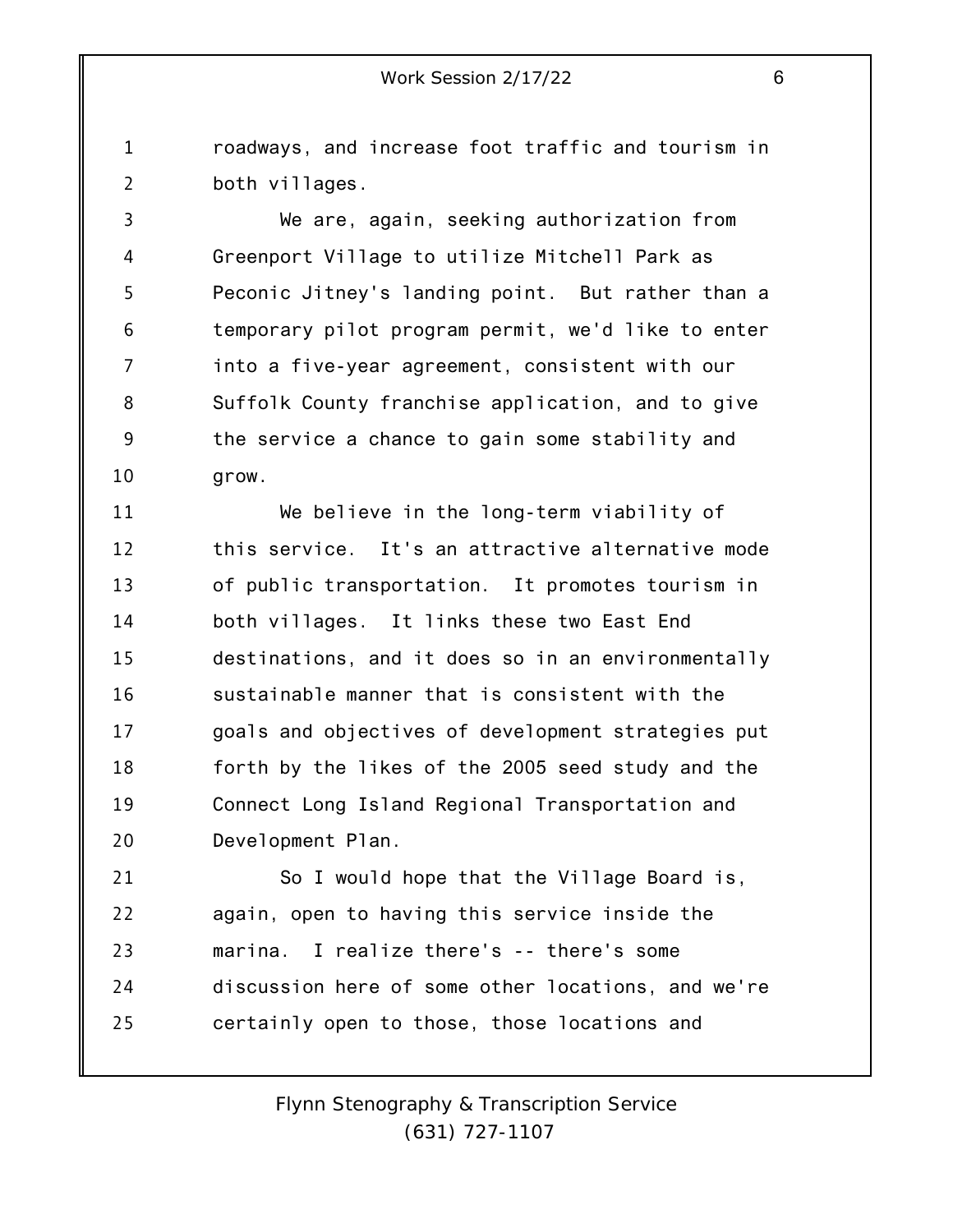1 2 3 4 5 6 7 8 9 10 11 12 13 14 15 16 17 18 19 20 21 22 23 24 25 talking about that, but we would like to see the Village engage with Peconic Jitney in a multi-year agreement to support this ferry as a long-term transportation solution. And with that, we're happy to take any questions. We have Jim Ryan here, our General Manager, as well as my brother, Andrew Lynch, from Hampton Jitney as well. MAYOR HUBBARD: Okay. Anybody have questions? TRUSTEE ROBINS: Just a comment. So the licensing agreement that you've sent us is still from 2012. You do not have a new licensing agreement at this point, correct? GEOFF LYNCH: We do not currently have an updated franchise. That application has been submitted to Suffolk County. It actually has to be passed by the Suffolk County Legislature. TRUSTEE ROBINS: I -- TRUSTEE PHILLIPS: Yeah, go ahead. TRUSTEE ROBINS: Basically, I support the Jitney, I think it's a great idea, I agree with you on that, but I do have a question about whether the landing site at Mitchell Park is appropriate, for a couple of reasons. Number one,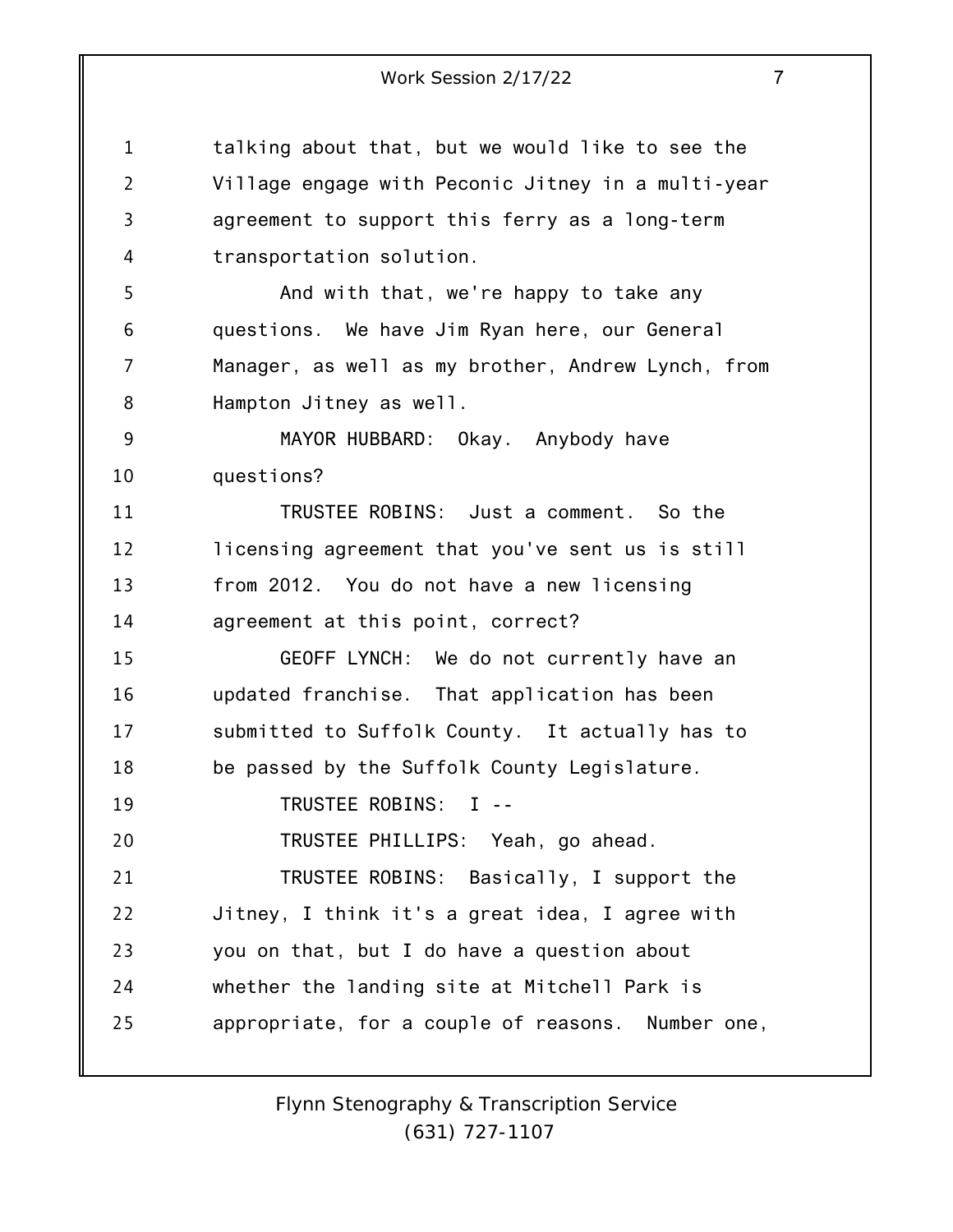1 2 3 4 5 the difference in 10 years, the amount of traffic that we have in that marina right now, and it is right at the entrance to the marina. On weekends, there's going to be a lot of in and out traffic going on. So that's a concern of mine.

6 7 8 9 10 11 12 And then I am also worried about our -- the condition of our bulkhead, which is compromised, and we are eventually going to have to bond and rebuild that bulkhead. So I think that those were my major objections. And, also, the compensation, which is something, you know, that you put out, I thought it was way too low.

13 14 15 16 17 18 19 20 21 22 23 24 25 GEOFF LYNCH: Okay. Well, that's certainly open to negotiation. We did look at alternative sites in the Village here, particularly the visitors dock. We had our advisor, John Costello, out there with us. It's just not adequate for this service. It's a very small dock, it's too narrow. It's not strong enough to support a 33-ton vessel, which is what the Mickey Murphy is. And it would not be able to handle, you know, 50-plus passengers getting on and off this vessel. Somebody would probably wind up in the drink, not to mention it's a long walk from the municipal lot, where the visitors dock is, all the way into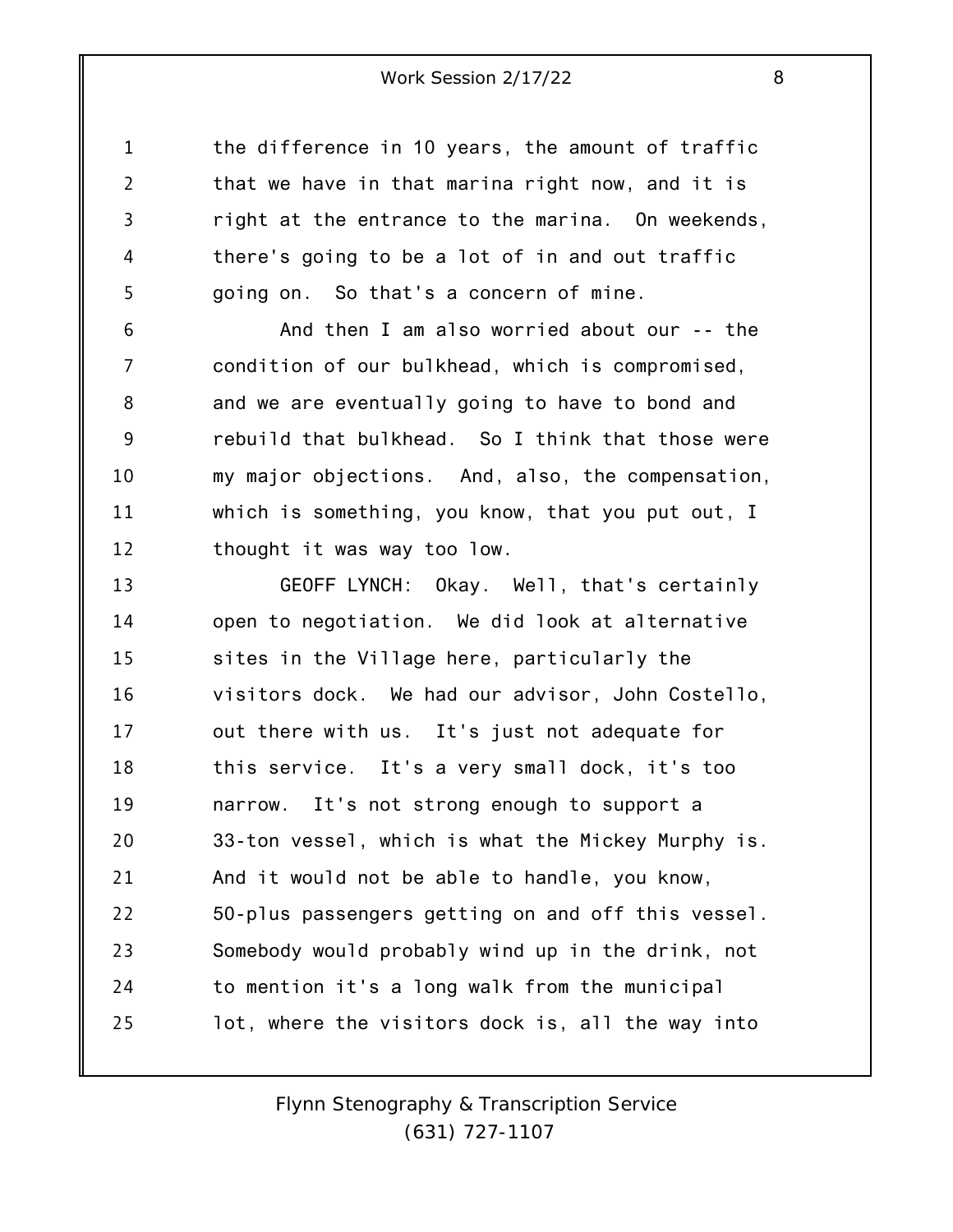1 the Village.

| 2  | TRUSTEE ROBINS: I have to disagree with you        |
|----|----------------------------------------------------|
| 3  | on that. I walk that almost every day. It's a      |
| 4  | couple of blocks, so that's not a long walk.       |
| 5  | GEOFF LYNCH: Well, it's less, certainly --         |
| 6  | it's certainly less convenient, and it puts those  |
| 7  | people -- they have to walk through the traffic    |
| 8  | lane of the cars getting on and off the North      |
| 9  | Ferry. So, to me, it's an accident waiting to      |
| 10 | happen, I don't believe it's a safe location.      |
| 11 | TRUSTEE PHILLIPS: Well, I think that's             |
| 12 | something that this Board should probably discuss  |
| 13 | at some point. I kind of, in all honesty,          |
| 14 | disagree with you. Part of the -- one of the       |
| 15 | pluses for that is that there's parking over there |
| 16 | for the customers. And we have encouraged people   |
| 17 | to use that parking lot to walk along the          |
| 18 | boardwalk down Mitchell Park to get down the       |
| 19 | street. And it's become more active since --       |
| 20 | since we put in the 72-hour parking time in the    |
| 21 | parking lot, so that it's now actively turning     |
| 22 | over. So there are parking spaces. You don't       |
| 23 | have people staying there for weeks at a time.     |
| 24 | I am not keen on the Mitchell Park site,           |
| 25 | I'll be real honest with you. I happen to agree    |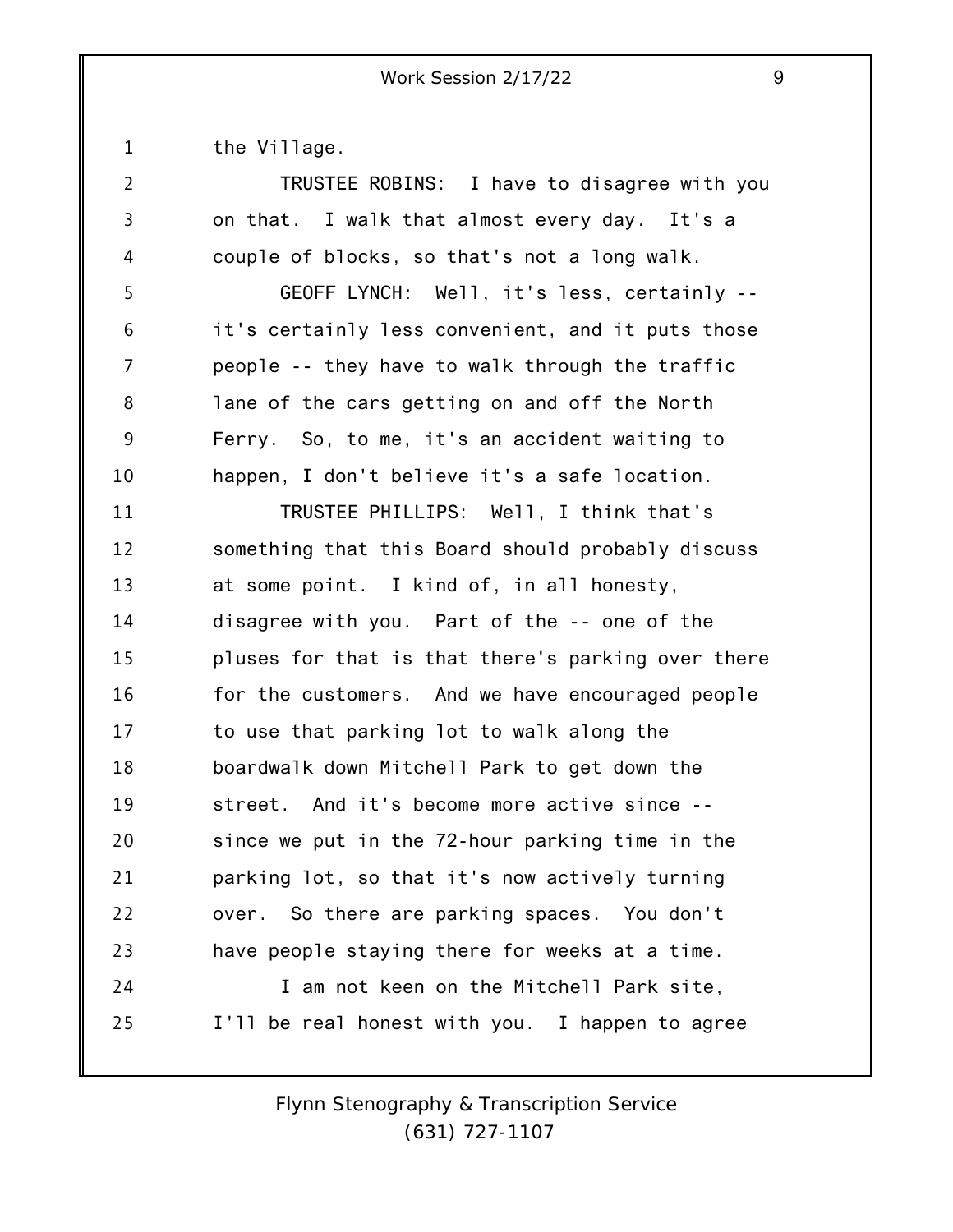with Trustee Robins. We projected forward in the new business plan with the marina, and that might just not fit with what we've got going at the moment, okay?

1

2

3

4

5 6 7 8 9 10 11 12 13 So I think that there might be some creative thoughts given towards the other area, but, as I said, that's something that we need to discuss. I do know that -- I believe the Town -- the Village of Sag Harbor, you did a presentation at their last meeting, but they're still in the discussion stage, also. So I'm assuming that you do not have all the paperwork into the Budget Review Office for your licensing at the moment, correct?

14 15 16 17 GEOFF LYNCH: We -- yes, we were in front of Sag Harbor Village last week. We discussed the landing site at the Long Wharf, and, yes, it's still -- it's still an ongoing process.

18 19 20 21 22 23 24 25 TRUSTEE PHILLIPS: I'm in favor of the concept, you know, but two things. It's only going to limit an amount of traffic out here, because they're coming out here to go back and forth. Either they're going to be in Greenport or they're going to be in Sag Harbor, okay? But I think the concept is there. I would like to see it on a long-term basis.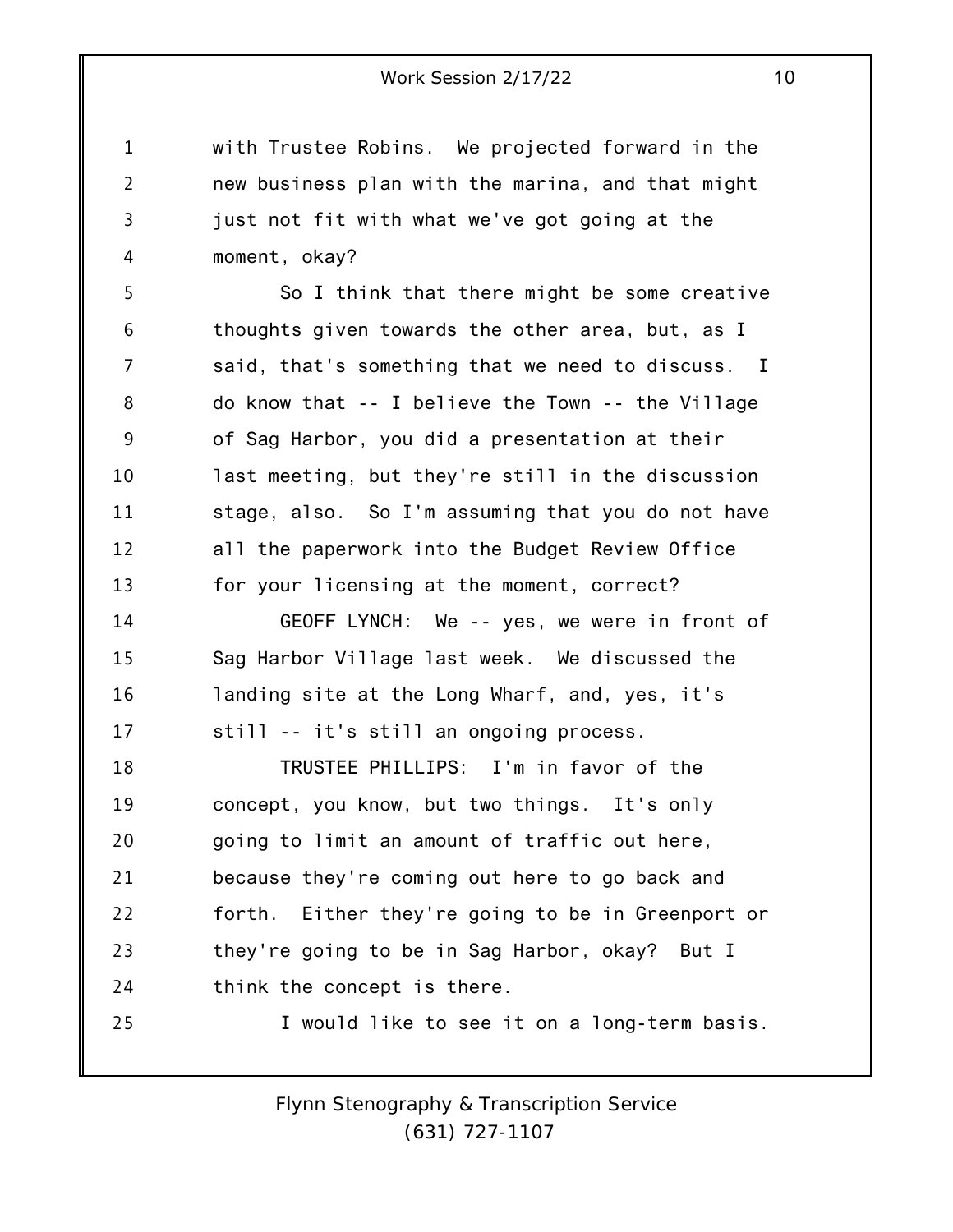1 2 3 4 5 6 7 8 9 10 I think that that's something that we will be discussing. I think that the pilot, you presented some interesting facts. There was a lot of economic basis. I'm assuming our Business District has some thoughts on it as far as like, you know, how to proceed. But, at this point, I think that's something that we need to discuss, Mayor, you know, in length as to a short-term and a long-term situation. Mitchell Park, to me -- Mitchell Marina, to me, is out, okay? I'm sorry.

11 12 13 14 15 16 GEOFF LYNCH: Well, like I said, we believe it's the safest, safest location to bring people in and out of the harbor. It -- we've done it, it's a proven entity, and it worked very well with no issues whatsoever in 2012. We're certainly open to looking at other sites.

17 18 19 20 21 22 23 24 25 I don't believe that the Village dock is appropriate in any way, shape or form without major reconstruction. That's something that certainly wouldn't happen in a short-term basis. There are other locations. There's the commercial dock. There's also the western pier of the harbor that we would certainly be willing to look at. But in terms of safety, which is -- which is certainly paramount to this operation, going into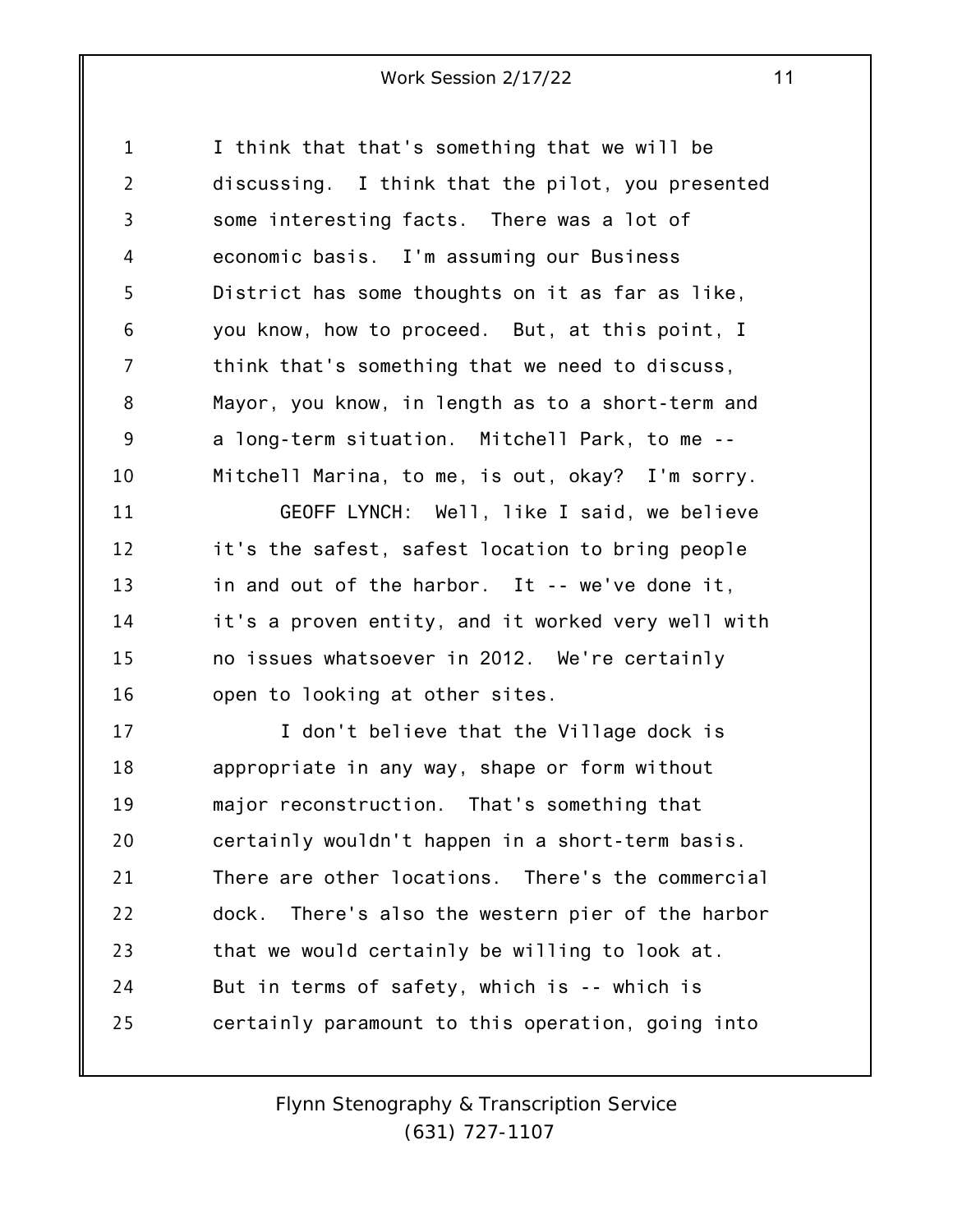1 2 3 4 5 6 7 8 9 10 11 12 13 14 15 16 17 18 19 20 21 22 23 24 25 Work Session 2/17/22 12 the Mitchell Park Marina is the safest locale. TRUSTEE MARTILOTTA: The safest in regards to what, sir? GEOFF LYNCH: In terms of protecting -- TRUSTEE MARTILOTTA: In terms of the structure of the dock or -- GEOFF LYNCH: Yes, in terms of getting people -- getting people to the ultimate destination, which is -- which is Greenport Village. It's the closest. But in terms of the vessel itself being the most protected, and when it's loading and unloading passengers, that is the safest location. TRUSTEE MARTILOTTA: Because just I find myself in agreement. I love the idea of it, I think it's great. I'm also big concern, just the amount of boats that will be coming in and out of the Marina all the time, but how -- I don't know. I'm concerned, if we have a ferry coming in and out on a regular basis with all the boats, it does worry me. But the other thing, if I'm being frank, is I'm not sure what you anticipate as far as passengers. But if we're going in and out of Mitchell Park, I can't even conceive of where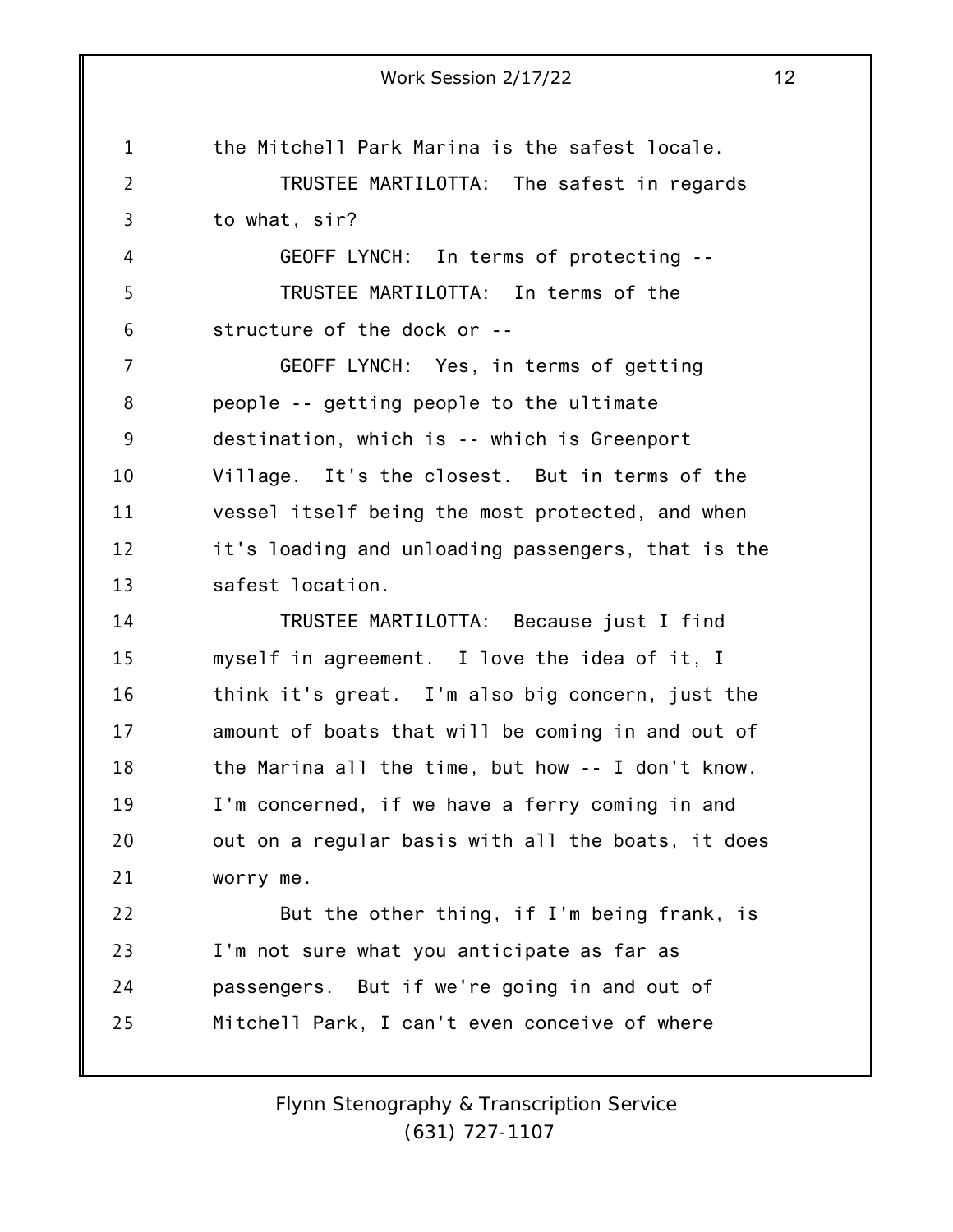1 2 3 4 5 6 7 8 9 10 11 12 13 14 15 16 17 18 19 20 21 22 23 24 25 they'd park their vehicles if they drove. But that's really the thing when I read your proposal, that -- like I understand the Adams Street parking lot is there, and there will be no parking available, the on-street parking from June until mid September? TRUSTEE PHILLIPS: Uh-huh. TRUSTEE MARTILOTTA: From June to September. That was -- that was my concern. Again, I like the project, I very much want to get behind it, but that's a serious concern of mine, because they'll just end up parking over by the commercial dock and walking over. That's the only lot -- GEOFF LYNCH: It's certainly possible, but it is -- and yes, that would be -- that would be one location where they would park. But in our experience, coming in and out of Mitchell Park, granted, it was 10 years ago, was it was really no increase in parking from these passengers that were coming in. TRUSTEE MARTILOTTA: Okay. TRUSTEE PHILLIPS: I think what Trustee Martilotta is trying to say is it's not just the parking traffic, but it's the boating traffic that has  $-$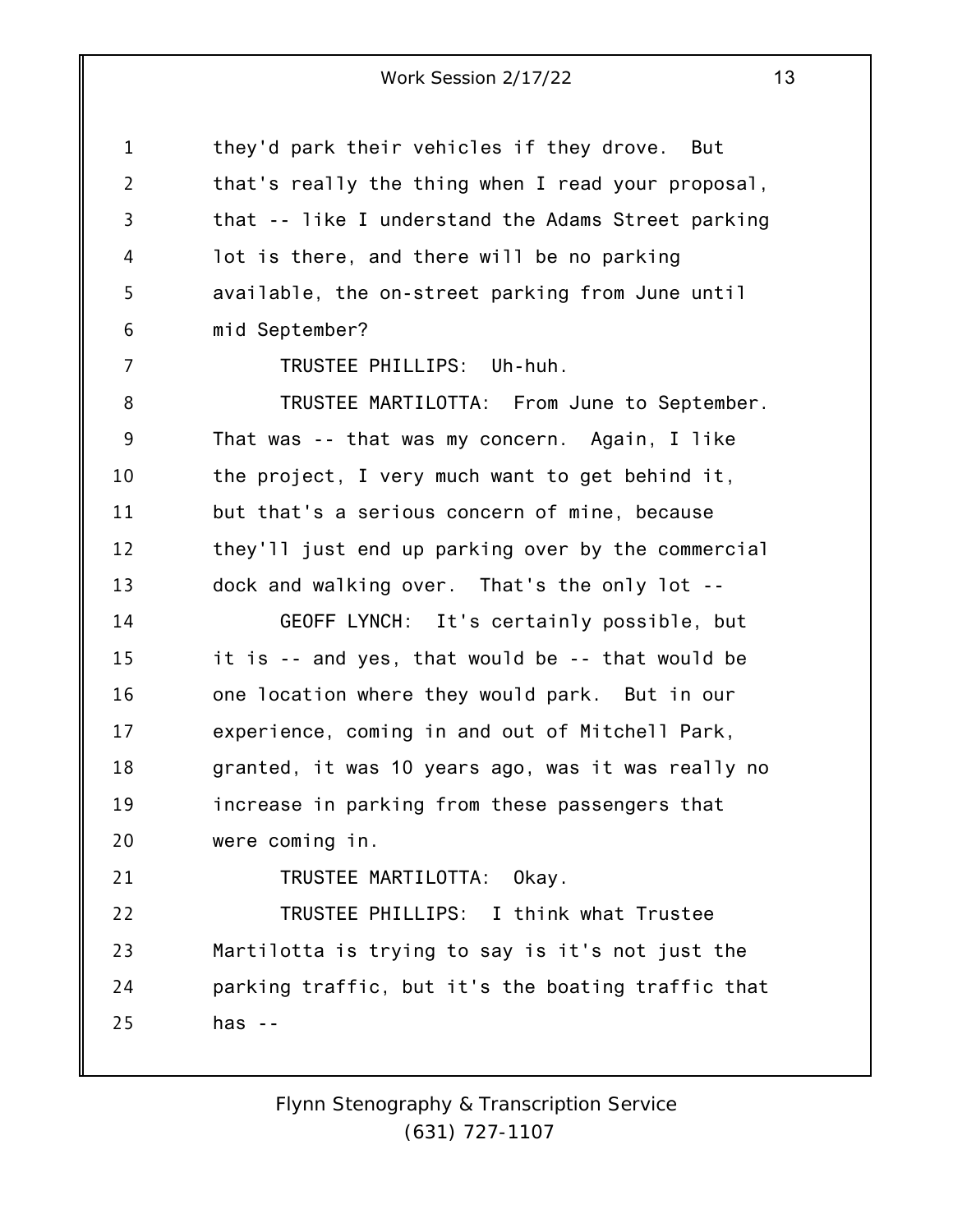1 2 TRUSTEE MARTILOTTA: Oh, no, yes there's definitely -- I'm sorry.

3 4 5 6 7 8 9 TRUSTEE PHILLIPS: I mean, we -- I'm an observer of what goes in and out of that mouth of Mitchell Marina during the summertime and our boat traffic has increased greatly, especially since COVID. Claudio's has become extremely busy with vessels zooming, and I do mean zooming, in and out.

10 11 12 13 14 15 16 17 18 So, you know, we have a fair amount of activity, activity with boaters coming into the slips has increased. We have the larger vessels coming in. And, you know, I guess my question, I guess, is one that I really need to really kind of hear from, and you'll need to think about, is if this doesn't happen for this year, are you still willing to keep working towards it so it happens next year?

19 20 21 22 23 GEOFF LYNCH: Well, we are -- the intent here is to make this a long-term transportation station, so the short answer is yes, but, obviously, we'd like to get it up and running in 2022.

24 25 TRUSTEE PHILLIPS: Okay. As I said, you've got some hurdles to jump through, I'm sure.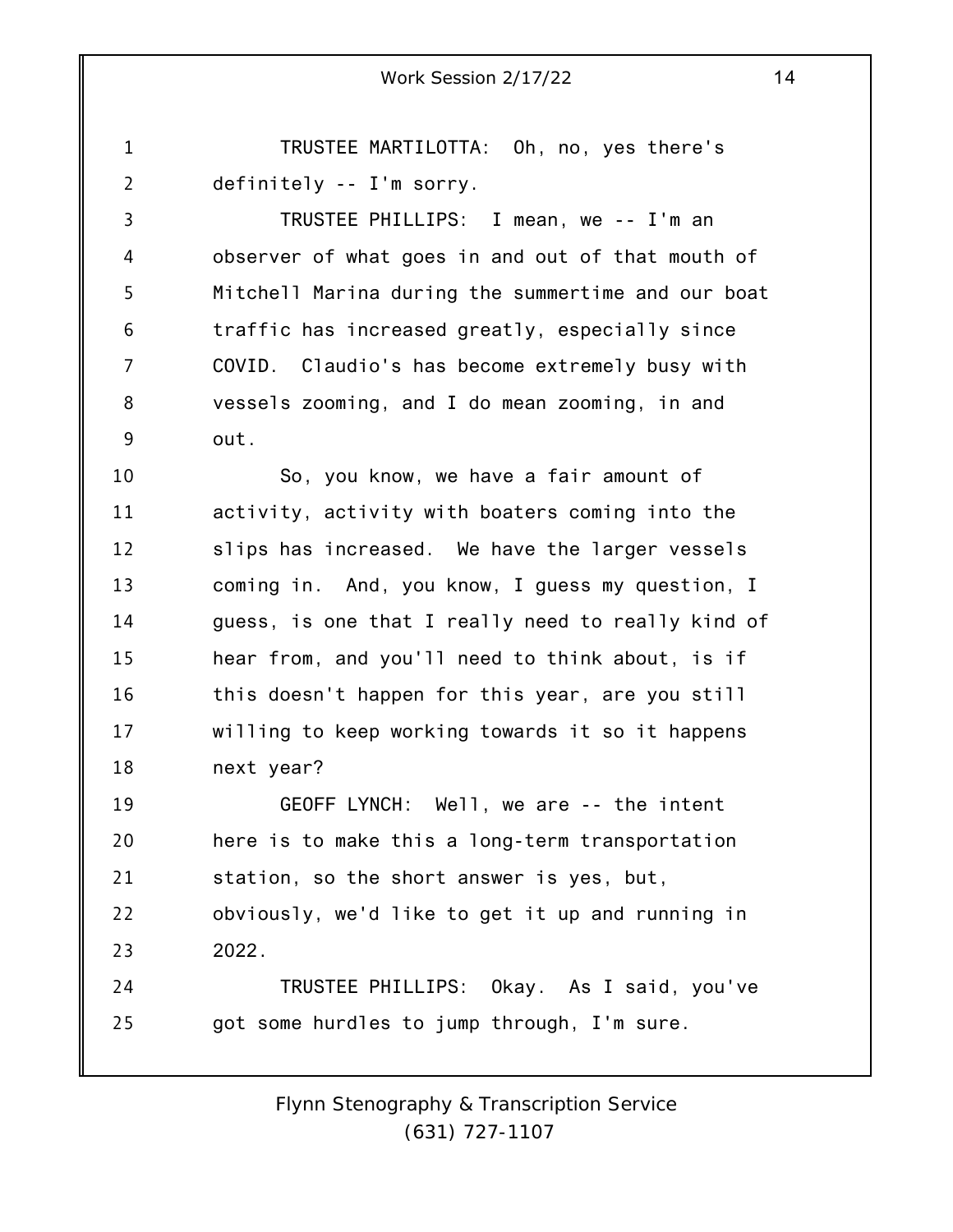| $\mathbf 1$    | TRUSTEE CLARKE: Geoff, from a safety               |
|----------------|----------------------------------------------------|
| $\overline{2}$ | perspective, obviously, passenger safety is always |
| 3              | first and foremost in everyone's mind, because     |
| 4              | that's the largest number of people that are       |
| 5              | moving, notwithstanding what vessels may be coming |
| 6              | in and out of any area within the Village waters.  |
| 7              | So, from a docking standpoint, if I remember       |
| 8              | correctly, that vessel, the way it comes in, it    |
| 9              | comes in with a relatively flat-to-the-bulkhead    |
| 10             | embarking and disembarking situation.              |
| 11             | GEOFF LYNCH: That's correct. So it loads           |
| 12             | and unloads via the bow, so the vessel just pushes |
| 13             | up against the bulkhead, it's tied off with a      |
| 14             | couple of cleats, and we have a ramp on board that |
| 15             | we simply have put onto the bulkhead. And it       |
| 16             | was -- yes, from a safety standpoint, it required  |
| 17             | very little alteration to the existing bulkhead.   |
| 18             | The $-$ I think we $-$ Jim, if you could help me   |
| 19             | out. We just put on a clip for the ramp and a      |
| 20             | couple of cleats.                                  |
| 21             | JIM RYAN: Yes. It's a three-foot bracket           |
| 22             | that sits on the bulkhead that the ramp would, at  |
| 23             | the gangway, would actually attach to. Then the    |
| 24             | vessel is taken out of gear and she's just tied    |
| 25             | off fully at the dock. So this way passengers      |
|                |                                                    |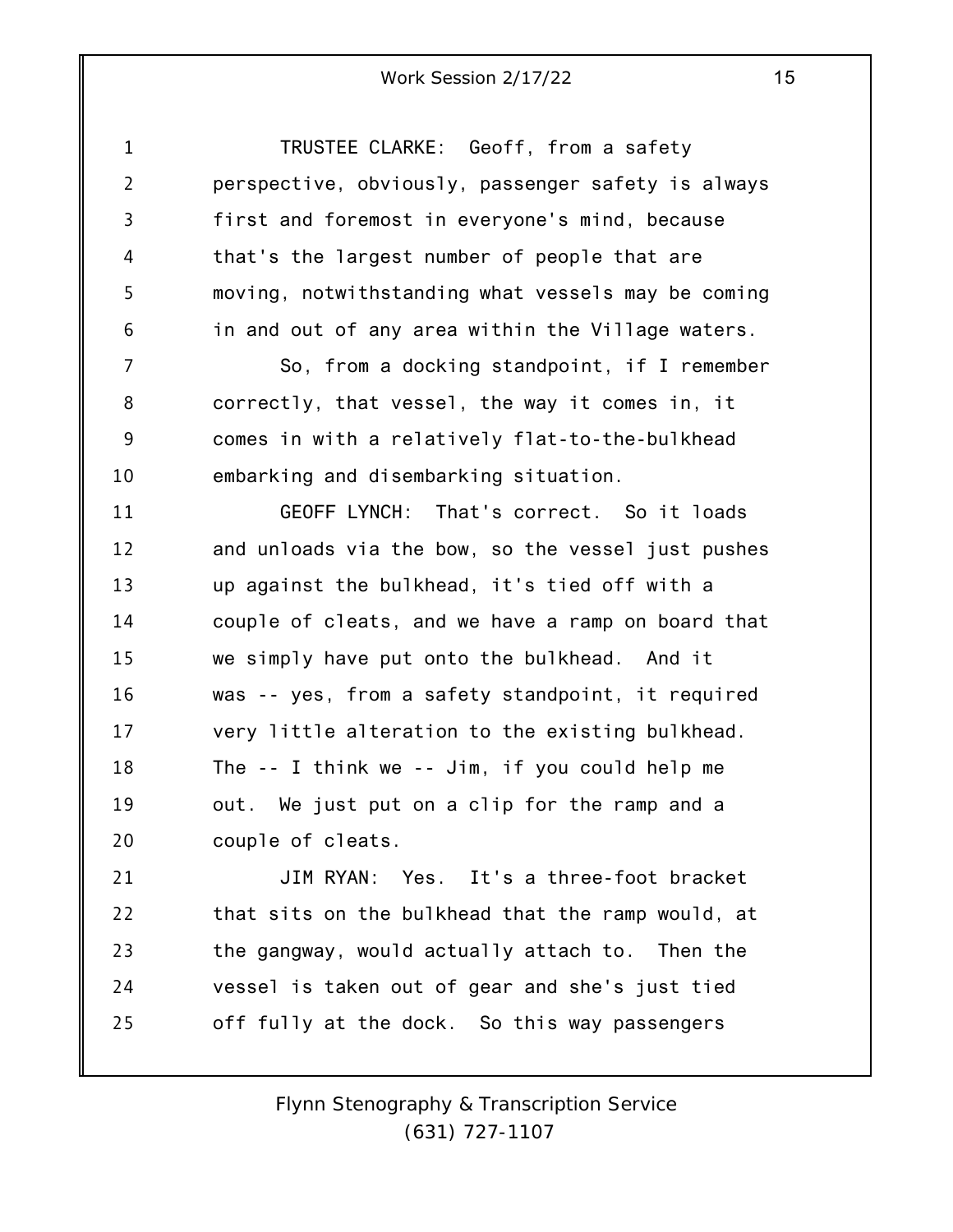1 2 3 4 5 6 7 8 9 10 11 12 13 14 15 16 17 18 19 20 21 22 23 24 25 come on and off, and it's -- really, there's no imprint on the bulkhead at all. And then there's just a couple of, you know, just push tires that we just push up to. GEOFF LYNCH: We did have to install tires on the bulkhead when the boat pushes up against it. JIM RYAN: It identifies where we are. GEOFF LYNCH: There's no physical stairs. TRUSTEE CLARKE: There's no ladder to climb? JIM RYAN: No. TRUSTEE CLARKE: There no end -- there's no other potential safety hazard in that location, you preface? JIM RYAN: No. There's rails right up alongside of the vessel. So when people get on the gangway, there's a rail at the gangway. It's ADA accessible, so wheelchairs, anybody with bicycles can go right across the gangway and there's something to hang onto. There's no way for someone to fall off the side, and the boat is built that way. And this boat operated out of New York Harbor, which is also a very busy harbor, throughout the year, and it's been doing that for the past 20 years. And there's a lot of tight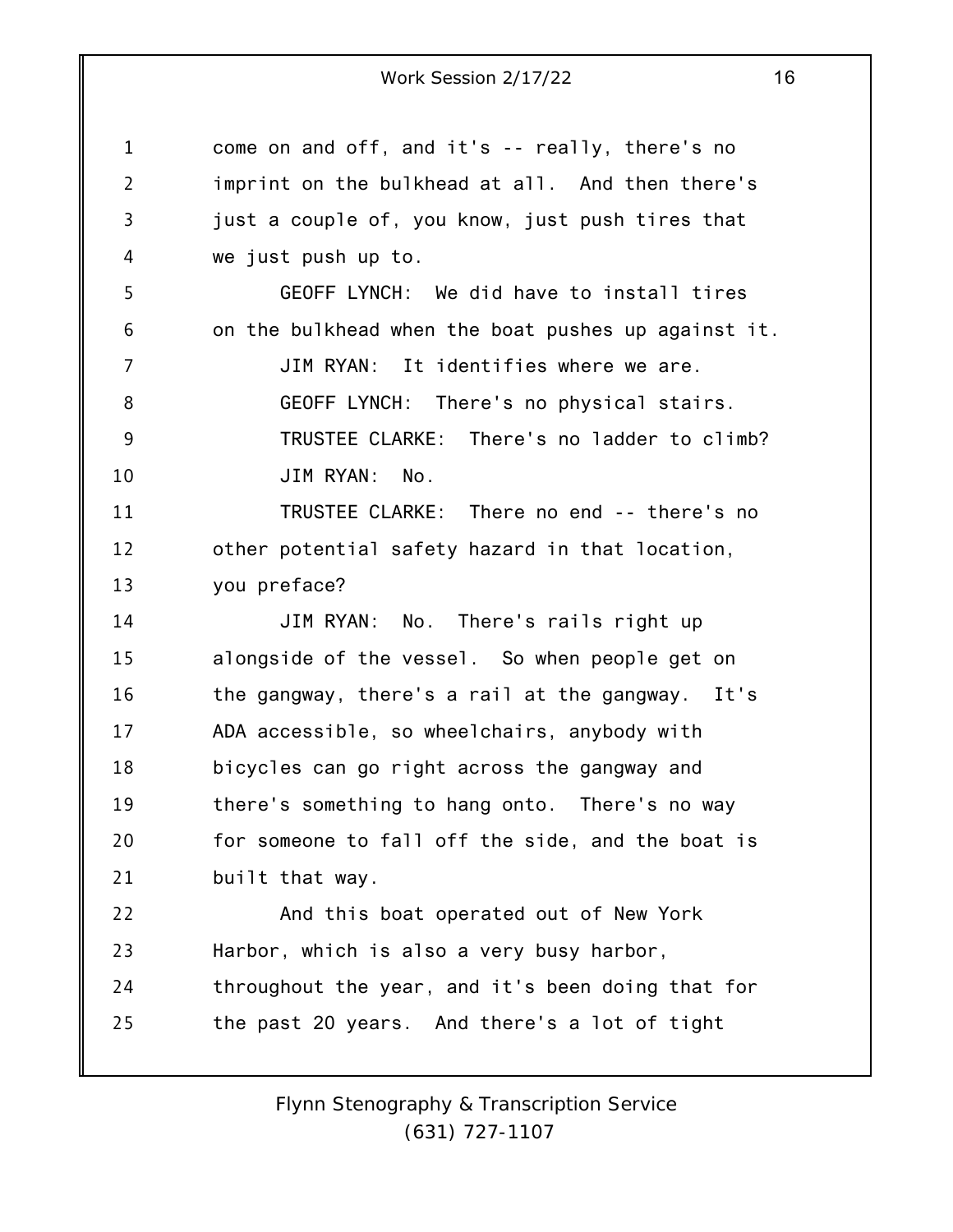circumstances that it had to navigate and it's built for those types of locations.

1

2

3 4 5 6 7 8 9 10 11 12 13 14 15 16 17 I did speak to Bridgford Hunt and -- about the location that I was talking about over at the Village dock, and John Costello, because they're local professionals in the maritime area, and Bridgford, you know, he was more than willing to -- he thought that that would be a perfect spot, because it wouldn't interfere with his traffic, his ferry traffic coming into that location. However, from a safety perspective, he said the dock that's existing there would not work, because it's a floating dock. We need 8 feet depth. That's what's on our COI on the vessel. So we need 8 feet of depth to come in there. John Costello verifies that we have that at about 90 feet out, guaranteed, at low water.

18 19 20 21 22 23 24 25 So when the boat is totally full, we're not going to disrupt, disrupt the sediment, sea floor sediment, we're not going to damage the boat. There'll be no disruption of service at all. But he said that the floating dock would have to be removed, and it would have to be a fixed dock, and it would have to be four feet at mean tide, mean low water tide. So that means what you have there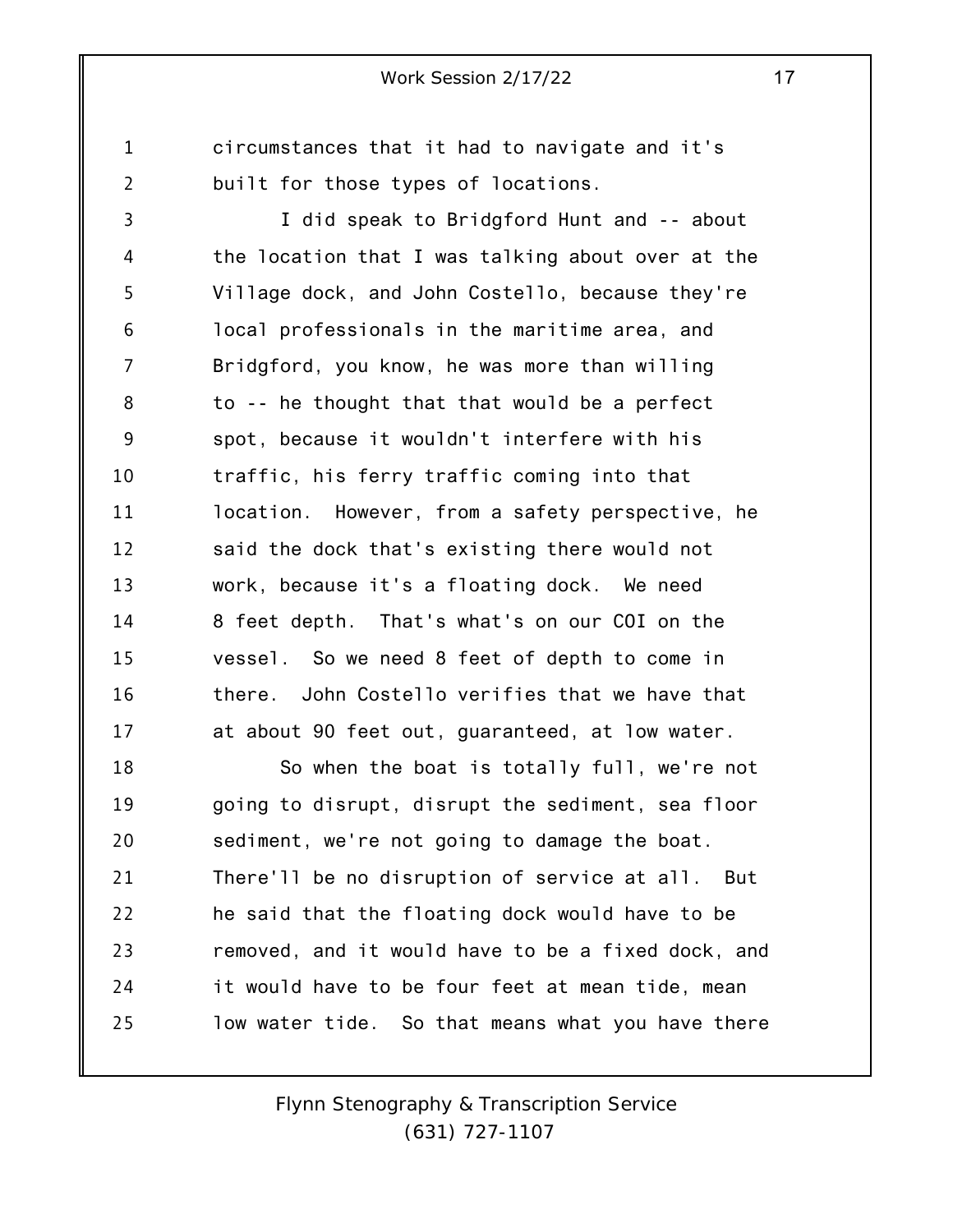1 2 3 4 5 6 7 8 9 10 11 12 existing now that goes out about 19, 20 feet, that would be extended for the -- for the 100, well, 90 feet of what the floating dock is. John Costello said he could do that, but he said it would take -- it would take him about 18 months to get the permits, and about \$130,000 to install a new fixed dock for this boat to go to that location at the Village dock safely, because it would also need guardrails, it would also need lighting, and that's not included in the number that he gave me. So with that location, it's not viable for this year.

13

TRUSTEE CLARKE: Right.

14 15 16 17 18 19 20 JIM RYAN: Maybe next year, maybe something we could talk about in two years. But right now, that location is not a viable location just for the simple purposes that it's not safe of a floating dock. And this came from Bridg and this came from John Costello, but they're all for the service.

21 22 23 24 25 You know, Bridgford and North Ferry has partnered with us in the past, and we worked together, and, you know, we looked forward to doing that again with North Ferry and the Village of Greenport going forward. We want to do this in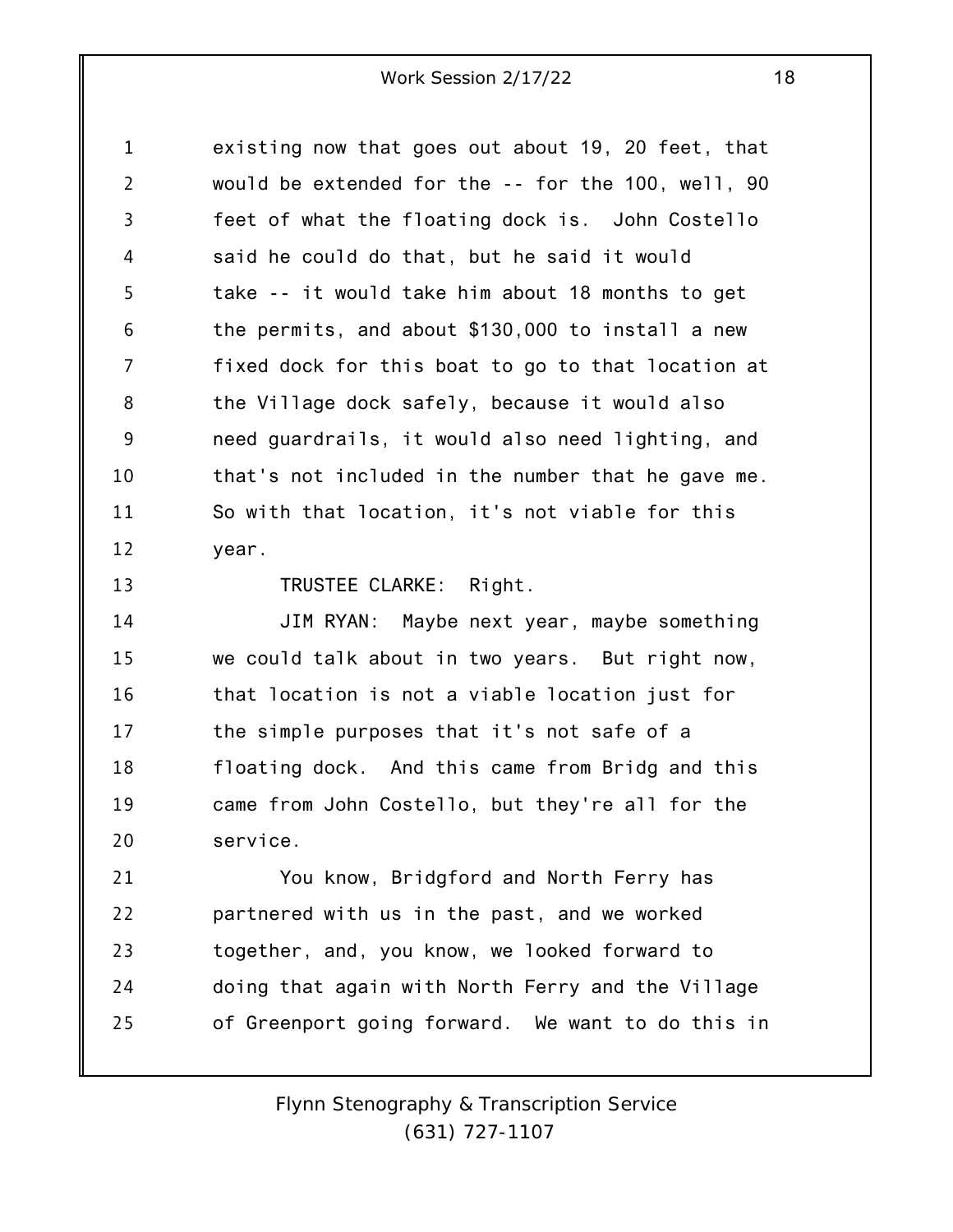1 2 3 4 5 6 7 8 9 10 11 12 13 14 15 16 17 18 19 20 21 22 23 24 25 a way that suits your needs, as well as the service itself, to join both communities. So I looked at that location, the depth is there at 90 feet out, but there's some modifications that could be costly to do that, and it would take some time to get it done. So right now, the best place to go and safest place to go for a boat that's been operated in New York Harbor in tight quarters all the time is Mitchell Park, as it performed in 2012. And the people that run that boat aren't people that we just find off the street and say, "Do you need a job?" People that run that are professionals, like Libby Koch, who was there. TRUSTEE CLARKE: You wouldn't let me drive it, right? JIM RYAN: Well, if we can get you a captain's license, I'd gladly train you. (Laughter) JIM RYAN: But we have Libby Koch, who was with us in 2012. She's our Crew Manager now. So going forward, anybody who wants who's looking for a job. (Laughter) JIM RYAN: Okay.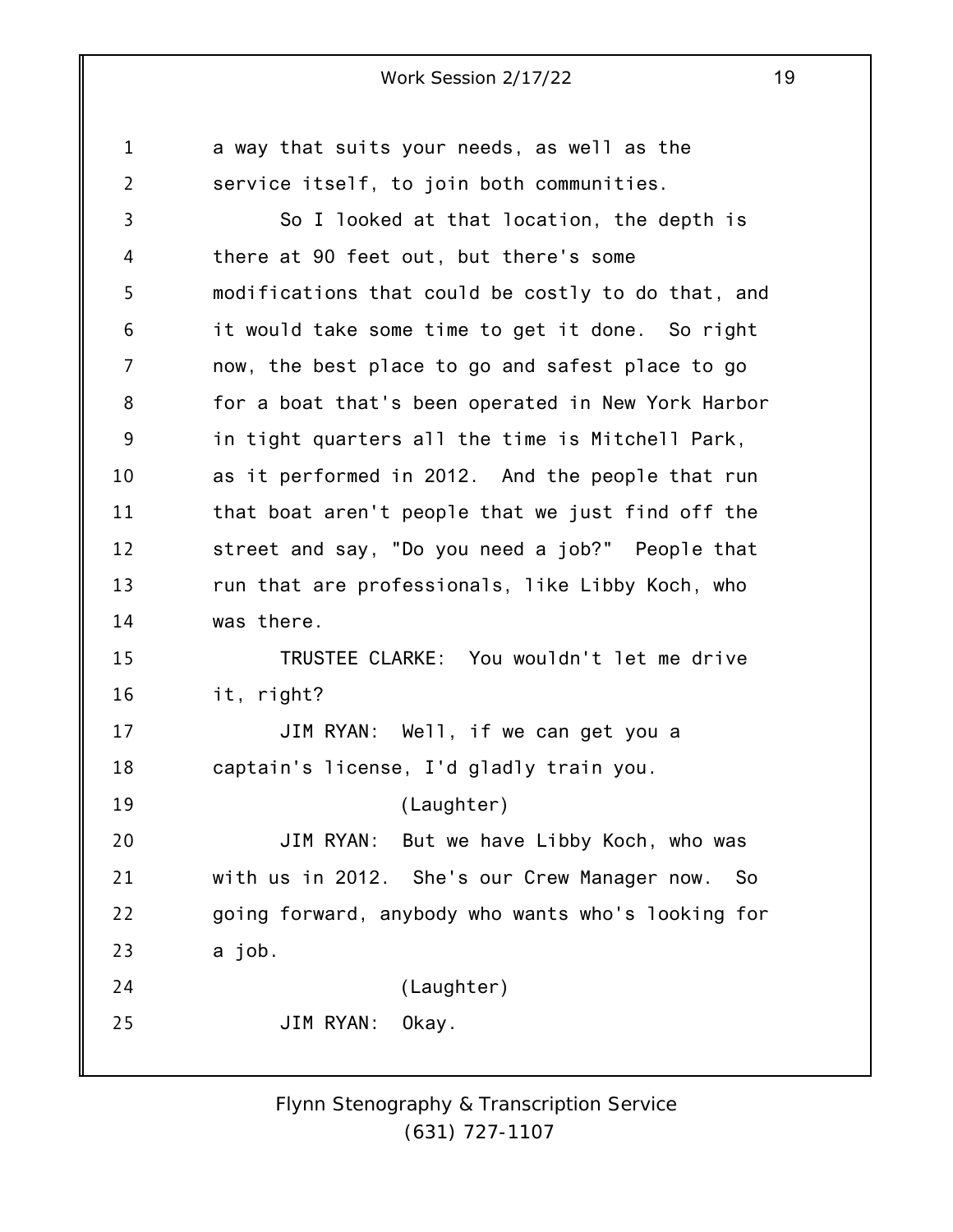1 2 3 4 5 6 7 8 9 10 11 12 13 TRUSTEE CLARKE: Would the Board entertain an agreement where we could -- they're looking for a five-year agreement. I like the idea of a longer term agreement, because it gives us some commitment and skin in the game for this important service to get started. Would we be amenable to allowing them, for the purposes of catching the 2022 season, starting out in Mitchell Park and look at the investments in our agreement that are necessary to upgrade our infrastructure? Because our waterfront is going to continue to have more and more activity and we need to be able to receive more visitors.

14 15 16 17 18 19 20 21 22 23 24 25 So it would seem like I'm speaking out loud and looking for other input from my colleagues, that it would be in our best interest for us, an investment to our own waterfront, because I'm assuming you would help us with that project financially in the agreement. We could get it started at Mitchell Park and make some significant improvements to the visitors dock that would - really, with the ferry queue redesign and the pedestrian safety that goes into that, that whole section of the Village could really have some large improvement, and the longer term agreement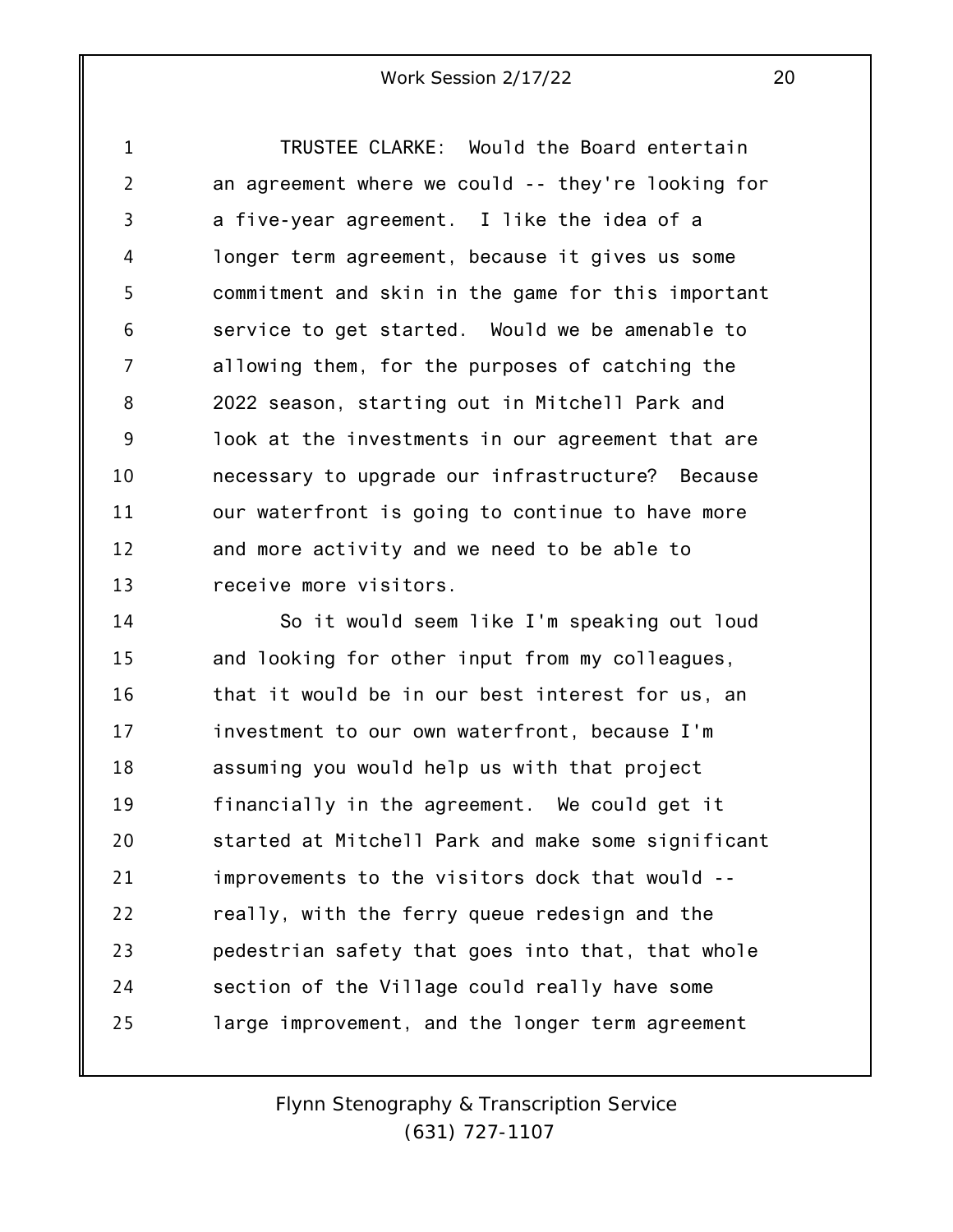1 2 3 with the Jitney would fit right into it, but we would not deny them the ability to be start in this current season.

4

5

6

GEOFF LYNCH: Yeah, certainly, if we had a long-term agreement with the Village, we would look at helping develop that location.

7 8 9 10 11 12 13 14 15 TRUSTEE PHILLIPS: I still feel that -- I'm going to take the cue from Sag Harbor's Board, is that we still need to discuss this. I'll be honest with you, it's the same scenario that was back in 2012. You came late to the plate in trying to get this started for that year. I think that that's something that we all need to discuss as far as the long-term. I think we're really looking for a long-term discussion.

16 17 18 19 20 21 22 23 24 25 I -- as I said, I have -- I have -- Mitchell Park -- Mitchell Marina has been pushed forward with a different business plan than when you were there back in 2012. And we have invested a lot into the electric for the vessels, we've invested -- going to be investing a lot into the bulkhead. We've invested a lot into encouraging the customers to come to the marina. GEOFF LYNCH: Sure. TRUSTEE PHILLIPS: And I just think that's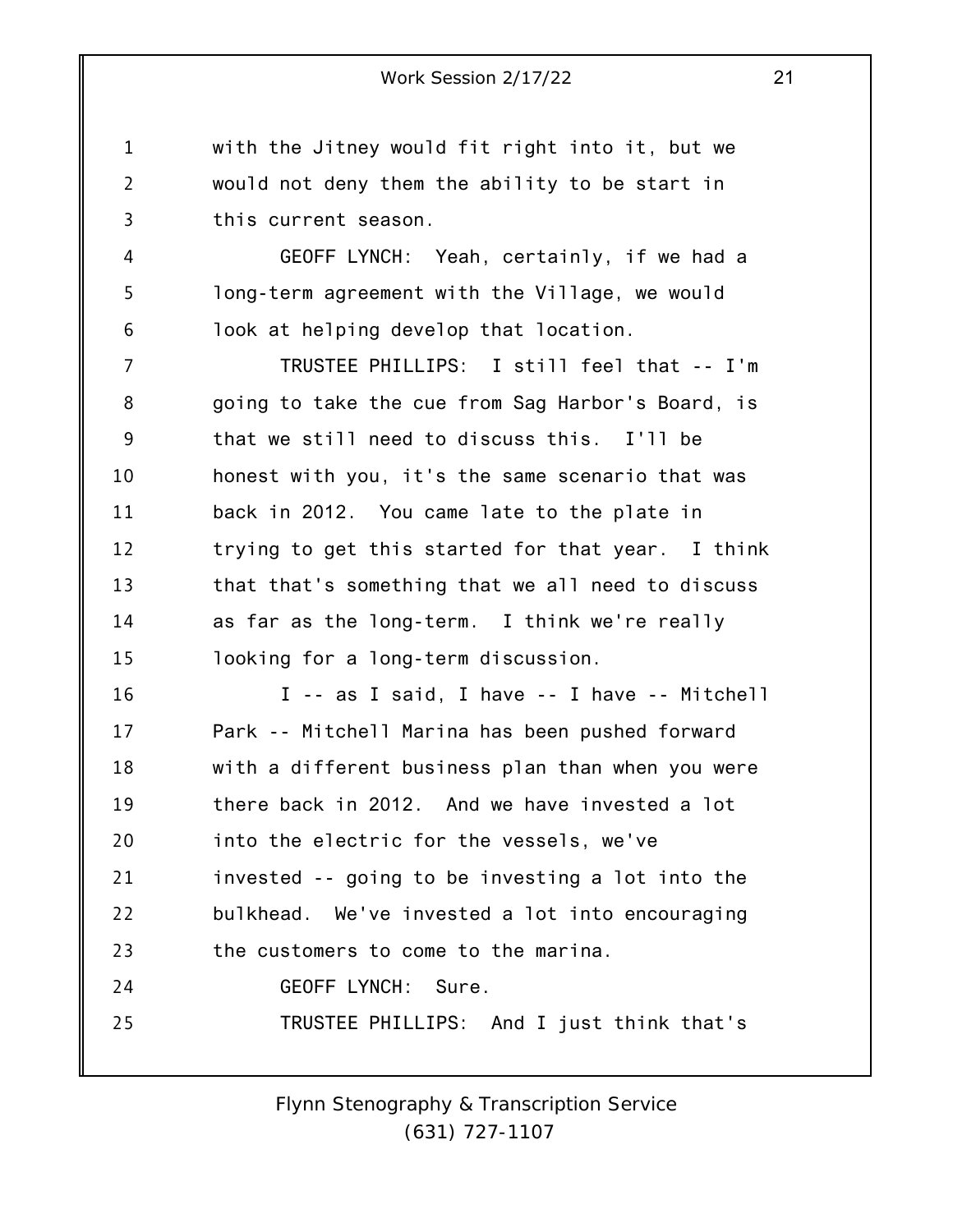1 2 3 4 5 6 7 8 9 10 11 12 13 14 15 16 17 18 19 20 21 22 23 24 25 something we need to discuss, because that's a business plan that we've been pushing forward for the last couple of years. And this is something that -- and I'm sure you understand that this is -- this is something that's a small entity that may just shift the dynamics down there a little bit. So we had to shift the dynamics when Claudio's changed hands and it's now building itself back up again. So I just, at this point, think that we need to discuss this and not make a decision tonight, if that's what you're looking for. JIM RYAN: No. GEOFF LYNCH: Not make a decision tonight, but whether or not to keep moving forward with this, because we do have these applications that have been submitted, and we do have lease agreements to go through. And yes, the other side we've been working with as well. Their issue is not location, their issue is 10 years ago Long Wharf was owned by Suffolk County. TRUSTEE PHILLIPS: The County and owned by the Village of Sag Harbor. GEOFF LYNCH: It was -- it was a different procedure in place to get that landing agreement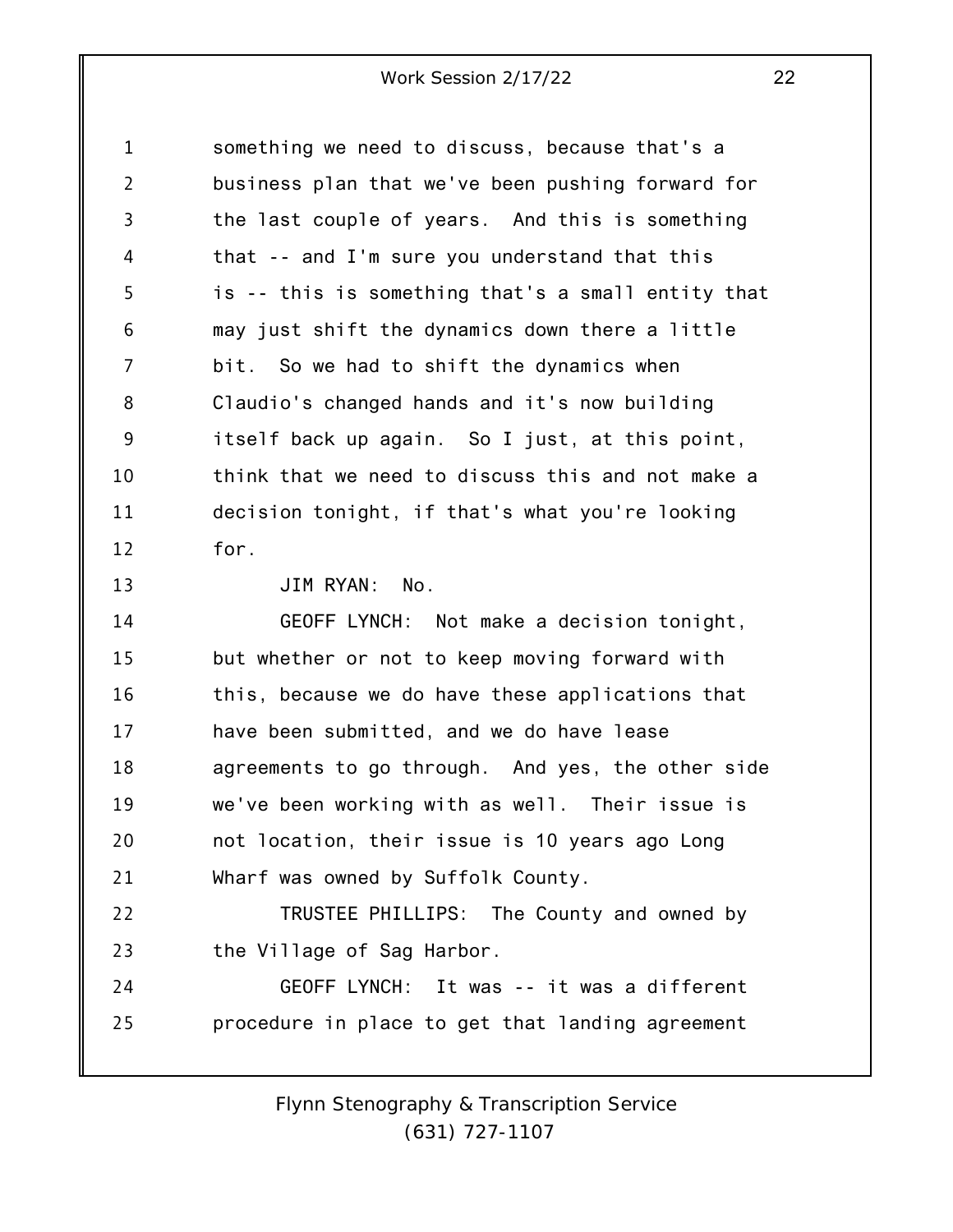| 1              | done. It's not about the location or whether or    |
|----------------|----------------------------------------------------|
| $\overline{2}$ | not they want to do it, it's the process.          |
| 3              | MAYOR HUBBARD: Okay. Where do you plan on          |
| 4              | storing the boat when it's not in service?         |
| 5              | GEOFF LYNCH: Well, we don't have a physical        |
| 6              | location, other than a verbal agreement to keep it |
| 7              | at Claudio's overnight. That is our one location.  |
| 8              | We've been in discussion with the marinas.         |
| 9              | Currently, no space available. But that would      |
| 10             | probably wind up being at Claudio's, or we'd put   |
| 11             | it on a mooring out in -- out in the bay.          |
| 12             | MAYOR HUBBARD: Okay. I just wanted to make         |
| 13             | sure you weren't planning on keeping it tied up    |
| 14             | $in -$                                             |
| 15             | JIM RYAN:<br>No.                                   |
| 16             | MAYOR HUBBARD: -- in the marina. Okay.             |
| 17             | One other thing that wasn't happening in 2012 was  |
| 18             | the mega-yachts that are down there and the        |
| 19             | traffic in and all. I mean, we didn't -- we had a  |
| 20             | few at that time, not as -- we're pretty well      |
| 21             | booked up with mega-yachts throughout the whole    |
| 22             | summer. Now, Paul, is it your feeling there's      |
| 23             | enough room to get this ferry through there?       |
| 24             | ADMINISTRATOR PALLAS: I mean, there's              |
| 25             | certainly going to be many times where we have one |
|                |                                                    |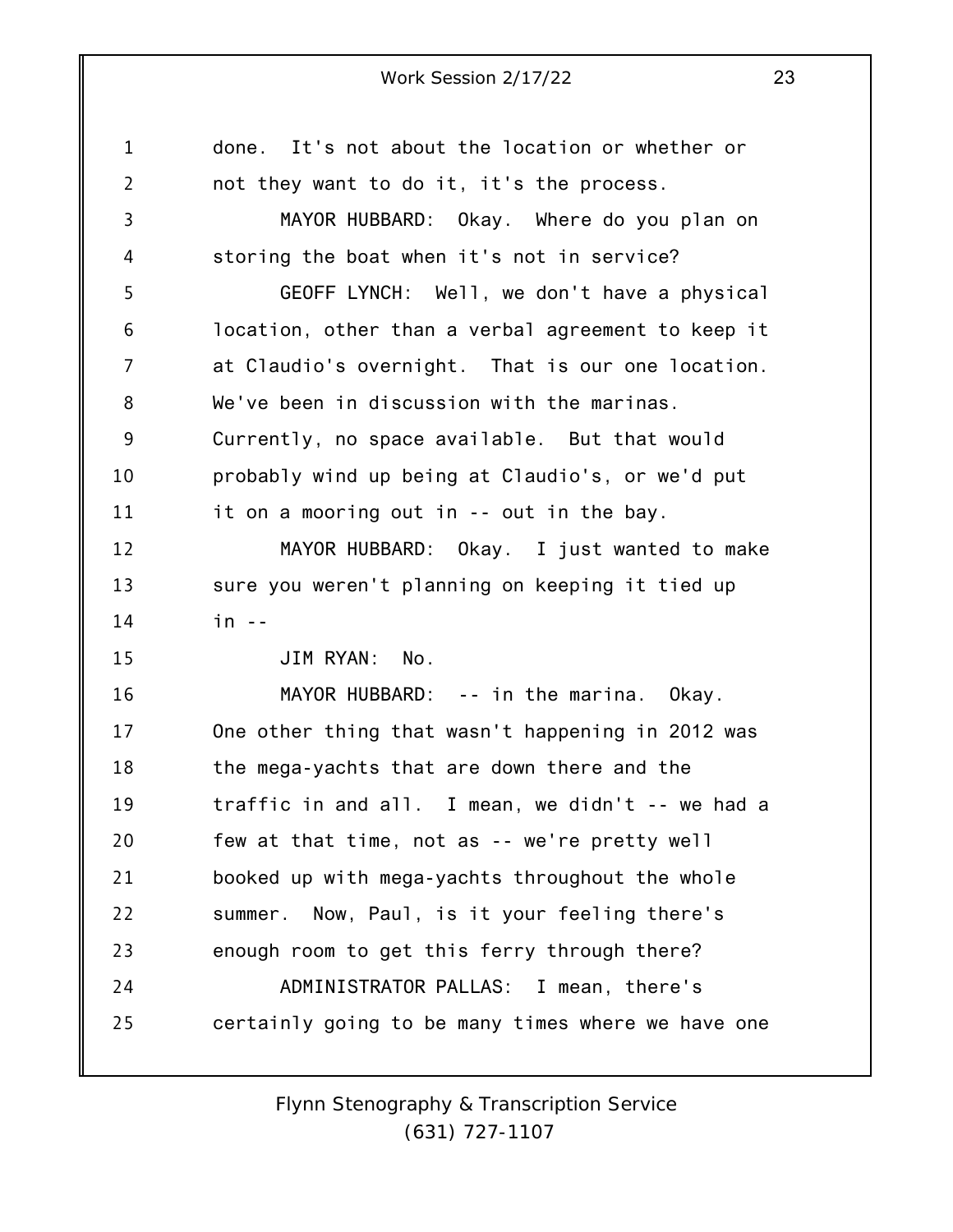| 1  | of those mega-yachts at the -- on the inside of    |
|----|----------------------------------------------------|
| 2  | the East Pier, where it's going to become very,    |
| 3  | very narrow, particularly if there's boat traffic  |
| 4  | coming in, another mega-yacht, or even a larger    |
| 5  | boat coming in, trying to come in at the same      |
| 6  | time. There are -- there are times during the day  |
| 7  | where we're holding multiple boats out just to     |
| 8  | get -- to be able to get them in safely, so that   |
| 9  | this is only going to slow down and exacerbate     |
| 10 | that problem.                                      |
| 11 | JIM RYAN: Well, we've --                           |
| 12 | MAYOR HUBBARD: That's usually on like a            |
| 13 | Friday when people are coming in, like Friday      |
| 14 | afternoon. It's not -- I don't believe those       |
| 15 | boats, they come in and they're there for a        |
| 16 | weekend.                                           |
| 17 | TRUSTEE PHILLIPS: No, they're there all            |
| 18 | week.                                              |
| 19 | ADMINISTRATOR PALLAS: No, the -- I'm               |
| 20 | talking about the regular traffic while the        |
| 21 | mega-yacht is there, but now you have it narrowed. |
| 22 | Now you're trying to get --                        |
| 23 | MAYOR HUBBARD:<br>Yeah.                            |
| 24 | ADMINISTRATOR PALLAS: -- all these other           |
| 25 | boats in.                                          |
|    |                                                    |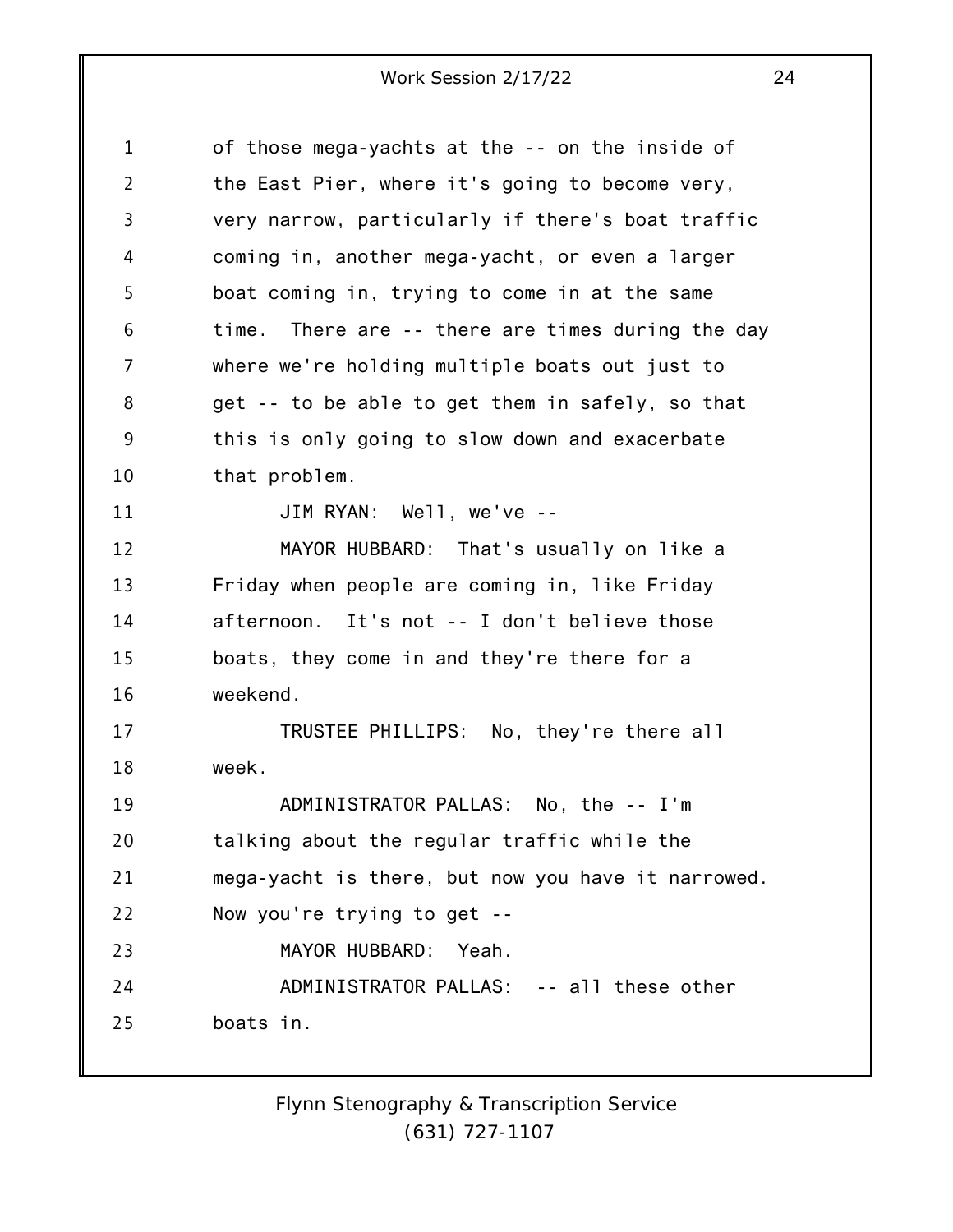1 2 3 4 5 6 7 8 9 10 11 12 13 14 15 16 17 18 19 20 21 22 23 24 25 Work Session 2/17/22 25 MAYOR HUBBARD: Right. ADMINISTRATOR PALLAS: At any time, really. JIM RYAN: We've come across the Constitution that's been out there in 2012, and we would make it through that narrow -- it was narrow. The boat, there's plenty of room for the boat to navigate in and out of the channel to get in and out of Mitchell Park with the boats docked. I mean, there was never an issue where there was any tie-up of traffic where we had to wait for someone. But when they're tied up along the bulkhead, you know, the Mickey Murphy would fit. MAYOR HUBBARD: Yeah. No, I understand that, but at a time, we had two mega-yachts, not eight mega-yachts down there. So the side of the dock is filled almost all summer now. GEOFF LYNCH. Yeah. MAYOR HUBBARD: It's just a -- it's a concern that's been brought up, that's why -- GEOFF LYNCH: I -- we completely understand the concern, but we also believe that this vessel is maneuverable enough where that's not an issue, and we have professional captains operating it. So it's more busy in that marina, no doubt about it, but allowing us in there for at least this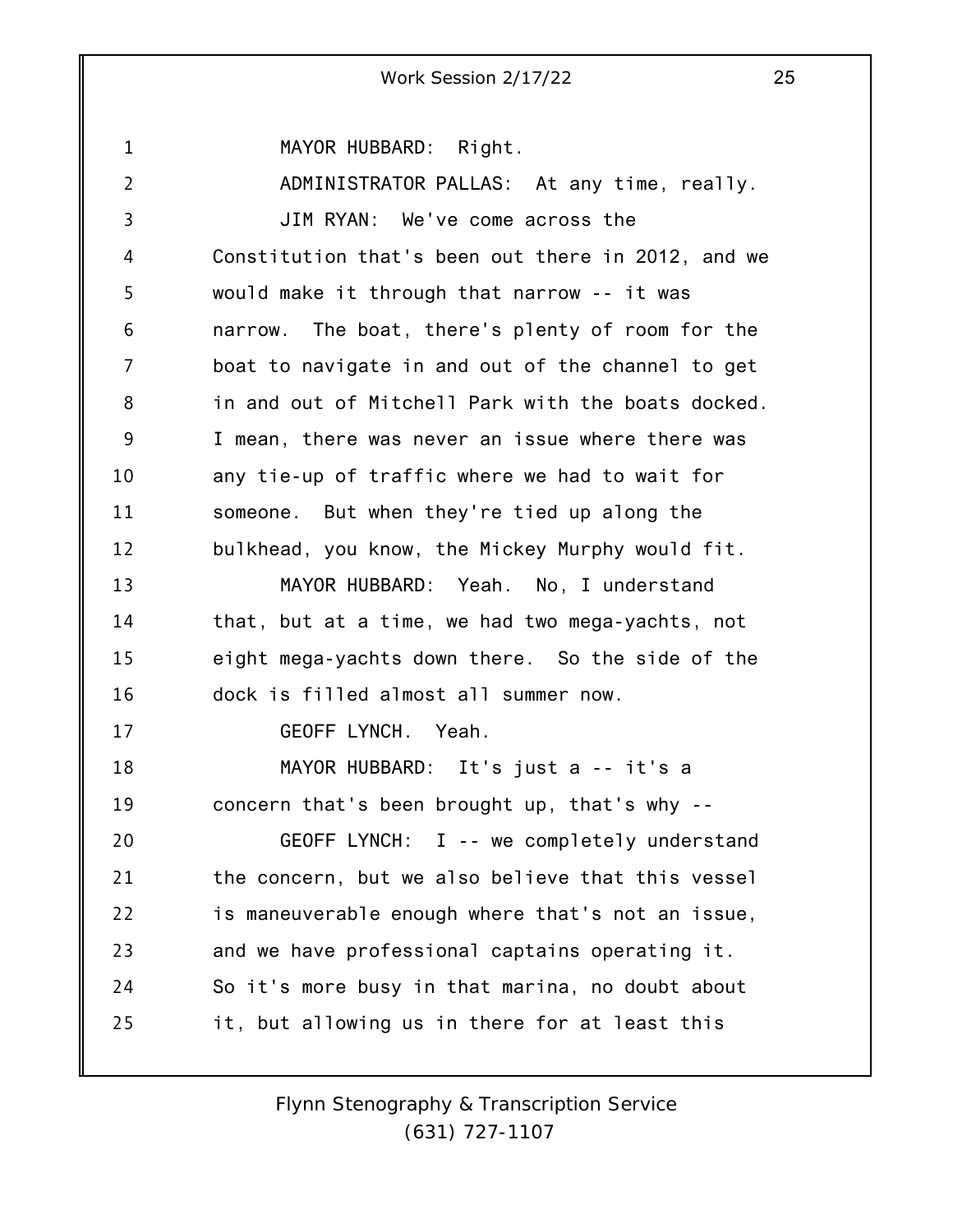1 2 3 4 5 6 7 8 9 10 11 12 13 14 15 16 17 18 19 20 21 22 23 24 25 Work Session 2/17/22 26 first season to see the impact, I think -- I think that's something the Board should consider. JIM RYAN: In 2012 -- MAYOR HUBBARD: Okay. JIM RYAN: -- those mega-yachts were all in Sag Harbor as well that we navigated around at the same time. The same ones that are here now were there then. MAYOR HUBBARD: Yeah, but you had a different location, not through a narrow entrance,  $but --$ GEOFF LYNCH: Right. JIM RYAN: Well, we -- MAYOR HUBBARD: All right. JIM RYAN: We're all working together on the water. MAYOR HUBBARD: Okay. Well, it's -- I mean, everybody -- it sounds like the Board is in consensus that we're in favor of this, we need to hammer out some details. TRUSTEE MARTILOTTA: That's where I'm at. TRUSTEE ROBINS: Correct. TRUSTEE PHILLIPS: That's correct. MAYOR HUBBARD: Okay. So if that gives you an answer that you're looking for now, I think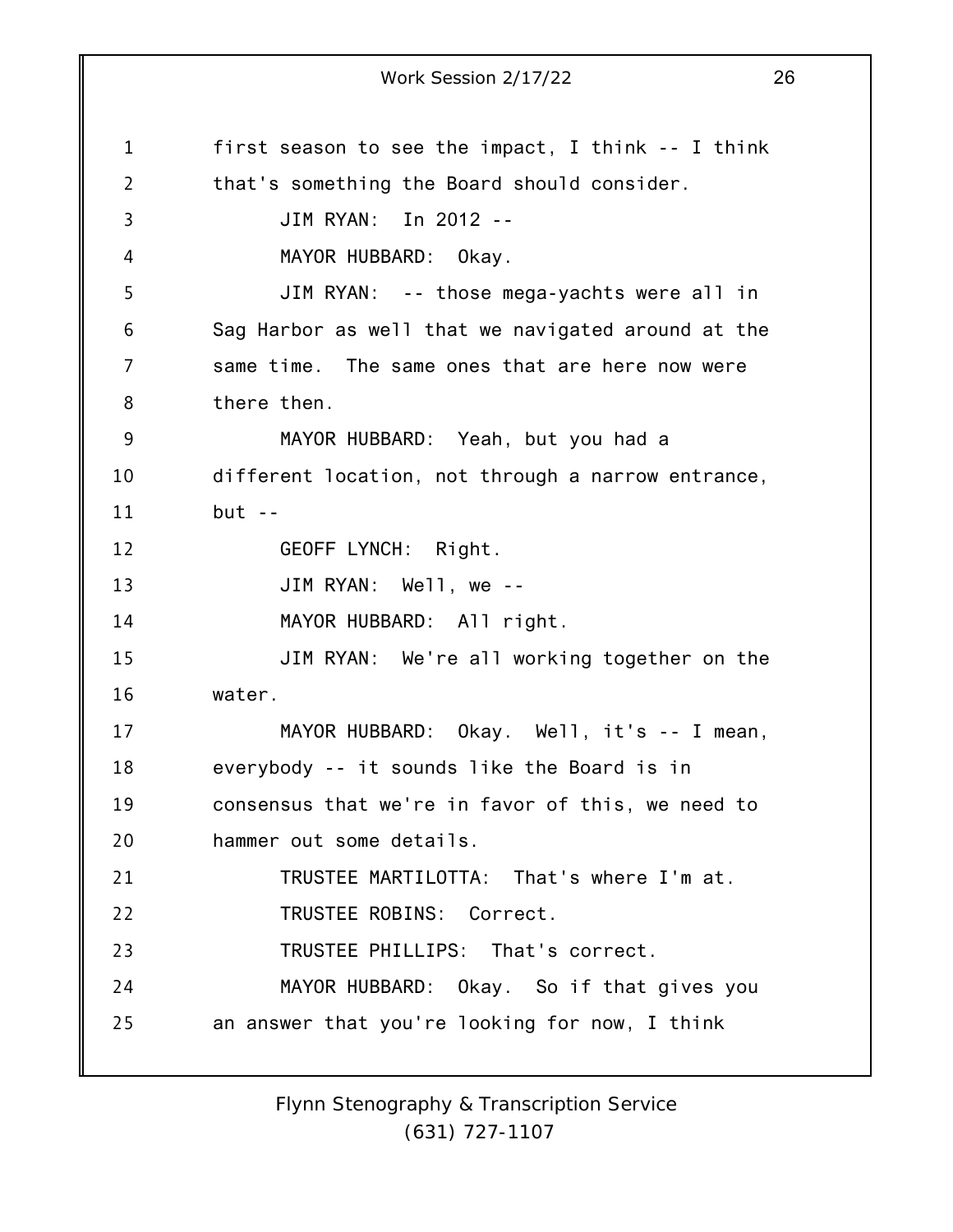1 2 3 4 5 6 7 8 9 10 11 12 13 14 15 16 17 18 19 20 21 22 23 24 25 Work Session 2/17/22 27 it's unanimous, everybody is in favor of the concept of this, we need to finalize details. I know you need the landing agreements from both sides to finish your work with the County. GEOFF LYNCH: Yes. MAYOR HUBBARD: But -- GEOFF LYNCH: Ultimately, yes. Ultimately, the final -- and you're right, it was down to May of the season back in 2012. The landing agreements do have to be in place. The County wants to know where we're actually putting this boat in -- MAYOR HUBBARD: Right. GEOFF LYNCH: -- in the meantime. TRUSTEE PHILLIPS: Well, also, in the BRO report back in 2012, they were looking -- you didn't provide a lot of that information, and your resolution was for the pilot program. GEOFF LYNCH: Right. TRUSTEE PHILLIPS: I'm assuming that the Budget Review Office is now going to be looking for the full details, so that's -- JIM RYAN: Yes. GEOFF LYNCH: If you want more detail because of the five-year, absolutely.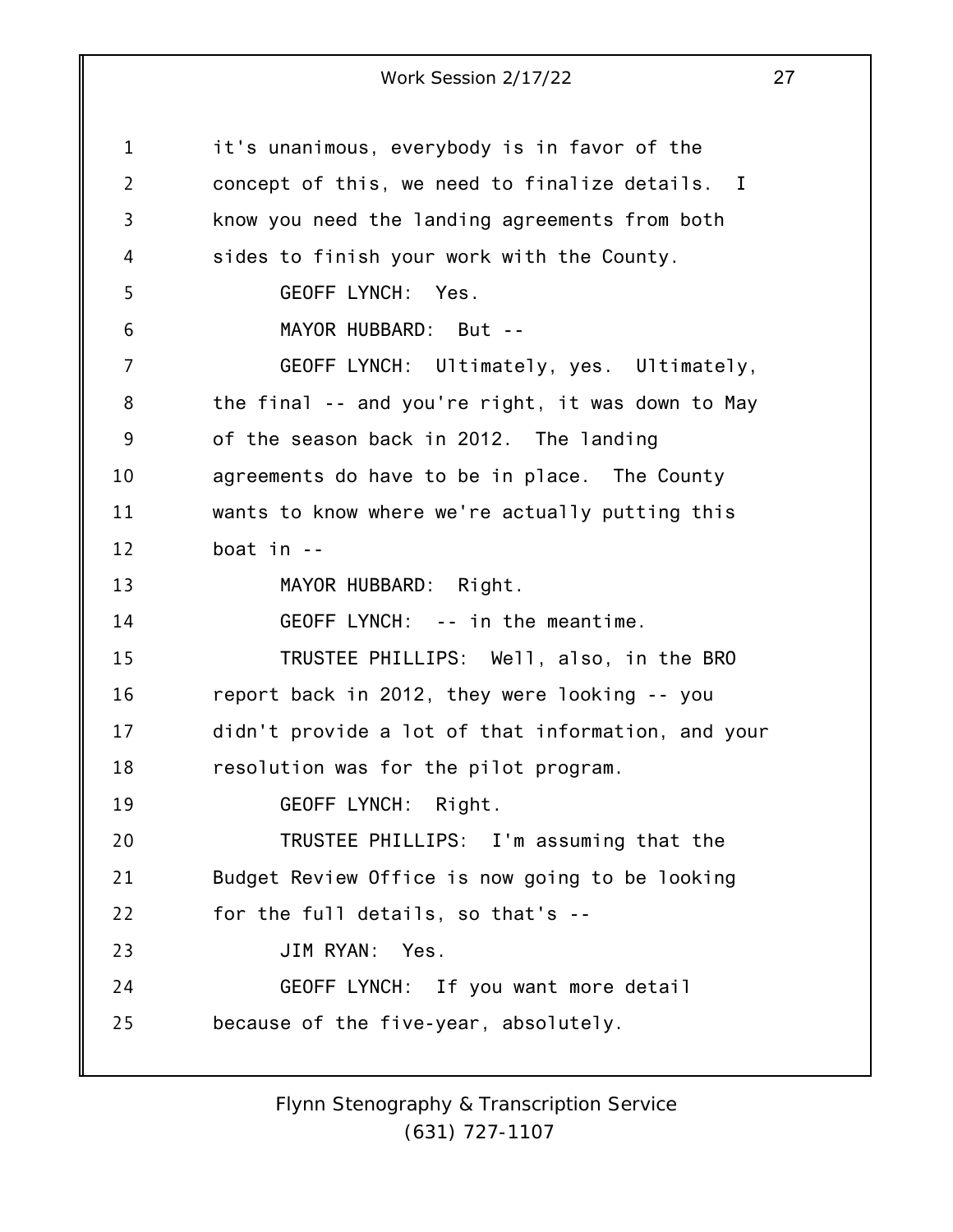| $\mathbf{1}$   | TRUSTEE PHILLIPS: And I understand your            |
|----------------|----------------------------------------------------|
| $\overline{2}$ | position, but I also understand that -- and once   |
| 3              | again, things have changed since 2012 on our       |
| 4              | waterfront, and COVID increased the amount of boat |
| 5              | traffic, not only within our own marina, but out   |
| 6              | in -- the boat traffic out on the water, to be     |
| 7              | honest with you.                                   |
| 8              | So, you know, as I said, the concept, I            |
| 9              | agree with the Mayor, we need to discuss it.       |
| 10             | GEOFF LYNCH: Okay.                                 |
| 11             | TRUSTEE CLARKE: I would just ask, do we            |
| 12             | have any sort of timeline for discussion or        |
| 13             | decision-making that we can share with these       |
| 14             | people in good faith? At the work session, are we  |
| 15             | going to discuss it tonight? Do we want to push    |
| 16             | it to March? Does that mean we would vote on it    |
| 17             | in April? I'm just looking for a reality check,    |
| 18             | because they've come here in good faith and I'd    |
| 19             | like to deal with them in good faith.              |
| 20             | MAYOR HUBBARD: No, exactly. I mean, the            |
| 21             | Village Administrator and the Village Attorney --  |
| 22             | I know the Village Attorney had some questions on  |
| 23             | the agreement and all, have them work on this, try |
| 24             | to come up with alternatives or other ways to make |
| 25             | this all work, review the whole process with the   |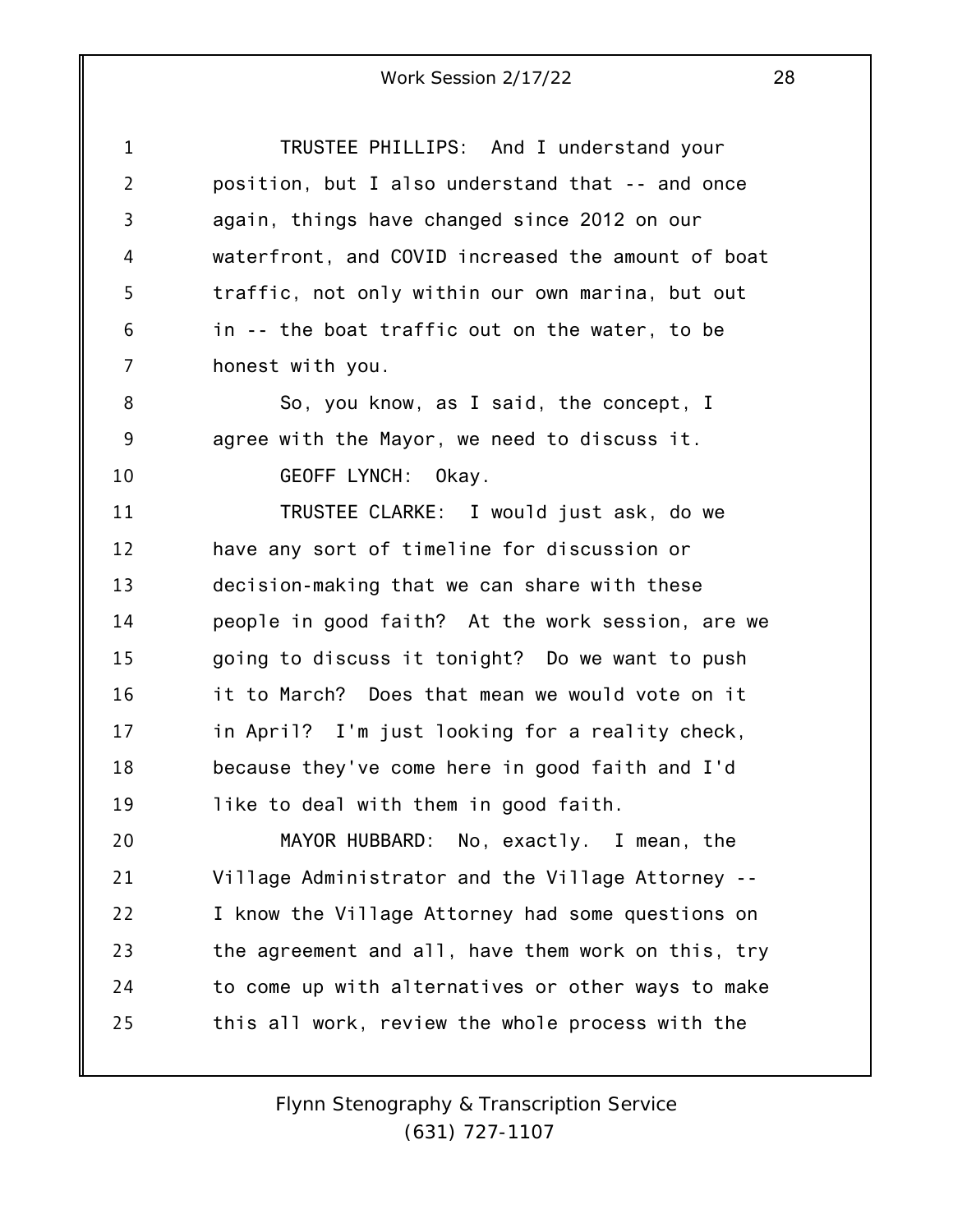1 2 3 4 5 6 7 8 9 10 11 12 13 14 15 16 17 18 19 20 21 22 23 24 25 Work Session 2/17/22 29 Marina Manager and all. And, I mean, if we discuss this at our March meeting and vote on it in March, you know. TRUSTEE CLARKE: Okay, great. MAYOR HUBBARD: It's not something I want to drag out. TRUSTEE CLARKE: No, no. MAYOR HUBBARD: But we need to make sure that everybody is comfortable, that Joe's comfortable with the agreement and all, because I saw Joe had like seven or eight questions on the agreement that came through. So we need to hammer out all those details between the Administrator and then -- and any Trustees' specific concerns, voice them to the Village Administrator. Rich Albanese, who's in charge of the Marina, and Joe, voice those concerns of exactly what you want to see, and then we could try to move that forward and have, you know, something for everybody to read and discuss at the March meeting. And if everybody's in favor of what we put together, then we can vote on it in March. TRUSTEE CLARKE: Great. Thank you so much, Mr. Mayor. MAYOR HUBBARD: Okay?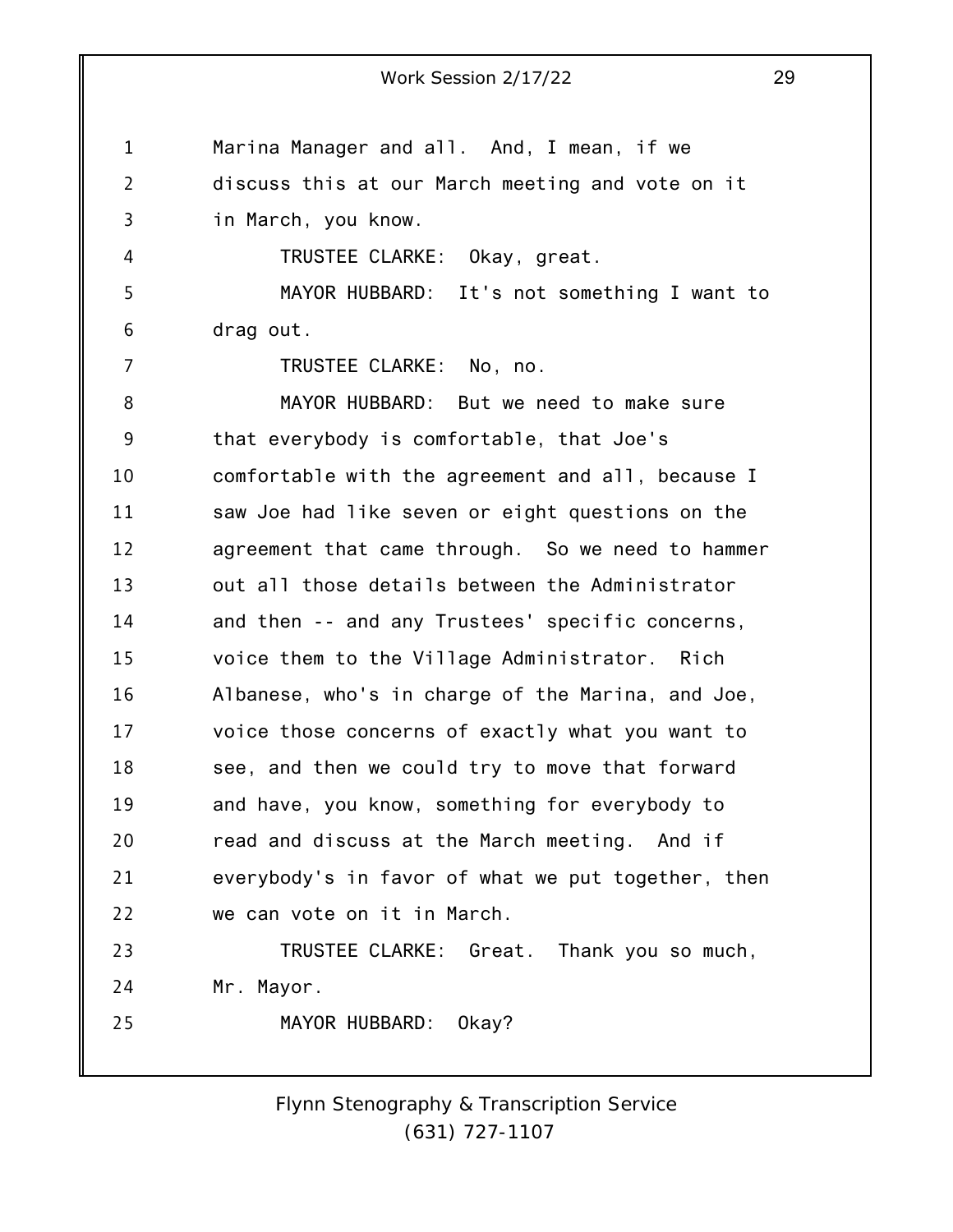1 2 3 4 5 6 7 8 9 10 11 12 13 14 15 16 17 18 19 20 21 22 23 24 25 Work Session 2/17/22 30 GEOFF LYNCH: Appreciate it. MAYOR HUBBARD: Okay. GEOFF LYNCH: Thank you all. MAYOR HUBBARD: All right. GEOFF LYNCH: Thank you, folks, I appreciate it. MAYOR HUBBARD: Thank you. JIM RYAN: Thank you all. Thanks for seeing us. And Peconic Jitney is, you know, not looking to impose this, we're just looking to help move the Village along with the Jitney. Thank you for your time tonight. TREASURER BRANDT: Mr. Mayor, forgive me. I can hear you clear. I can't hear any of the Board Members. I'm hearing that. TRUSTEE PHILLIPS: Would you like it closer like this, maybe? Okay. TREASURER BRANDT: Yeah, no one can hear you. This has been overpowering all of you. (Laughter) TREASURER BRANDT: Thank you. TRUSTEE CLARKE: Thank you so much. Can you hear me, Robert? TRUSTEE PHILLIPS: No? TREASURER BRANDT: Better, at least. TRUSTEE CLARKE: No. But before, you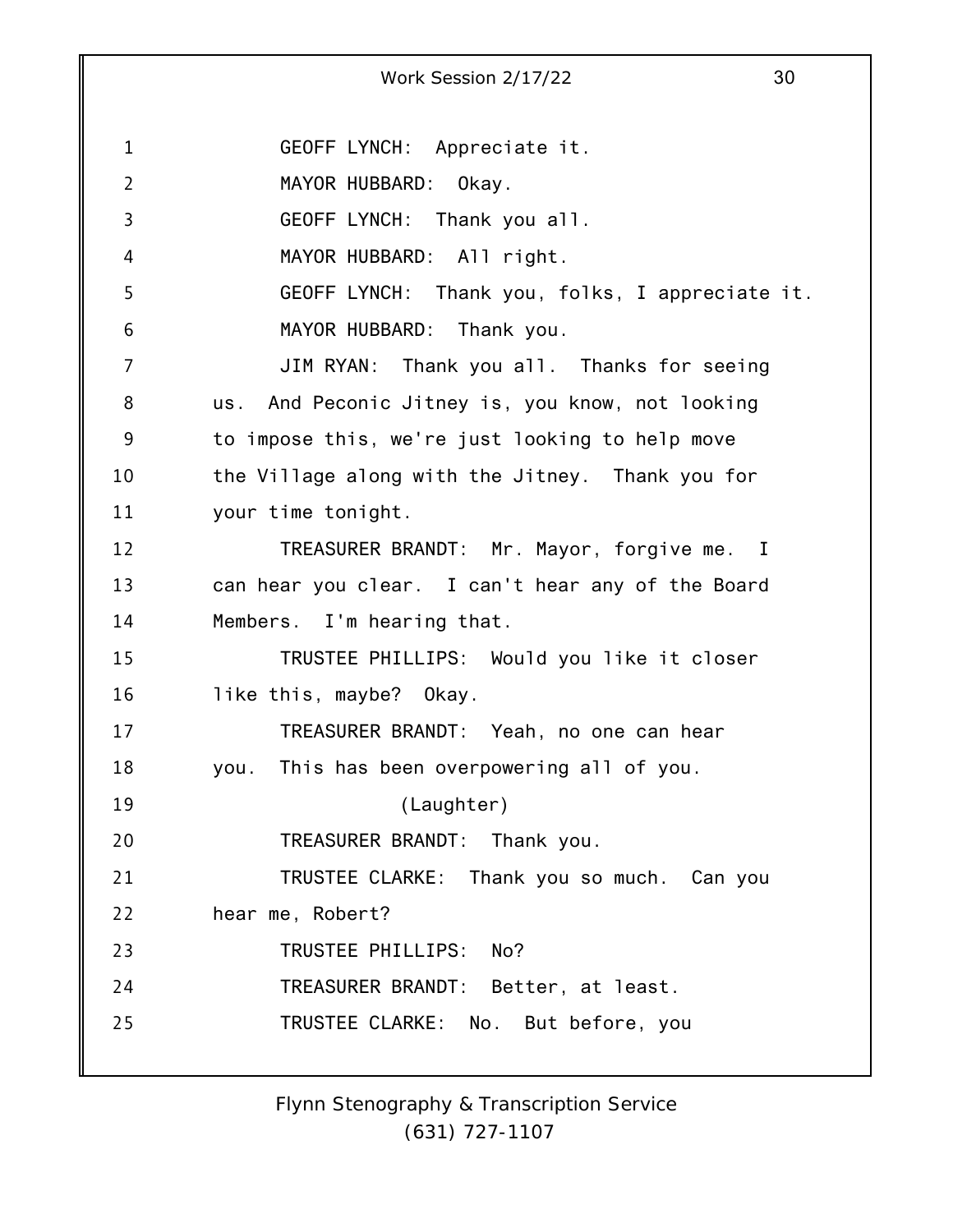1 2 3 4 5 6 7 8 9 10 11 12 13 14 15 16 17 18 19 20 21 22 23 24 25 couldn't hear me? TREASURER BRANDT: I couldn't hear all four of you. I could hear the Mayor fine. TRUSTEE CLARKE: All right. Thank you. MAYOR HUBBARD: I'm a loud mouth, I'm sorry. (Laughter) MAYOR HUBBARD: My mother-in-law loved me, because she never had to say, "What," because I could speak loudly. (Laughter) MAYOR HUBBARD: Okay. We'll move on to the Village Administrator report. ADMINISTRATOR PALLAS: I will speak close to the microphone. TREASURER BRANDT: What? (Laughter) ADMINISTRATOR PALLAS: I have a few items that are not on my -- on my list. I'll start with the battery bank replacement at the power plant. We did go out to bid, we received one bid. The --I'm doing a little bit more. It won't be on this month's agenda. It will likely be on next month's. It will be on next month's agenda. We just have to do some confirmation on the qualifications of the -- of the bidder on that,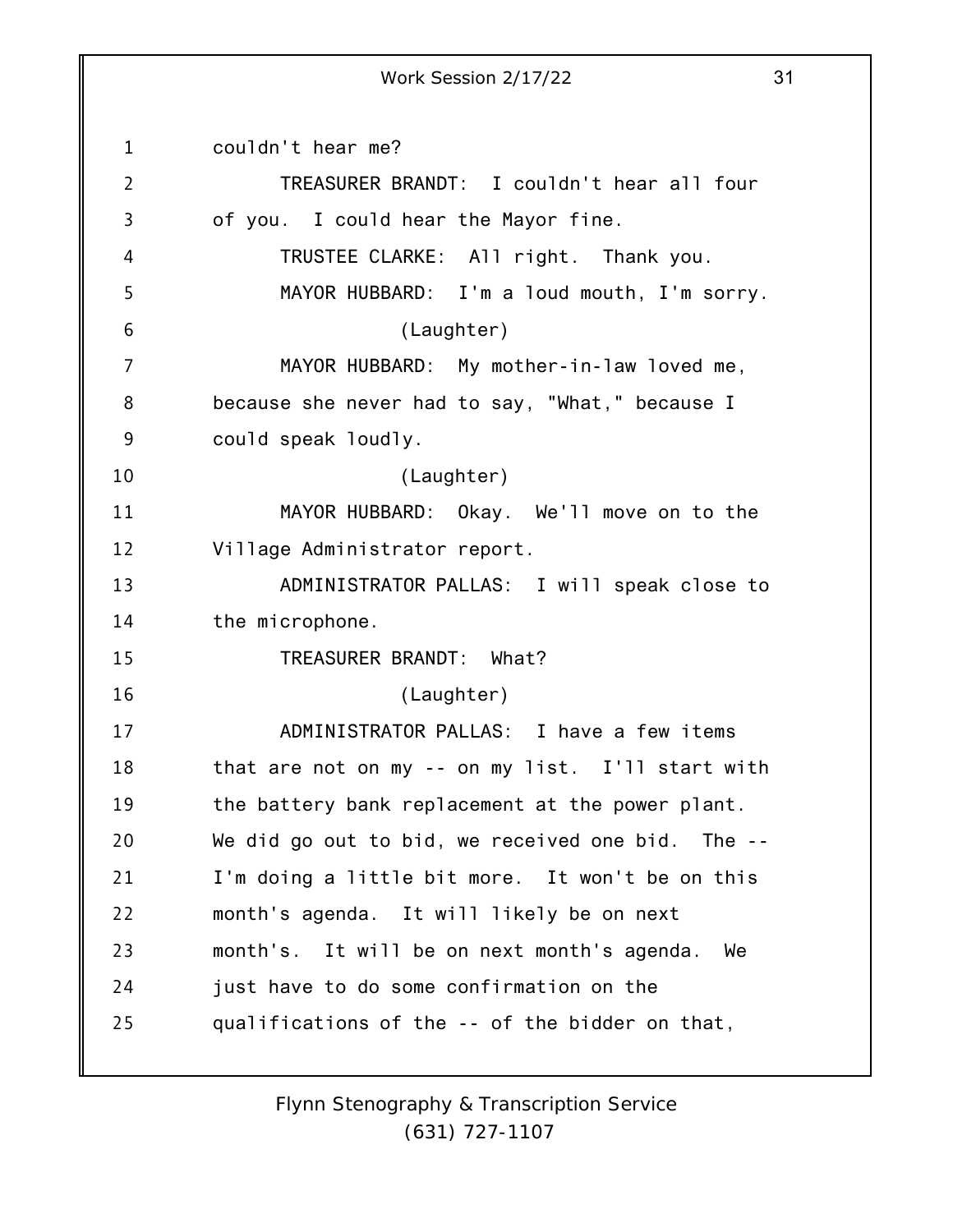1 2 3 4 5 6 7 8 9 10 11 12 13 14 15 16 17 18 19 20 21 22 23 24 25 Work Session 2/17/22 32 which would be okay with that. TRUSTEE PHILLIPS: I'm sorry, Paul, I didn't quite hear you. Which, which bid is this for? ADMINISTRATOR PALLAS: For the battery bank -- TRUSTEE PHILLIPS: Oh, okay. ADMINISTRATOR PALLAS: -- at the power plant. TRUSTEE PHILLIPS: Okay. ADMINISTRATOR PALLAS: Next item that, again, is not on my list, the wastewater treatment plant site work, we did receive quite a number of bids on that, on that project. We are still in the process of going through that. Our consultant is assisting with the vetting of the bids, and the lower bidder in particular to do a little work on qual -- again, on qualifications, and, again, that -- right now, it should be next month. I have to check to see if we're under any time constraint to get it done. If we are, I'll be able to do that tomorrow. If we are, I may have that on the agenda for next week, but I think I'm okay for next month. And we -- I checked with the Treasurer, we're okay at the -- at the values that were for the bid, so we're okay with all of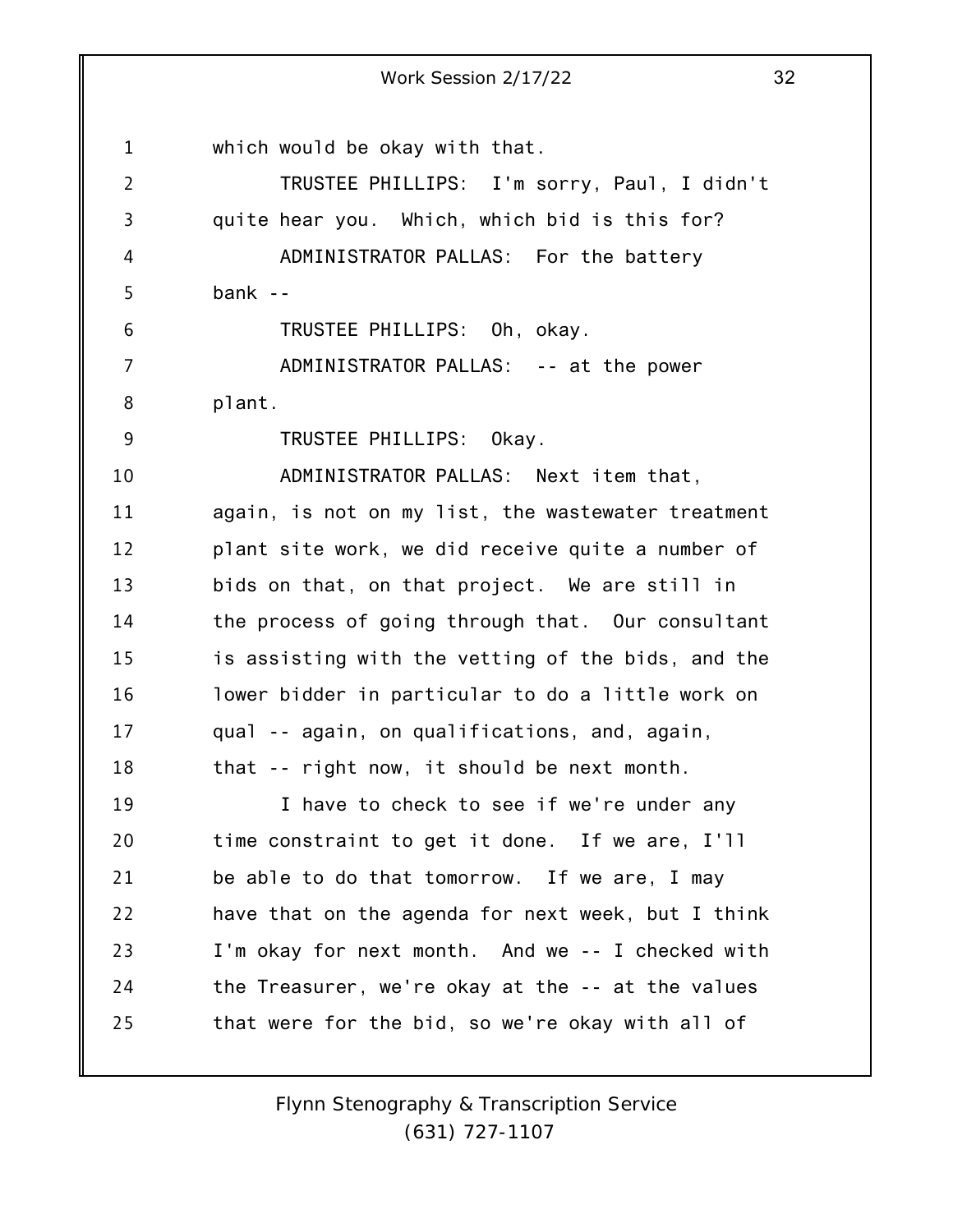1 that as well.

| $\overline{2}$ | TRUSTEE CLARKE: Paul, you're referring to         |
|----------------|---------------------------------------------------|
| 3              | the timeline that we have to abide by from the    |
| 4              | DEC?                                              |
| 5              | ADMINISTRATOR PALLAS: Yeah, for -- yes,           |
| 6              | particularly the DEC, which is also -- Suffolk    |
| 7              | County Department of Health weighed in on not the |
| 8              | drainage component, but the drying beds and the   |
| 9              | staircase and the retaining wall that's been an   |
| 10             | issue for -- ongoing issue for them as well.      |
| 11             | TRUSTEE CLARKE: Got it.                           |
| 12             | ADMINISTRATOR PALLAS: But I think -- again,       |
| 13             | I believe we're fine, but I just have to confirm  |
| 14             | that.                                             |
| 15             | TRUSTEE CLARKE: So that's all three of the        |
| 16             | issues, the drainage, the beds, and the retaining |
| 17             | wall?                                             |
| 18             | ADMINISTRATOR PALLAS: Correct. And -- yes,        |
| 19             | yes.                                              |
| 20             | TRUSTEE ROBINS: And you said you received         |
| 21             | multiple bids for that?                           |
| 22             | ADMINISTRATOR PALLAS: We did. I think,            |
| 23             | $it's -$                                          |
| 24             | CLERK PIRILLO: Yeah, seven.                       |
| 25             | ADMINISTRATOR PALLAS: Yeah.                       |
|                |                                                   |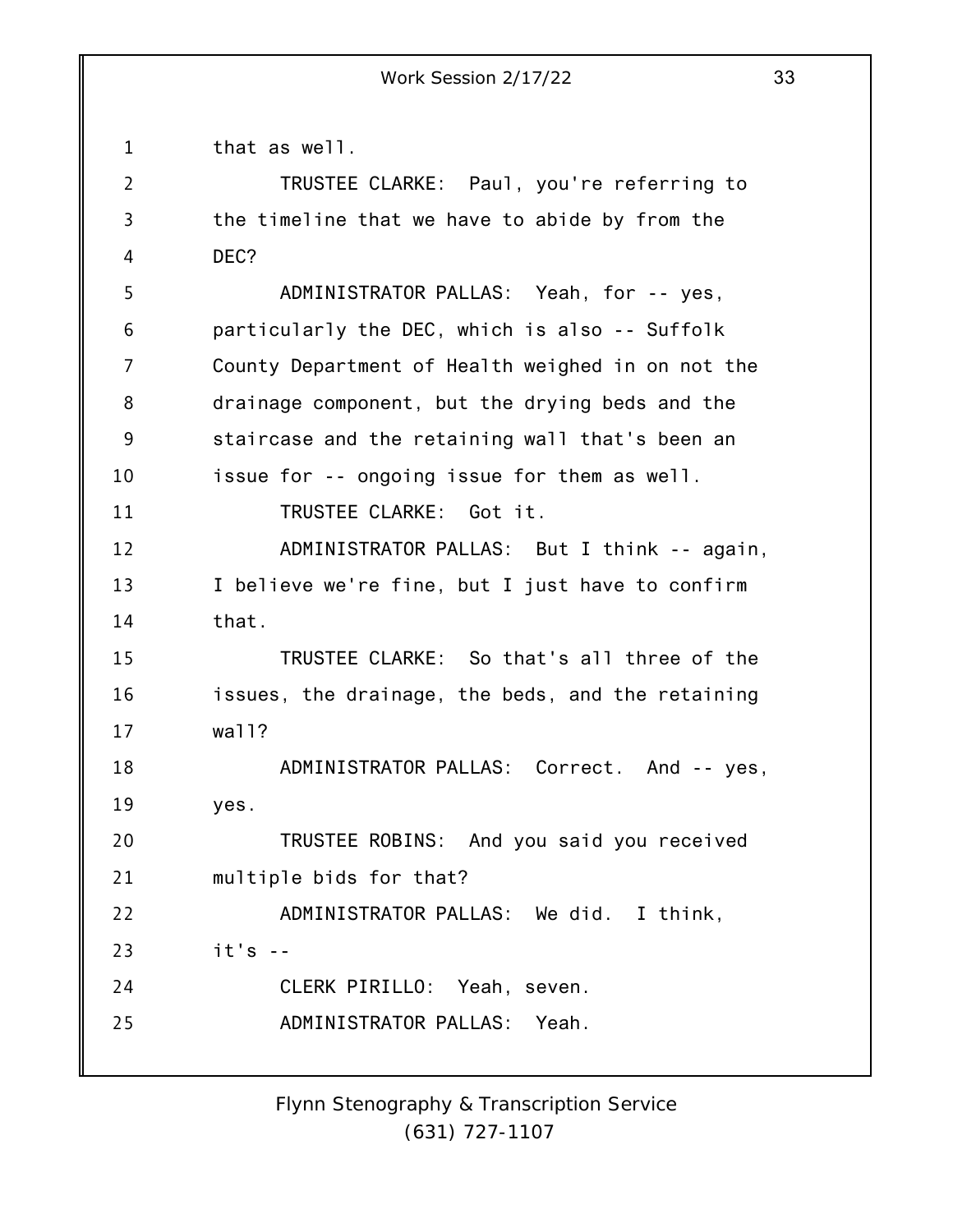1 2 3 4 5 6 7 8 9 10 11 12 13 14 15 16 17 18 19 20 21 22 23 24 25 CLERK PIRILLO: Seven. TRUSTEE ROBINS: Really? Wow. ADMINISTRATOR PALLAS: Seven bids, yeah. TRUSTEE ROBINS: That's a record for us. ADMINISTRATOR PALLAS: And they were -- they were in -- well, we've -- Village Clerk has been very diligent about getting these things out to contractors for the State, a process that we began with the microgrid project, as I recall, and that's been very successful in certain projects. Certain things we get nothing. As a result of that, it is mainly focused on construction projects. We did get -- I had a number of -- and they're all -- they all appear -- again, they all appear qualified, I just have to -- there's one contractor that I have not heard of, and the consultant that's been helping hasn't heard of. We just need to do a little bit of research on the qualifications and references. TRUSTEE ROBINS: Okay. ADMINISTRATOR PALLAS: Keeping -- TRUSTEE PHILLIPS: Paul, I'm sorry, just one more. The RFP, because I was asked about it last night, I believe the engineering -- the Fire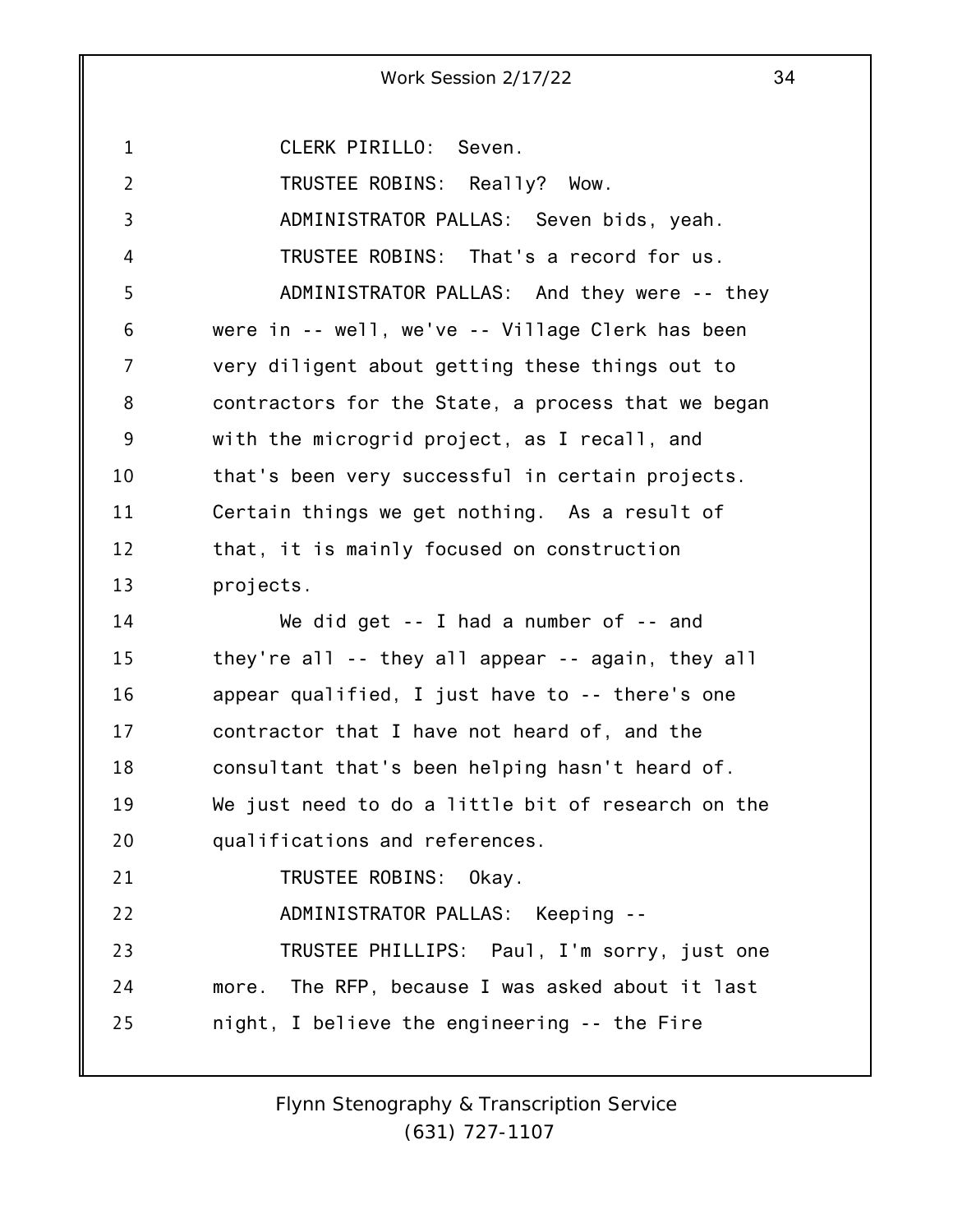1 2 3 Department, we passed a resolution for the RFP for engineering overlooking the use of the building or something.

4 5 6 7 ADMINISTRATOR PALLAS: Yeah, we have -- I met with the Fire Department on that the last few weeks and we discussed the path forward. I haven't had an opportunity to finish it.

TRUSTEE PHILLIPS: Okay.

8

9 10 ADMINISTRATOR PALLAS: I will be working on that over the next couple of weeks --

11 12 TRUSTEE PHILLIPS: Okay. Because they did ask me when it would be moving along.

13 14 15 16 17 18 19 20 21 22 23 24 25 ADMINISTRATOR PALLAS: Sure. Staying with the wastewater treatment plant, Trustee Phillips had asked questions about the central pump station status. Right now, it looks like the date for the final cutover is going to be March, March 2nd. The only item that may not be installed at that point is a flow meter. The -- like everything else for these types of components, we keep - they keep getting, you know, it will be there in two weeks, and then it's a month, and then it's six months. You know, so that, that won't be an issue with operation, so we should be able to get that handled.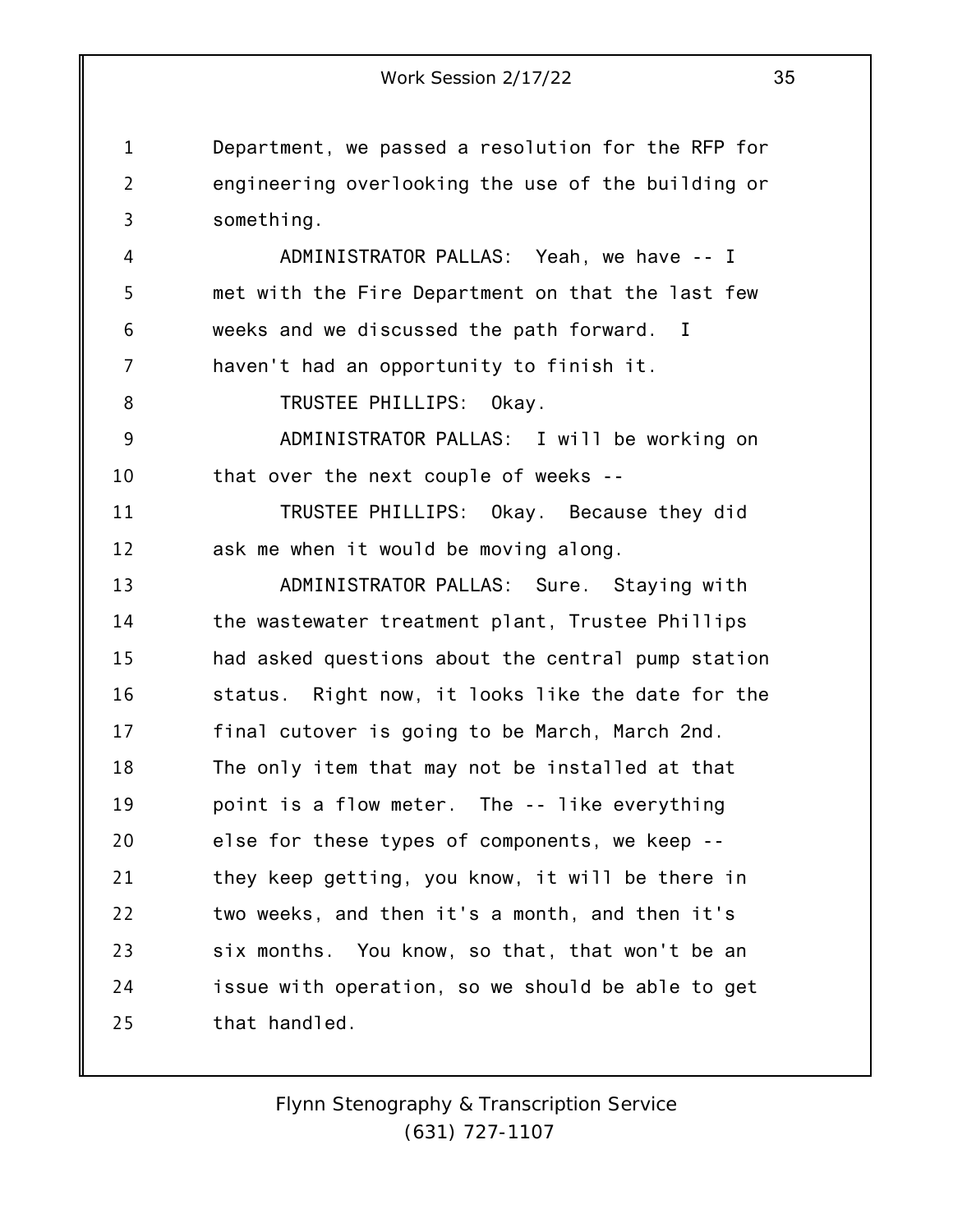| 1  | Everything is ready. The date was set based        |
|----|----------------------------------------------------|
| 2  | on the pump vendor having availability to come out |
| 3  | and certify the pumps at startup. That's the       |
| 4  | standard process with this, with these types of    |
| 5  | facilities where the manufacturer will certify     |
| 6  | when you first turn it on that that ensures the    |
| 7  | warranty on the pumps and everything like that.    |
| 8  | The question about the generator, the new          |
| 9  | generator is, in fact, there and installed and     |
| 10 | it's ready to go, but it's tied into the new       |
| 11 | system and the rental is on the old system. We     |
| 12 | $can't -- couldn't --$                             |
| 13 | TRUSTEE PHILLIPS: Okay.                            |
| 14 | ADMINISTRATOR PALLAS: Couldn't come up with        |
| 15 | an inexpensive way to split and to do both, so     |
| 16 | that's where we are. So after, after March, we     |
| 17 | should -- we wouldn't have that any longer at that |
| 18 | point.                                             |
| 19 | As far as the change orders, the only change       |
| 20 | order that we've had on the project was early on,  |
| 21 | was for the removal of a tree that wasn't          |
| 22 | accounted for in the original quote. That was the  |
| 23 | only change order on that project, for the         |
| 24 | construction component of the project.             |
| 25 | TRUSTEE PHILLIPS: So as far as the                 |
|    |                                                    |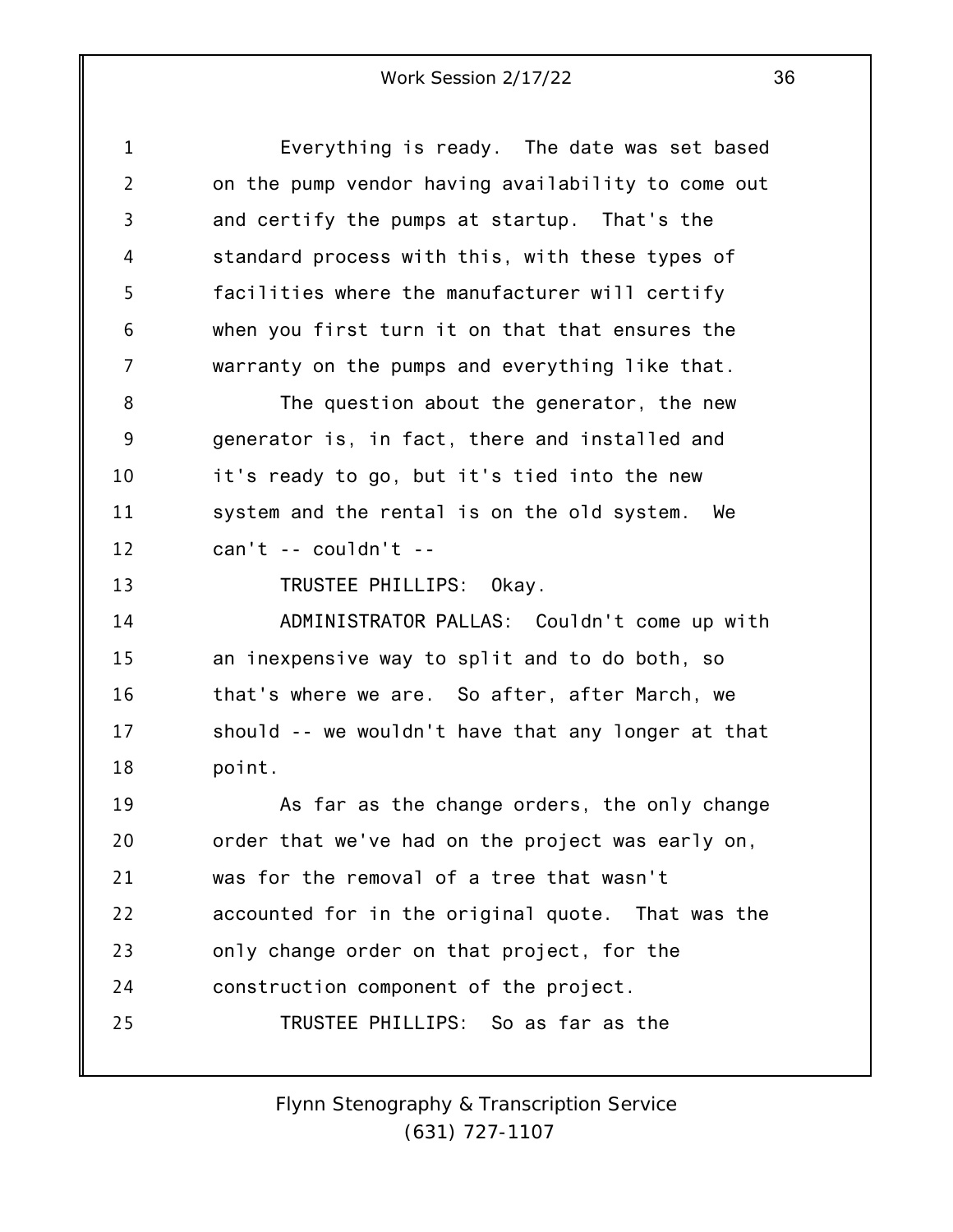|                | Work Session 2/17/22<br>37                         |
|----------------|----------------------------------------------------|
|                |                                                    |
| $\mathbf{1}$   | financials, we're still within the budgeted amount |
| $\overline{2}$ | that we were dealing with with the split between   |
| 3              | the bond and the --                                |
| 4              | TREASURER BRANDT: No, we're going to be            |
| 5              | over about 15 grand total.                         |
| 6              | TRUSTEE PHILLIPS:<br>Okay.                         |
| 7              | TREASURER BRANDT: 0kay?                            |
| 8              | TRUSTEE PHILLIPS: And that's coming out of         |
| 9              | the fund balance?                                  |
| 10             | TREASURER BRANDT:<br>Correct.                      |
| 11             | TRUSTEE PHILLIPS:<br>Okay.                         |
| 12             | TREASURER BRANDT: We have the cash                 |
| 13             | available.                                         |
| 14             | TRUSTEE PHILLIPS: Okay. Thank you, I               |
| 15             | appreciate that. It's nice to hear that it's       |
| 16             | going to be completed.                             |
| 17             | ADMINISTRATOR PALLAS: So moving on to the          |
| 18             | discussion items, the ferry queue redesign, I      |
| 19             | don't have any update per se for -- for the State. |
| 20             | We haven't heard back from them yet, and I don't   |
| 21             | anticipate hearing back from them within the next  |
| 22             | couple of months, to be honest. They typically     |
| 23             | wait. With their workload, according to them, it   |
| 24             | takes -- it's going to take that long for them to  |
| 25             | review it.                                         |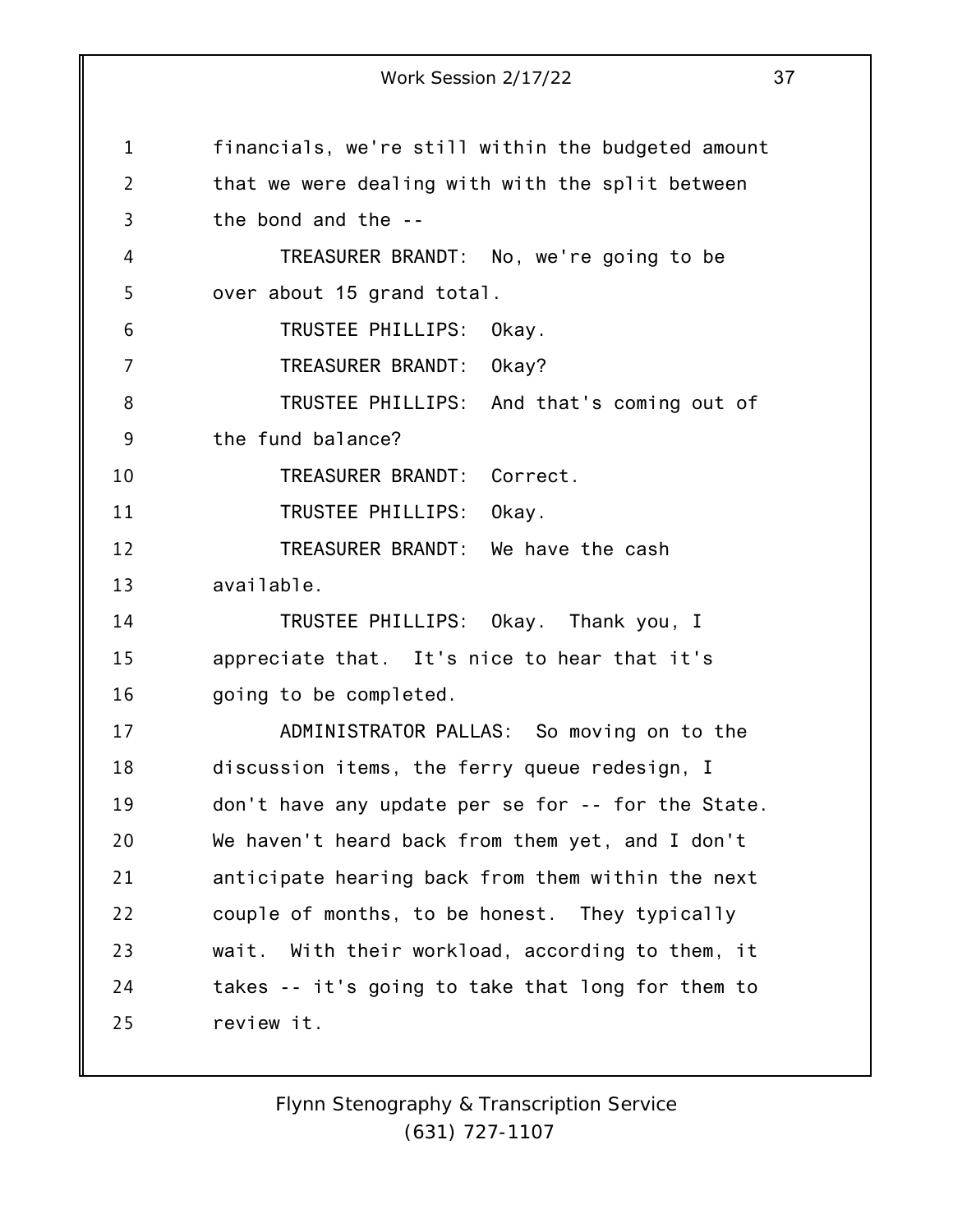I did, however, get a request, and I apologize, it's a little dated. I got it last month and I just -- I just didn't get to it. The LKMA, the engineering firm that's working on that is requesting a change, another change order - not another change order. Requesting a change order of 33,000. The bulk of that has to do with all the various requests from the State. As you

1

2

3

4

5

6

7

8

9 10 11 remember, they -- we had to do, I don't know, seven or eight different alternatives. They had only budgeted for two or three alternatives.

12 13 14 15 16 17 18 19 20 21 22 23 24 In addition, the original report, after, after it was submitted, the State advised them that they needed to submit it in a different format, which they had never -- this particular firm has worked with the DOT on similar projects for years, and they never notified anybody about this change in format, they just figured people would just go find out and they didn't. So now they're -- they had to -- they had to resubmit the original, not the one currently, but the original one in a totally different format, so they had to rewrite it, essentially. So that's -- TRUSTEE CLARKE: Are you talking about all

25 the different versions of the design?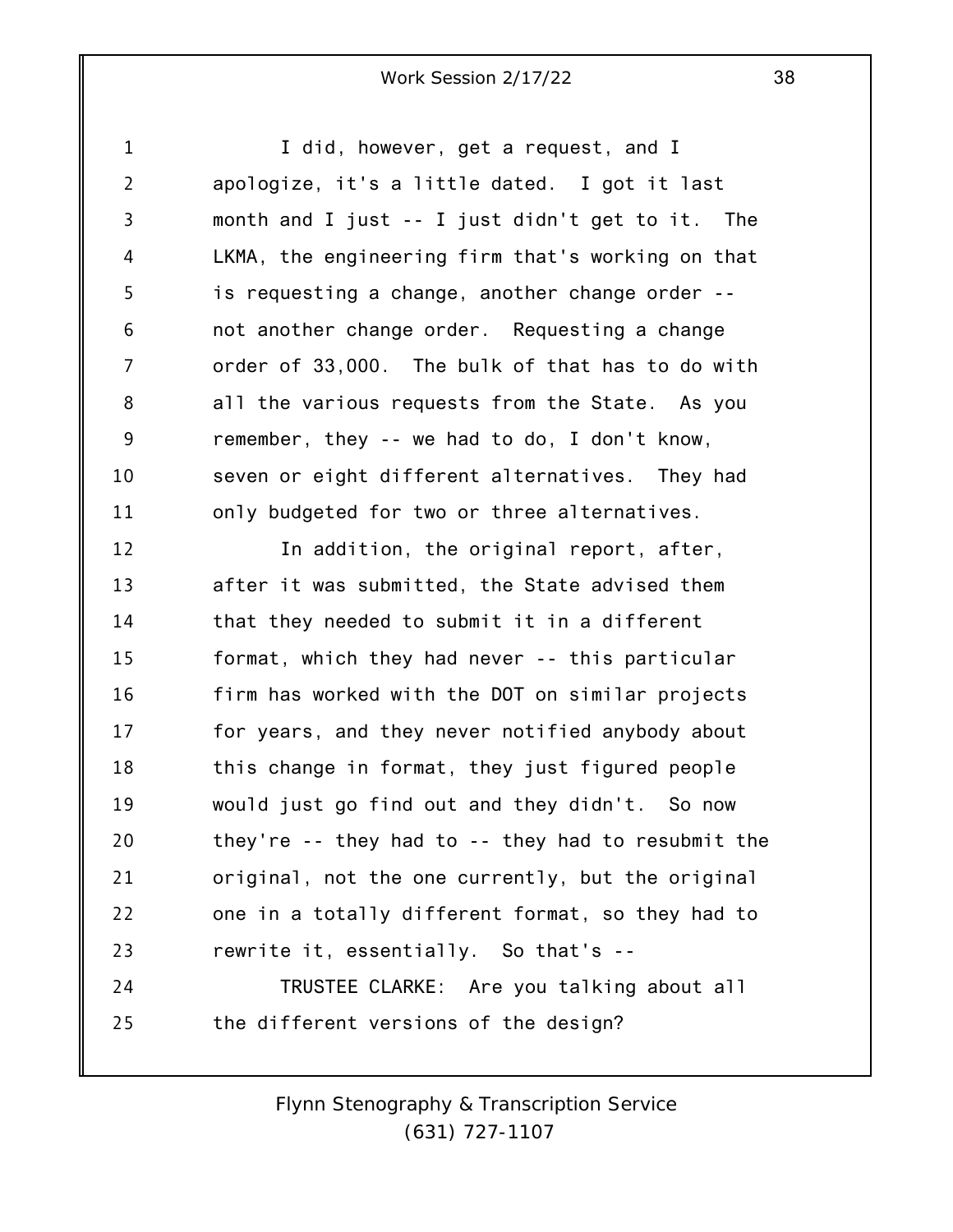|                | 39<br>Work Session 2/17/22                        |
|----------------|---------------------------------------------------|
|                |                                                   |
| $\mathbf{1}$   | ADMINISTRATOR PALLAS: I'm sorry?                  |
| $\overline{2}$ | TRUSTEE CLARKE: Are you referring to the          |
| 3              | different versions?                               |
| 4              | ADMINISTRATOR PALLAS: No, this is the --          |
| 5              | there's a template that the State DOT has.        |
| 6              | TRUSTEE CLARKE: No, that I understood, but        |
| 7              | before you mentioned the change order being       |
| 8              | related to the number of versions.                |
| 9              | ADMINISTRATOR PALLAS: Yeah, number of --          |
| 10             | not versions, but alternatives. They -- the       |
| 11             | State requires --                                 |
| 12             | TRUSTEE CLARKE: Alternatives.                     |
| 13             | ADMINISTRATOR PALLAS: This process, they          |
| 14             | require you to look at alternatives. We submitted |
| 15             | a few and they wanted different alternatives, and |
| 16             | plus we had some stakeholder input on it as well. |
| 17             | TRUSTEE CLARKE: Right.                            |
| 18             | ADMINISTRATOR PALLAS: And also requires to        |
| 19             | look at yet more alternatives. So that required   |
| 20             | them $-$                                          |
| 21             | TRUSTEE CLARKE: We have 4A, 4B.                   |
| 22             | ADMINISTRATOR PALLAS: Correct, yeah,              |
| 23             | exactly.                                          |
| 24             | TRUSTEE CLARKE: Okay.                             |
| 25             | ADMINISTRATOR PALLAS: Yep.                        |
|                |                                                   |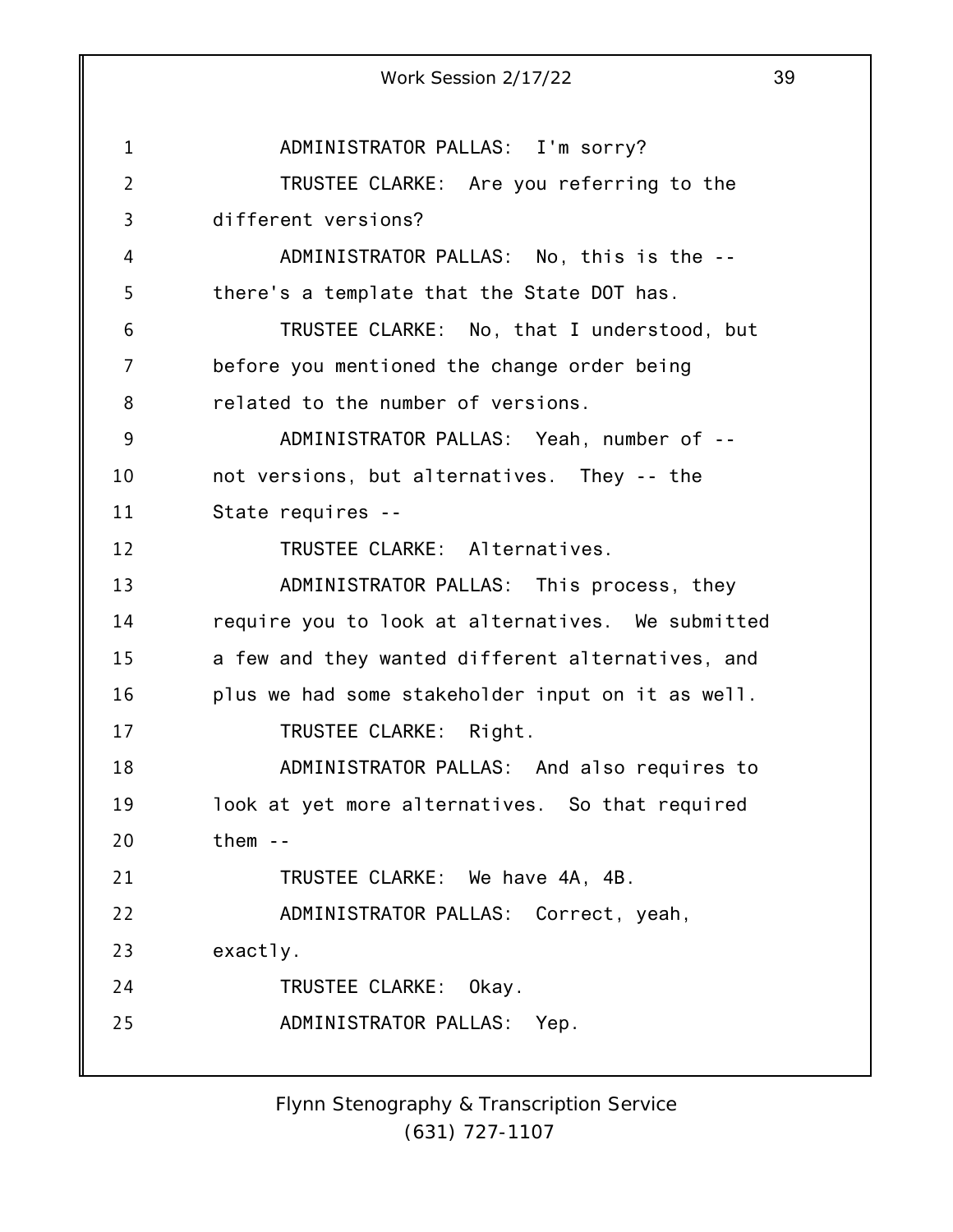1 2 3 4 5 6 7 8 9 10 11 12 13 14 15 16 17 18 19 20 21 22 23 24 25 Work Session 2/17/22 40 TRUSTEE PHILLIPS: So that's what we're paying for to have to be updated, is that what you're -- to be put in this new format? ADMINISTRATOR PALLAS: That's what -- that was an early -- that happened early on. TRUSTEE PHILLIPS: Okay. ADMINISTRATOR PALLAS: So now they're at a point where they -- they're out of their budget. TRUSTEE PHILLIPS: Okay. ADMINISTRATOR PALLAS: So where this is in reference to funded balance for work moving forward. Some of this will fund also the final design as well. This is --this is a complete amount that will cover us through the final design, assuming that the State doesn't throw anymore curve balls, which they very well might. TRUSTEE PHILLIPS: Oh, okay. ADMINISTRATOR PALLAS: So that's where we are. I'll send out the memo that I received from the consultant -- TRUSTEE PHILLIPS: That would help. ADMINISTRATOR PALLAS: -- over the next few days. But I'm not putting it on this agenda. We -- I'm not asking for a rush on that. It will be for the March agenda.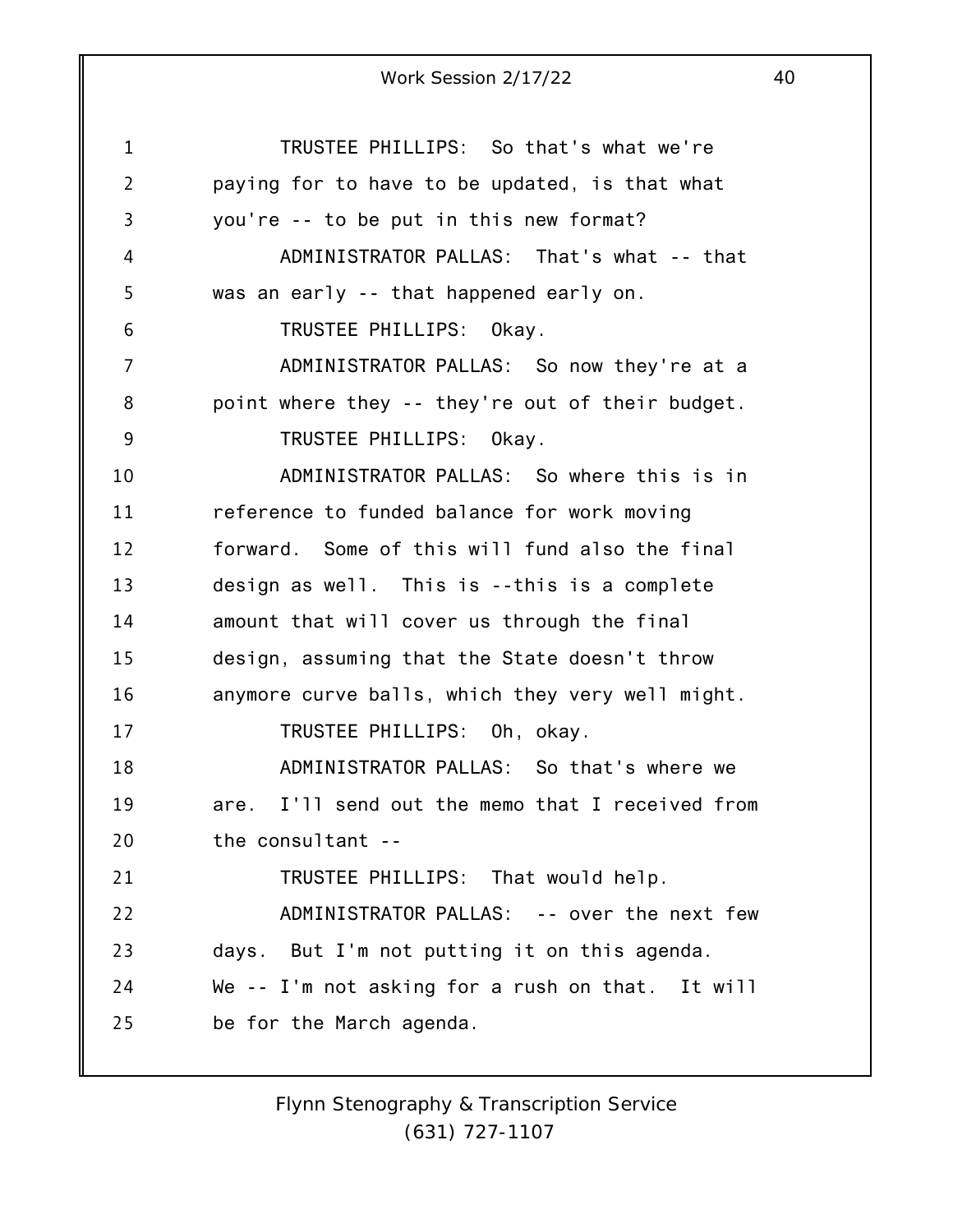1 2 3 4 5 6 7 8 9 10 11 12 13 14 15 16 17 18 19 20 21 22 23 24 25 Work Session 2/17/22 41 TRUSTEE PHILLIPS: Okay. TRUSTEE ROBINS: Just one other question, Paul. I guess this is something you really can't answer, but, just your gut feeling. I mean, you know, are we a year away, are we two years away? Any  $-$ ADMINISTRATOR PALLAS: I honestly don't know. I would like to believe that if they approve the preliminary design in the next two months, probably looking at a four to six month process for final design and then permits. I would -- I would think, if everything falls into place, maybe a year for -- to start construction, a year, 18 months on the outside to start construction. TRUSTEE ROBINS: And we started this when, was it 2018? ADMINISTRATOR PALLAS: Yeah. TRUSTEE PHILLIPS: Welcome to the world of New York State DOT. TRUSTEE ROBINS: Really. Okay. Thank you. ADMINISTRATOR PALLAS: Yep. The effluent reuse, that's just a reminder that I'm going to be making a presentation to -- I forget the title of the group now, I apologize. Potential to get some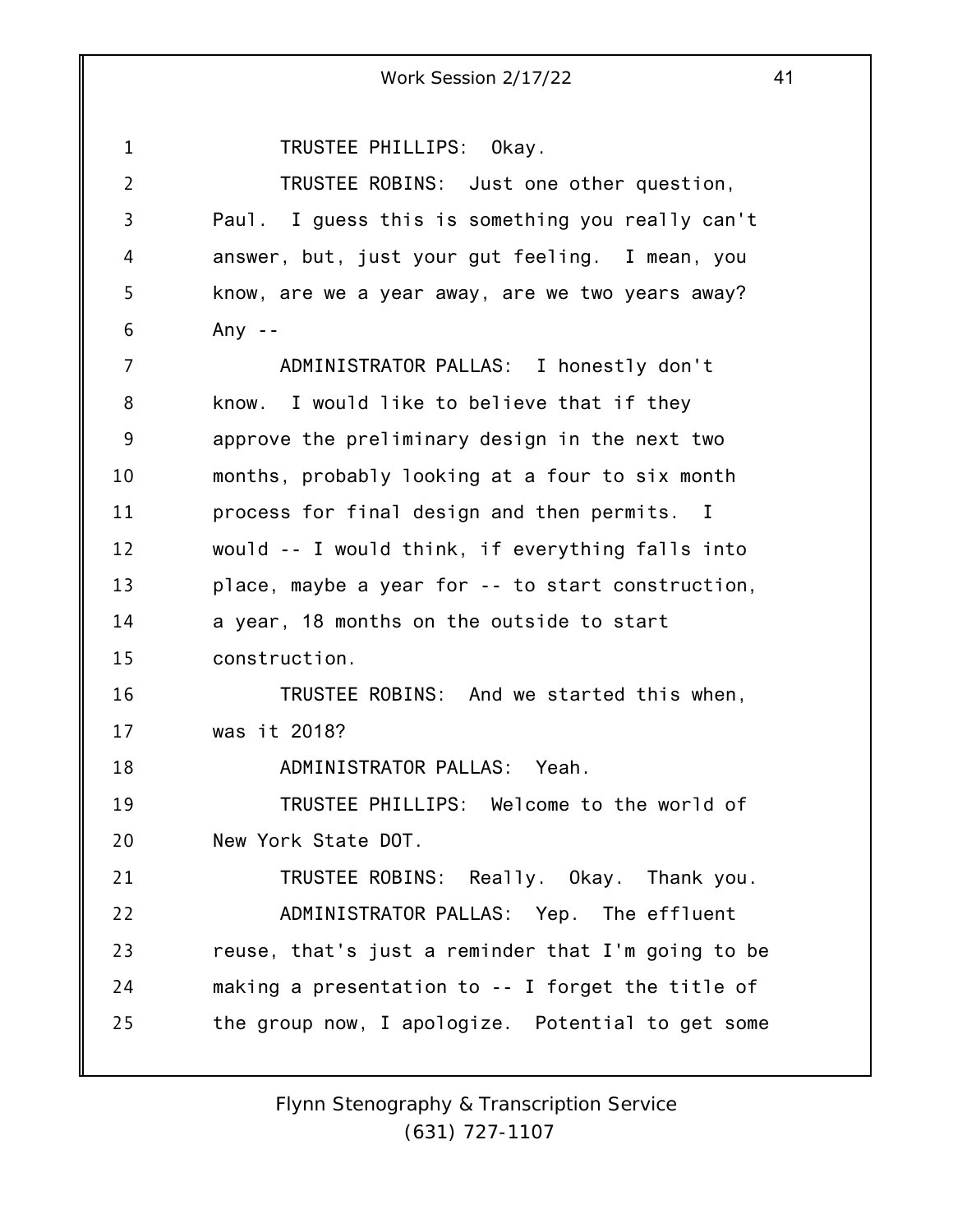1 2 funding for that effluent reuse project. Just mentioning it, that's all.

3 4 5 6 7 8 The next item is the contracts for Sandy Beach Homeowners and the Safe Harbor Marinas, as well as the Cashin Associates proposal for engineering for the wastewater system expansion through Manhanset to the marinas and to the Sandy Beach area.

9 10 11 12 13 14 15 I sent out the drafts. They're really -- I call them final drafts. The Village Attorney and I have worked quite a bit with the various parties to get those finalized. We've got an agreement from both parties on the agreements. So that's where I am with that. I don't have more to add other than that.

16 17 18 19 20 TRUSTEE PHILLIPS: Paul, or maybe Joe, can you answer a question for me? Because I see the agreement, it now has SHM Greenport, LLC. Is that the property owner, or could you give us a little guidance on that, Joe?

21 22 23 24 25 ATTORNEY PROKOP: I don't -- I'm not aware that that's the property owner. I think it's an entity that's being set up for this purpose. We have asked that question and we're trying to confirm that before we sign off, sign off on the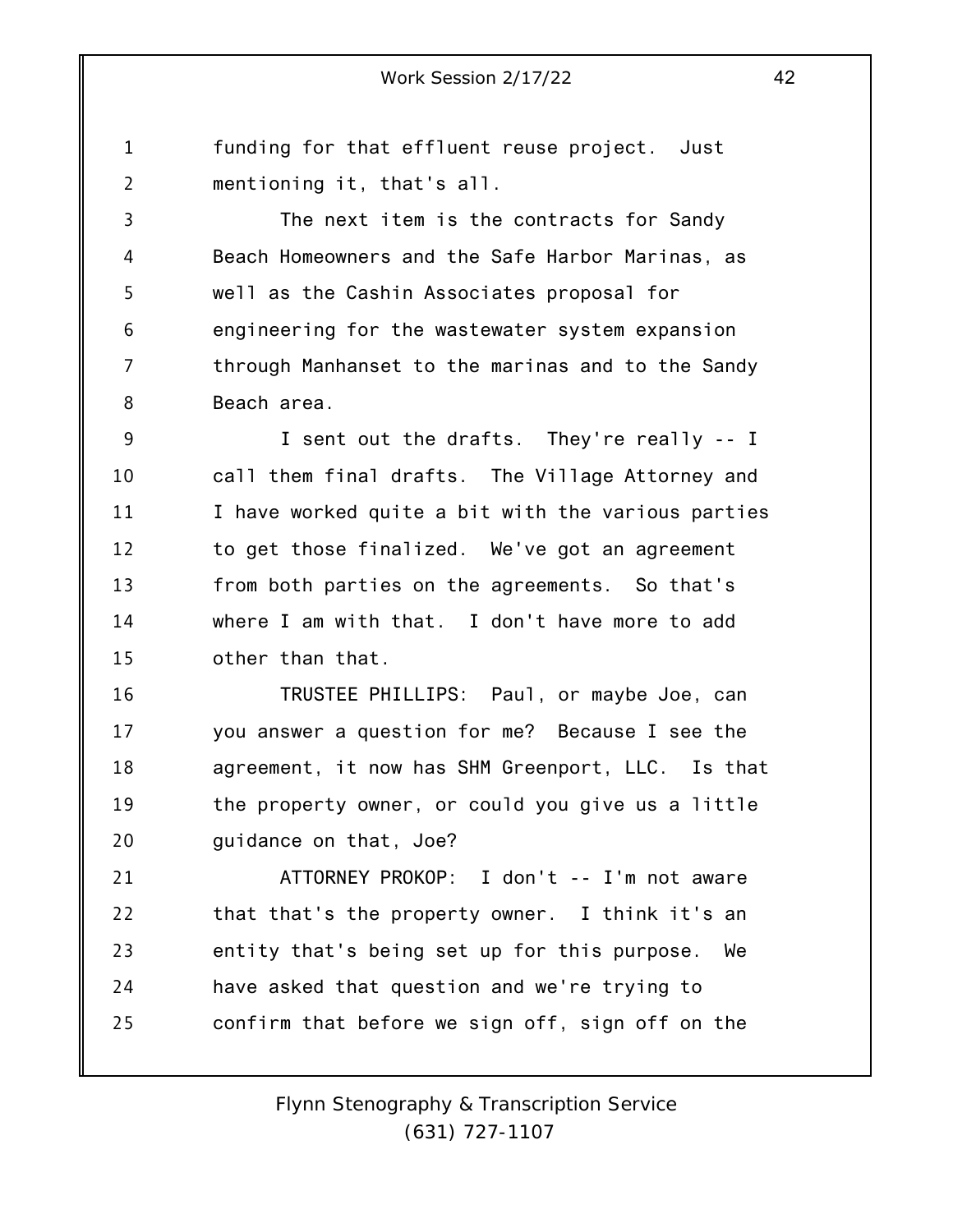1 2 3 4 5 6 7 8 9 10 11 12 13 14 15 16 17 18 19 20 21 22 23 24 25 agreement. TRUSTEE PHILLIPS: Okay, because the LLC could not -- you know, could not have any assets to it, so. ATTORNEY PROKOP: That could be a possibility. That's one of the questions that we're asking. TRUSTEE PHILLIPS: So that could really be a question, easements for the sewer piping? Don't we have to have easements for that? ATTORNEY PROKOP: Well, it depends on what the design is. So part of it, we would have to have an easement, an easement for the sewer piping that's on their property. ADMINISTRATOR PALLAS: Yeah, yeah. Yeah, we would, yeah. Yes, we would. TRUSTEE PHILLIPS: Okay. ATTORNEY PROKOP: I'm more concerned about the -- I mean, I thought that that would be automatic, but I'm more concerned about the viability of the company, since there's an obliga -- a financial obligation that's being put -- is being entered. TRUSTEE PHILLIPS: Okay. That was my question. That kind of was the red flag that came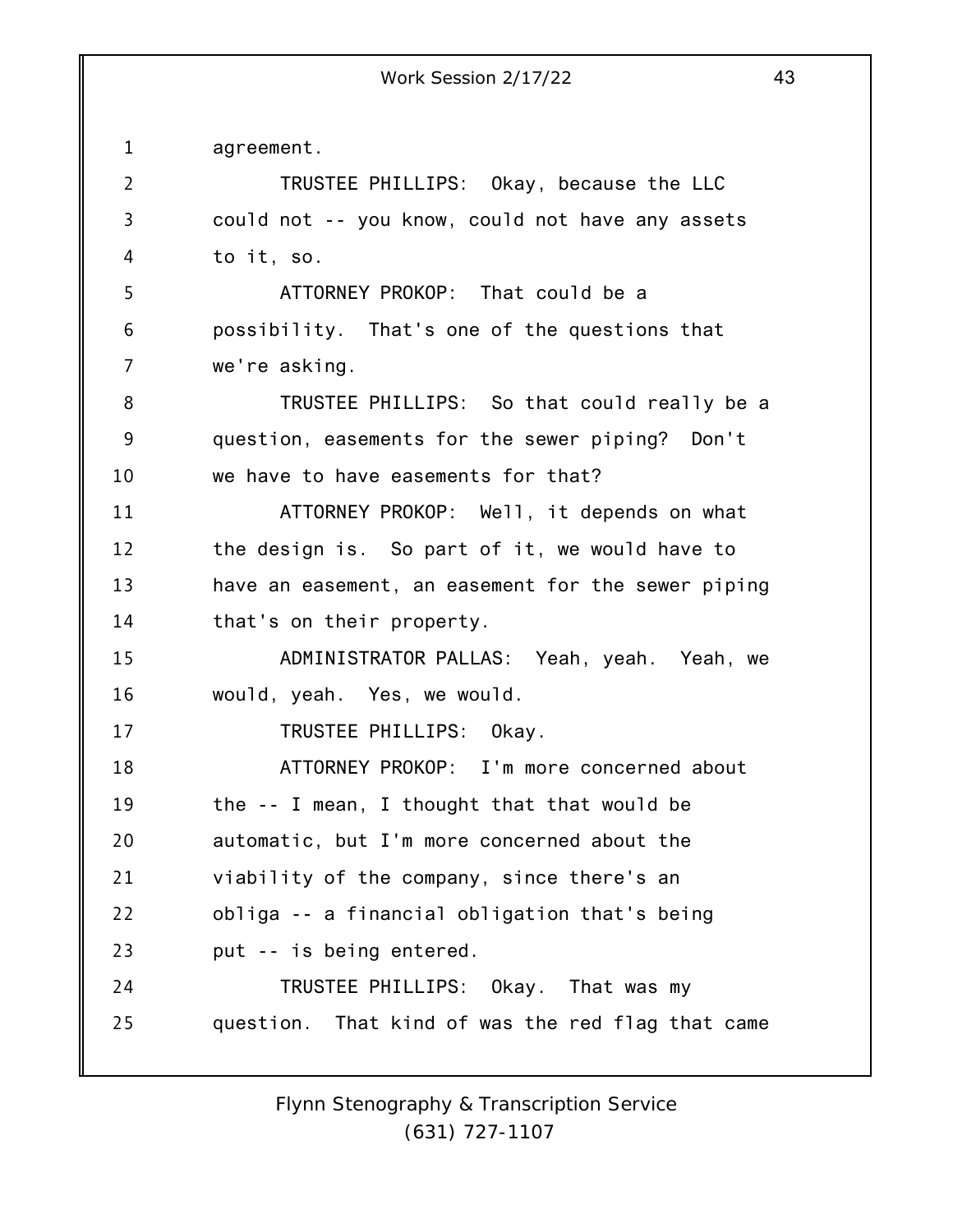1 up, so thank you.

| $\overline{2}$ | ADMINISTRATOR PALLAS: Certainly, before we         |
|----------------|----------------------------------------------------|
| 3              | would have finalized that, you know, the agreement |
| 4              | itself, we would make sure that to the Village     |
| 5              | Attorney's satisfaction, that the entity is the    |
|                |                                                    |
| 6              | correct entity, of course.                         |
| 7              | MAYOR HUBBARD: Okay. So where are we in            |
| 8              | the -- are we ready with those now to go and --    |
| 9              | ADMINISTRATOR PALLAS: As far as -- so I            |
| 10             | have nothing. So we've gone back and forth.        |
| 11             | MAYOR HUBBARD: You've gone back and forth          |
| 12             | and everything else, so --                         |
| 13             | ADMINISTRATOR PALLAS: We're -- as far as           |
| 14             | I'm concerned, we're done. If there's any          |
| 15             | concerns or comments at this stage, you know, we   |
| 16             | can go back to them, but I don't -- you know,      |
| 17             | that's up to you guys.                             |
| 18             | MAYOR HUBBARD: So we would need a                  |
| 19             | resolution to approve both contracts?              |
| 20             | ADMINISTRATOR PALLAS: Correct, and the             |
| 21             | Cashin --                                          |
| 22             | MAYOR HUBBARD: With the Safe Harbor.               |
| 23             | ADMINISTRATOR PALLAS: Three.                       |
| 24             | MAYOR HUBBARD: Three.                              |
| 25             | ADMINISTRATOR PALLAS: And the Cashin               |
|                |                                                    |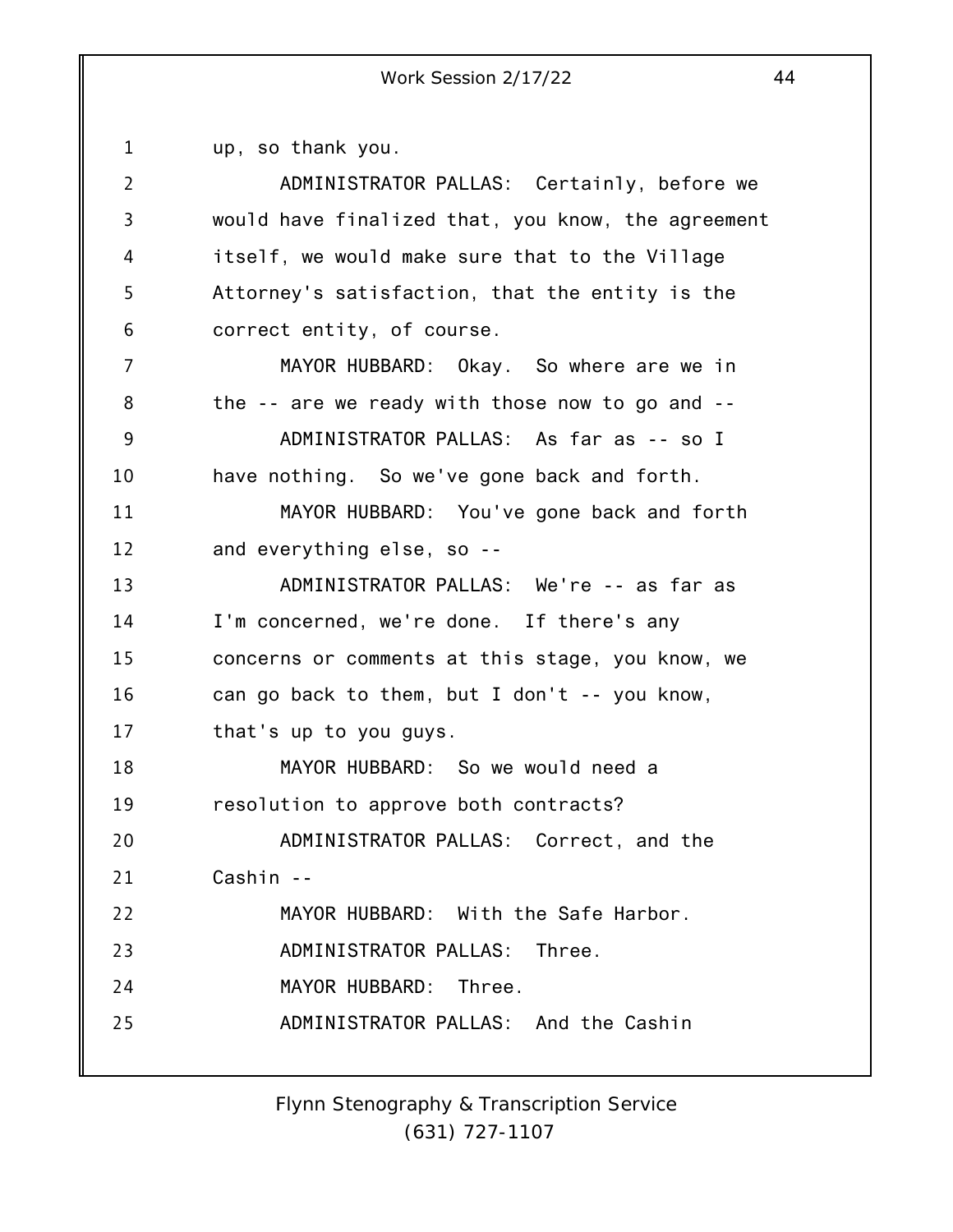1 2 3 4 5 6 7 8 9 10 11 12 13 14 15 16 17 18 19 20 21 22 23 24 25 proposal. MAYOR HUBBARD: And Cashin. ADMINISTRATOR PALLAS: Yep. MAYOR HUBBARD: All right. So is the Board comfortable with putting that on for a vote for next week? TRUSTEE MARTILOTTA: Yes. TRUSTEE CLARKE: Yes. TRUSTEE PHILLIPS: As long as Joe can get an answer to us for the entity, yeah. TRUSTEE CLARKE: I can't understand you, Mary Bess. TRUSTEE PHILLIPS: I'm sorry. As long as Joe could get an answer as to the entity, who's the actual entity that we're signing an agreement with. TRUSTEE CLARKE: Is that SHM Greenport? TRUSTEE PHILLIPS: It says -- yeah, it's Greenport, LLC. So, and I don't -- I don't think that's the property owner, so that's -- that's why I'm raising the question of the easements. And I would rather -- the agreement is the agreement, but I just want to make sure that we're comfortable with the financial security of who we're signing it with.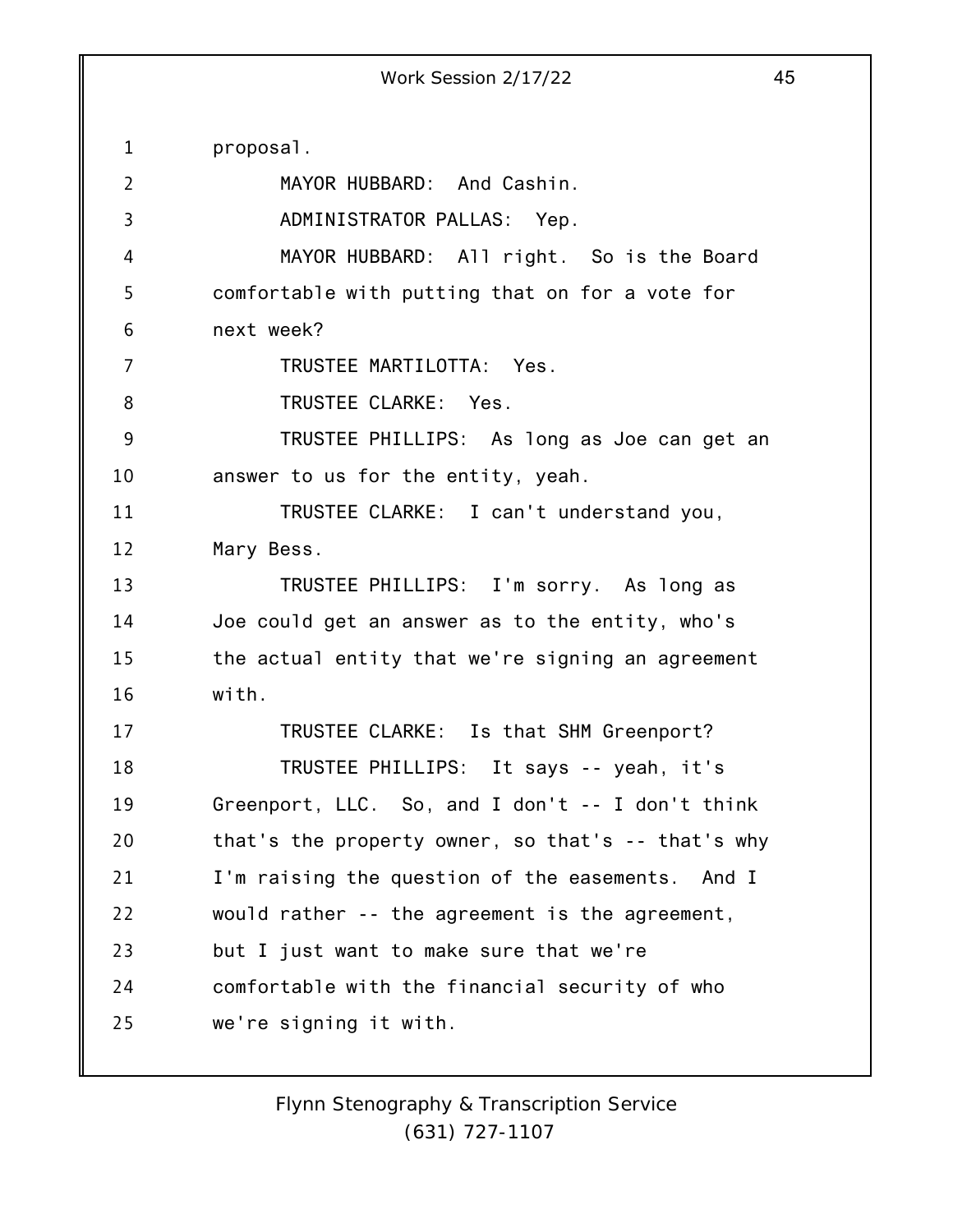| $\mathbf 1$    | ADMINISTRATOR PALLAS: Again, my suggestion           |
|----------------|------------------------------------------------------|
| $\overline{2}$ | would be to -- you know, is that -- I don't know     |
| $\overline{3}$ | if I can get that answer in a week. I don't know     |
| 4              | that we can do that in a week, but I would           |
| 5              | suggest -- my recommendation would be to approve     |
| 6              | it contingent upon the satisfaction of -- the        |
| 7              | satisfaction of the Village Attorney that it's the   |
| 8              | appropriate entity. That would be my                 |
| 9              | recommendation.                                      |
| 10             | MAYOR HUBBARD: Right, but we just -- we              |
| 11             | need a clarification that it's not a dummy           |
| 12             | corporation or something like that, you know, that   |
| 13             | it's somebody -- something that's viable, that's     |
| 14             | going to be long term through the whole process.     |
| 15             | ADMINISTRATOR PALLAS: Yeah. I don't                  |
| 16             | believe it is, but, again, I have to get --          |
| 17             | MAYOR HUBBARD: Well, if we could just                |
| 18             | clarify that, that it's not, you know, a shell       |
| 19             | company or something else that's being created to    |
| 20             | shape, you know, liability or whatever away from     |
| 21             | the main portion of it, because we need to know      |
| 22             | who's actually signing the contract, who we're       |
| 23             | going to be moving forward. So if we can clarify     |
| 24             | that, $I - y$ you know, we're all in agreement to go |
| 25             | ahead and sign the contracts. But if, Joe, you       |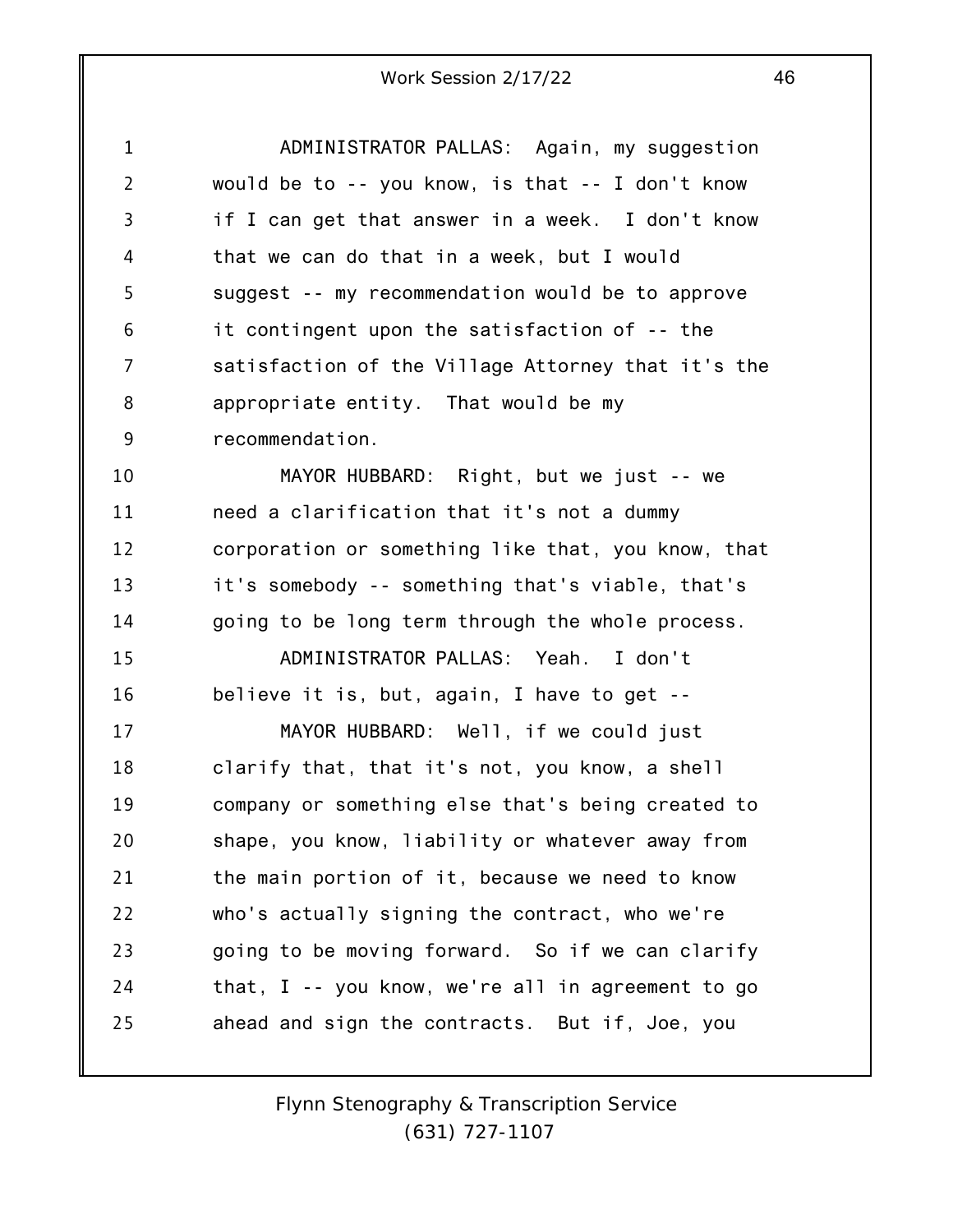1 4 can just make sure that we're clear, that we're signing a contract with somebody that's going to be here two years from now when we go to do this project.

2

3

5 6 7 8 9 10 ATTORNEY PROKOP: Of course, yes. TRUSTEE PHILLIPS: And, Mayor, if -- MAYOR HUBBARD: Okay? To protect our interest on it, but that would my idea, and we could just move forward and get the contract signed.

11 12 13 14 15 TRUSTEE PHILLIPS: And, Mayor, if you can't find that information before next week, then we just will table the resolution, that's all. I'm sure that Safe Harbor will be very fast in answering it, if you were to inquire.

16 17 18 19 20 21 22 23 24 25 MAYOR HUBBARD: Yeah. Well, we just need to ask them. I mean, all -- everything all along was going to be Safe Harbor Corporation, now it's a different corporation. So we just need to know the background of that and make sure that that's going to be there, so that we're not jeopardizing ratepayers and taxpayers of the Village, and they say, oh, you know, their lawyer fills it out, you know, avoids the contract, and then we're stuck holding the bag. I think that's everybody's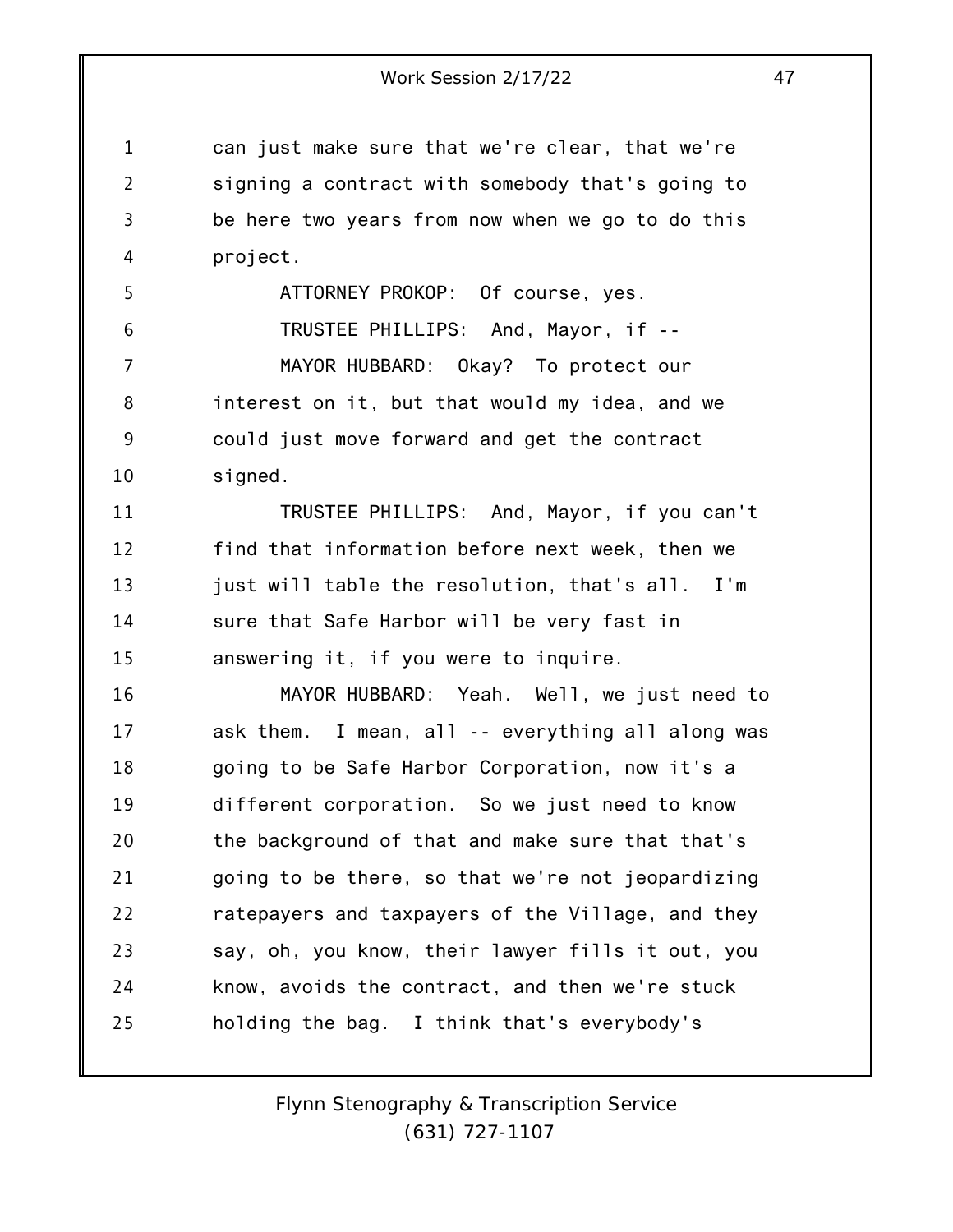1 concern on it.

4

2 3 TRUSTEE PHILLIPS: You know, Paul, you and Joe --

MAYOR HUBBARD: So that's --

5 6 7 8 9 10 11 12 TRUSTEE PHILLIPS: You know, everybody's done a great job on the agreement, okay? It's just I agree with the Mayor, and that's why I raised the question, is that we also have fiscal responsibility in the direction. So if it takes just a little phone call to "Please explain your dynamics a little bit," I don't think they're going to actually not do that, so.

13 14 15 16 17 18 19 MAYOR HUBBARD: No. It's something they want, so they're going to work for it. We just need to clarify this corporation. It's a new name that's on the contract, now that we're ready to sign it. ADMINISTRATOR PALLAS: Yep, will do. MAYOR HUBBARD: Okay.

20 21 TRUSTEE ROBINS: Just a quick question. Joe, would -- is that simply a phone call? In

22 other words, "Are you real?" And they say,

23 "Sure," you know.

24 25 ATTORNEY PROKOP: Yeah. No, they already -- TRUSTEE ROBINS: I mean, is there more of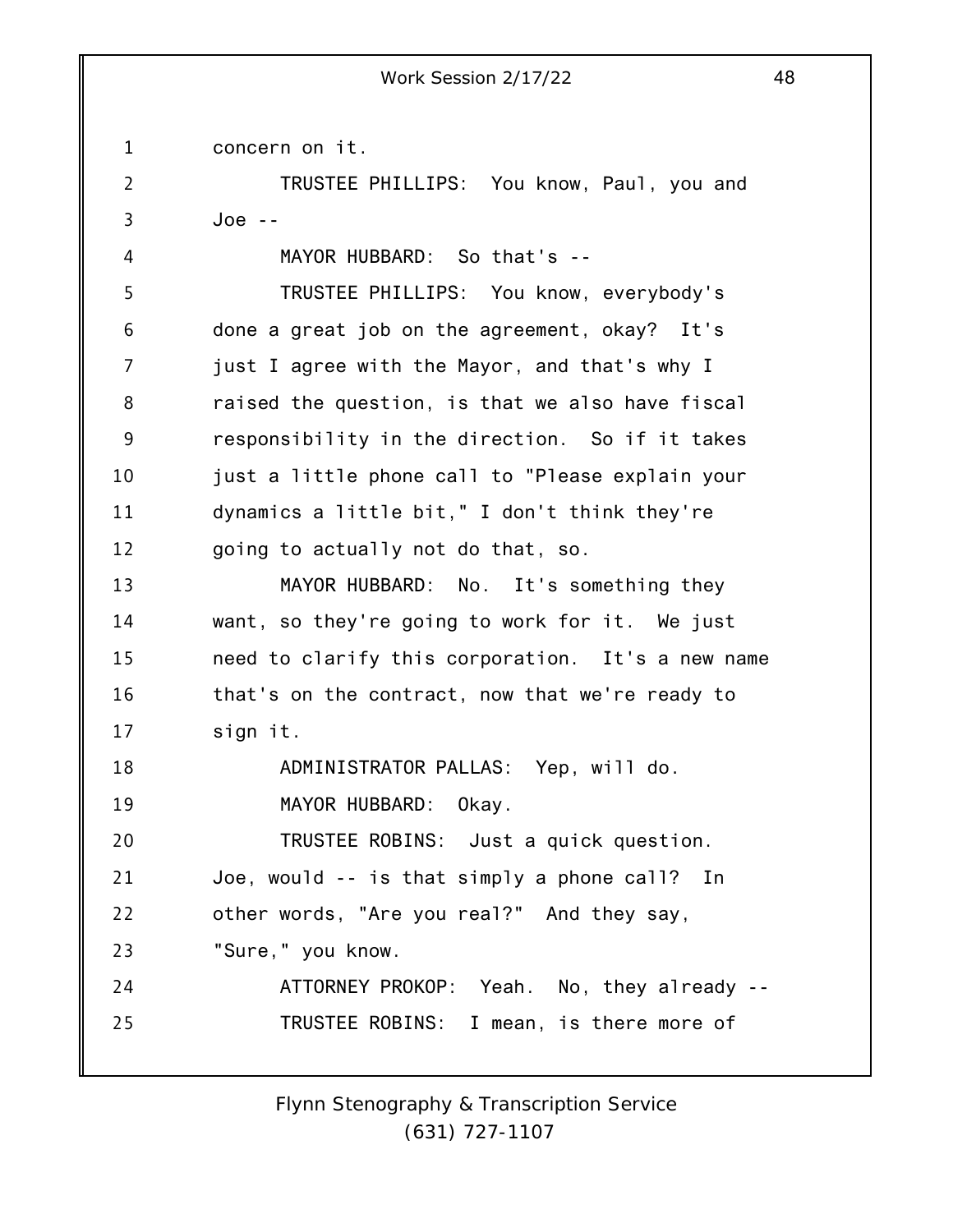1 2 3 4 5 6 7 8 9 10 11 12 13 14 15 16 17 18 19 20 21 22 23 24 25 Work Session 2/17/22 49 the vetting process to this to confirm that they're a legitimate corporation? ATTORNEY PROKOP: We already did that level of due diligence. We asked them if they were real and they said, "Yes, we're real." (Laughter) ATTORNEY PROKOP: And so it's going to -- I'm sure it could be done in a week. I mean, theoretically, it could be done in a week, if there's cooperation and we get paperwork, but we'll get some level of assurance before we vote on it. MAYOR HUBBARD: That's fine. TRUSTEE ROBINS: Can you provide that to the Board, please? ATTORNEY PROKOP: Yes. TRUSTEE ROBINS: Thank you. ATTORNEY PROKOP: I mean, it was a surprise, because they did -- we've been talking about the agreement for a long time, you know, many months with them, and the agreement went back and forth, which took a couple of months to get feedback from them. And then -- and then, literally, you know, sort of at the last minute, this came up where there's one of the changes. You know, they made a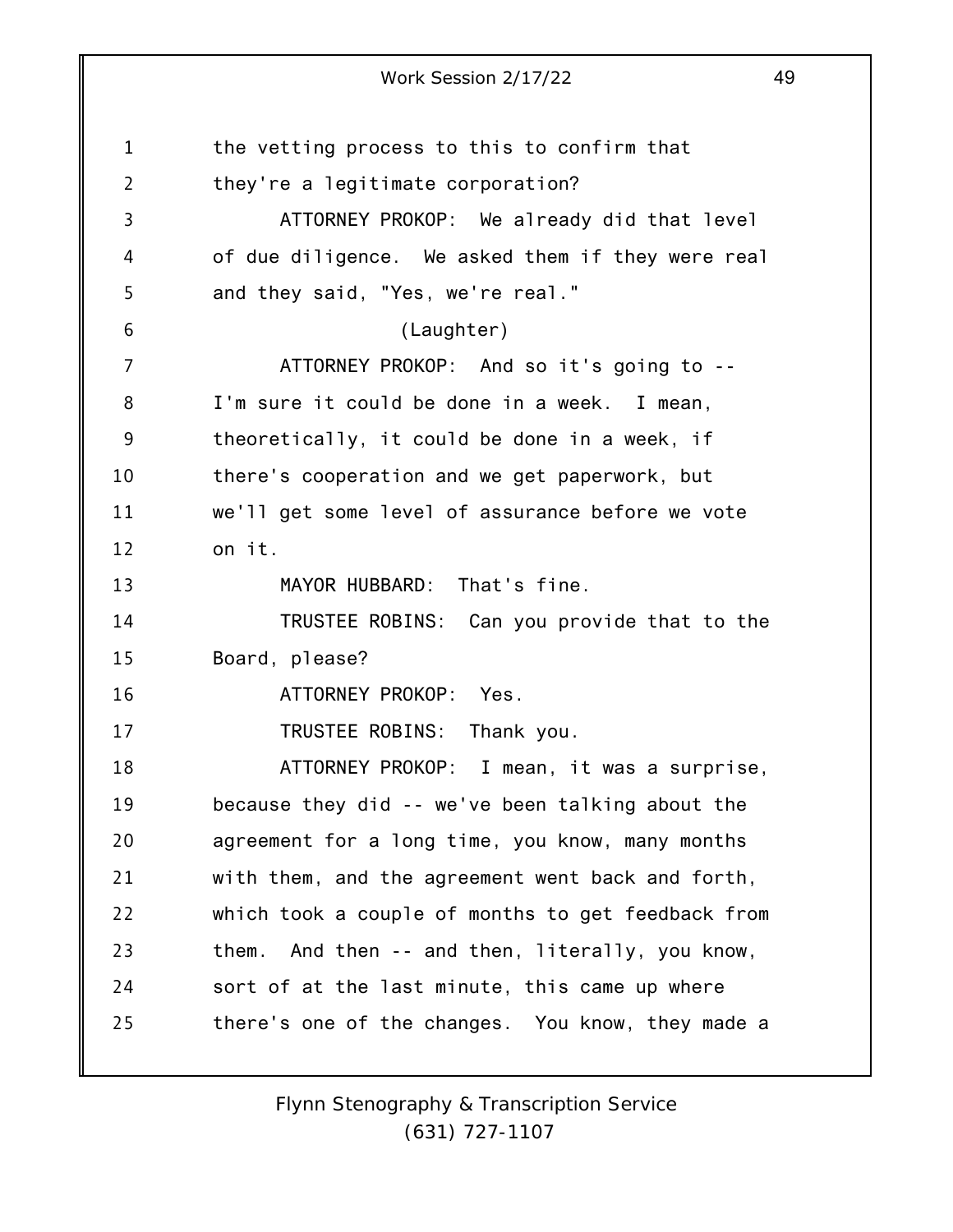| 1              | couple of word changes, but then -- but then they  |
|----------------|----------------------------------------------------|
| $\overline{2}$ | also changed the entity, you know, and that was a  |
| 3              | surprise. I mean, I think they would have known    |
| 4              | from the beginning who the entity was, so it's a   |
| 5              | little bit of a cause for concern.                 |
| 6              | MAYOR HUBBARD: Okay. Well, work on trying          |
| 7              | to clarify that, that would be great.              |
| 8              | ADMINISTRATOR PALLAS: Yeah.                        |
| 9              | MAYOR HUBBARD: Okay.                               |
| 10             | ADMINISTRATOR PALLAS: The next item, and           |
| 11             | this isn't on my -- on my list either, just we had |
| 12             | sent -- I had sent out the draft of the agreement  |
| 13             | with Southold Fire Department for the antenna to   |
| 14             | be added to our tower. If there's any questions    |
| 15             | on that at all, we could move that, move that      |
| 16             | forward.                                           |
| 17             | TRUSTEE PHILLIPS: That's fine, that's              |
| 18             | pretty simple.                                     |
| 19             | ADMINISTRATOR PALLAS: Just in terms of --          |
| 20             | TRUSTEE PHILLIPS: Well, is the -- is the           |
| 21             | Southold Town Police Department on that tower      |
| 22             | also? Are they going to be on that tower as well?  |
| 23             | ADMINISTRATOR PALLAS: They're currently on         |
| 24             | the tower.                                         |
| 25             | TRUSTEE PHILLIPS: They're currently on the         |
|                |                                                    |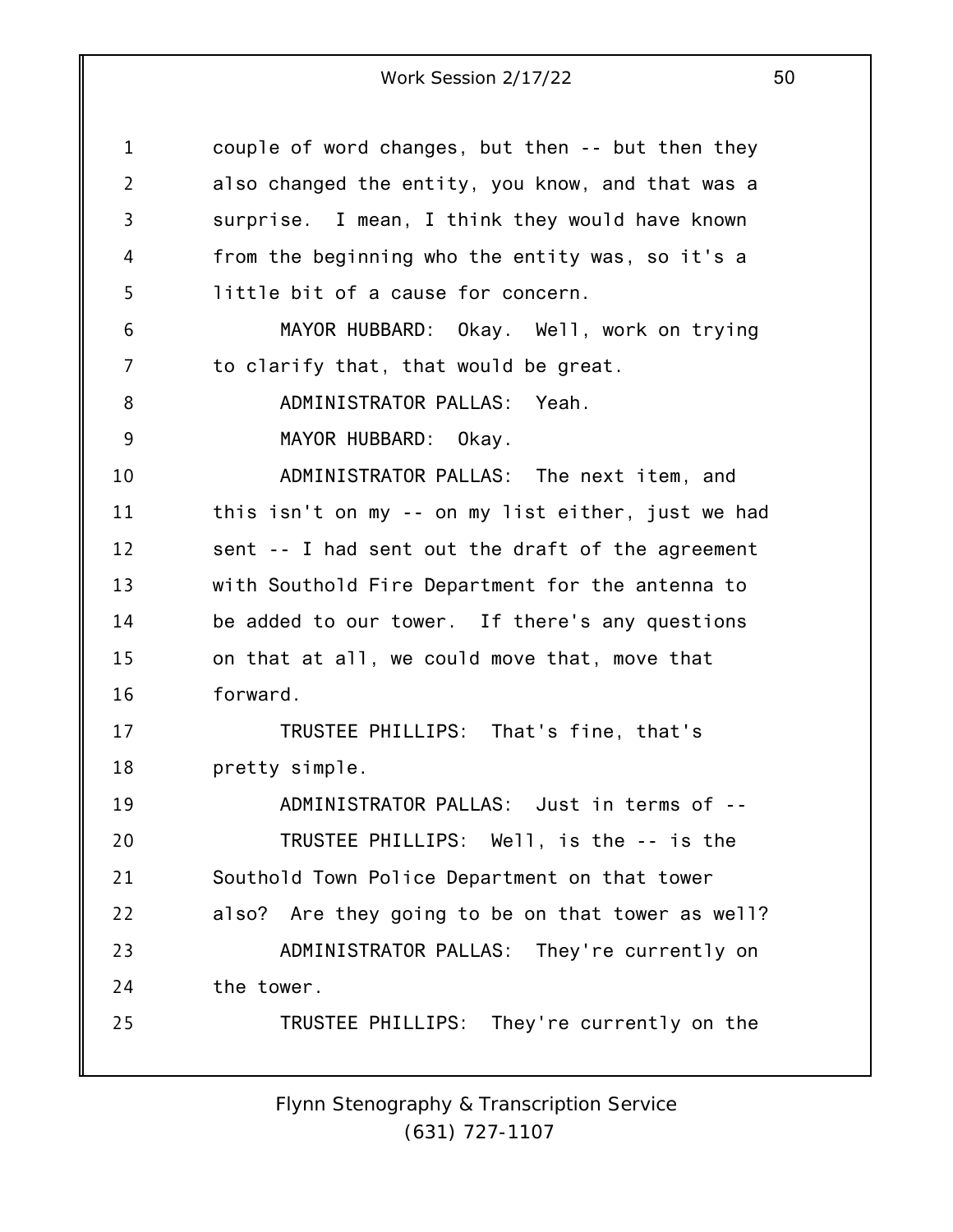1 2 3 4 5 6 7 8 9 10 11 12 13 14 15 16 17 18 19 20 21 22 23 24 25 tower? ADMINISTRATOR PALLAS: Yes. TRUSTEE PHILLIPS: And our Fire Department is on there, also? ADMINISTRATOR PALLAS: Yes. TRUSTEE PHILLIPS: Okay. All right. So it's not going to interfere with any of their -- ADMINISTRATOR PALLAS: No. We had our - we -- before, before I bring any of these things to you, we have our consultant that works with us on that -- on that tower, worked close for - since -- since we had the tower -- right, the tower. Always checks that first, and there's an engineering review that's done to make sure. And in this case in particular, it was -- also with DISH Network was the -- was a concern about where -- because they were in generally the same location. TRUSTEE PHILLIPS: Okay. ADMINISTRATOR PALLAS: So we'll make sure that didn't interfere with that. TRUSTEE PHILLIPS: Okay. All right. Thanks ADMINISTRATOR PALLAS: In terms of resolutions, I just have the -- just the ones we've been talking about, is the change order for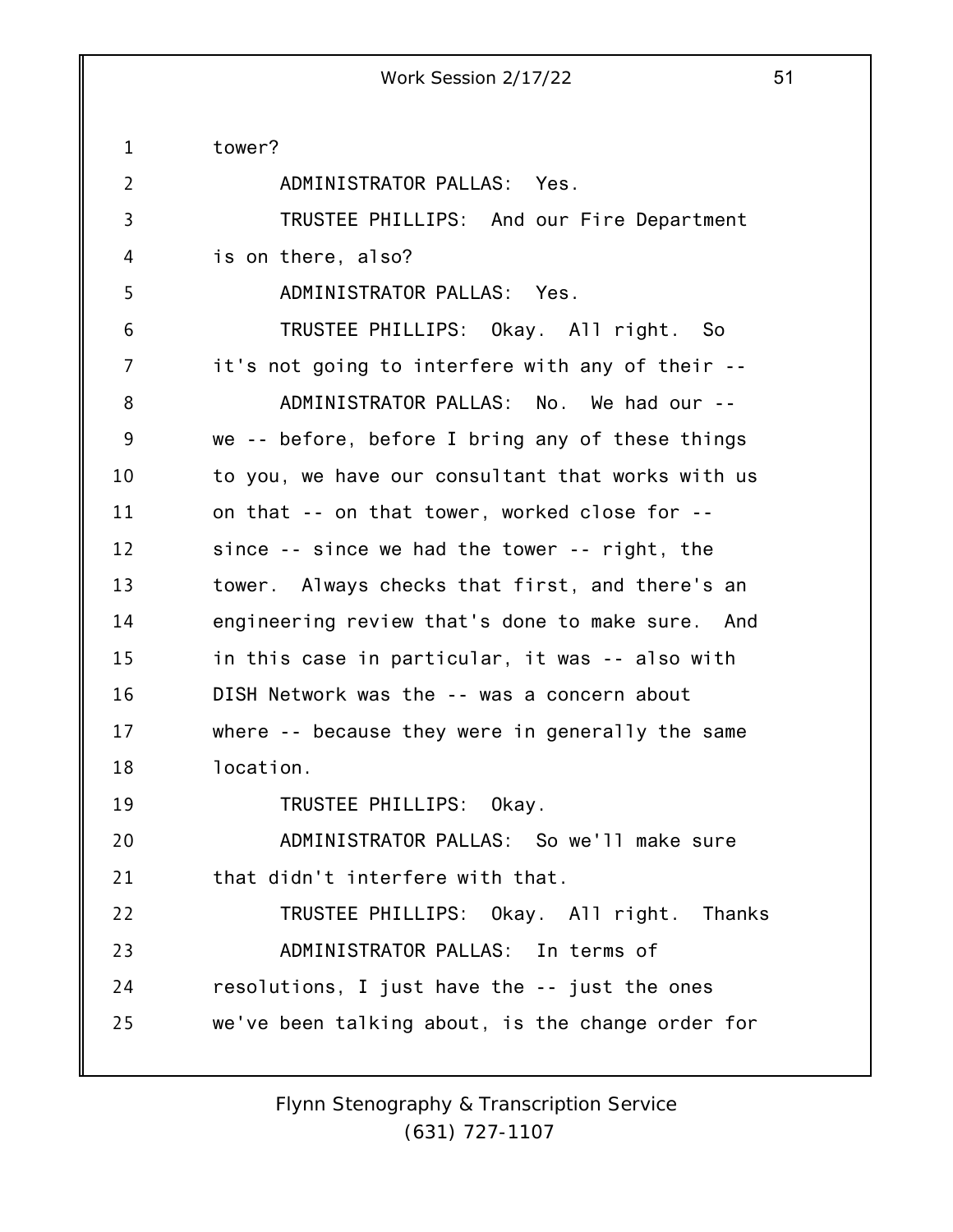1 2 3 the microgrid. It was approximately \$65,000. And as I had mentioned, that is a fully reimbursable cost on that.

4 5 6 7 8 9 10 11 12 13 14 TRUSTEE PHILLIPS: I would like to say that they were out in front of my house, where we could go and watch how efficient and how -- how they were considerate of the neighborhood, and in putting the poles in and getting the old poles out, and putting the new lines on. I'll be honest with you, I appreciate the lines the way they are now. I don't have to worry about the tractor trailer coming underneath the wire. So I watched them the whole time they've been working on the project and I've been very impressed.

15 16 17 18 19 20 21 22 23 24 25 ADMINISTRATOR PALLAS: I will pass that along. We -- I have been pleasantly surprised with the lack of complaints, actually. You know, a project this size, you know, typically, you just get them, but they've been -- they've been able to -- any concerns that residents have had, they've been able to resolve, 99% of them right there on the site. And, you know, I'm very, very impressed myself with their -- with their operations, and so that's good to hear. TRUSTEE PHILLIPS: Speaking of the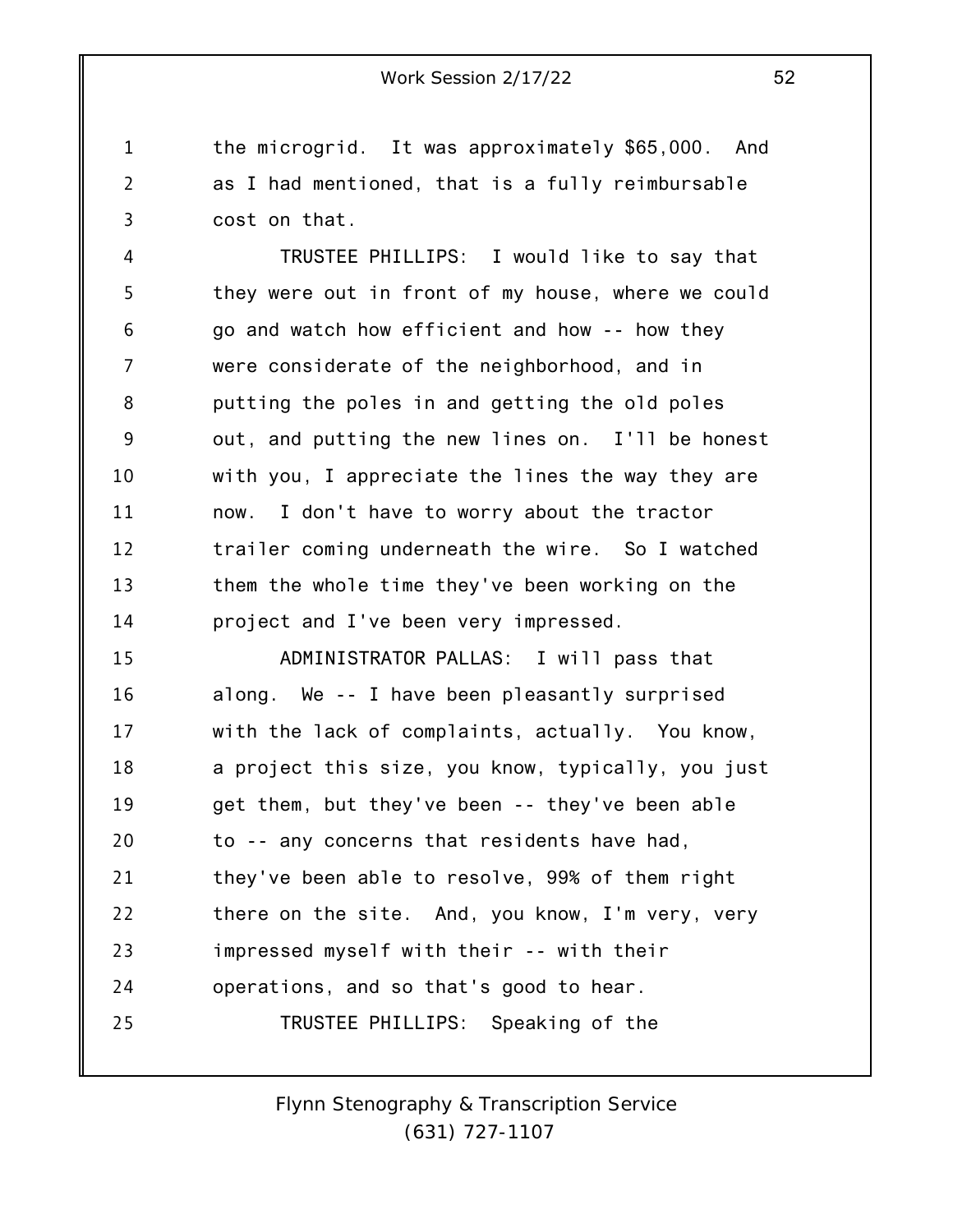1 2 3 4 5 6 7 8 9 10 11 12 13 14 15 16 17 18 19 20 21 22 23 24 25 Work Session 2/17/22 53 microgrid, the solar panels for here are coming when? ADMINISTRATOR PALLAS: They were supposed to be here by now. I haven't had a chance to follow up to see what the status is. I'm going to call next week, our regularly scheduled bi-weekly call next week with them. I'll find out. TRUSTEE PHILLIPS: And they're going to be stored not here, correct? ADMINISTRATOR PALLAS: No, we're not storing any materials -- TRUSTEE PHILLIPS: Oh, okay. ADMINISTRATOR PALLAS: -- that I know of. I mean,  $it$  --TRUSTEE PHILLIPS: They'll be bringing the panels? ADMINISTRATOR PALLAS: They're bringing them. TRUSTEE PHILLIPS: Oh, okay. All right. Because the question was, when it was raised last night, where are they going to store them, and I said I don't know. ADMINISTRATOR PALLAS: I mean, once they start, they're not going bring one panel at a time. They're going to bring them here and then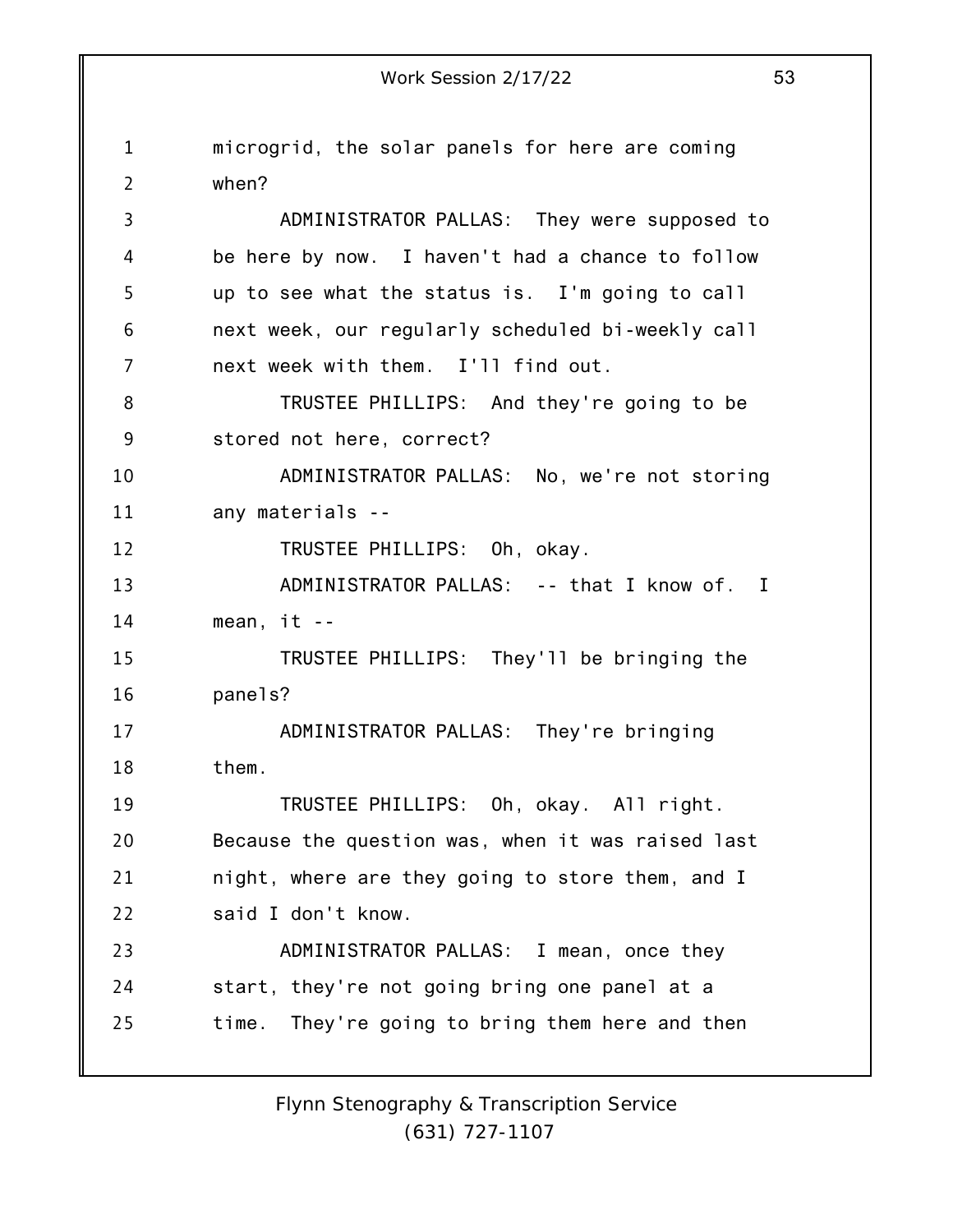1 2 3 4 5 6 7 8 9 10 11 12 13 14 15 16 17 18 19 20 21 22 23 24 25 install them. They're not going to leave them here for two months before they start. TRUSTEE PHILLIPS: Well, they're concerned about the parking lot, that's -- and, you know -- ADMINISTRATOR PALLAS: Yeah. TRUSTEE PHILLIPS: All right. ADMINISTRATOR PALLAS: There was one other item that I think we needed to get to you all from the Historic Preservation Commission. They had redone or updated, revised their guidelines. We will get that out to you shortly, by next week or so, for your review and comment, and ultimately acceptance for a vote to accept them next month. If, in the meantime, once you get them, if there's any comment, just get them back to us. We'll get them to the Commission, and, you know, they'll be more than happy to dialogue. And if you all think it's necessary or beneficial, they'll be happy to come here and present the changes of those guidelines. I don't -- I took a look at it quick with them, review them in detail, but I don't believe there's anything there that needs a lot of clarification, but I'll send them over to you. TRUSTEE CLARKE: Is this a follow-up to the presentation that was already made?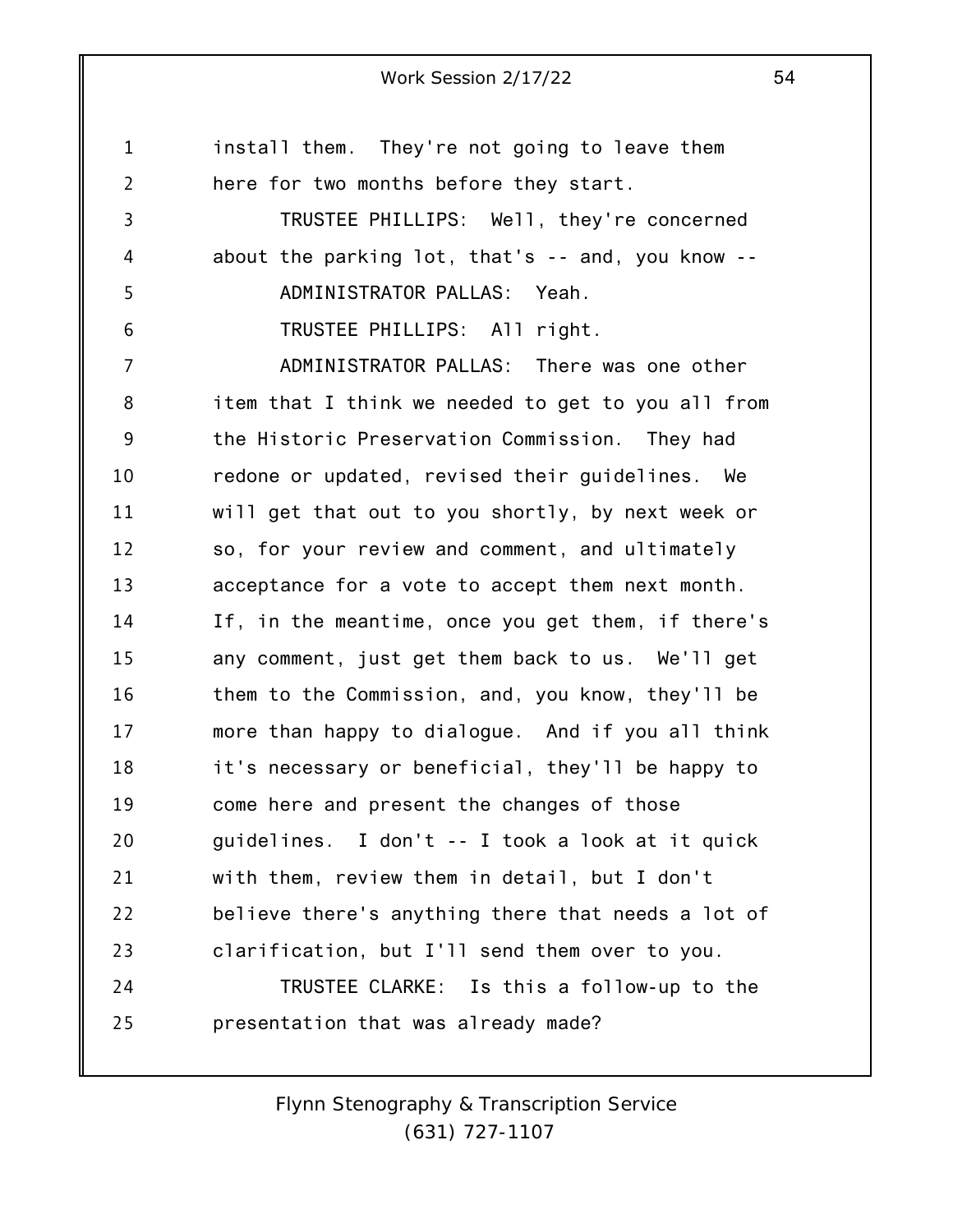1 2 3 4 5 6 7 8 9 10 11 12 13 14 15 16 17 18 19 20 21 22 23 24 25 Work Session 2/17/22 55 ADMINISTRATOR PALLAS: No, this -- no. That was for the -- TRUSTEE CLARKE: The Reconnaissance. ADMINISTRATOR PALLAS: The -- sorry? TRUSTEE CLARKE: That was for the Reconnaissance survey. ADMINISTRATOR PALLAS: Yes, which -- right, which resulted in a recommendation to expand the district. TRUSTEE CLARKE: Right. ADMINISTRATOR PALLAS: This is purely the guidelines that are used by applicants to -- when they present a project to the HPC. TRUSTEE PHILLIPS: Paul, I think, are they -- are they updating? Didn't they have a set of guidelines that they had -- ADMINISTRATOR PALLAS: Yeah, that's what I said, it's an update. TRUSTEE PHILLIPS: -- and they were updating it. I couldn't quite hear you, I'm sorry. ADMINISTRATOR PALLAS: It's a revision of the update to that, yes. TRUSTEE PHILLIPS: Okay. ADMINISTRATOR PALLAS: Just lastly, in terms of the section of my report that are reminders, I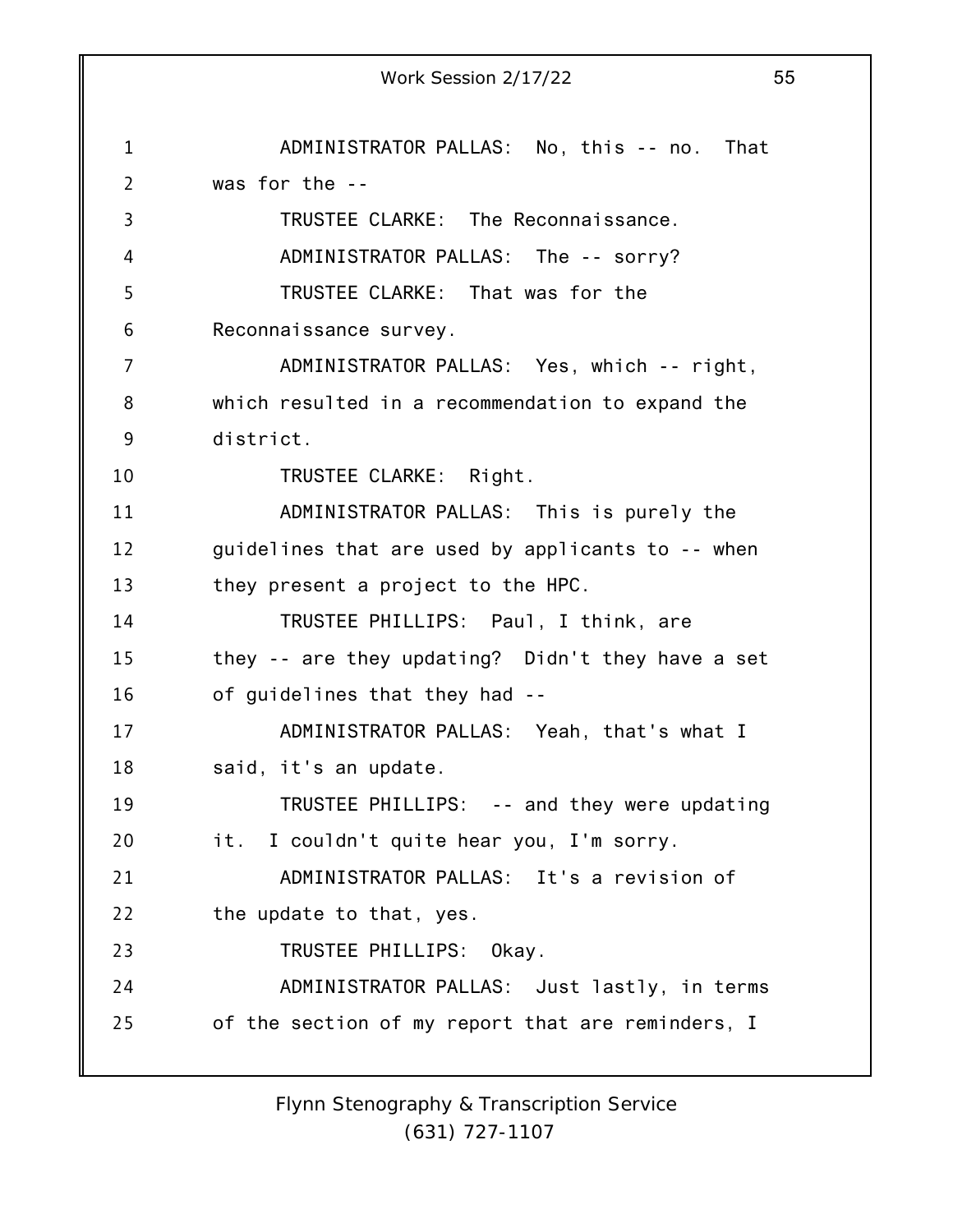|                | Work Session 2/17/22                               | 56 |
|----------------|----------------------------------------------------|----|
| $\mathbf 1$    | haven't updated that, I apologize, but I did --    |    |
| $\overline{2}$ | and I will make sure that that's a more current    |    |
| 3              | list next time.                                    |    |
| 4              | Unless anybody has any questions, my time          |    |
| 5              | is up.                                             |    |
| 6              | (Laughter)                                         |    |
| 7              | MAYOR HUBBARD: Do you want to just give us         |    |
| 8              | an update on the ice rink?                         |    |
| 9              | ADMINISTRATOR PALLAS: Oh, I apologize,             |    |
| 10             | yeah. I forgot to put that on my list.             |    |
| 11             | So we've been -- you know, it was not a            |    |
| 12             | great week, given the weather, and today in        |    |
| 13             | particular, the warmth. We're struggling to keep   |    |
| 14             | it going. We're very -- we're trying desperately   |    |
| 15             | to keep it going at least through this weekend.    |    |
| 16             | We have an event for Sunday that we want to        |    |
| 17             | make -- trying to make sure that it -- that it     |    |
| 18             | comes off. Beyond that, given the forecast for     |    |
| 19             | next week, I just don't know that it's going to be |    |
| 20             | viable beyond that. You know, we may get a few     |    |
| 21             | cold days, but it's going to take so long for it   |    |
| 22             | to recover, we would have to keep the plant        |    |
| 23             | running 24/7, and that's a -- it's very costly to  |    |
| 24             | keep it running for maybe a half a day's worth of  |    |
| 25             | skating at this stage, beyond, beyond now, so.     |    |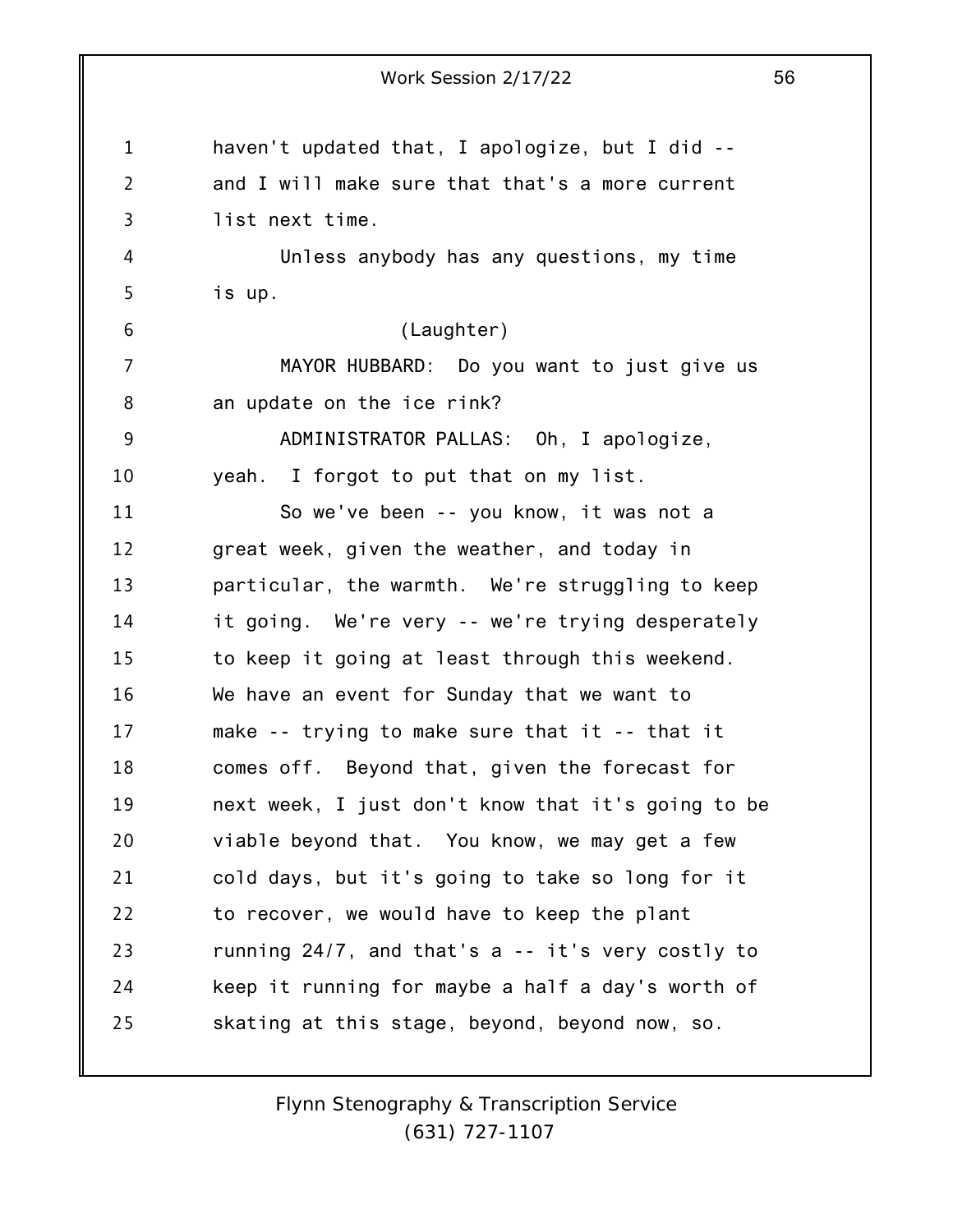1 2 3 4 5 6 7 8 9 10 11 12 13 14 15 16 17 18 19 20 21 22 23 24 25 Work Session 2/17/22 57 TRUSTEE ROBINS: I was going to ask you, I mean, I would imagine that the electricity used to try to keep that ice frozen when the weather is working against you is expensive. ADMINISTRATOR PALLAS: Yes. TRUSTEE ROBINS: It's been kind of a waste of electricity, to be honest with you. ADMINISTRATOR PALLAS: Understood, so yes, but we're doing everything we can. I mean, we're doing everything we can. All we can do is just, you know, keep an eye on things. TRUSTEE ROBINS: No, I understand. I see here that the generator, you know, is running constantly. ADMINISTRATOR PALLAS: Yeah. TRUSTEE ROBINS: That's just running constantly. ADMINISTRATOR PALLAS: Yeah. MAYOR HUBBARD: Right. It's school break this week, so I was hoping we'd be able to get a couple of days -- TRUSTEE PHILLIPS: Yeah. MAYOR HUBBARD: -- for the kids to be able to use it, is the hope. I mean, looking at the forecast, Monday and Tuesday, cold during the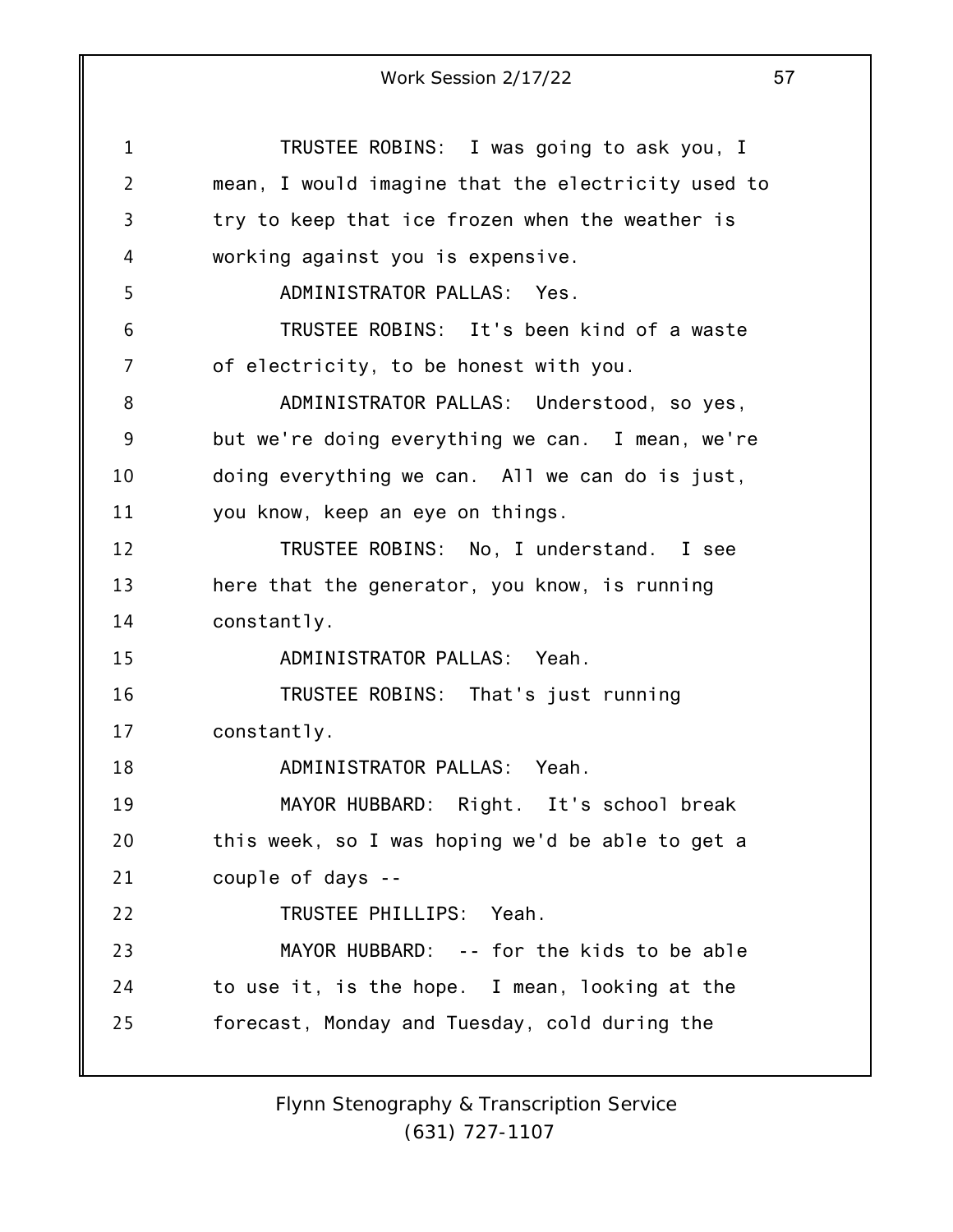1 2 3 4 5 6 7 8 9 10 11 12 13 14 15 16 17 18 19 20 21 22 23 24 25 night, but then getting back up in the 50s. It would be nice for the school kids to have something to do when they're on their break. You know, get the parents downtown, get everything going, and get people down there. So I just -- Paul and I talked about it today. We're just trying to update everybody. We're trying, but Mother Nature. You know, two inches of rain tonight is not going to help any, but then it's going to get chilly afterwards. So hopefully we can get this Sunday to free skate. Friends of Mitchell Park is doing it on Sunday. TRUSTEE PHILLIPS: Yeah, the free skate. MAYOR HUBBARD: So, you know, we're working really hard to let them at least get that part in, and maybe Monday, Tuesday. But then after that, we don't know. But just so the public, everybody knows, we're trying, but we're getting -- we're fighting a losing battle with it. TRUSTEE CLARKE: Unfortunately, the short term and medium term meteorological assessment is warmer than normal. MAYOR HUBBARD: Yes. Okay. Anything else for the Village Administrator?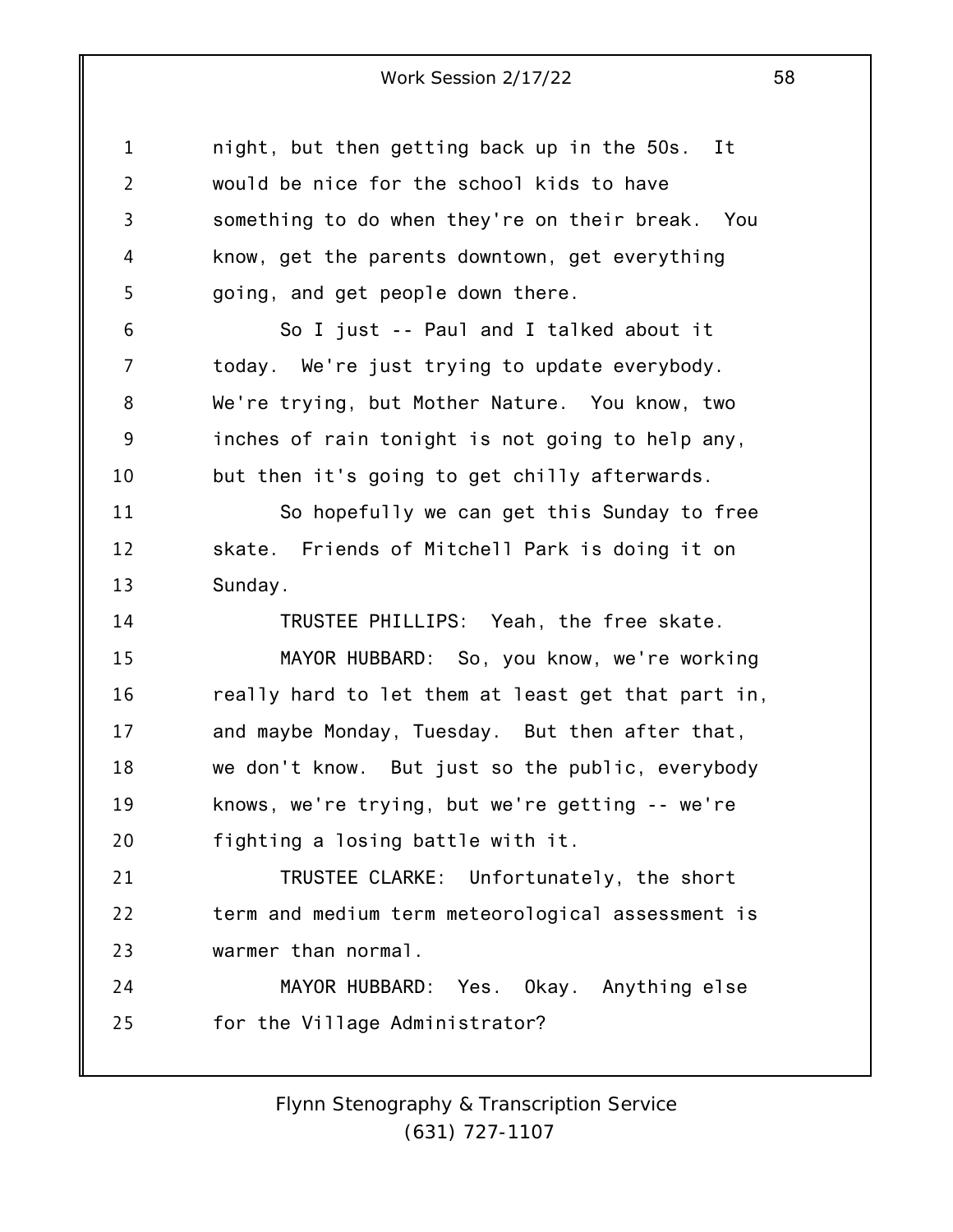1 2 3 4 5 6 7 8 9 10 11 12 13 14 15 16 17 18 19 20 21 22 23 24 25 Work Session 2/17/22 59 TRUSTEE ROBINS: No. MAYOR HUBBARD: All right. Thank you. Okay. Village Treasurer, Robert Brandt. TREASURER BRANDT: Good evening. I just have one informational item I'd like to add to my report. Fiscal 2020-2021 audited financials are completed. Hard copies for the Board are expected to be delivered tomorrow. Christopher Reino from Cullen & Danowski, the accounting firm, will be presenting the audited financials at this month's Board meeting, so I just wanted to give you an update on that. And that's all I have to add to my report. Does anyone have any questions on the body of my report? MAYOR HUBBARD: Right. And when are we getting copies of the report? TREASURER BRANDT: I expect -- I expect them tomorrow. MAYOR HUBBARD: Tomorrow? TREASURER BRANDT: It's overnighted to me. MAYOR HUBBARD: Okay. Well, just so everybody has time to review them -- TREASURER BRANDT: Sure. MAYOR HUBBARD: -- before we have them at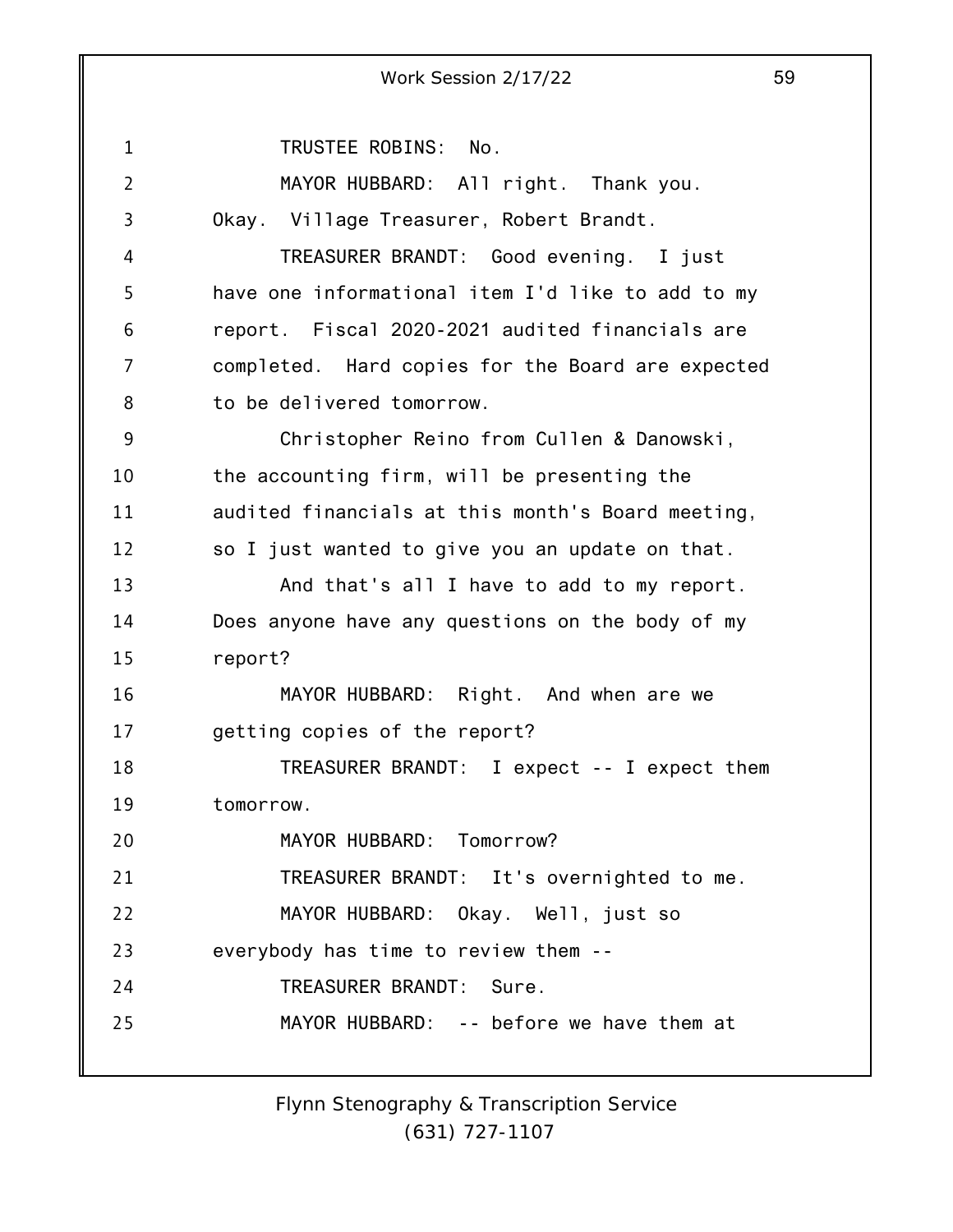1 2 3 4 5 6 7 8 9 10 11 12 13 14 15 16 17 18 19 20 21 22 23 24 25 Work Session 2/17/22 60 our meeting next week. TREASURER BRANDT: Right. MAYOR HUBBARD: It would be handy. It's very hard to get that night -- TREASURER BRANDT: Exactly. MAYOR HUBBARD: -- and review 200 pages of documents. TREASURER BRANDT: Well, that's what I expressed to him. I mean, we finally got all the loose ends tied up with the engagement letters. And I said you have to overnight them so they have the weekend to review them, and they she assured they would leave them today, so. MAYOR HUBBARD: Okay. Thank you. TRUSTEE PHILLIPS: Robert. TRUSTEE ROBINS: Will they be available online as well? TREASURER BRANDT: I should have a PDF sent to me as well. TRUSTEE ROBINS: Great. TRUSTEE PHILLIPS: Robert, I just have one question on the -- on the bank account balances. The Renewable Energy Savings, I'm assuming -- have we touched any of that money yet? I mean -- TREASURER BRANDT: No.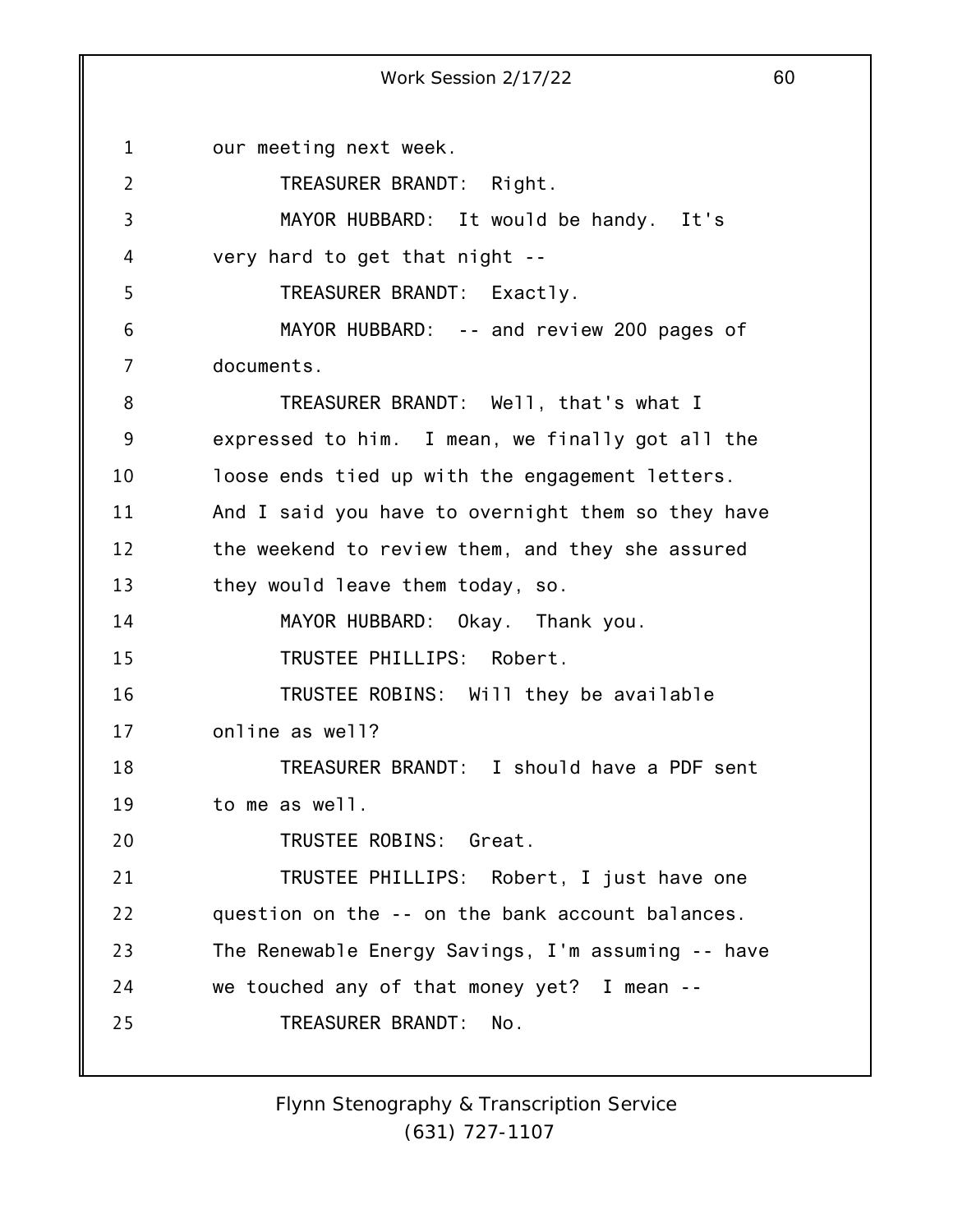| 1              | TRUSTEE PHILLIPS: -- that's part of the --         |
|----------------|----------------------------------------------------|
| $\overline{2}$ | that's part of the -- we're supposed to be         |
| 3              | creating a plan for it, Paul and Robert, or is     |
| 4              | it -- you know, remind me, please.                 |
| 5              | ADMINISTRATOR PALLAS: Yeah. We -- yeah,            |
| 6              | we've been struggling to craft the RFP. And,       |
| 7              | really, it's just -- it wasn't really enough time. |
| 8              | And I've been working with Stephen Gaffga on       |
| 9              | preparing the RFP, we're almost there. And,        |
| 10             | basically, I think what we're going to end up with |
| 11             | is the same RFP with a section that talks about    |
| 12             | potential -- allows for alternative proposed --    |
| 13             | alternative proposed programs for energy           |
| 14             | efficiency, we had to get something on the street, |
| 15             | because we are required to do that.                |
| 16             | TRUSTEE PHILLIPS: Okay. Okay, because this         |
| 17             | has been growing, correct, because it grows each   |
| 18             | month?                                             |
| 19             | ADMINISTRATOR PALLAS: Yes.                         |
| 20             | TRUSTEE PHILLIPS: Okay. Have we thought --         |
| 21             | have there been suggestions as to what we could    |
| 22             | use, you know, what kind of project we could use   |
| 23             | this for, or is this something we have to create   |
| 24             | with the RFP? In other words, charging stations    |
| 25             | for electric cars, I mean, is that something that  |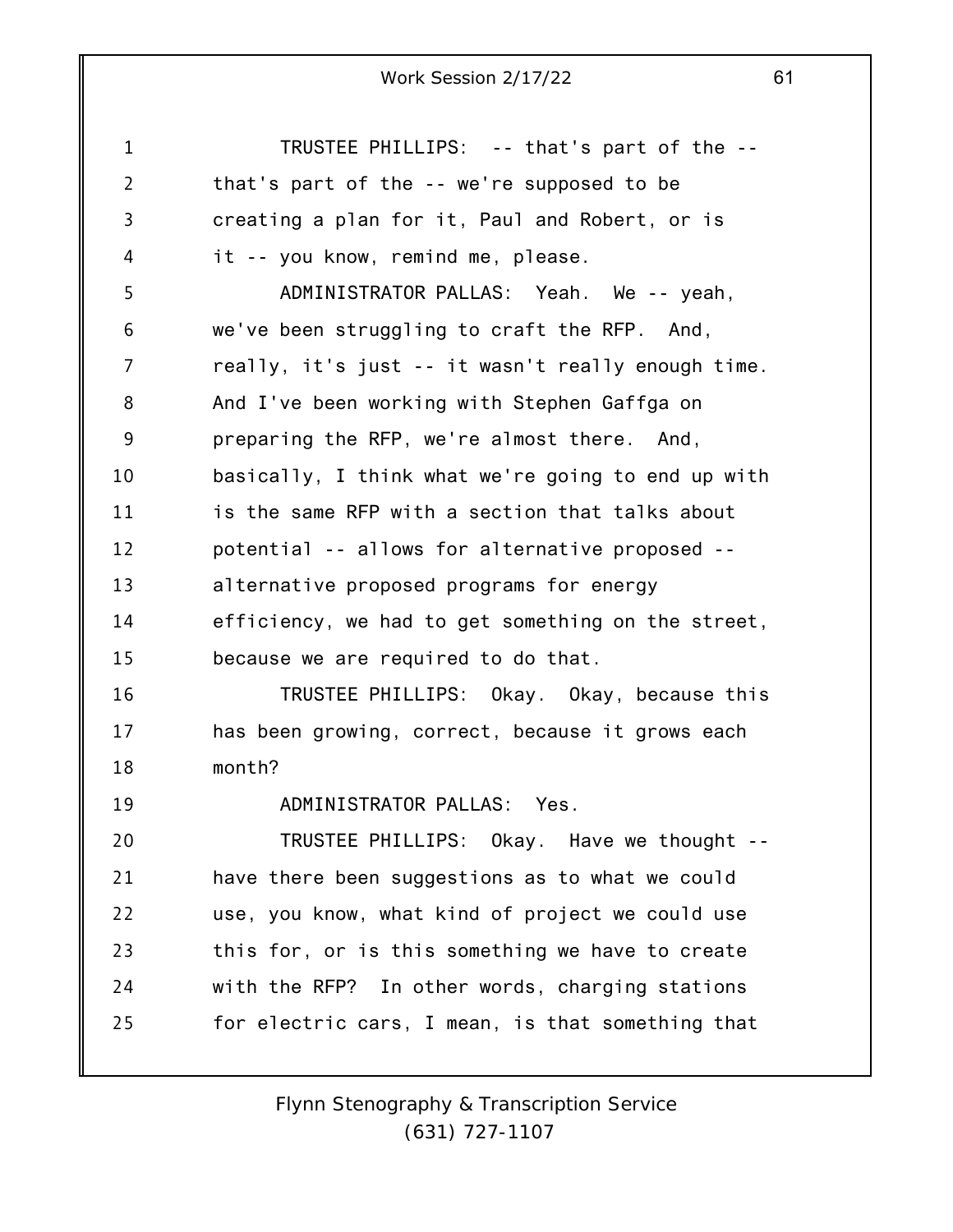1 2 3 4 5 6 7 8 9 10 11 12 13 14 15 16 17 18 19 20 21 22 23 24 25 Work Session 2/17/22 62 you could use that for? ADMINISTRATOR PALLAS: Possibly. I'd have to speak with the Power Authority about it. It's really more geared for energy savings. TRUSTEE PHILLIPS: Okay. ADMINISTRATOR PALLAS: -- as opposed to a broader, you know, electrification and official electrification type projects, so I don't think that would fly. TRUSTEE PHILLIPS: Okay. I'm just -- you know, I'm just curious. ADMINISTRATOR PALLAS: Yeah. I mean, that's -- sure. TRUSTEE PHILLIPS: Okay. Thanks. TREASURER BRANDT: And that's my answer. (Laughter) MAYOR HUBBARD: Okay. Thank you, Robert. TREASURER BRANDT: All right. Thank you. MAYOR HUBBARD: Okay. Next is the Village Clerk, Sylvia Pirillo. CLERK PIRILLO: Hi. Good evening, everyone. One, one addition to my report is a resolution ratifying the appointment of Robert Connolly as the Village prosecutor for non-building code related matters. We need to do this because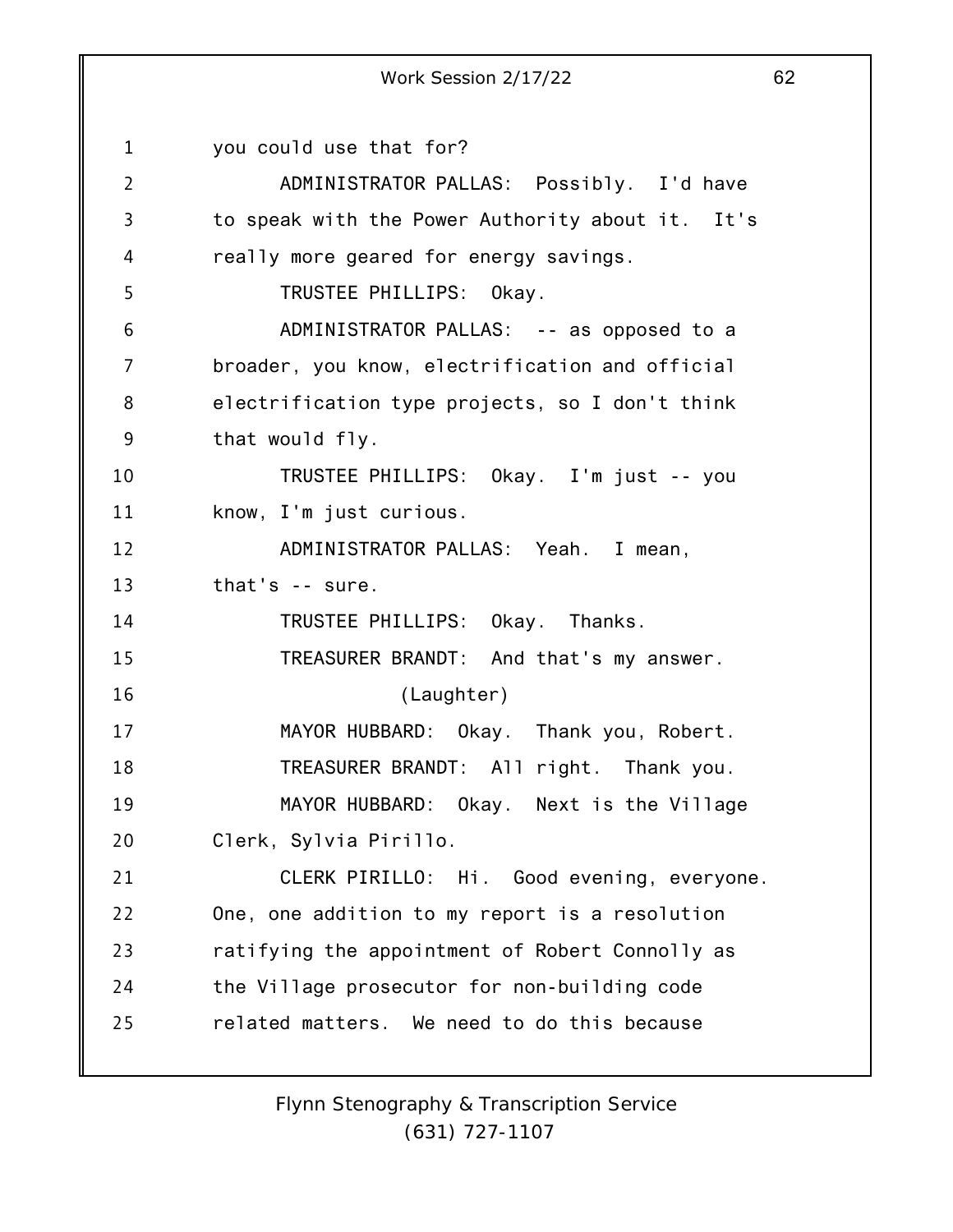Steve Ukeiley is no longer. So we -- so we've - actually, Attorney Prokop reached out to Attorney Connolly, and this is a very viable solution for us. So that will appear on next week's agenda, with your permission.

1

2

3

4

5

6 7 8 9 10 11 12 13 14 15 16 Going on to my report, there is an addition, it's regarding a bid opening for 87 octane. No bids were received. That's the second time. So we have been using a company that's on State contract, with which we're very happy. We were also very happy with, of course, our local provider for many years, who is no longer. So we want to let you know that we did have an issue with that. And I did put that in the New York State Contract Reporter as well, but that issue has since been resolved. Okay?

17 18 19 20 Agreements and contracts: We -- I am referencing three contracts, two with Skrezec and one with McLean Associates, and all three of those have been since fully executed.

21 22 23 24 25 I wanted to call to your attention that there is an open labor position in the Road Department. Resumes or applications for that position will be accepted until the 23rd of February.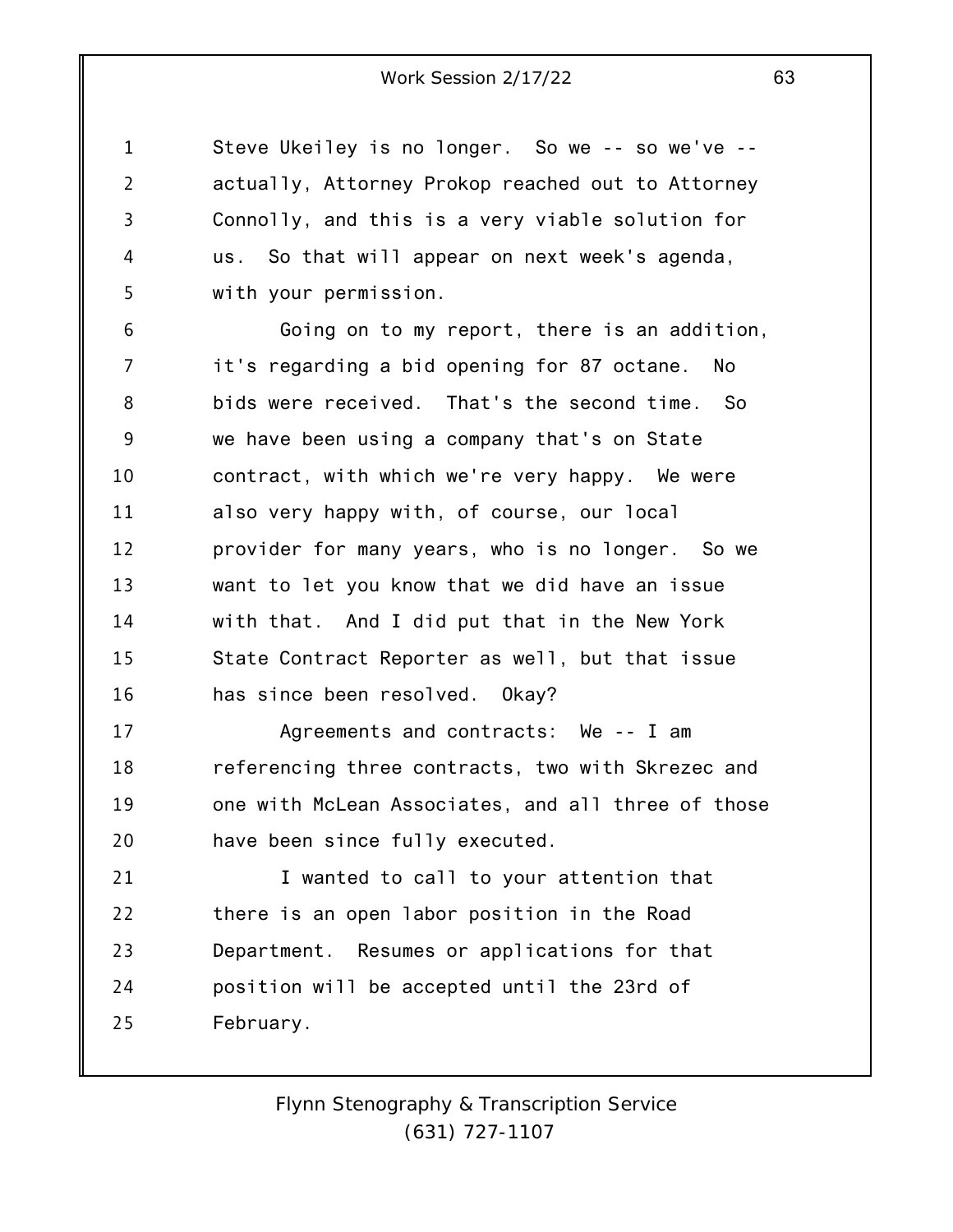| $\mathbf 1$    | The Tall Ship Kalmar Nyckel has approached         |
|----------------|----------------------------------------------------|
| $\overline{2}$ | the Village about another visit beginning on the   |
| 3              | 2nd of August and ending on the 8th of August.     |
| 4              | And they have asked us to, as we have done in the  |
| 5              | past for them and for others, to provide free      |
| 6              | dockage, and they would in turn provide two hours  |
| $\overline{7}$ | of free tours for the public on the Saturday, the  |
| 8              | 6th. They do have some sailings planned, which     |
| 9              | they're calling Public Sails. They are, of         |
| 10             | course, a nonprofit educational vessel. So we      |
| 11             | wanted to know if that it was -- if you were       |
| 12             | amenable to that, they would be positioned over at |
| 13             | the railroad dock.                                 |
| 14             | TRUSTEE ROBINS: What days are those,               |
| 15             | Sylvia? I'm sorry.                                 |
| 16             | CLERK PIRILLO: August 2nd, leaving on the          |
| 17             | 8th.                                               |
| 18             | RICHARD VANDENBURGH: What's the name of the        |
| 19             | boat?                                              |
| 20             | TRUSTEE ROBINS: The 2nd to -- through 8th?         |
| 21             | CLERK PIRILLO:<br>Kalmar Nyckel.                   |
| 22             | TRUSTEE ROBINS:<br>Okay.                           |
| 23             | CLERK PIRILLO:<br>That was the 2nd.                |
| 24             | TRUSTEE ROBINS: That was a nice boat, by           |
| 25             | the way, really good.                              |
|                |                                                    |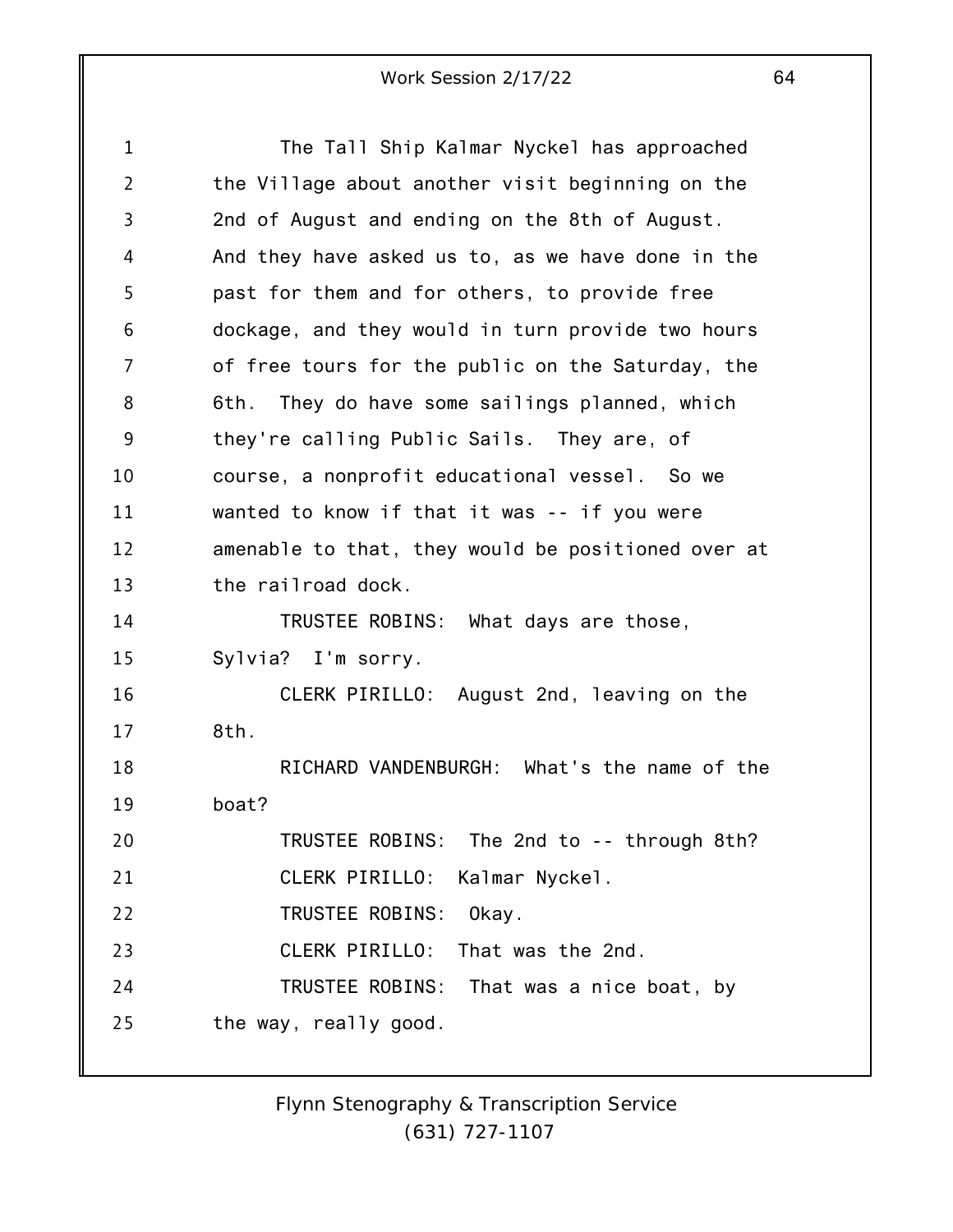1 2 3 4 5 6 7 8 9 10 11 12 13 14 15 16 17 18 19 20 21 22 23 24 25 Work Session 2/17/22 65 CLERK PIRILLO: Yeah. So if you're amenable to it, they -- the captain will be calling again tomorrow to find out if it's acceptable. MAYOR HUBBARD: Is everybody comfortable with it? TRUSTEE MARTILOTTA: Oh, yeah. TRUSTEE PHILLIPS: Yeah, I'm comfortable with it. MAYOR HUBBARD: Yeah? Okay. CLERK PIRILLO: Thank you, appreciate that. And lastly, we -- in the financial portion of my report, we did receive a check in the amount of \$3,742.71 from PERMA. They do provide us once a year with a -- what they call a return premium based on experience ratings. So when we do well, we do well. Any questions on my report? TRUSTEE MARTILOTTA: No. MAYOR HUBBARD: Okay. Thank you. CLERK PIRILLO: Thank you. ADMINISTRATOR PALLAS: Mr. Mayor, I did -- I did -- I'd like one item, if I may. MAYOR HUBBARD: Yes. ADMINISTRATOR PALLAS: I just wanted to update the Board on the Mini Railroad project.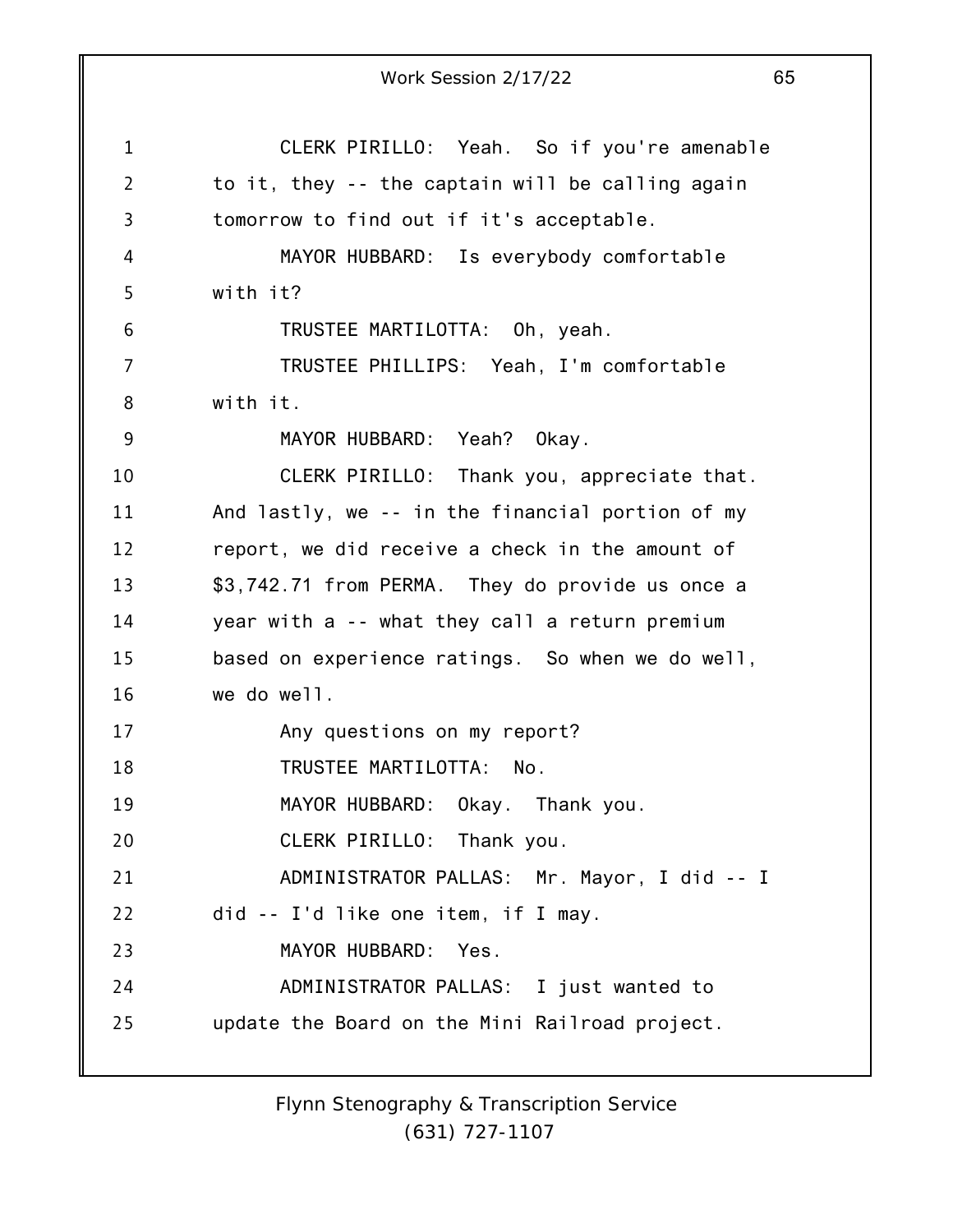| 1              | The -- and I do have plans for the building that I |
|----------------|----------------------------------------------------|
| $\overline{2}$ | will -- I will send out to everybody, that I       |
| 3              | thought I had sent, I apologize, I didn't.         |
| 4              | They're just rudimentary at this stage, they're    |
| 5              | not final, just to get an idea what it might look  |
| 6              | like.                                              |
| 7              | The pathways, you know, was completed.<br>They     |
| 8              | hoped to get stone down and the foundation of the  |
| 9              | building done some time in April. The bridge       |
| 10             | that's going over the dry bed, dry streambed       |
| 11             | that's there is, hopefully, next month to be       |
| 12             | completed.                                         |
| 13             | That's pretty much the update. There isn't         |
| 14             | much more to say at this stage, but it -- and the  |
| 15             | pathway is all marked in terms of center lines and |
| 16             | width and all that. So, you know, it is progress,  |
| 17             | slow, but it is moving, and continue to work on    |
| 18             | funding for it as well. Just to --                 |
| 19             | TRUSTEE PHILLIPS: I do know that they put          |
| 20             | out an appeal for volunteers as far as for         |
| 21             | carpenters and electricians and the like, so       |
| 22             | maybe -- I know -- are they -- I've only seen it   |
| 23             | on Facebook. Have you seen it? Are they putting    |
| 24             | out a direct notice for us to kind of put that on  |
| 25             | someplace, that they're looking for volunteers for |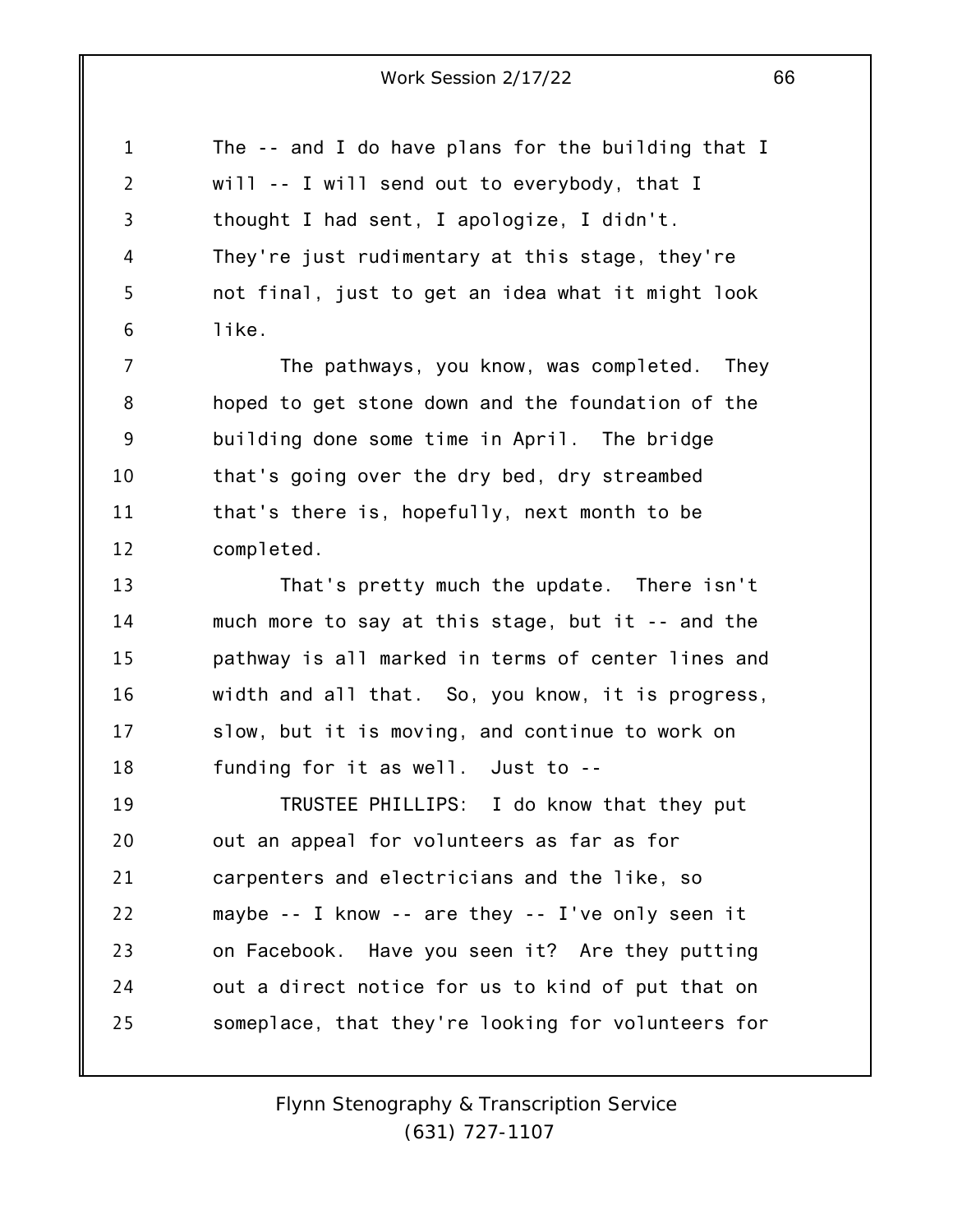1 that or --

| $\overline{2}$ | ADMINISTRATOR PALLAS: I will certainly             |
|----------------|----------------------------------------------------|
| 3              | reach out to them and, you know, ask if there's    |
| 4              | a -- some kind of standard document that we could  |
| 5              | post on our website. You know, the Rotary, as you  |
| 6              | know, are very good at getting those kind of       |
| 7              | things, but every little bit helps, so --          |
| 8              | TRUSTEE PHILLIPS: Well, that's -- okay.            |
| 9              | ADMINISTRATOR PALLAS: -- it's a good idea.         |
| 10             | We'll reach out and get whatever. You know, if we  |
| 11             | can help, certainly, we will.                      |
| 12             | TRUSTEE PHILLIPS: Okay, that's great.              |
| 13             | Thank you.                                         |
| 14             | MAYOR HUBBARD: Okay. The Village Attorney          |
| 15             | report.                                            |
| 16             | ATTORNEY PROKOP: Good evening. Thank you.          |
| 17             | I wanted to mainly go over the Local Laws that are |
| 18             | pending tonight. And before, before I go into      |
| 19             | that, I just -- I wanted to mention a couple of    |
| 20             | other things related to that.                      |
| 21             | The first is that Paul Pallas and I have           |
| 22             | been working for -- now for several months on a    |
| 23             | law, another law, which would basically be what -- |
| 24             | I guess you would call it a cleanup, or addressing |
| 25             | several sections of Chapter 150 that are unrelated |
|                |                                                    |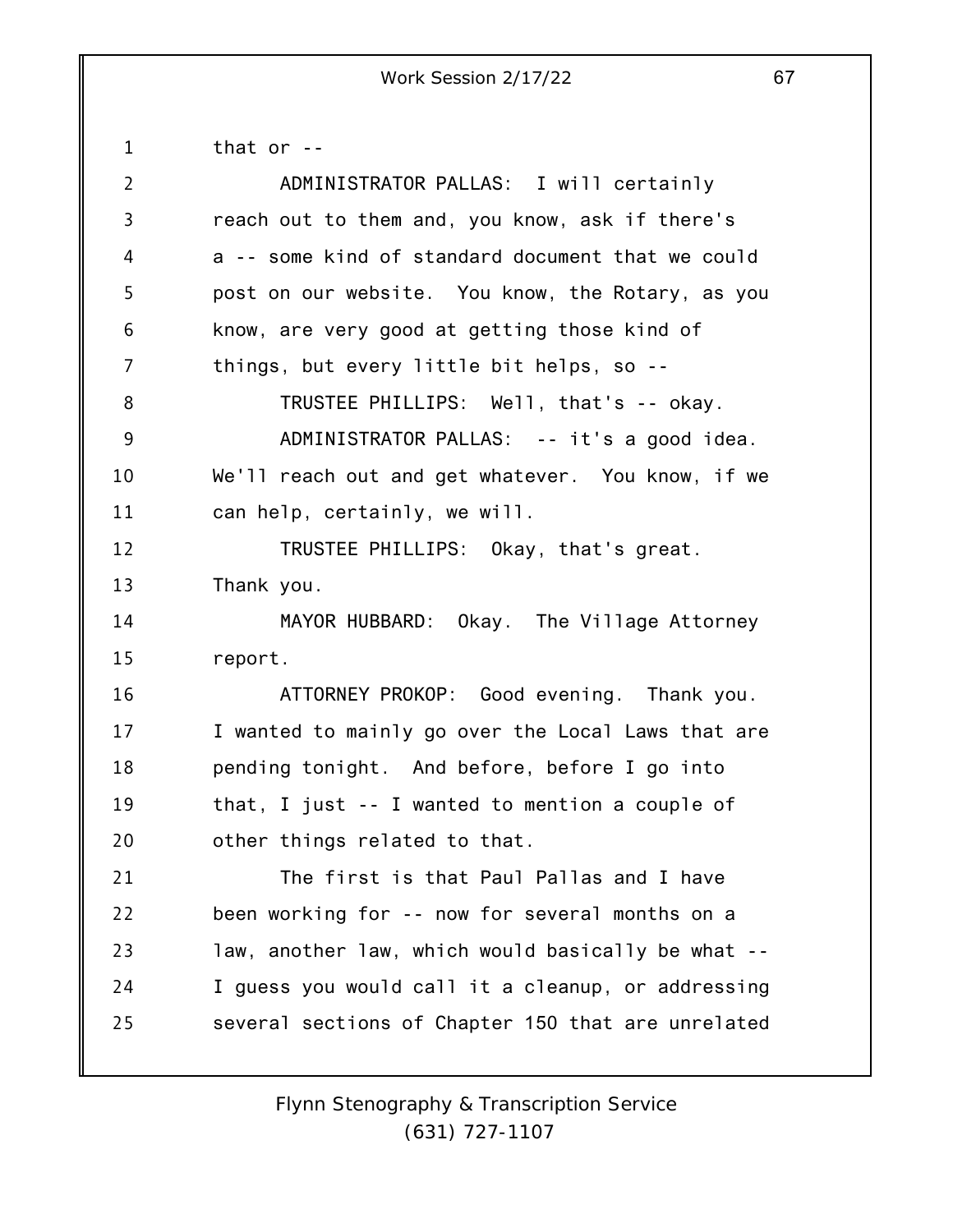1 2 3 4 5 6 7 8 9 10 to what we're talking about, but we feel are important that need to be addressed. So it's things, things that over -- through the years in the different Boards of the Village, there's been items from Chapter 150 have come up for discussion and the language has been -- become subject of concern, and we wanted to go back and maybe propose some changes to the Board, so Paul and I are working on that. While we're working on these other laws, we are working on that.

11 12 13 14 15 16 17 18 19 20 21 22 23 24 It's been out in the -- it's been out in the news in January and this month that the Governor, the Governor every year has the prerogative to attach legislation to the -- to the bill that's known as the Budget Bill. So the reason why that's done, theoretically, is so that when the Governor gives the Legislature an incentive to pass those Local Laws that the Governor would like to see done, would like to see get through, and, therefore, attaches them to the budget legislation, so there's a feeling that there's an initiative to try to pass them all together. There was a bill that was introduced last year for two things. One is accessory apartment

25 units, and then the second thing was code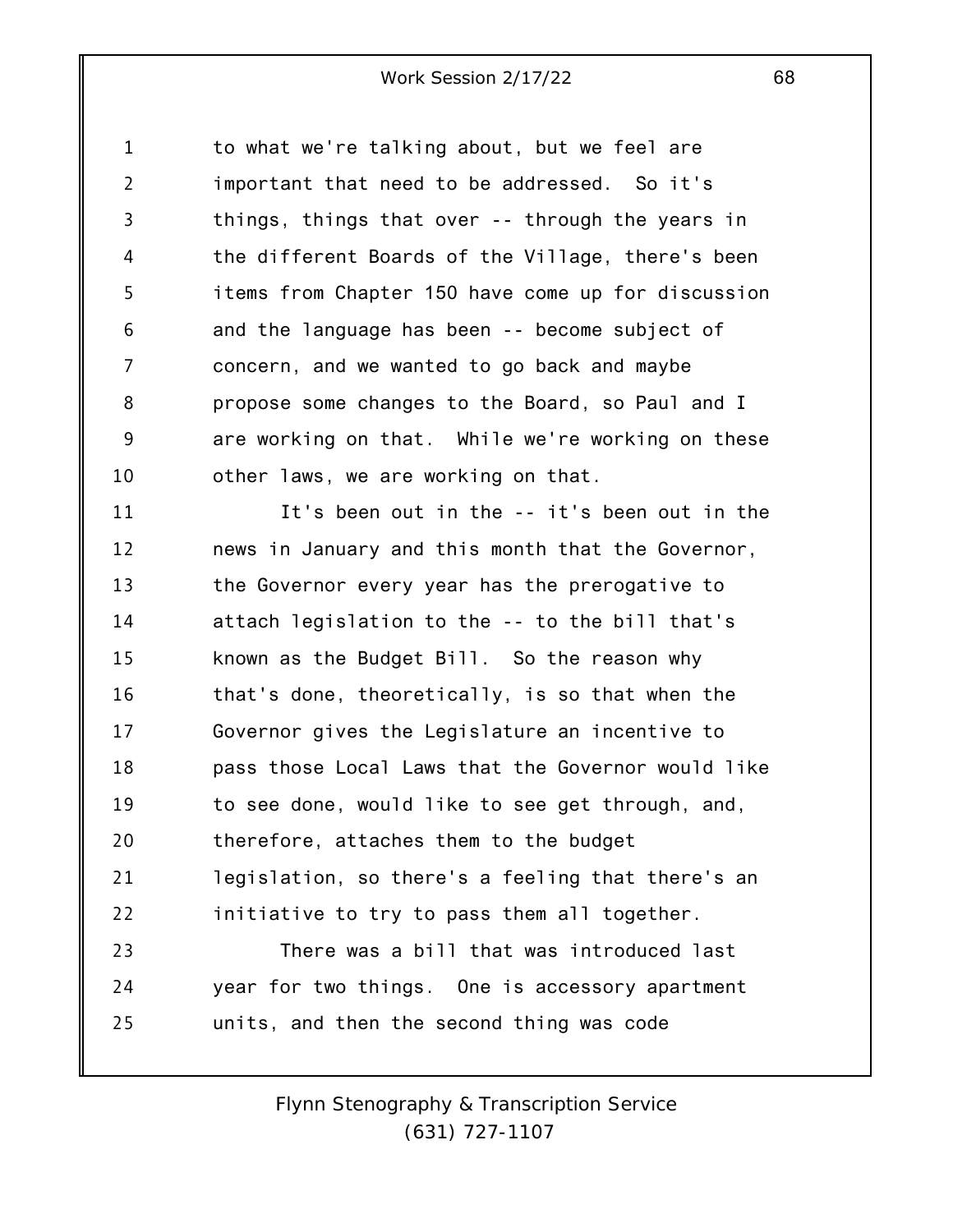1 2 3 enforce -- effecting code enforcement in the State, and I want to go into that because it's important.

4 5 6 7 8 9 10 11 12 13 14 15 But as I understand it, the accessory, accessory apartment bill didn't go anywhere right away. And then in January, January 5th in the State of the State address, the Governor apparently mentioned that that was going to be - that bill was going to be a priority of hers, and then she attached it to the Budget Bill. Whether or not it's still attached to the Budget Bill, I'm not sure. I've looked online, it doesn't seem to be, but -- but even if it's not actually attached to the Budget Bill, I think she's set it as a priority for her administration.

16 17 18 19 20 21 22 23 24 25 And so what that bill -- we've -- I've provided information as best I could to the Village, because some of this is still a moving target. But what the bill is proposed to do is codify a requirement where municipalities and New York State would be required to allow accessory dwelling units in the residential zones, basically. So that's in the -- that's in the horizon for us, apparently. Now NYCOM, the New York Conference of Mayors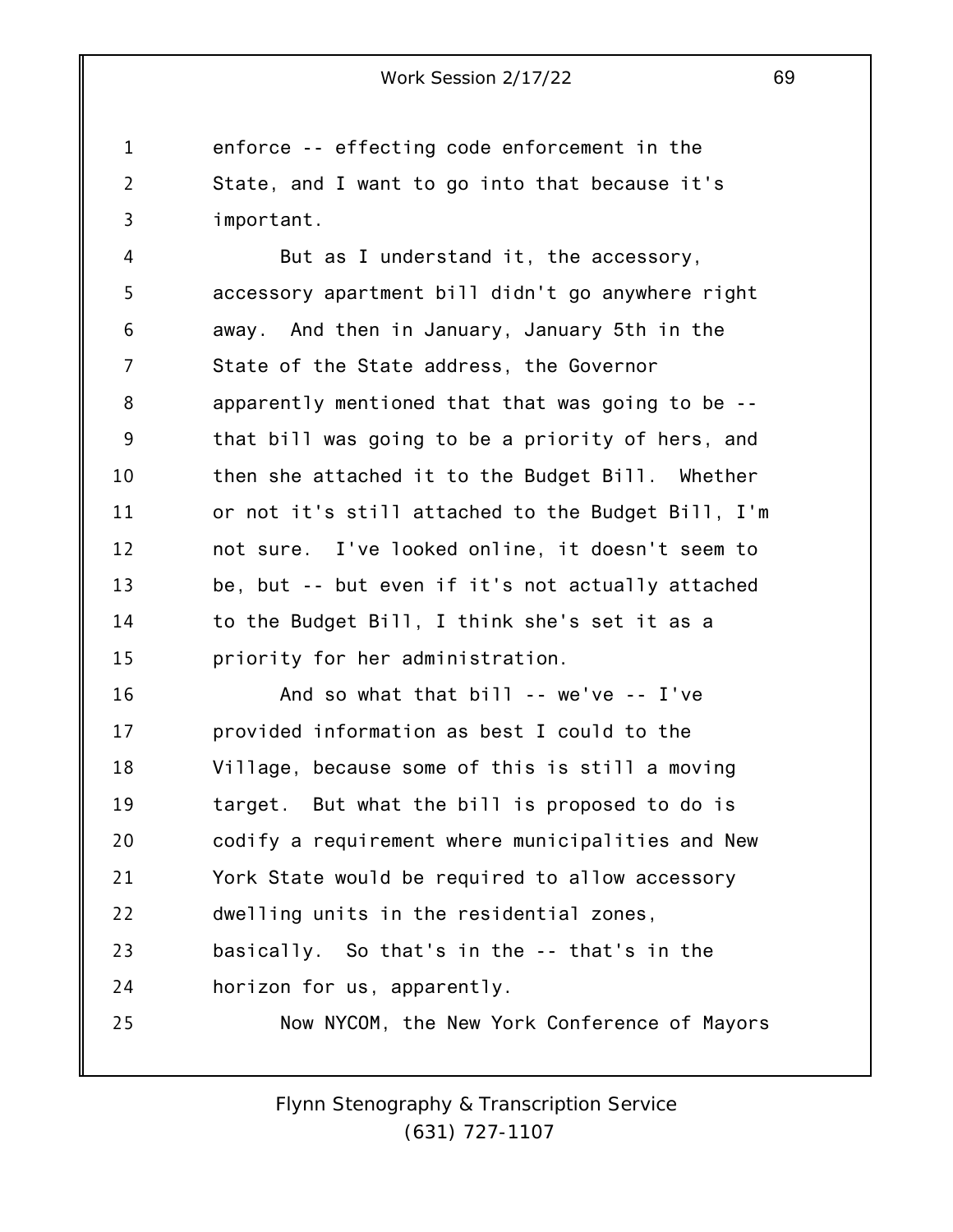1 2 3 4 5 6 7 8 9 10 11 12 13 had a Legislative -- what they call a Legislative meeting this past weekend, and what they -- what they do is Mayors from across the state get together and talk about or learn about pending legislation. The Governor, as I understand it, did attend the session with the Board. The New York Conference of Mayors, I spoke to a Mayor in particular who attended that meeting with her, and he said she apparently has -- is aware that there's opposition to the law statewide, her version of it at least, significant opposition, but that she's going to -- she's going to continue to push for this.

14 15 16 17 18 19 20 And there's a feeling by the New York Conference of Mayors, as I understand it, that the eventual law, if it's passed, may have incentives that come from the State for municipalities to adopt the -- to go along with this and then adopt an accessory apartment law in their municipality. One of the things that's in the Governor's

21 22 23 24 25 law is -- is to create a new -- a new department, similar to last year, we had the creation of the Cannabis Board. This year, it's going to be, theoretically, the Accessory Apartment Board, and that Board's going to -- the concept is that that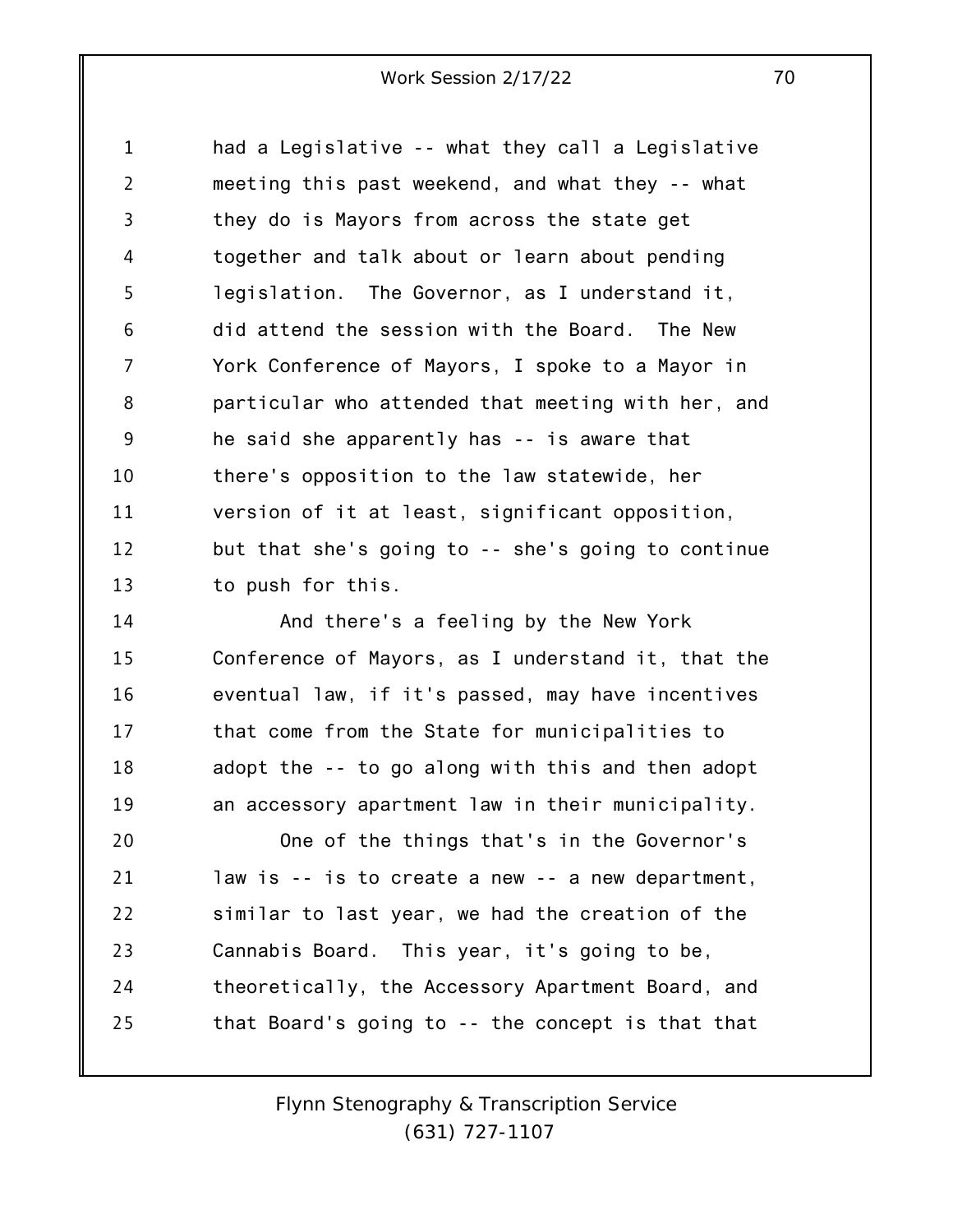1 2 3 Board will be making funding available for the creation of these units. That's one of the things that's in the law.

And so does anybody have any questions about that? And then I'll go into the Local Laws that we have.

4

5

6

7 8 9 10 11 12 TRUSTEE PHILLIPS: So, this, this Board that she wants to create is only going to deal with funding, or is it going to deal with the portion that she has about the Department of State overseeing our Code Enforcement? Isn't that part of that also?

13 14 15 16 ATTORNEY PROKOP: That's the next step that I was going to get into, yep. No, it won't look that. It's only for -- that Board is only for funding.

17 18 19 20 21 22 23 24 25 So the other, the other part of this that I wanted to mention, which is regarding Code Enforcement, and is critical to the Village and all municipalities. So right now, people are - you know, people aren't aware of this unless your actually the Building Inspector of the Village, but all municipalities in New York State that have Building Departments or Building Inspectors, and a lot -- many villages Upstate don't, but those that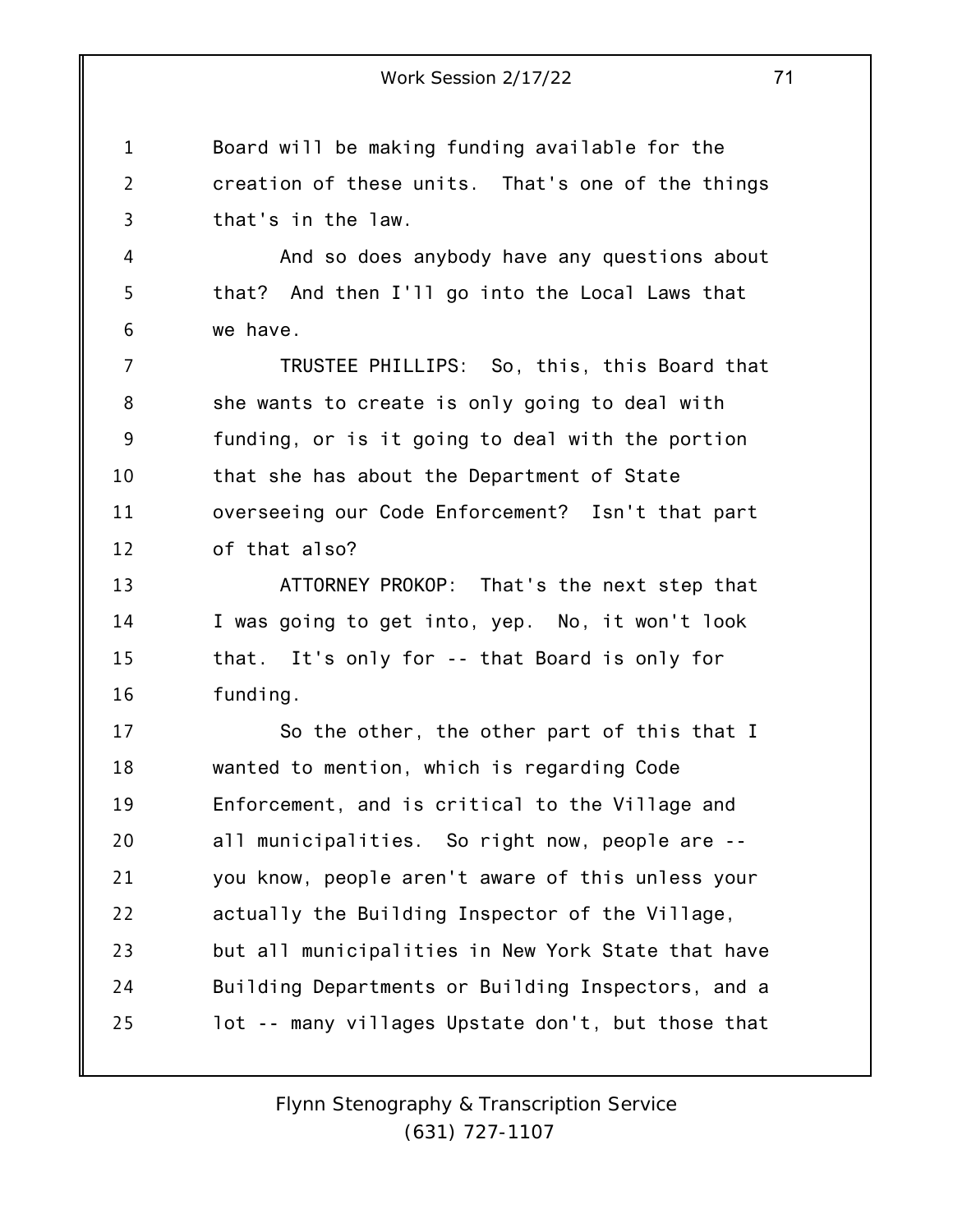do, the Building Inspector every year is required to file a form with the New York State Department of State and list the activity in the Building Department, you know, with the number of building permits, the number of C of O's, things like that, that were -- that came out of their department.

1

2

3

4

5

6

7 8 9 10 11 12 13 14 15 16 17 18 19 20 And there's a provision in the law that's in the Uniform Code, which is our building code, statewide code, there has always been a provision that if the New York State Department of State feels that the local municipality is not enforcing the building code in that municipality, then the State can dictate that the local municipality loses the right to enforce the building code and it goes to the County. Right? I'm not mentioning this for any reason other than we need to know about this. I mean, it's not -- I'm not mentioning it, obviously, specific to this or any other village, but we just need to know that this is out there.

21 22 23 24 25 So the Department of State has actually gone after several villages and -- with this, and, you know, driven them crazy over the way that the State feels that they should be doing things, which the villages have -- differ on, and -- but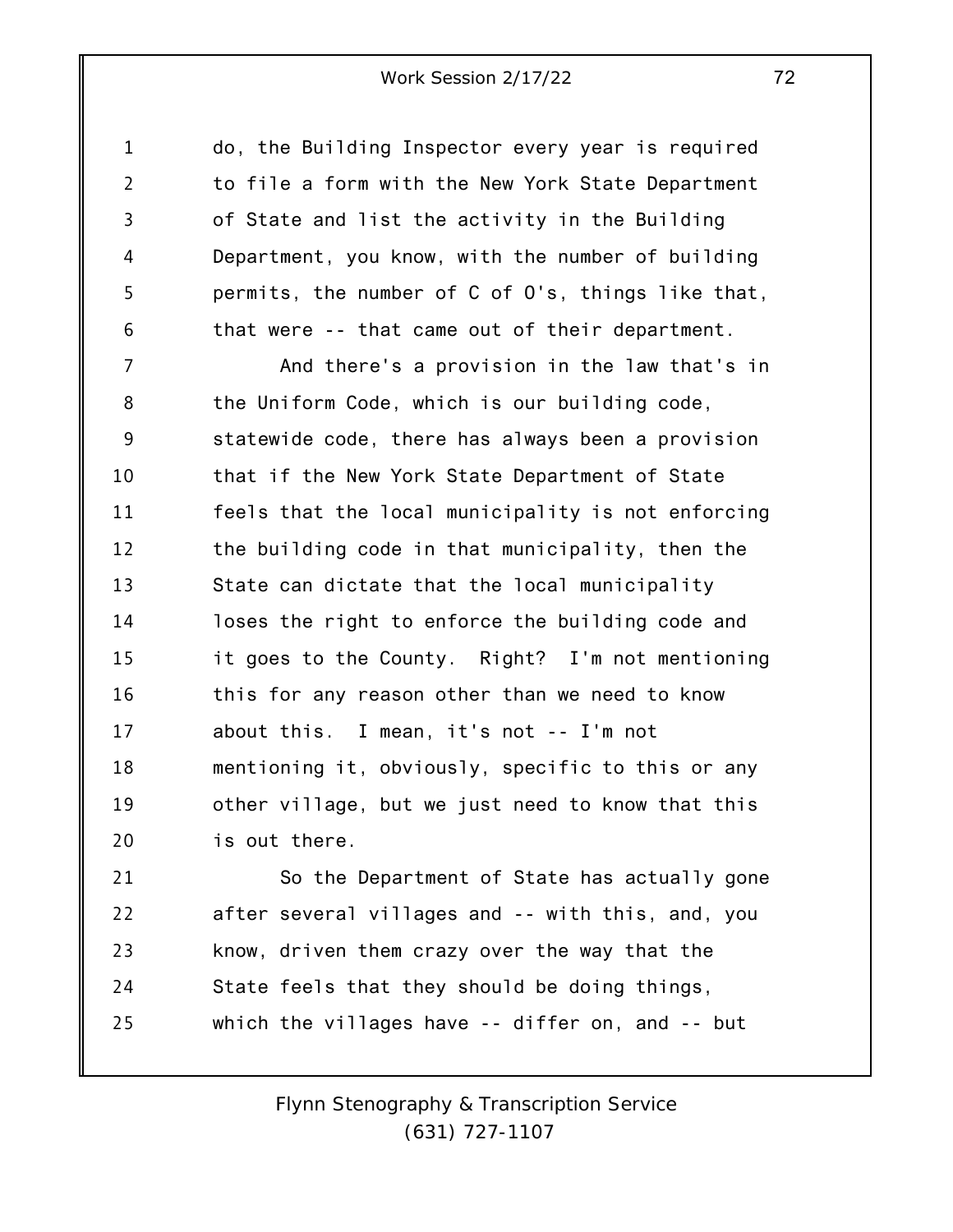1 2 they haven't gotten to the point where they took away their Building Departments.

3 4 5 6 7 8 9 10 11 12 13 14 15 16 17 18 19 20 21 22 23 24 25 What the Governor is proposing in sort of an add-on to the budget and this accessory apartment law is a provision where the County now will take over this role of the State. So what -- the problem with that now, or what we'll have to deal with, is the -- we'll have to actually report to the County, and the County will make a determination as to how we're doing, all the activity in our Building Department. And where the -- where the State is a couple of levels away from us, and, you know, the communication being what it is, and, you know, they generally leave people alone, the County's, you know, the County's close, close to us in relationship and they're - and on the ground. And I expect that if this gets through, it will be very cumbersome on municipalities and the State, particularly Suffolk County, where there's a, you know, tremendous administrative level already existing. Yes? TRUSTEE ROBINS: I have a question. Isn't the County already responsible for licensing of contractors? That's where you go to get your -- ATTORNEY PROKOP: Licensing of contractors.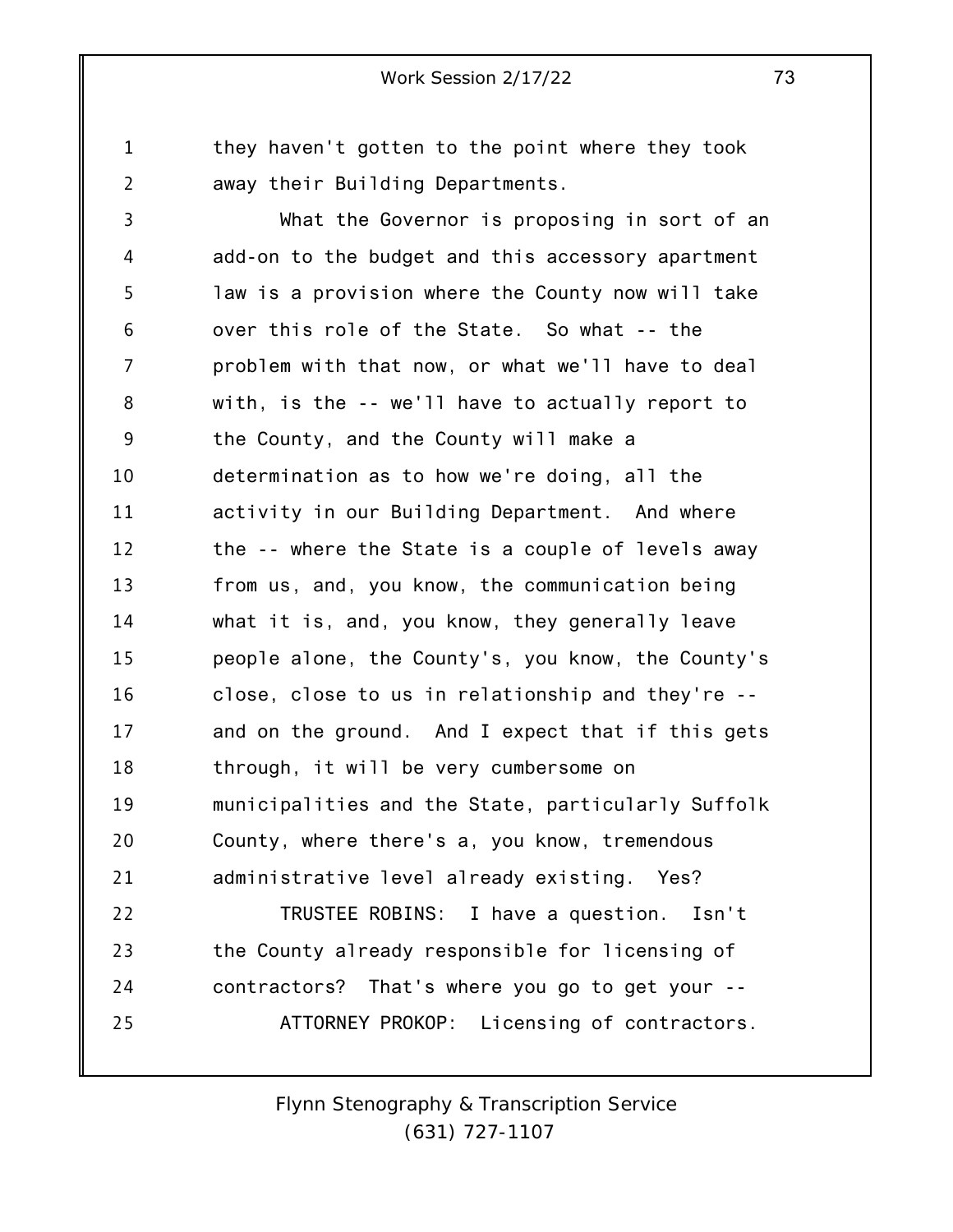TRUSTEE ROBINS: They are.

ATTORNEY PROKOP: Yeah.

1

2

3 4 5 6 7 8 9 10 11 12 13 14 15 16 17 TRUSTEE ROBINS: So they're already involved in it at some level to begin with, right? ATTORNEY PROKOP: Well, this is more like, you know, they'll look into whether or not a building permit was properly issued, you know, whether building permits were closed out, you know, things like that, and then whether you required the correct insulation, whether or not the energy review was done, you know, things like that. Those are the kinds of things that I'm fearing that the counties will get involved in. And then, you know, the flip side of this is that County decides that if you're not doing things the way the County prefers, then the County could act and become the Building Department.

18 19 20 21 22 So, anyway, that law's -- this law -- that law that I just described is part of the package, and we're all hoping that it doesn't go through, but it's something that we have to be aware of, and I'll update you as we move along.

23 24 25 So I presented the -- several -- I presented three laws a few months -- a couple of months ago. One of them was, obviously, the accessory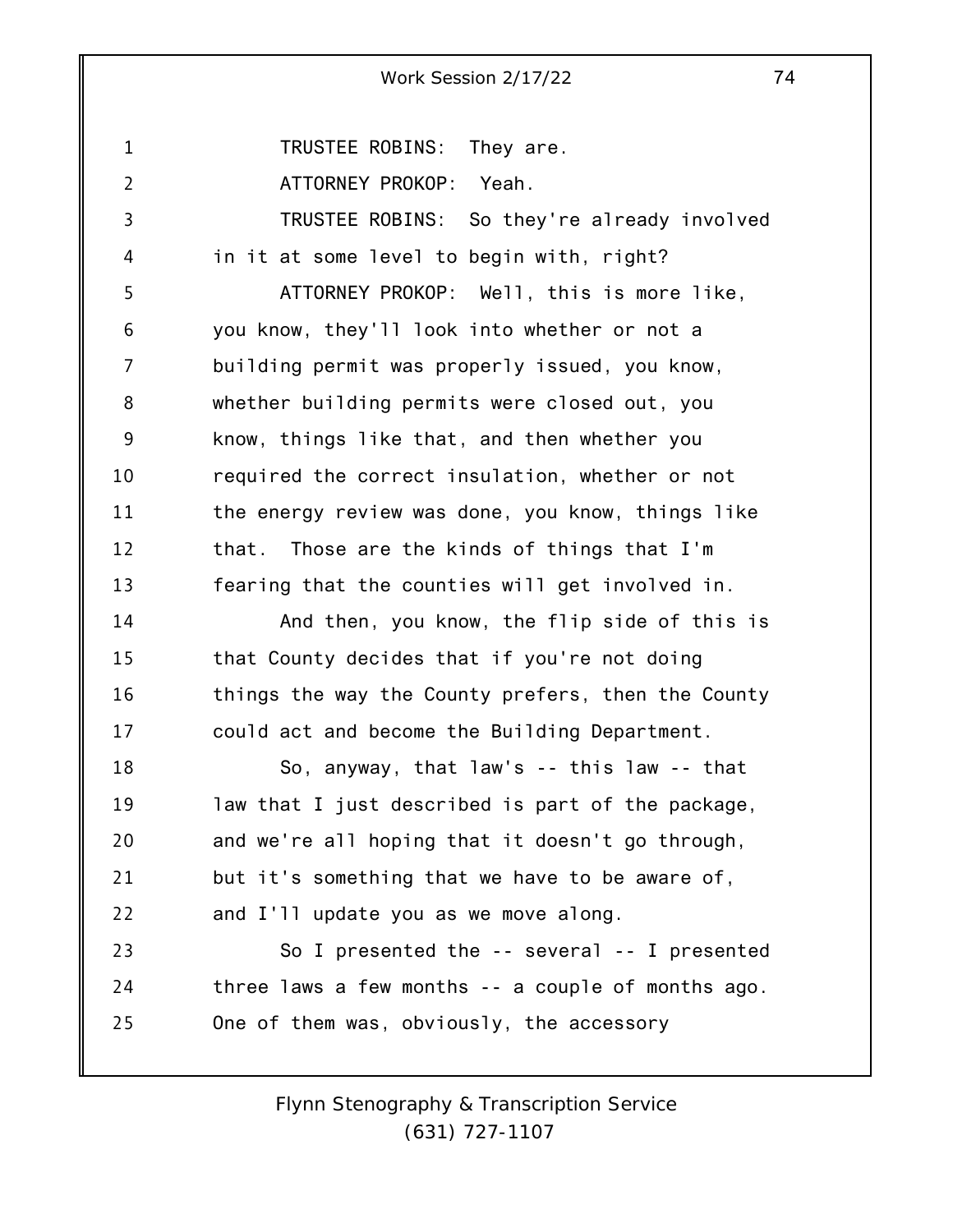1 2 3 4 5 6 7 8 9 10 11 12 13 14 15 16 17 18 19 20 21 22 23 24 25 apartment law. I was asked to work on the incentives for accessory -- for affordable accessory apartments, which -- which I did do. And the basic parts of the law are the same now as when it was first recommended, or were provided to the Board. And, basically, in the -- in the R-2 District, we would be -- an owner would be able to have an accessory apartment, provided there wasn't already a separate apartment in the house. So as long as the house is a single-family house to begin with in the R-2 District, the owner could break off either an apartment in the house or an apartment outside of the house in a separate, separate structure. TRUSTEE PHILLIPS: Joe, before -- I'm sorry, Peter. TRUSTEE CLARKE: Go ahead. TRUSTEE PHILLIPS: Go ahead. Before you go, okay, we have a house that's zoned R-2. We're going to break away an accessory use, even though they're using their R-2 as a single family? ATTORNEY PROKOP: If they're using the -- as long as they're using the house as a single-family resident -- residence -- TRUSTEE PHILLIPS: So how are you getting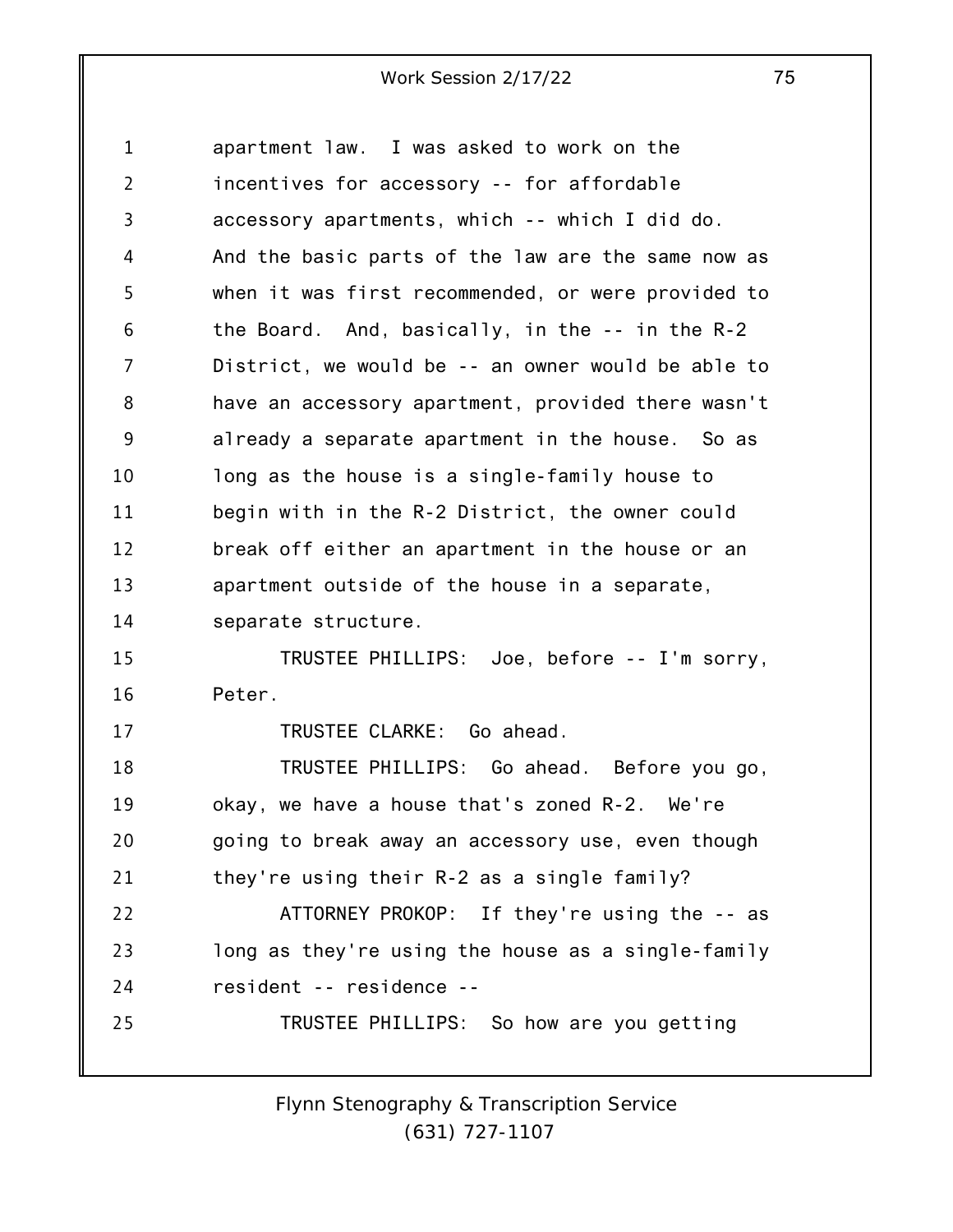|                | Work Session 2/17/22                                   | 76 |
|----------------|--------------------------------------------------------|----|
| $\mathbf{1}$   | rid of the R-2 zoning?                                 |    |
| $\overline{2}$ | ATTORNEY PROKOP: No. It's going to stay                |    |
| $\overline{3}$ | $R-2$ , but the $-$ - but the two, the second dwelling |    |
| 4              | unit will be the accessory unit that they'll be        |    |
| 5              | able to have outside of the house, outside of the      |    |
| 6              | principal dwelling, outside of the principal           |    |
| $\overline{7}$ | structure.                                             |    |
| 8              | TRUSTEE PHILLIPS:<br>Okay.                             |    |
| 9              | ATTORNEY PROKOP: This is just a proposal.              |    |
| 10             | I mean, if anybody --                                  |    |
| 11             | TRUSTEE PHILLIPS: No, I know it's a                    |    |
| 12             | proposal.                                              |    |
| 13             | ATTORNEY PROKOP: Please let me have                    |    |
| 14             | comments soon.                                         |    |
| 15             | TRUSTEE CLARKE: So said differently, any               |    |
| 16             | existing R-2 that is currently operating as two        |    |
| 17             | families in one residence will not be able to --       |    |
| 18             | the owner will not be able to construct an             |    |
| 19             | accessory dwelling unit?                               |    |
| 20             | ATTORNEY PROKOP: That's correct. Okay.                 |    |
| 21             | And the other part of this is that the owner of        |    |
| 22             | the property must reside in the principal              |    |
| 23             | structure or principal building, the owner full        |    |
| 24             | time, and it has to -- it has to be their primary      |    |
| 25             | residence.                                             |    |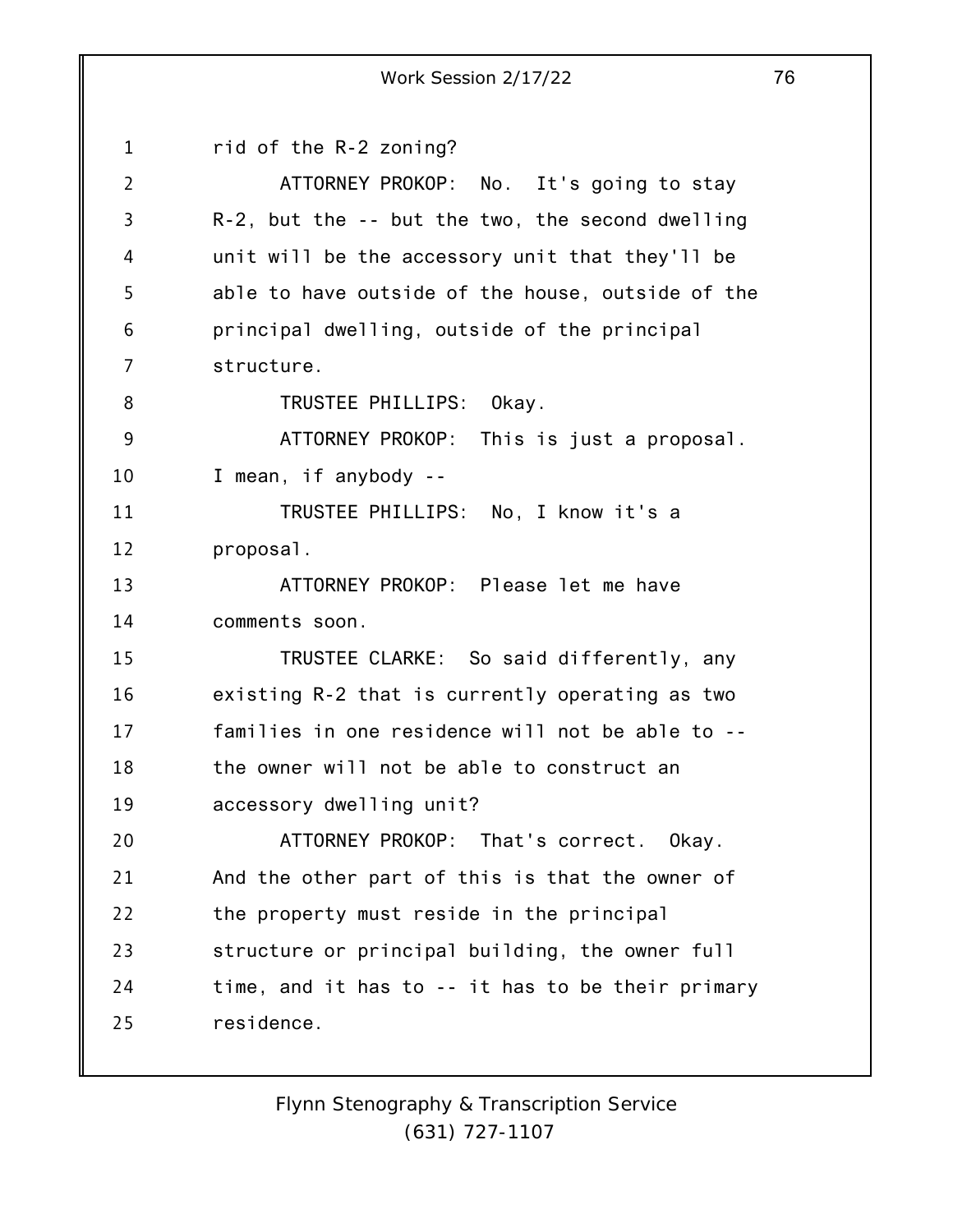1 2 3 4 5 6 7 8 9 10 11 12 13 14 15 16 17 18 19 20 21 22 23 24 25 Work Session 2/17/22 77 TRUSTEE CLARKE: Full-time. ATTORNEY PROKOP: Yeah. You know, full time, I added full time. Full time is not in the language, the language is primary residence. TRUSTEE CLARKE: Got it. ATTORNEY PROKOP: Which is sort of a higher level, because there's certain things that are -- TRUSTEE CLARKE: Well, the taxes -- ATTORNEY PROKOP: Yeah. TRUSTEE CLARKE: -- and everything else. ATTORNEY PROKOP: Driver's license, taxes. TRUSTEE CLARKE: So if you have a single - if you're in R-1, this won't -- like I'm going back to George's explanation to me, because I - it was -- took me a long time to understand it, but I finally got there, and maybe the December work session, that an older person with a large home might want to rent their home, but have an accessory apartment for themselves, so that they don't have to move off of their property. Most of those larger places would be, in my mind, in R-1 Districts. So if I understand correctly, if you have a property in the R-1 District, you would not be able to apply for an accessory dwelling unit at all at --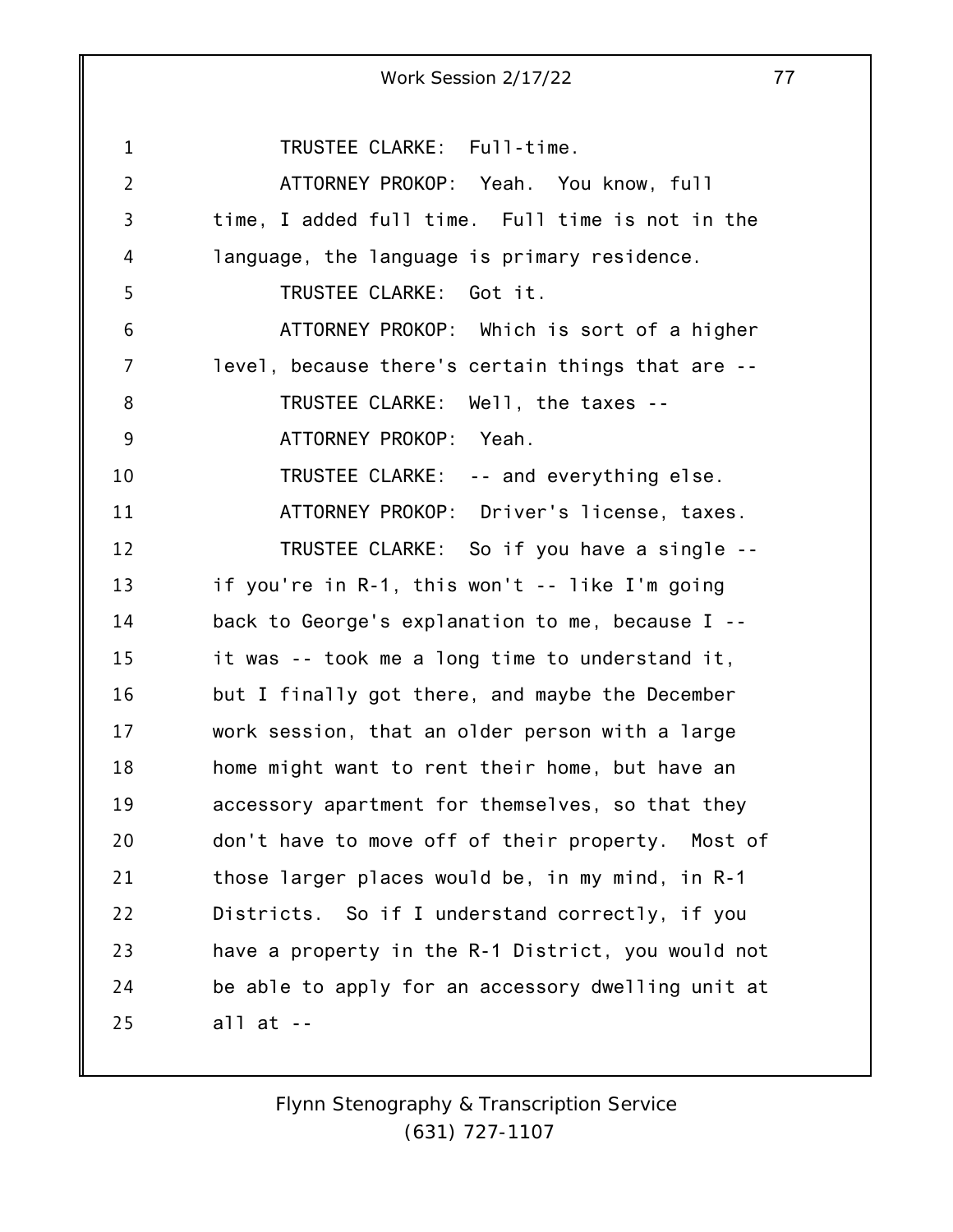1 2 3 4 5 6 7 8 9 10 11 12 13 14 15 16 17 18 19 20 21 22 23 24 25 ATTORNEY PROKOP: In R-1, you wouldn't be able to do it in R-1. TRUSTEE CLARKE: That's what I'm asking. ATTORNEY PROKOP: No, you -- well, the proposal, the proposal is -- I mean, it's up to you as the Board. I mean, you could -- you could change the law, but it's the draft. TRUSTEE CLARKE: No, I understand. I'm just trying to make sure that I'm clear. So the way it is drafted now, R-1 would not be able to do that. ATTORNEY PROKOP: Right, there would be no accessory apartments in R-1. TRUSTEE CLARKE: So that reminded me of our conversation, and I felt like that was not necessarily providing you with what your intentions were in terms of explaining this idea  $of - -$ MAYOR HUBBARD: Well, I think most of the Village is R-2, so it's -- R-1 is not the bulk of what we have. I don't know percentage-wise. Paul, do you know, you know -- ADMINISTRATOR PALLAS: You know, it's -- I don't know the percentage either, but it is -- it is an extremely small area. It's small. MAYOR HUBBARD: Most of it is R-2.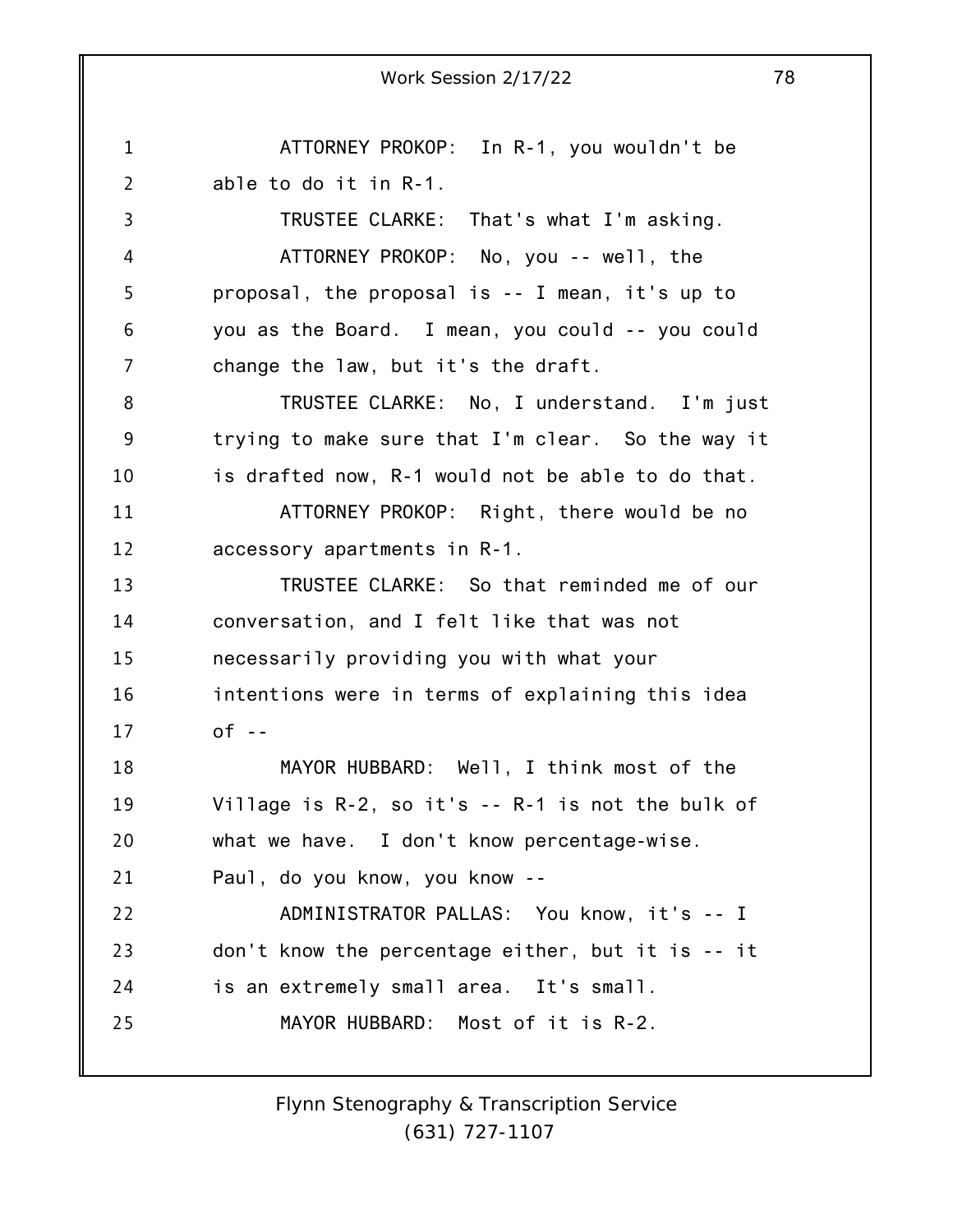1 2 3 4 5 6 7 8 9 10 11 12 13 14 15 16 17 18 19 20 21 22 23 24 25 Work Session 2/17/22 79 TRUSTEE CLARKE: Okay. MAYOR HUBBARD: So even if it's a one-family house, you know, it could be a four bedroom one-family house in R-2, so they could have the accessory apartment, because they're in R-2. TRUSTEE CLARKE: Okay. MAYOR HUBBARD: I don't know the percentage of how much is R-1, but most of it is R-2. That was changed a while ago. TRUSTEE PHILLIPS: But that -- in 2008, there was the public hearing where the zoning was changed, where the thought pattern back then was that a senior citizen who was living -- you know, the family had moved out, that the house was big enough that they could put in an apartment so that they could have income coming in. So they created -- a lot of the R-1s were changed to R-2. I think most of Main Street, you know, downtown Main Street was changed. TRUSTEE CLARKE: Sure. TRUSTEE PHILLIPS: Most of the areas were changed. TRUSTEE CLARKE: Sure. I'm familiar with the zoning map. TRUSTEE PHILLIPS: Yeah.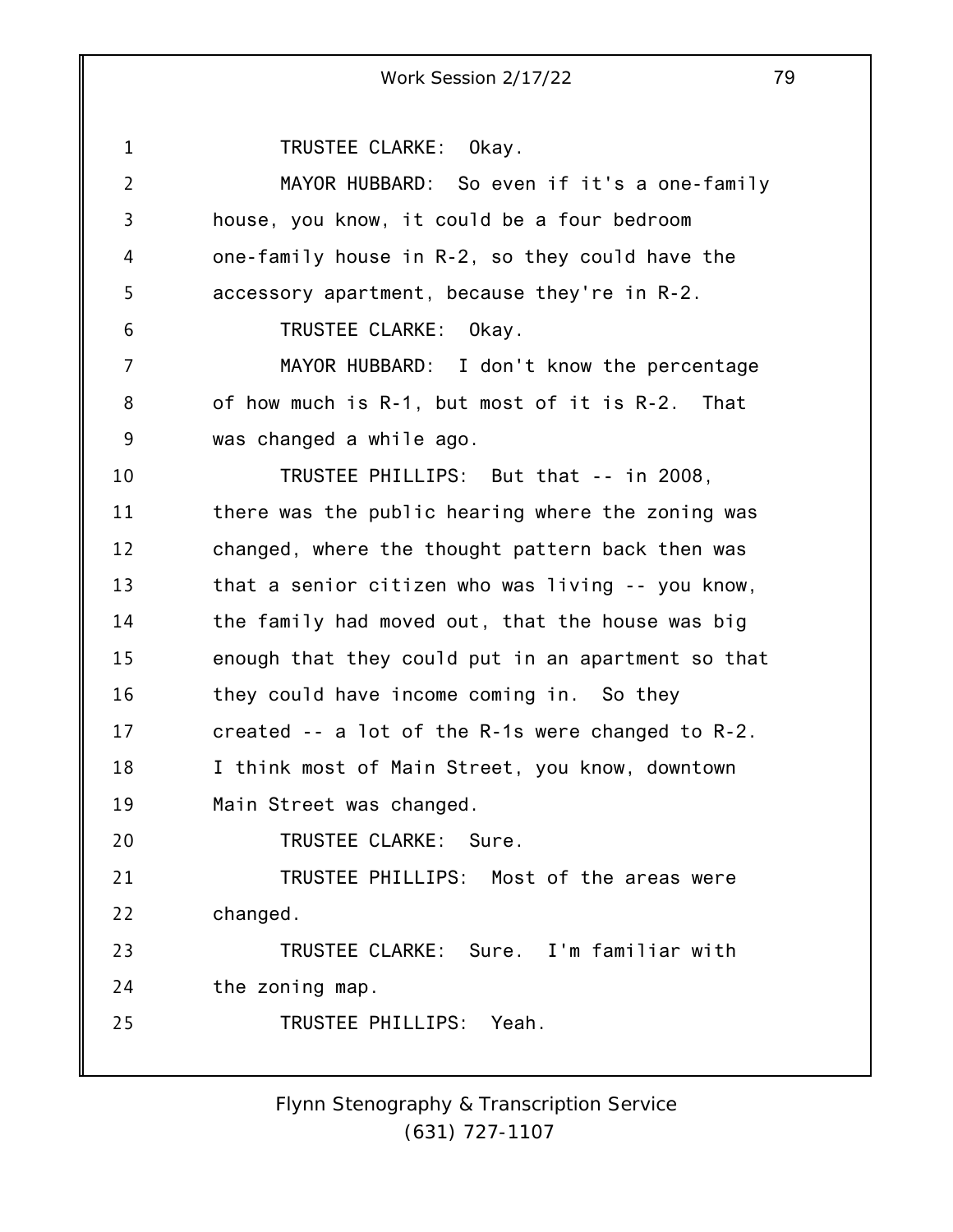1 2 3 4 5 6 7 8 9 10 11 12 13 14 15 16 17 18 19 20 21 22 23 24 25 Work Session 2/17/22 80 TRUSTEE CLARKE: I just know that, you know, we live in R-1, so I'm just being -- TRUSTEE PHILLIPS: In R-1, yeah. TRUSTEE CLARKE: -- sure that we understand that we don't want the entire Village to have this opportunity, we only want the R-2 part of the Village to have the opportunity. I guess I'm kind of questioning it. Like if we're after affordable housing and more housing, why would we cut out R-1, if we in 2008 turned most of the Village into R-2 anyway? TRUSTEE ROBINS: Joe, couldn't we - wouldn't it be simpler just to create -- to make that R-1, that main R-1 R-2, instead of having -- TRUSTEE MARTILOTTA: That wouldn't be too simple, I would say, right? MAYOR HUBBARD: Yeah. Without looking at the map and seeing what the percentage is and all, I don't know how much we're talking about. So, I mean, I'm not sure house-wise. Do you know, Paul? ADMINISTRATOR PALLAS: I'm just able to -- MAYOR HUBBARD: Right. TRUSTEE ROBINS: You're looking at the zoning map on your phone, right? ADMINISTRATOR PALLAS: Just give me a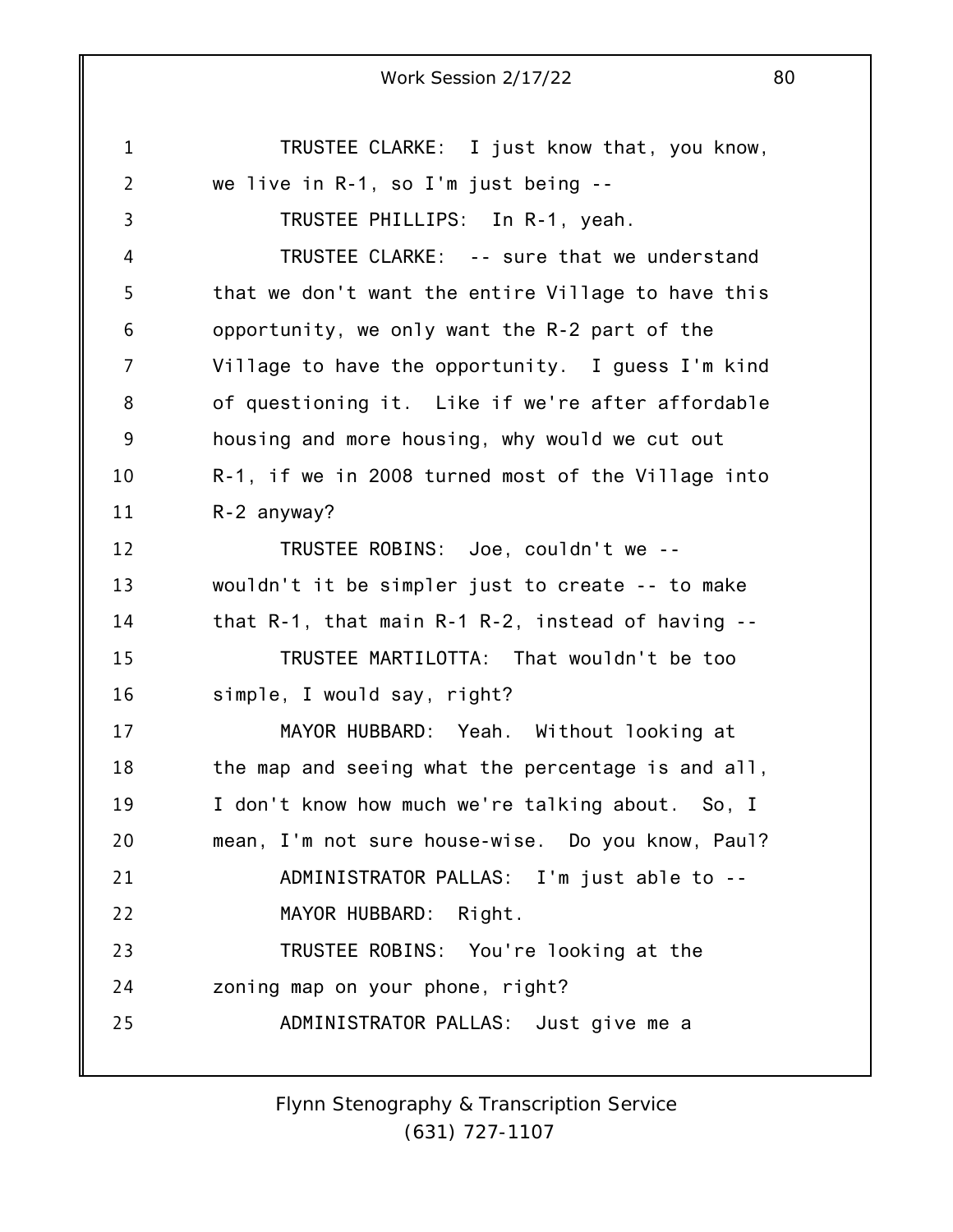1 2 3 4 5 6 7 8 9 10 11 12 13 14 15 16 17 18 19 20 21 22 23 24 25 minute. TRUSTEE MARTILOTTA: Fourth, Fifth and Sixth Streets are all in R-2. MAYOR HUBBARD: What's that? TRUSTEE MARTILOTTA: Fourth, Fifth and Sixth Streets lands are all R-2, aren't they? MAYOR HUBBARD: Yes. TRUSTEE PHILLIPS: Not all. The ones towards the water are R-1. AUDIENCE MEMBER: The State is reporting that the Governor pulled it. TRUSTEE PHILLIPS: Oh, she pulled it? Okay. Thanks. MAYOR HUBBARD: Well, it's been a while since I -- TRUSTEE MARTILOTTA: Yeah, I know, I now. TRUSTEE PHILLIPS: But I think that's part of -- that's part of the discussion. MAYOR HUBBARD: I mean, if the Board feels we want to do R-1 also, we could just say R-1 and R-2 zoning in those districts you could have the accessory apartment. You know, we're not counting how many pieces of property it is, or whatever. ADMINISTRATOR PALLAS: By land area, visually, it looks to be somewhere around 10%.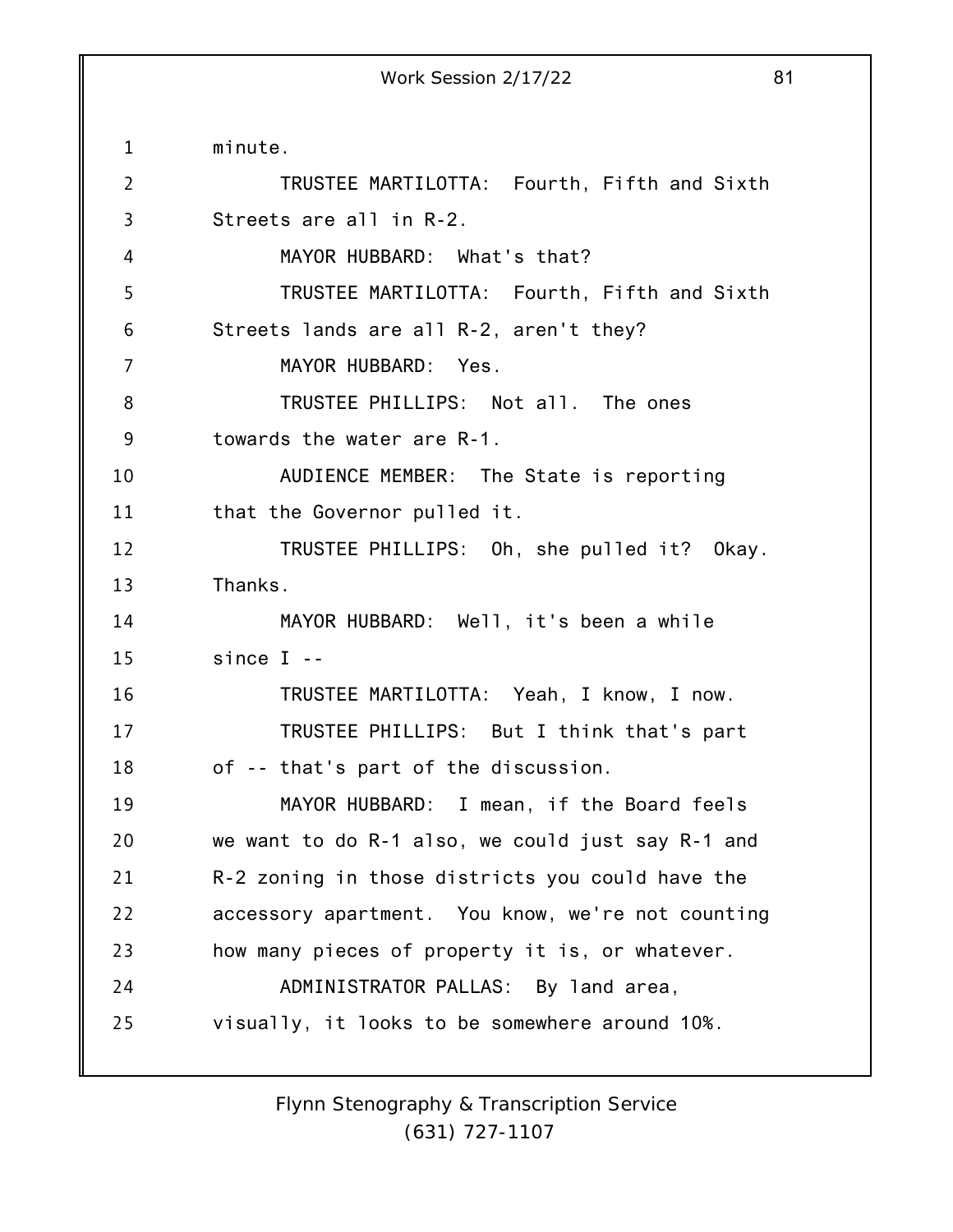MAYOR HUBBARD: That 10% is R-1.

2 3 ADMINISTRATOR PALLAS: Relative to the entire region, yes.

1

25

4 5 6 7 TRUSTEE ROBINS: What if there's some houses in the R-1 that would be applicable to creating an accessory apartment? Then I don't see why they should be, you know, categorically excluded.

8 9 10 11 12 13 ATTORNEY PROKOP: So I wanted to -- you know, I owe Trustee Clarke an apology. It does - the draft of the law that I did -- it does say that it's full time, the resident -- excuse me. The owner has to reside full time, in addition to primary residence.

14 15 16 17 18 19 20 21 22 23 24 So the conditions would be the accessory apartment could only be on one floor. The total lot coverage of all structures on the lot cannot exceed 30% of the lot. The apartment cannot be less than 450 square feet or more than 750 square feet. So there's no -- there's no limitation on the number of bedrooms, but there is on the area. And you have to have a rental permit. The apartment has to be rented for at least a year, and a copy of the lease has to be provided. And that's basically it.

I want to mention before I forget, the BID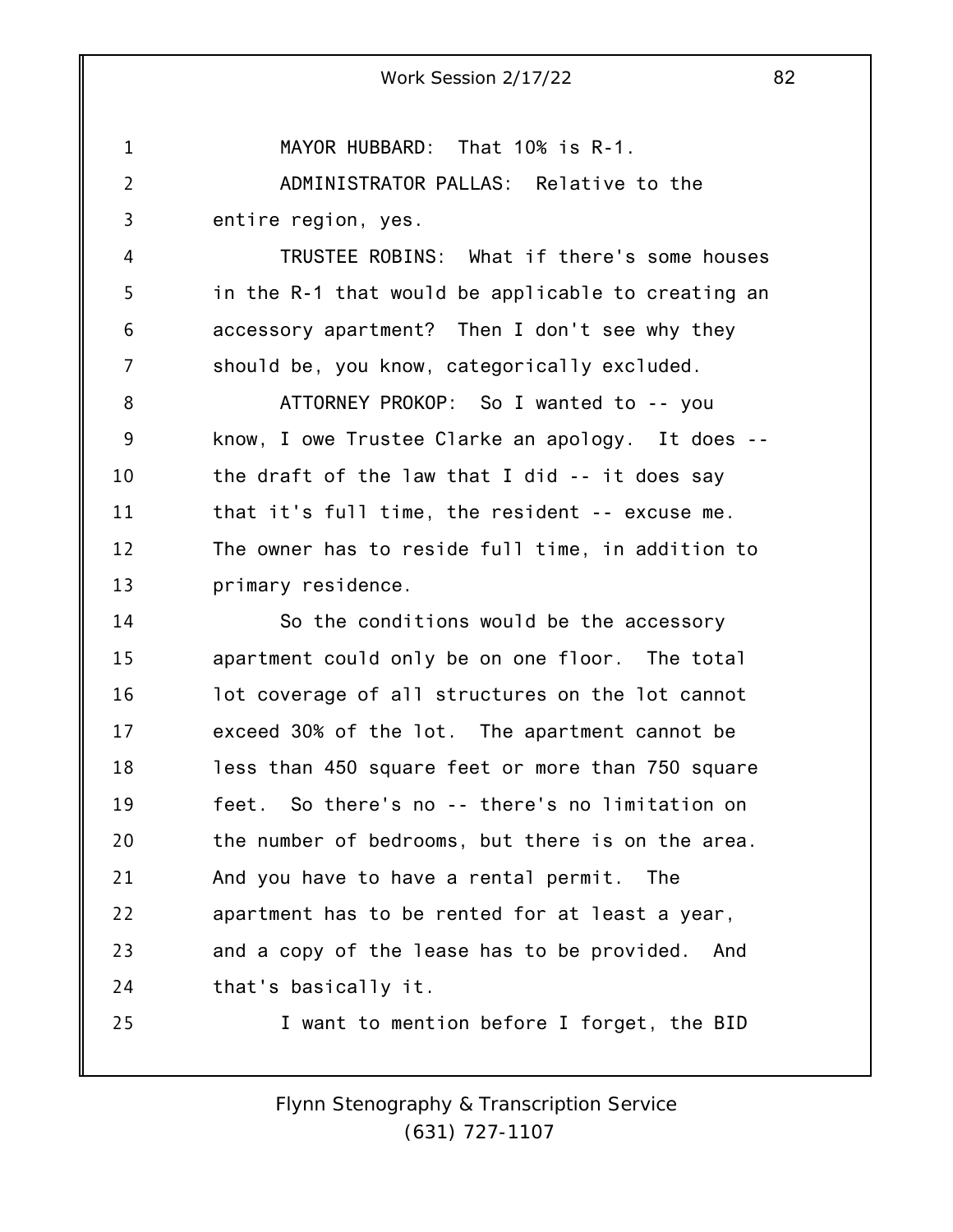1 2 3 has reported that Newsday says that the Governor has pulled this now, so we're -- the first discussion is moot.

4 5 6 7 8 9 10 11 Other than R -- other than R-2, the Local Law covers the Retail Commercial District, where there would be up to three apartments in one building, accessory apartments in a building, and which can be over retail stores or businesses, professional government offices. And you can also have one other accessory unit in a separate structure on a retail commercial lot.

12 13 14 15 16 17 The proposal is to also allow it -- this in Waterfront Commercial District. That's -- I know that's something for discussion, but that would be the other district where they're allowed. Okay. So it would be Retail Commercial and Waterfront Commercial. Is there any --

18 19 20 21 22 23 24 25 TRUSTEE CLARKE: The only person I have in retail commercial is that we have precedence for accessory units that have accessory -- I'll get my language correct here. You have accessory buildings that have more than one unit. And so we kind of have a precedence of that, so -- ATTORNEY PROKOP: Well, the existing ones would be grandfathered, so this would be for new.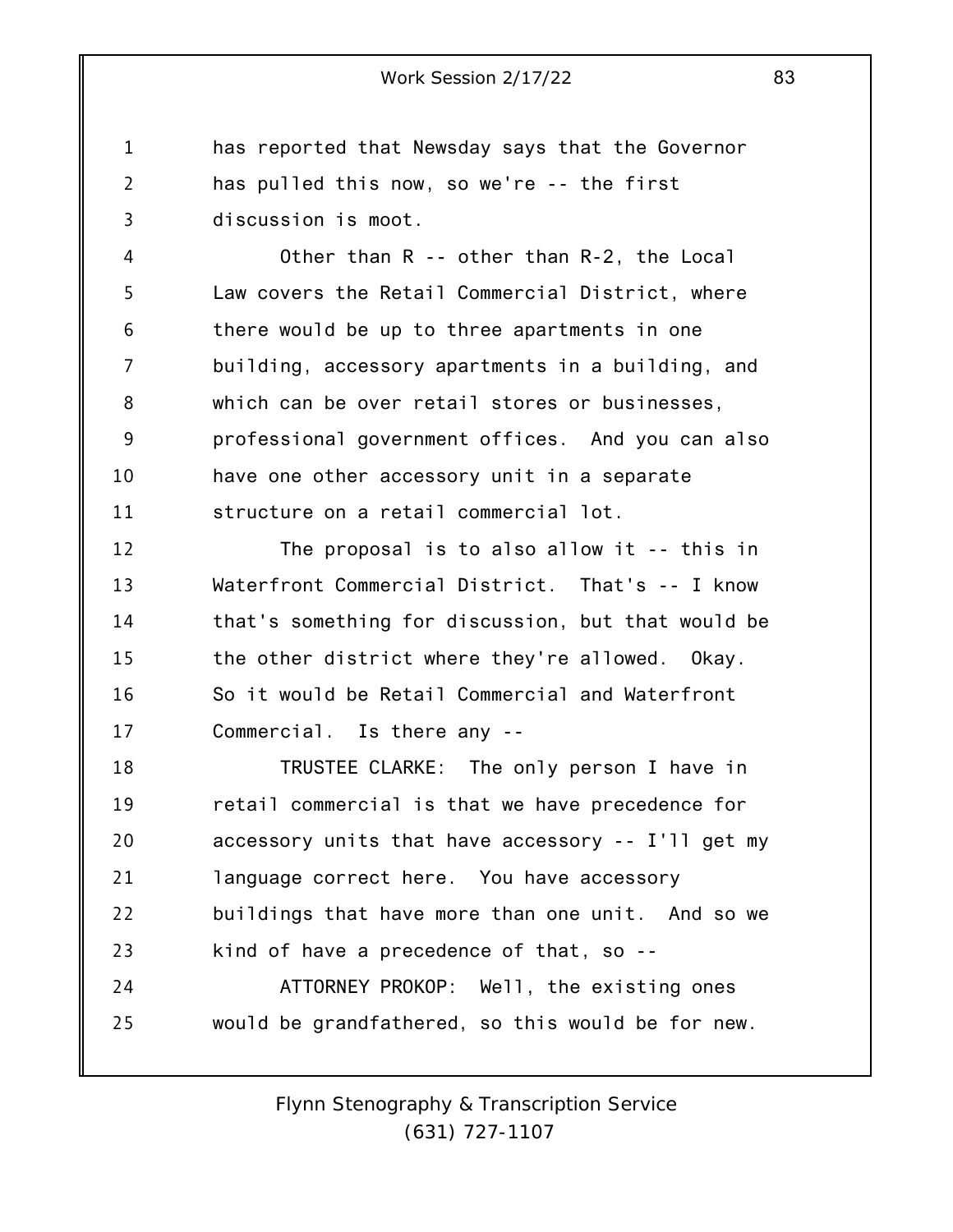| $\mathbf{1}$   | TRUSTEE CLARKE: I understand, but --               |
|----------------|----------------------------------------------------|
| $\overline{2}$ | grandfathered, but it's a recent development that  |
| 3              | has been approved and is being built, it's not     |
| 4              | occupied yet. So it looks to me that our current   |
| 5              | thinking was that that was a good idea, so I'm     |
| 6              | just trying to make sense of this with what we're  |
| 7              | actually doing. That felt inconsistent to me.      |
| 8              | TRUSTEE PHILLIPS: I have a question and            |
| 9              | $I - -$                                            |
| 10             | TRUSTEE CLARKE: I don't know if that's the         |
| 11             | direction of someone else and I should be speaking |
| 12             | with them. I'm not challenging what you've         |
| 13             | written, Joe, in any way, I'm just trying to make  |
| 14             | sense of recent development and this proposed      |
| 15             | development.                                       |
| 16             | ATTORNEY PROKOP: Well, this is all subject         |
| 17             | for discussion. I mean, this was just a -- wanted  |
| 18             | to get it going, you know, get going for this.     |
| 19             | TRUSTEE ROBINS: I have another discussion          |
| 20             | item, and that relates to the square footage for   |
| 21             | the accessory apartment. So the minimum square     |
| 22             | footage is 450 square feet.                        |
| 23             | ATTORNEY PROKOP: Right.                            |
| 24             | TRUSTEE ROBINS: And I think a lot of people        |
| 25             | envision that they would be -- we're talking about |
|                |                                                    |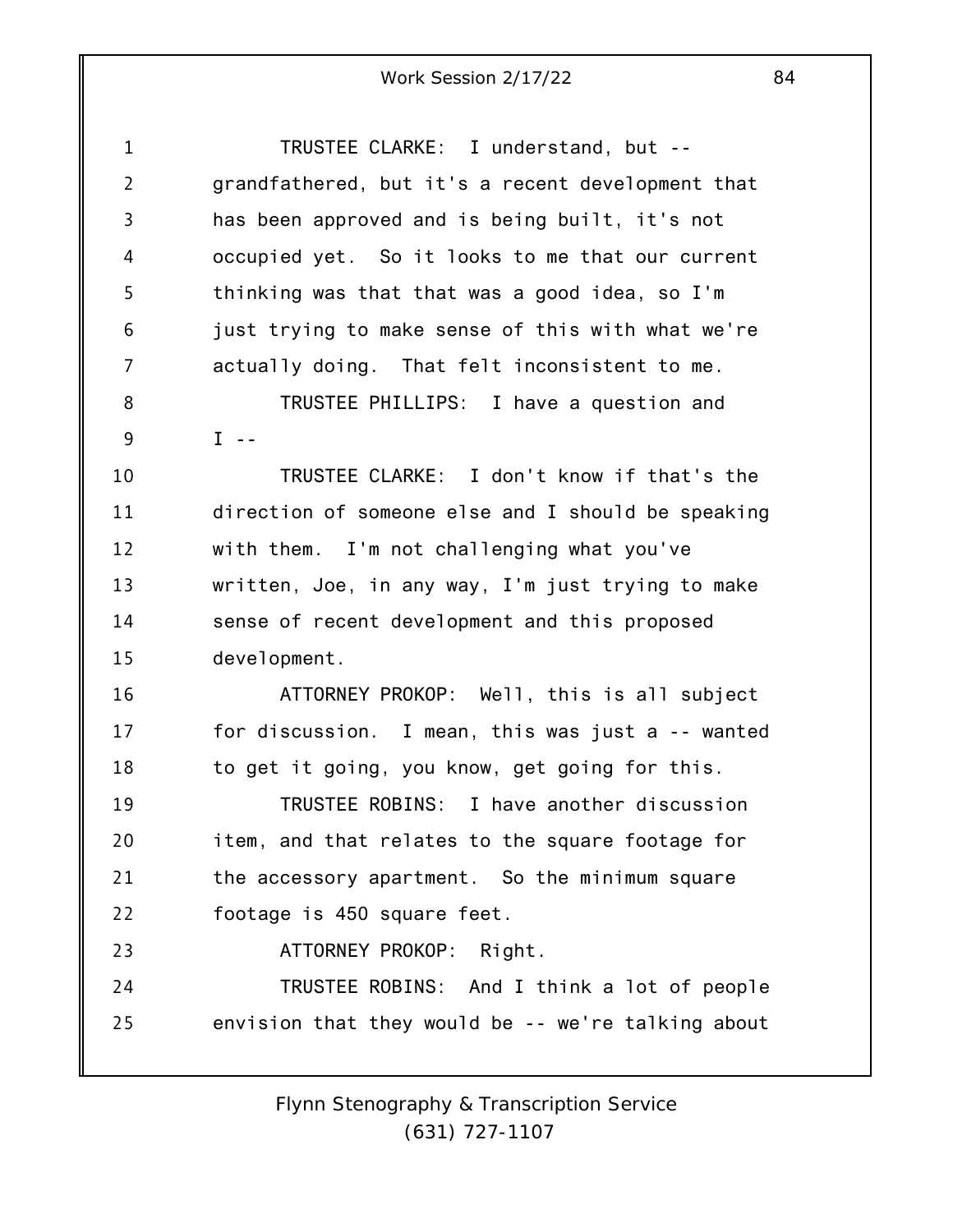1 2 3 4 5 6 7 8 9 10 11 12 13 14 15 16 17 18 19 20 21 22 23 24 25 converting one -- what we usually have detached one-car garages here in the Village. Well, a one-car garage is approximately anywhere between 10 to 12 feet wide and 20 to 24 feet long, which, say, let's round it off and say 250 square feet, which could be a studio apartment, okay? So, you know, I mean, that wipes out a lot of the buildings that I think we are thinking of here in if the Village as creating accessory apartments. So maybe we need to revisit that square footage. TRUSTEE CLARKE: Yeah, I just want -- MAYOR HUBBARD: Okay. I just -- TRUSTEE CLARKE: I want to make sure. MAYOR HUBBARD: 250 square feet, I don't see where you could fit an accessory apartment in there with a bedroom, a bathroom and kitchen area. That's why I think the 450 is more realistic. A one, one-bay garage to put something upstairs, I don't think it's even livable to get a staircase up there and everything else. I don't think you could do it for 250 square feet. TRUSTEE ROBINS: Okay. I might be able to bring something to the Board in terms of a layout to show them from the Builders Institute that's a design --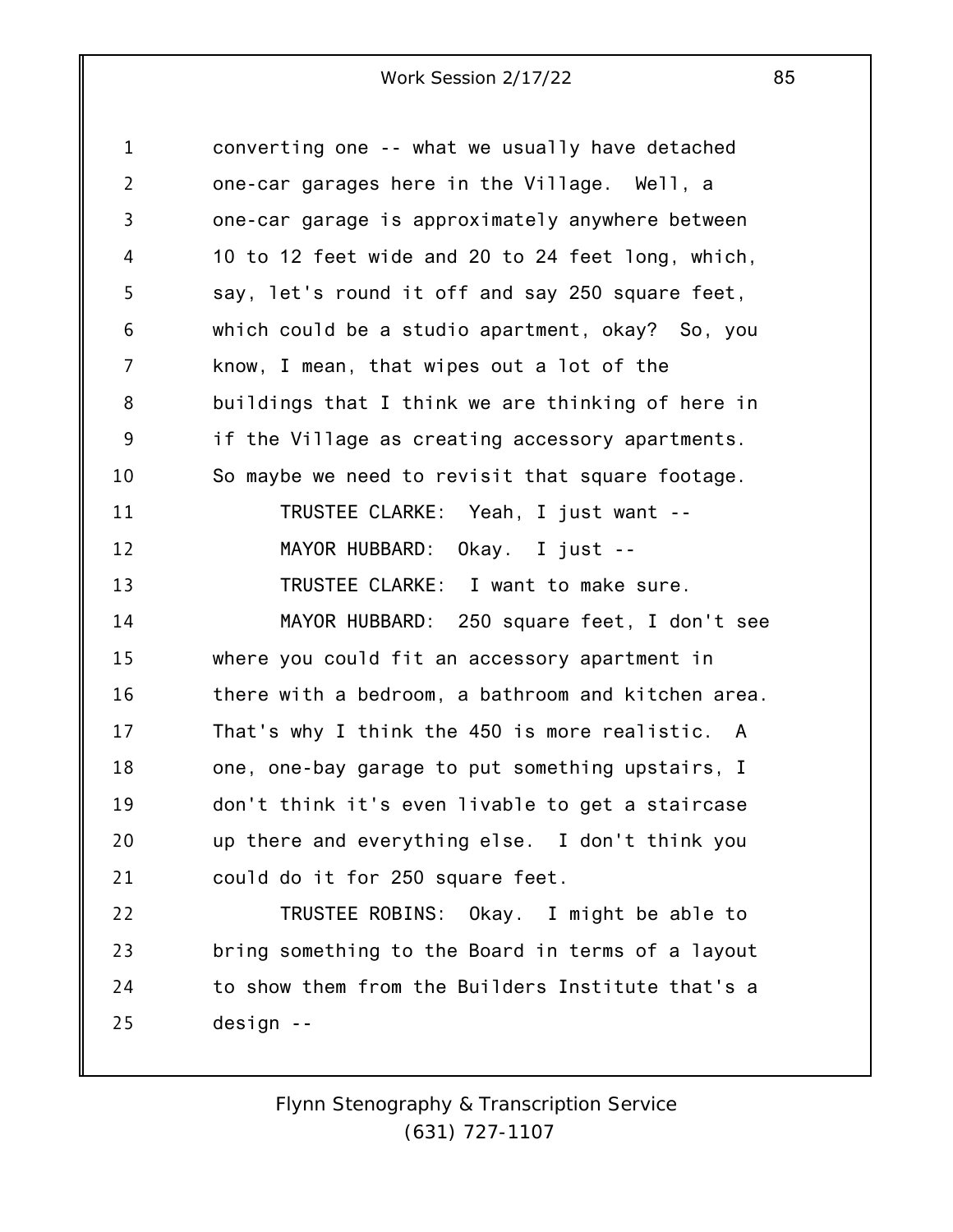1 2 3 4 5 6 7 8 9 10 11 12 13 14 15 16 17 18 19 20 21 22 23 24 25 Work Session 2/17/22 86 MAYOR HUBBARD: Okay. TRUSTEE ROBINS: -- to use and, you know, that share that at some point. MAYOR HUBBARD: Okay. No, that's fine. I think 450 is reasonable for a small apartment. You know, you get bigger than the 750, then you're talking a really -- TRUSTEE PHILLIPS: An apartment. MAYOR HUBBARD: You know -- TRUSTEE PHILLIPS: An apartment. MAYOR HUBBARD: Regular apartment, not a studio, you know, accessory. TRUSTEE CLARKE: I mean, my thought is that you wouldn't want to necessarily go into R-2 and allow accessory buildings with more than one unit. But in the Commercial Retail, where we already have a precedent and we already have commercial buildings with multiple apartments per building, I would allow it, I think. But I'm interested in everyone else's opinion. That's just my thought off the cuff. TRUSTEE PHILLIPS: Well, the Commercial Retail, most of those you can build apartments in the Commercial Retail. But my concern is that, you know, we're taking away the artist lofts, and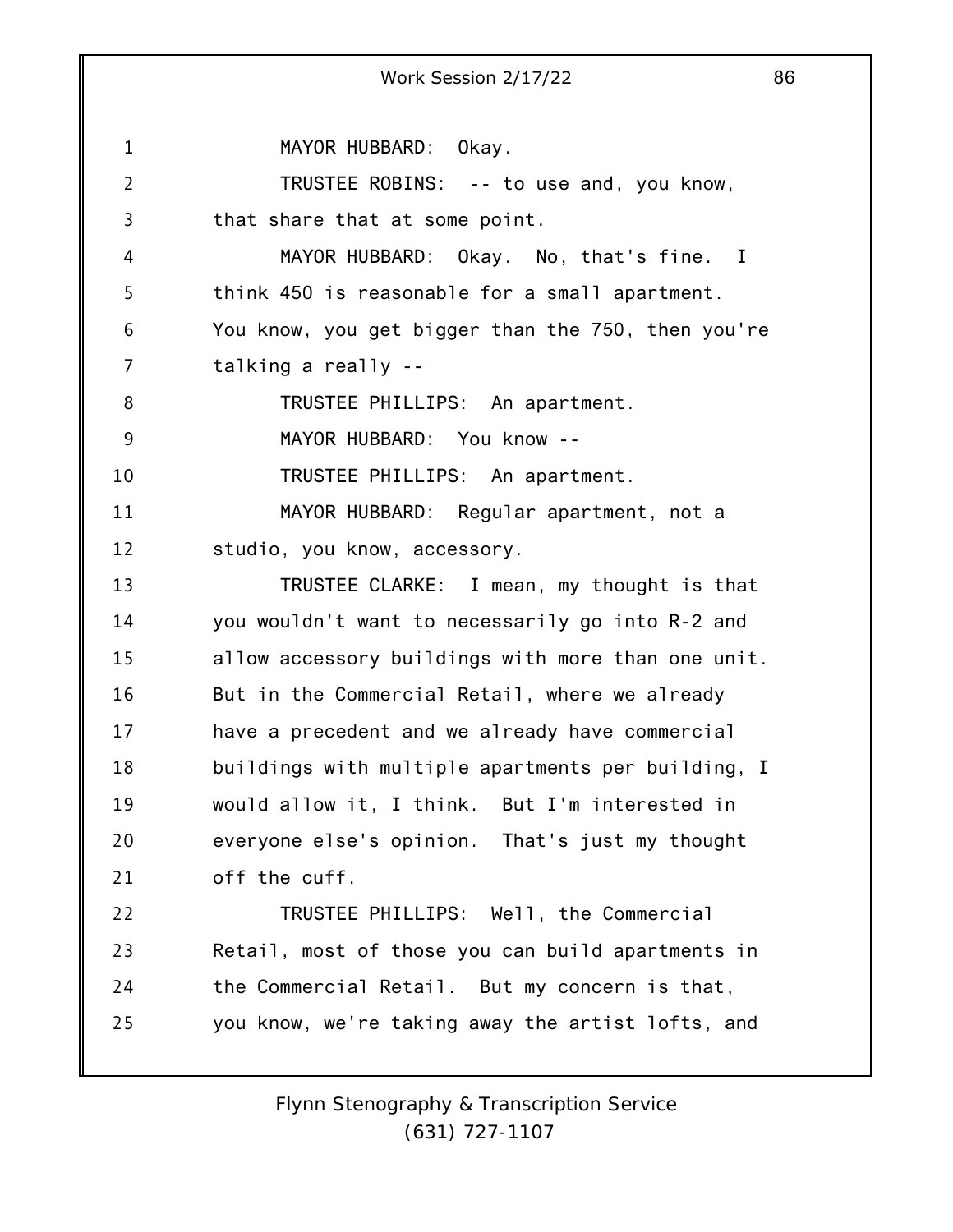| $\mathbf{1}$   | most of those were in the Waterfront Commercial    |
|----------------|----------------------------------------------------|
| $\overline{2}$ | District. I would rather take the Waterfront       |
| 3              | District out of this and just grandfather the      |
| 4              | apartments that were already there that were the   |
| 5              | artist lofts. I think that our Commercial Water    |
| 6              | District all along Front Street, they really       |
| 7              | should be designated in a separate district than   |
| 8              | our true Waterfront Commercial.                    |
| 9              | But I'm just concerned. It's a little              |
| 10             | confusing to me. I've been trying to justify       |
| 11             | increasing in the downtown area there with         |
| 12             | accessory dwellings and I don't know where you     |
| 13             | would put them.                                    |
| 14             | TRUSTEE CLARKE: I'm speaking of Commercial         |
| 15             | Retail, not WC.                                    |
| 16             | TRUSTEE PHILLIPS: Okay. Okay, but I'm              |
| 17             | also -- where would you put accessory dwellings in |
| 18             | WC?                                                |
| 19             | TRUSTEE CLARKE: Well, you know, I --               |
| 20             | TRUSTEE PHILLIPS: I know.                          |
| 21             | TRUSTEE CLARKE: There's one across the             |
| 22             | street from my store that just went up and it's    |
| 23             | got two units and getting rental for it.           |
| 24             | TRUSTEE PHILLIPS: But that's -- but that's         |
| 25             | Commercial Retail, correct?                        |
|                |                                                    |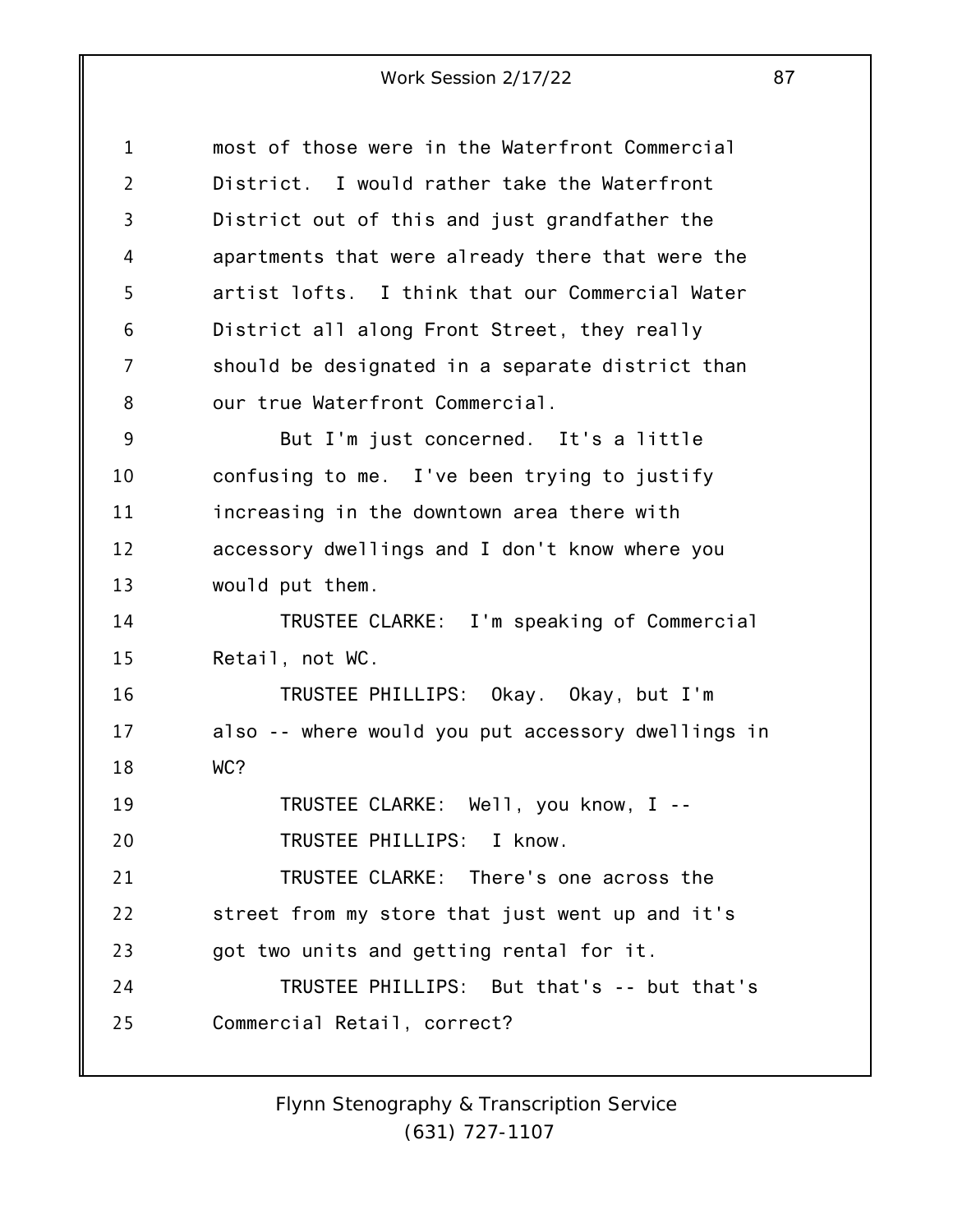|                | Work Session 2/17/22<br>88                         |
|----------------|----------------------------------------------------|
| $\mathbf{1}$   | TRUSTEE CLARKE: That's what I'm speaking of.       |
|                |                                                    |
| $\overline{2}$ | TRUSTEE PHILLIPS: Right, okay. All right.          |
| 3              | Okay.                                              |
| 4              | TRUSTEE CLARKE: I mean, I don't have a             |
| 5              | survey, that, you know, maybe that's the only      |
| 6              | property that that would apply to.                 |
| $\overline{7}$ | MAYOR HUBBARD: Right, because you have two         |
| 8              | commercial businesses in the front, so there is no |
| 9              | residence in the main building.                    |
| 10             | TRUSTEE CLARKE: No, there isn't, you're            |
| 11             | absolutely right, it's all -- it's all offices.    |
| 12             | MAYOR HUBBARD: Right. That's -- when that          |
| 13             | came up, I had the same questions, and I went      |
| 14             | through that with Paul, because there used to be   |
| 15             | apartments in there.                               |
| 16             | TRUSTEE PHILLIPS: Right.                           |
| 17             | MAYOR HUBBARD: But they're both commercial         |
| 18             | entities in the front, so they're allowed two      |
| 19             | rental units in the back building.                 |
| 20             | TRUSTEE CLARKE: So, to go back to where I          |
| 21             | started, that means that is consistent with what   |
| 22             | Joe is presenting, right?                          |
| 23             | MAYOR HUBBARD: Yes.                                |
| 24             | TRUSTEE PHILLIPS: Okay. All right.                 |
| 25             | TRUSTEE CLARKE: I stand corrected on that.         |
|                |                                                    |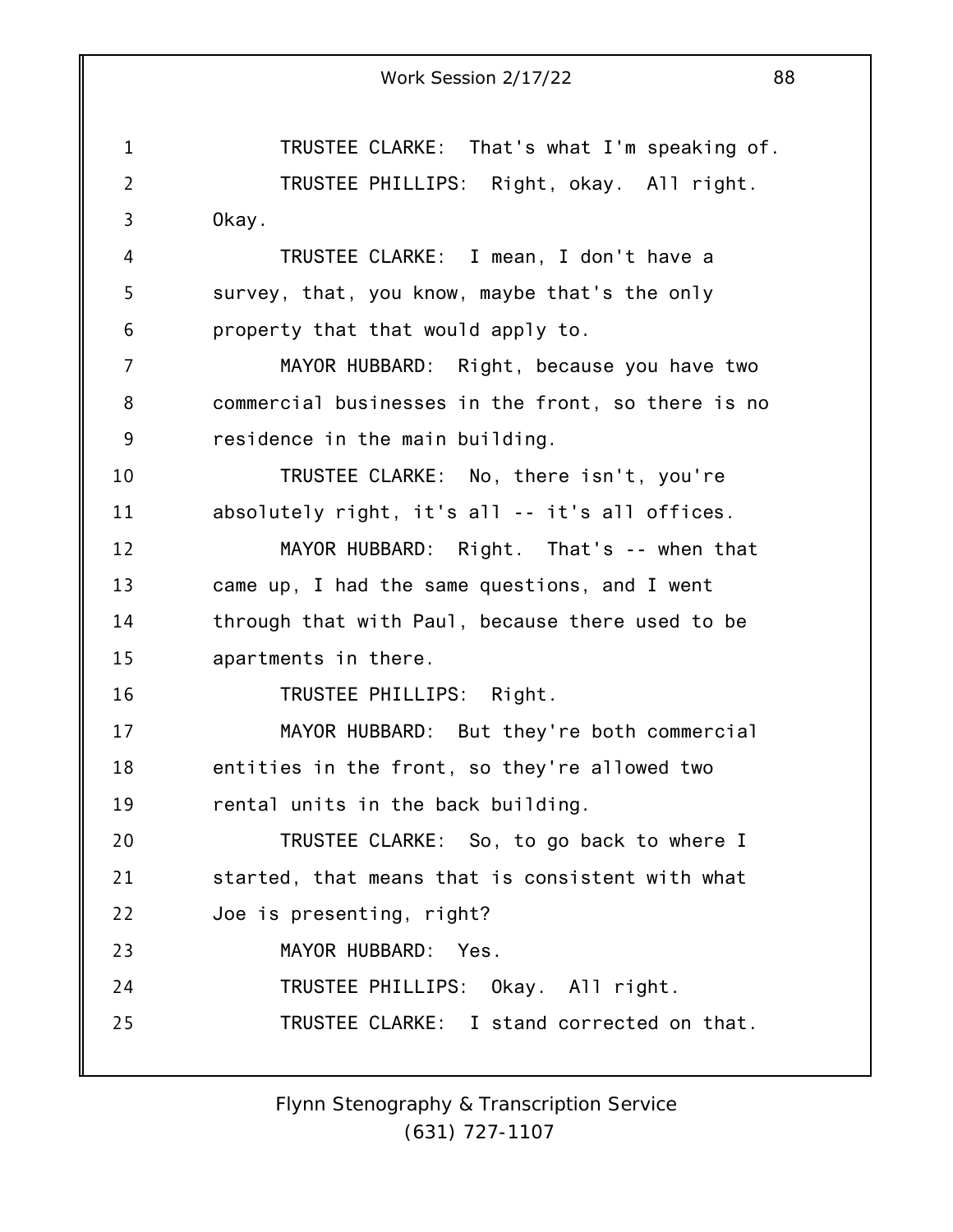1 2 3 4 5 6 7 8 9 10 11 12 13 14 15 16 17 18 19 20 21 22 23 24 25 Thank you. MAYOR HUBBARD: Okay. There used to be apartments there. TRUSTEE CLARKE: Yes. MAYOR HUBBARD: If there was still an apartment, then you would have three units on the one piece of property, but they're both commercial use on them. TRUSTEE CLARKE: And then do we have any situation where we have a building with more than three legal apartments in Commercial Retail? RANDY WADE: On lower main. MAYOR HUBBARD: I think that's -- RANDY WADE: Lower Main Street. TRUSTEE PHILLIPS: Lower Main Street. TRUSTEE CLARKE: The old Mills building, perhaps, or -- MAYOR HUBBARD: Well, that one, and the new one across -- above Sandpiper, next to Sandpiper. Doesn't that have three units in that? But they went for a variance on that when they did -- ADMINISTRATOR PALLAS: I don't -- I honestly don't remember, to be honest. TRUSTEE ROBINS: Is that the old Masonic Temple?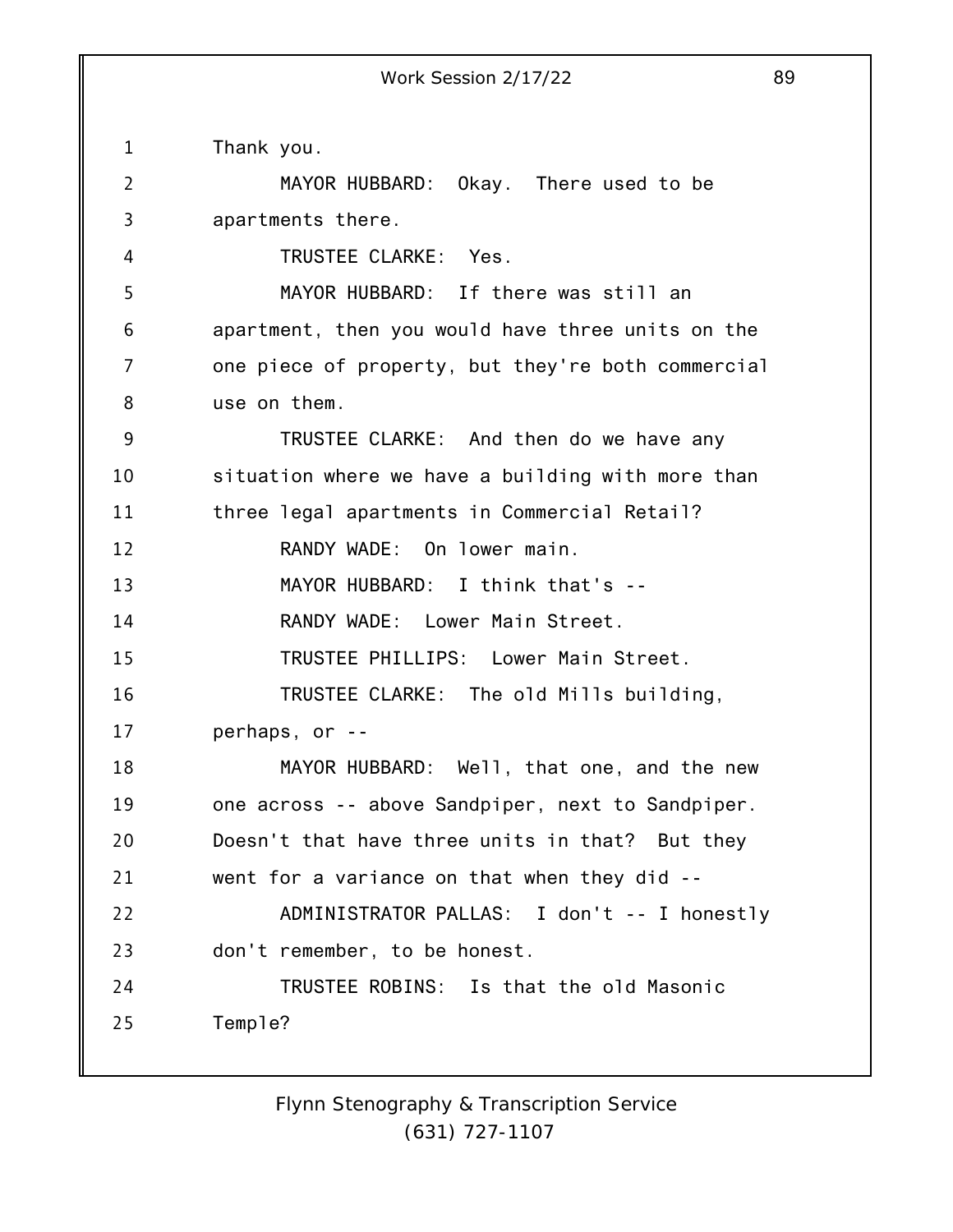|                | 90<br>Work Session 2/17/22                        |
|----------------|---------------------------------------------------|
|                |                                                   |
| $\mathbf{1}$   | MAYOR HUBBARD: It was a toy shop and they         |
| $\overline{2}$ | put $-$                                           |
| 3              | ADMINISTRATOR PALLAS: I don't remember.           |
| 4              | TRUSTEE PHILLIPS: You mean the Masonic            |
| 5              | Lodge?                                            |
| 6              | TRUSTEE ROBINS: 136 Main Street, where            |
| 7              | FatFace is, is that where you're talking about?   |
| 8              | MAYOR HUBBARD: I believe, I believe that          |
| 9              | has three units upstairs.                         |
| 10             | TRUSTEE ROBINS: I think it's just two.            |
| 11             | TRUSTEE PHILLIPS: Two.                            |
| 12             | TRUSTEE ROBINS: I think there was just two.       |
| 13             | TRUSTEE PHILLIPS: They wanted three and           |
| 14             | they got $-$                                      |
| 15             | ADMINISTRATOR PALLAS: I don't remember, I         |
| 16             | apologize.                                        |
| 17             | MAYOR HUBBARD:<br>Okay.                           |
| 18             | TRUSTEE PHILLIPS: I think, George --              |
| 19             | RANDY WADE: Above the barbershop.                 |
| 20             | MAYOR HUBBARD: Right. Well, that's fine.          |
| 21             | RANDY WADE: On that side by the barbershop.       |
| 22             | MAYOR HUBBARD: Okay.                              |
| 23             | RANDY WADE: Three floors.                         |
| 24             | TRUSTEE CLARKE: And then the only other           |
| 25             | thing I've got is, is trying to make sure that we |
|                |                                                   |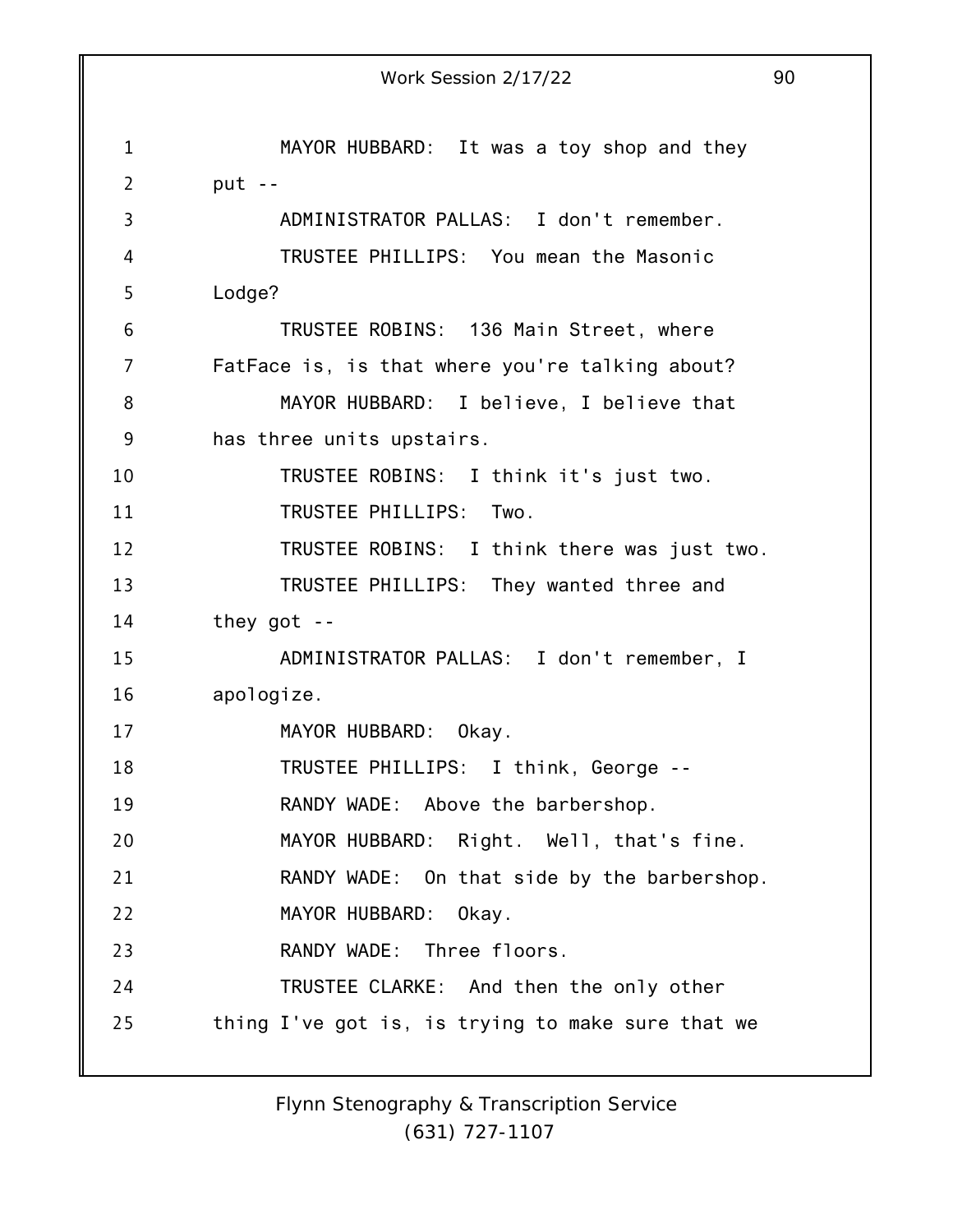1 2 3 4 5 6 7 8 9 10 11 12 13 14 15 16 17 18 19 20 21 22 23 24 25 are preparing this code for any future development as well, not only looking backwards, but looking forwards. Should Commercial Retail come under redevelopment, would we limit each property to only two units? ATTORNEY PROKOP: It's three units. TRUSTEE ROBINS: Three, it says three. MAYOR HUBBARD: Well, Commercial Retail, he said, would be three. Like I'll use the Arcade as an example. They put the full second story on the Arcade. TRUSTEE CLARKE: I'm sorry, you said -- MAYOR HUBBARD: You could be three units up -- you said up to three units in Commercial Retail. ATTORNEY PROKOP: Three units in the -- in the main building. MAYOR HUBBARD: As long as it stays a store on the first floor, the Arcade is wide enough that you could put three apartments upstairs. TRUSTEE CLARKE: Right. And some -- MAYOR HUBBARD: But that would be allowed the way this is written in Commercial Retail. TRUSTEE CLARKE: And some properties may seek a variance to go up 30 feet if they're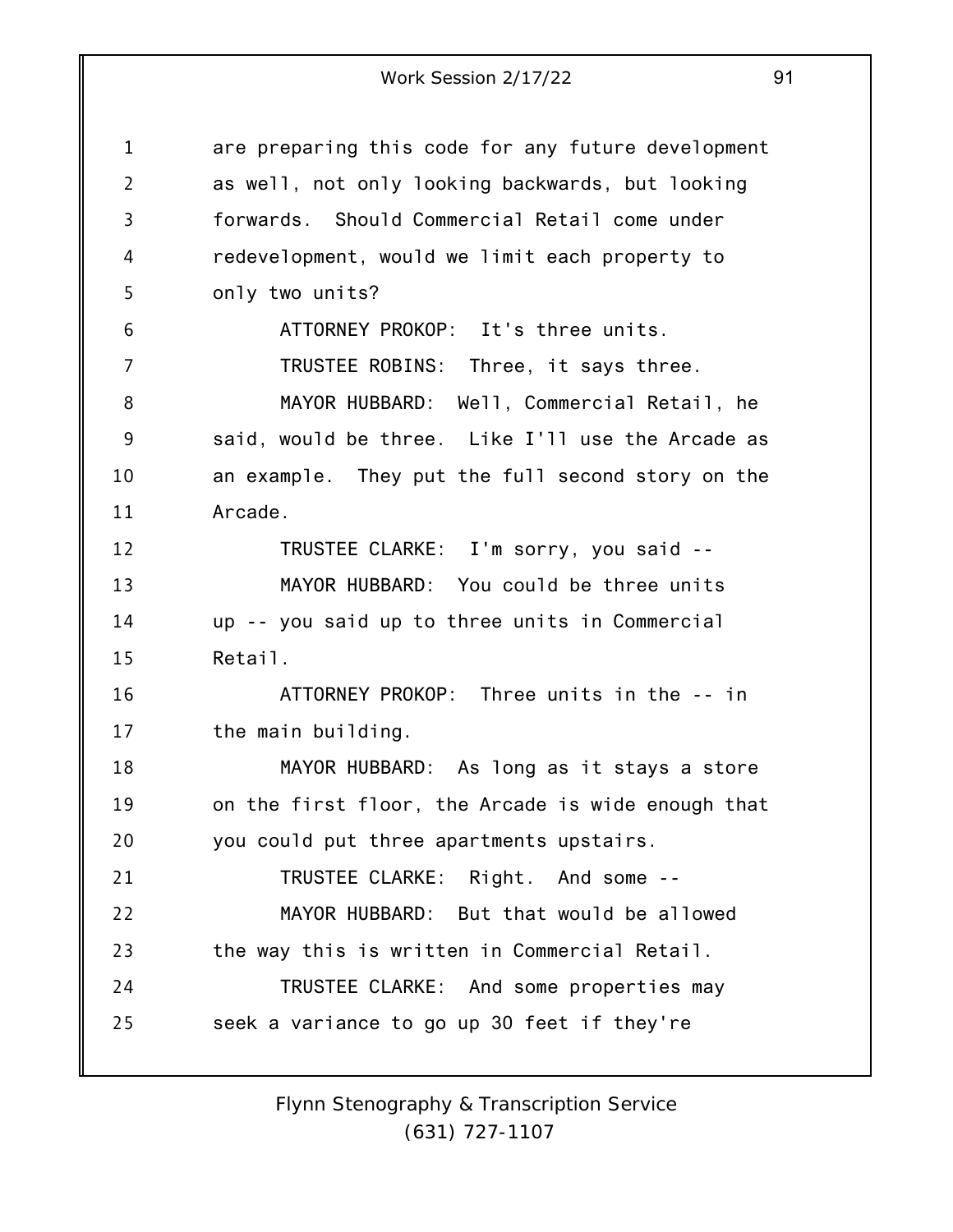1 2 3 4 5 6 7 8 9 10 11 12 13 14 15 16 17 18 19 20 21 22 23 24 25 Work Session 2/17/22 92 redeveloped, which would mean you could have, you know -- MAYOR HUBBARD: Well, they'd have to go to Zoning and everything else for all the other -- if they're going to put a second story on and go and do that. But this is just saying what would be allowed in the districts, trying to create, hopefully, more rental units. TRUSTEE CLARKE: Or even a third story. MAYOR HUBBARD: Yeah. TRUSTEE MARTILOTTA: Sure. TRUSTEE CLARKE: So, you know, you could end up with four units in a building, especially on some of the properties on the side of Front Street. I'm just trying to plan for the future, so that it's not two or three years later and this code doesn't work, and then we've got all this stuff going to Zoning because the code doesn't allow the leeway. And I'm trying to think about the future, because I don't see the affordable housing crisis getting better, and I don't see the pressure on real estate on the Village getting any -- relax in the short term. TRUSTEE ROBINS: I think the thing about adding another floor, though, would require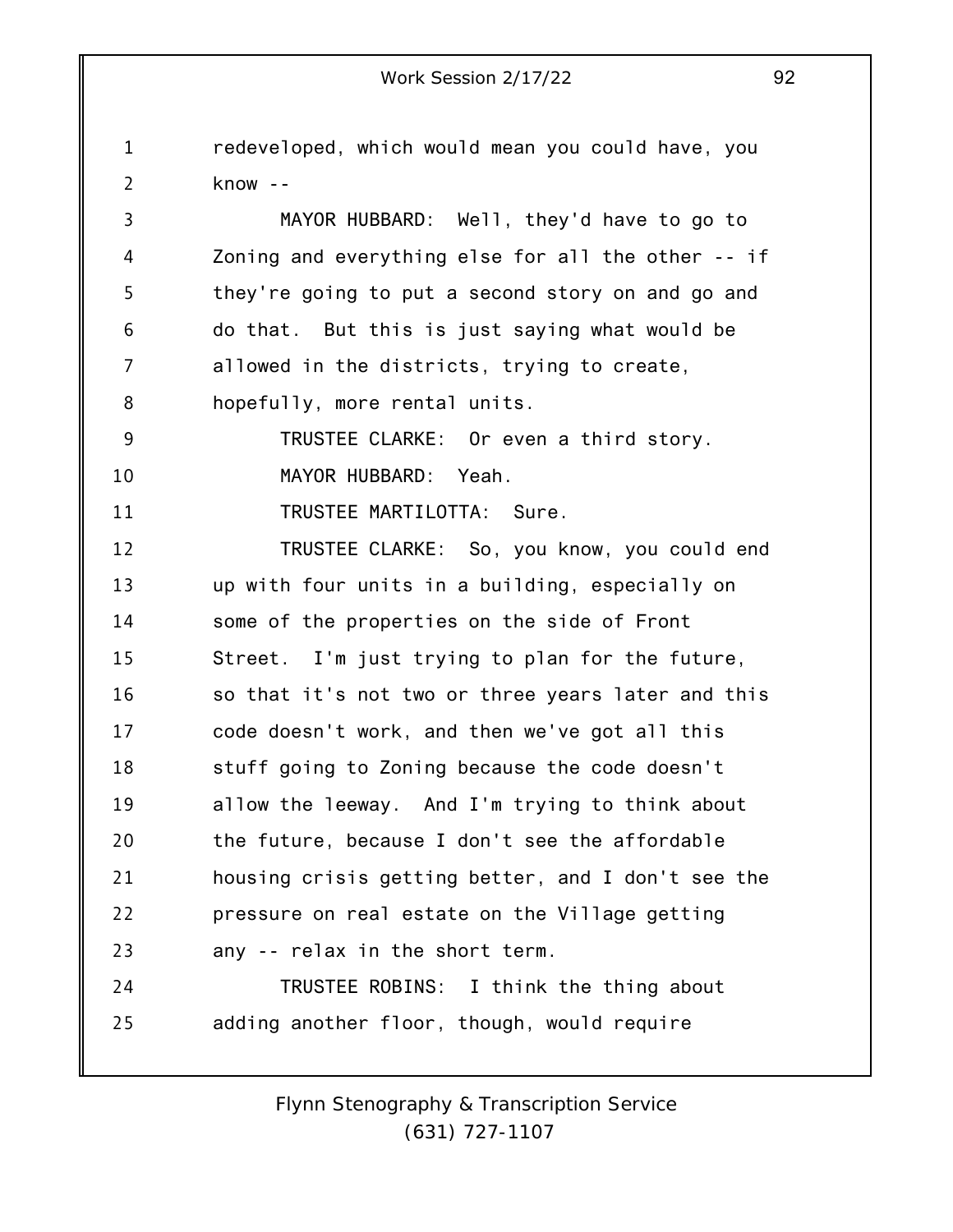1 2 3 4 5 6 7 8 9 10 11 12 13 14 15 16 17 18 19 20 21 22 23 24 25 Work Session 2/17/22 93 engineering studies and stuff like that to make sure that the foundation of the existing building can sustain the weight of that additional floor on it, so. TRUSTEE CLARKE: Or it could be all new construction, I have no idea. TRUSTEE ROBINS: Yeah. I'm just saying, you know, you -- adding another floor usually requires the services of an engineer to determine if  $that -$ MAYOR HUBBARD: Correct. TRUSTEE MARTILOTTA: Oh, yeah. TRUSTEE ROBINS: -- extra weight could be added to it. TRUSTEE MARTILOTTA: An engineer or an architect both can say. You know, it's a big thing, and I look forward -- TRUSTEE ROBINS: Some -- I mean, some of those older buildings on -- in our Commercial District, I would not be certain of what their -- TRUSTEE MARTILOTTA: Sure. TRUSTEE ROBINS: -- existing foundations are like. TRUSTEE MARTILOTTA: I'm sure. TRUSTEE CLARKE: So, you know, I'm sorry,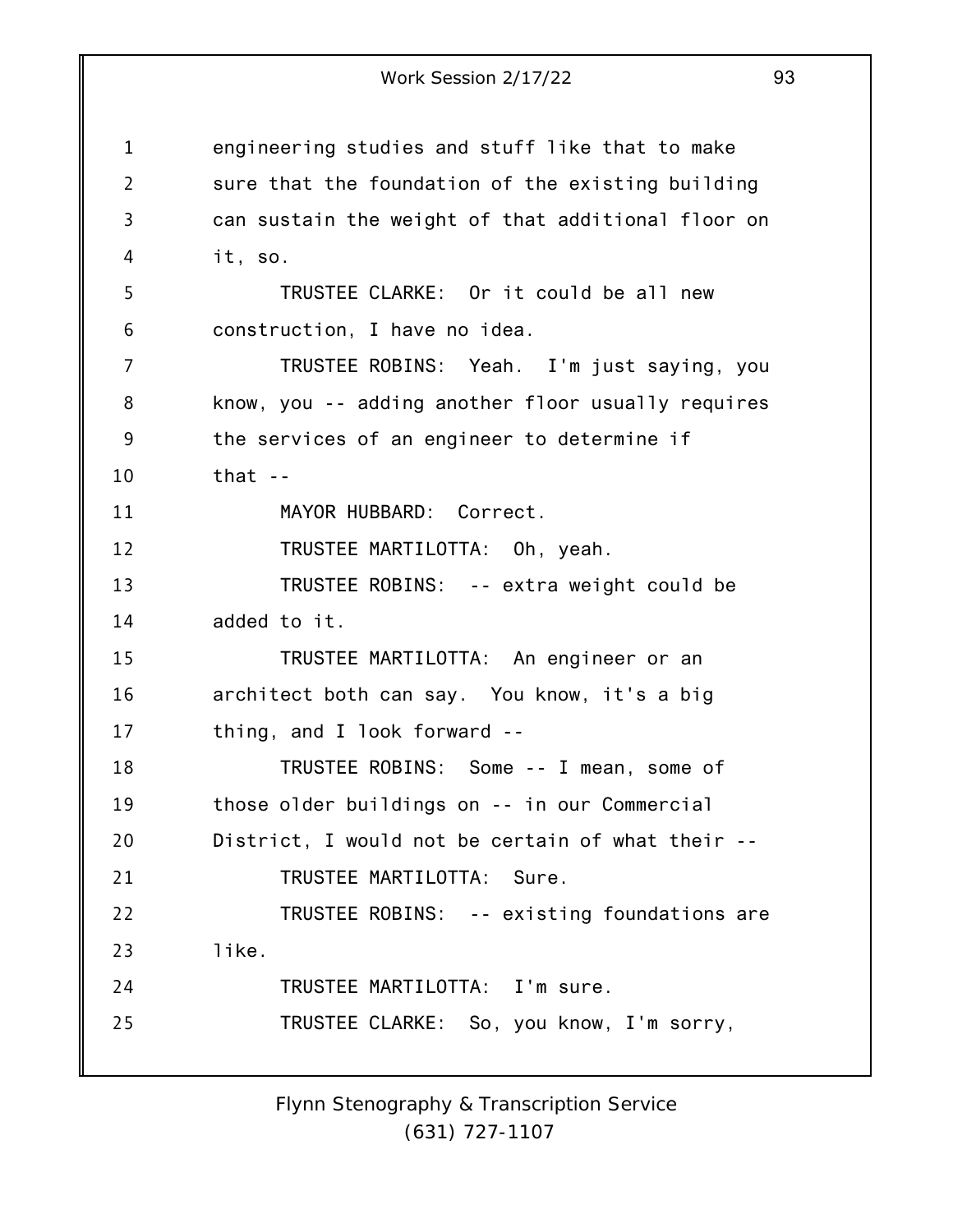1 2 3 4 5 6 7 8 9 10 11 12 13 14 15 16 17 18 19 20 21 22 23 24 25 Joe, but those are just some of the things that came up when I read through this, and about making sure we're thinking, you know, of what our objectives are, and, you know, are we looking for more units for -- smaller units for new families, couples and single elderly, as well as looking for space for families. And so -- MAYOR HUBBARD: Uh-huh. TRUSTEE CLARKE: -- it would strike me that any way we can prepare for the future in this code, not to overly complicate it or slow it down. I'm sorry, I don't want to do that. MAYOR HUBBARD: Okay. TRUSTEE ROBINS: I also think that our code should be synching with the update, which, hopefully, is going to happen to our LWRP, which definitely addresses housing in the Village. It's dated compared to when the last analysis was done, but it's an issue that's you know, much more pressing right now. So I think that whatever we do in the code should kind of tie in with that planning document. So, hopefully, we're in a position to start moving forward with -- MAYOR HUBBARD: Yeah, they're -- Paul was working on that, Paul and Joe, so.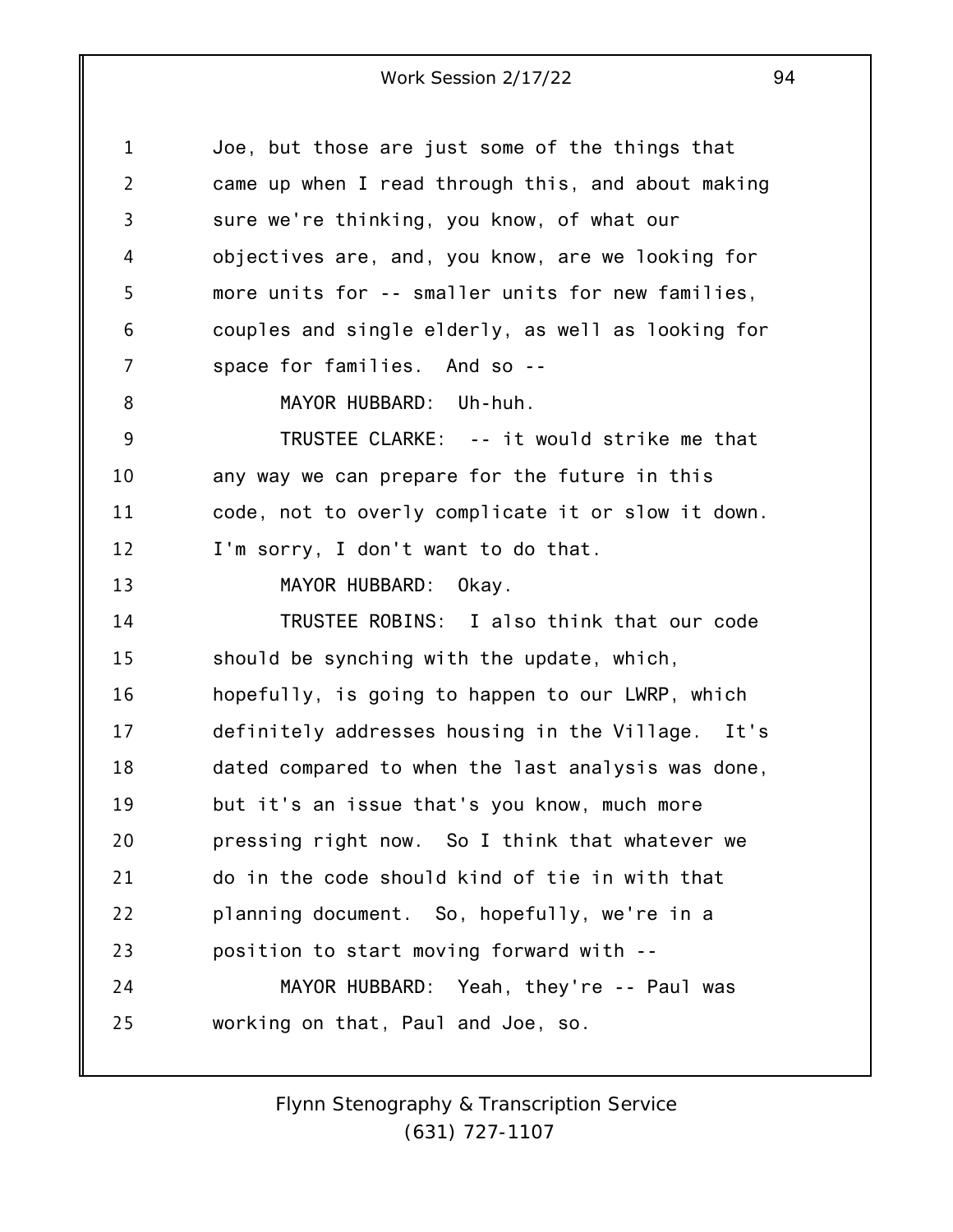1 2 3 4 5 6 7 8 9 10 11 12 13 14 15 16 17 18 19 20 21 22 23 24 25 Work Session 2/17/22 95 TRUSTEE ROBINS: We had an update that you were hiring a consultant that was going to be working with the -- MAYOR HUBBARD: Yes. TRUSTEE PHILLIPS: And they had the RFP, yeah. TRUSTEE ROBINS: An RFP is out on that, too? ATTORNEY PROKOP: Yeah. MAYOR HUBBARD: Uh-huh. ATTORNEY PROKOP: So just two -- before I move into the affordable units, can I just go back to -- TRUSTEE CLARKE: Please. TRUSTEE MARTILOTTA: Please. ATTORNEY PROKOP: It's like can we -- before that, can I just ask you again about this, this idea about the owner allowing -- I have received comments to change the draft to have the owner be able to move into the accessory unit and rent out the house, if that's -- so how does the Board feel about that? TRUSTEE CLARKE: That was what the Mayor originally explained to me, is one of his ideas, that I think makes a lot of sense. ATTORNEY PROKOP: Okay. So I'm working --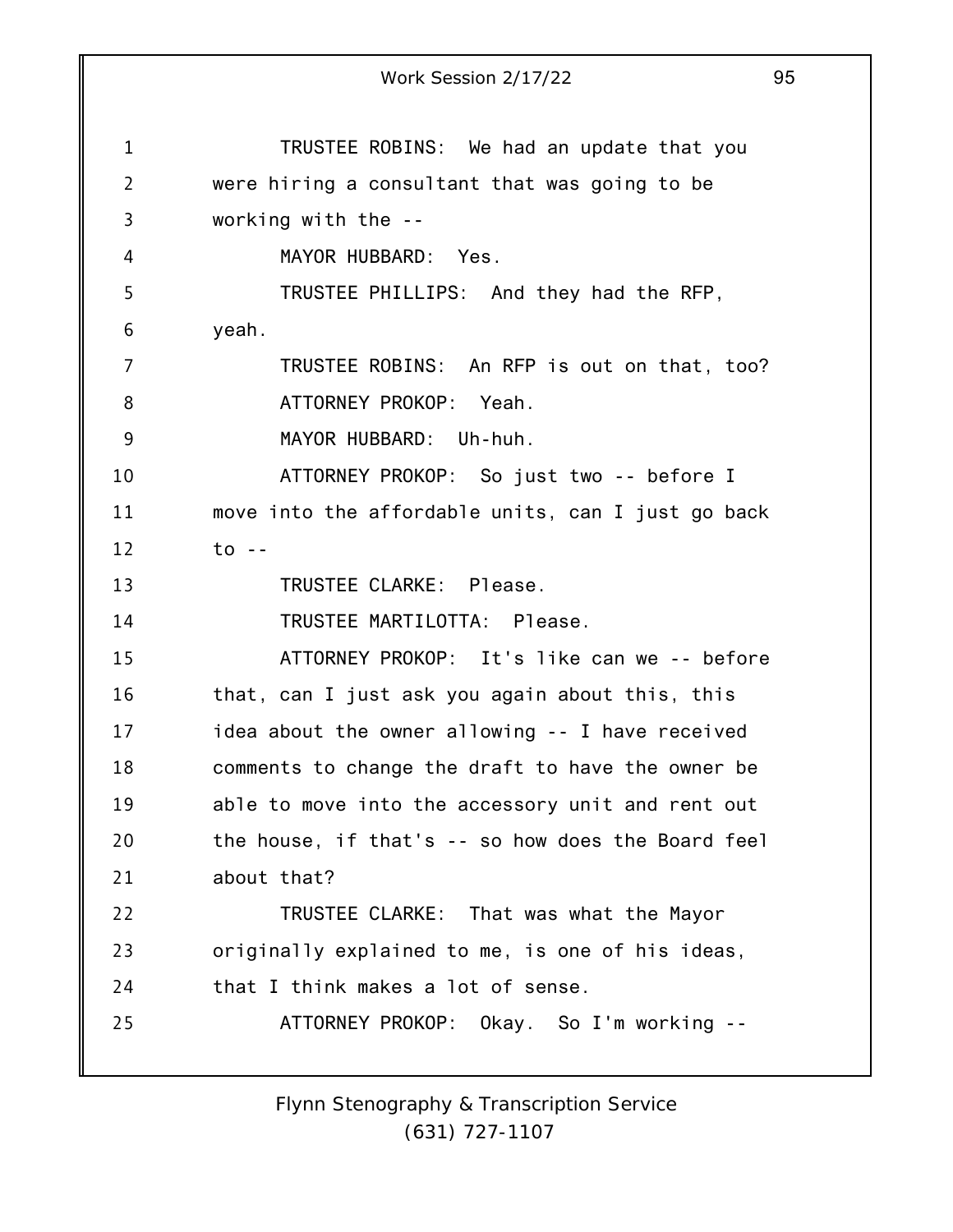1 2 3 4 5 6 7 8 9 10 TRUSTEE PHILLIPS: Well, I think it makes more sense in that if you're trying to encourage families to stay here, they're not going to be in the -- in the smaller apartments or a -- is they're going to want to be in a house. And I think that there's two goals, and I'm not really comfortable with the -- with the accessory and the affordable accessory being tied together a little bit, but that -- I think that will get flushed down in the end.

11 12 13 14 15 16 17 But I think the goal we have, the goal that I think we're trying to obtain is to encourage families to stay here, is -- and I believe that's the bulk of it, is we need to have the community to continue to grow into the future with people who would be able to stay here and live here, and raise their kids here and families.

18 19 20 21 22 23 24 25 So I agree that the smaller unit being able to be the owner-occupied and the -- would be a better way, so that the bigger houses can be rented. But my concern is, and we have it with Airbnbs, okay, let's face it, we -- you know, we went through with creating the -- you know, the permanent rental in one of the units, and the other one could be Airbnb. I just hope that this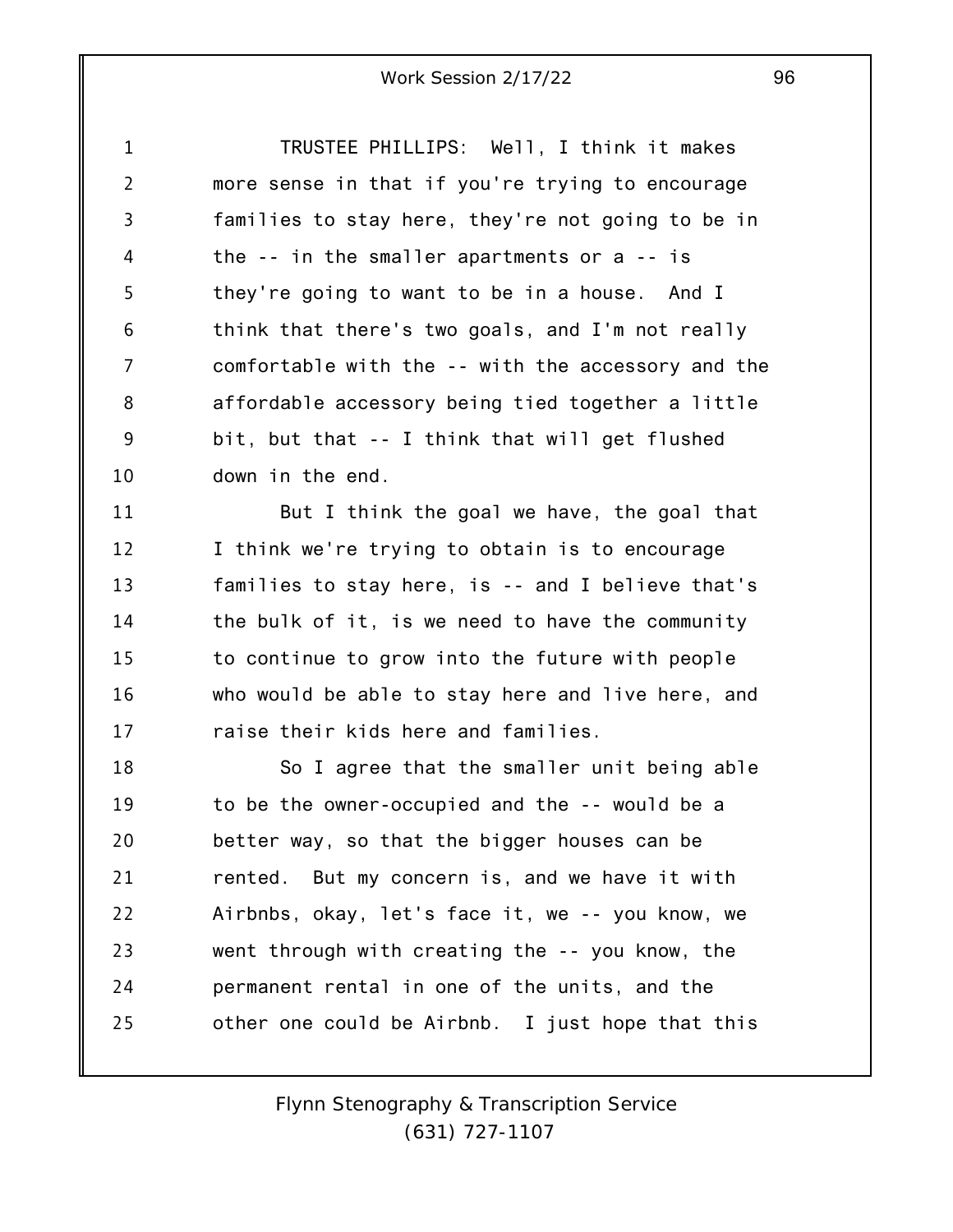1 2 3 4 5 6 7 8 9 10 11 12 13 14 15 16 17 18 19 20 21 22 23 24 25 Work Session 2/17/22 97 isn't going to be another loophole for that, okay? That's the -- my only one concern. TRUSTEE ROBINS: And maybe, maybe, Trustee Phillips, it's time that we revisit the STRs again, you know, in conjunction with this accessory apartment. TRUSTEE PHILLIPS: Could be. MAYOR HUBBARD: Okay. I believe the way Joe has this worded, it's year-round rentals. TRUSTEE MARTILOTTA: Yeah. MAYOR HUBBARD: It's, you know, owner-occupied. You have to have a lease and everything else. So what we're doing is, if you're going to add one of these on, it can't be an Airbnb, it can't be a short-term rental. ATTORNEY PROKOP: Even if it's the main -- I'll change it, so even if it's the main house. TRUSTEE CLARKE: Right. ATTORNEY PROKOP: So -- MAYOR HUBBARD: Right. TRUSTEE PHILLIPS: But that's -- actually, it doesn't really say that, does it, Joe? ATTORNEY PROKOP: No, because it wasn't -- TRUSTEE ROBINS: We didn't have that language in there. It had to be more than 30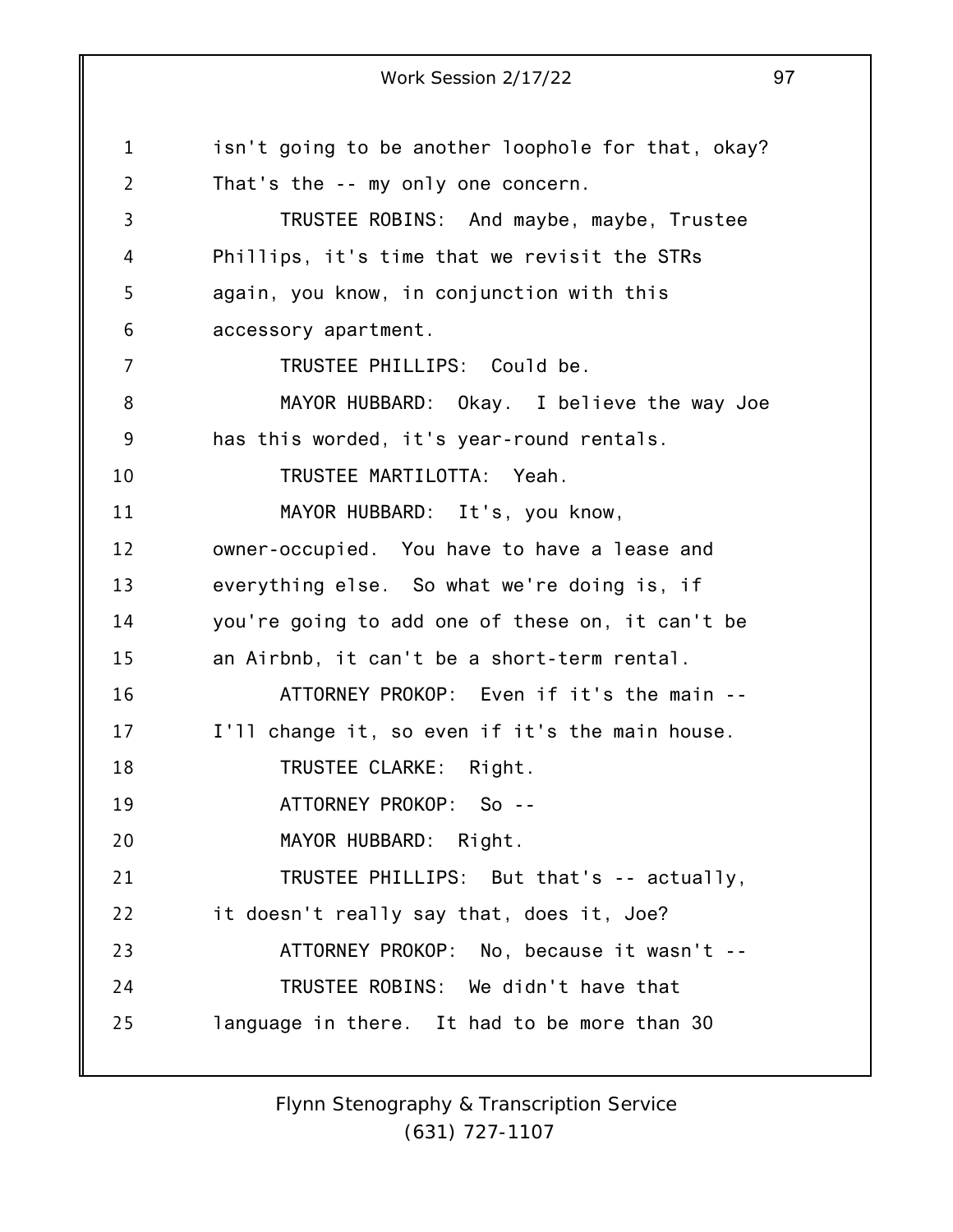1 2 3 4 5 6 7 8 9 10 11 12 13 14 15 16 17 18 19 20 21 22 23 24 25 Work Session 2/17/22 98 days. Because I actually believe that in the Governor's law, it said a rental had to be more than 30 days. ATTORNEY PROKOP: She had 30 days. TRUSTEE ROBINS: Thirty days, right? Yeah. ATTORNEY PROKOP: In her law. TRUSTEE ROBINS: Which would have been permitted, seasonal rentals, but that's not the intent of this law. I don't -- MAYOR HUBBARD: No, it's not. We're not doing summer rentals or anything else. This is strictly for year-round rentals for people to be able to stay here and not have to move away. TRUSTEE PHILLIPS: Okay. MAYOR HUBBARD: Or travel from Riverhead out here to get to work and everything else. TRUSTEE PHILLIPS: As I said, what Joe's -- MAYOR HUBBARD: So that's -- but just for the whole thing, if we're going to allow these, it's going to be year-round rentals. ATTORNEY PROKOP: All right. So we just had a comment that -- I'm sorry. We just had a comment made that we could -- the possibility is separating the affordable idea from this. The affordable idea is only in here because one of the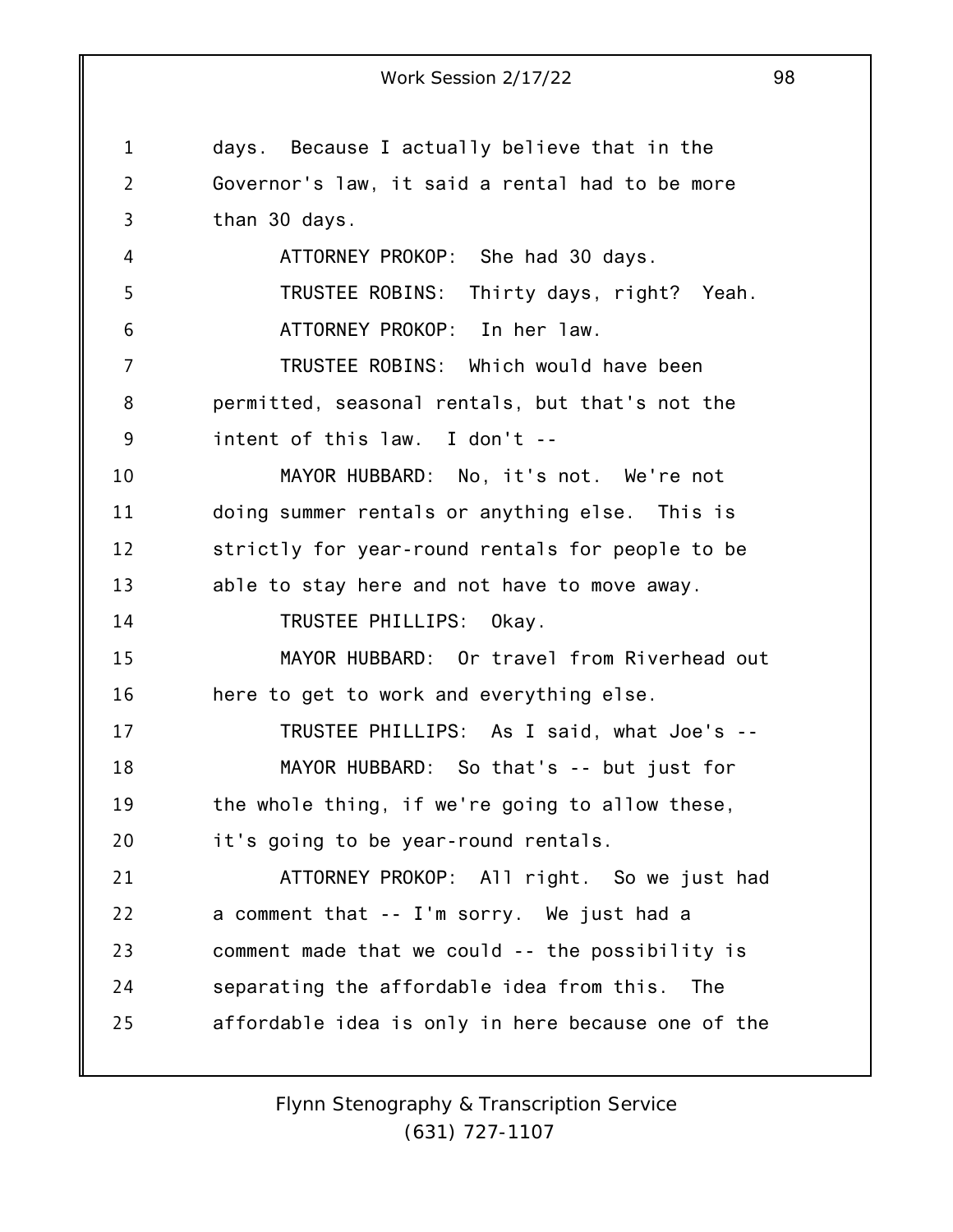| 1  | comments at our -- at our original meeting was     |
|----|----------------------------------------------------|
| 2  | that it was important to have an affordable        |
| 3  | provision here. If you don't want to have -- you   |
| 4  | know, if the Board doesn't $-$                     |
| 5  | MAYOR HUBBARD: No. I think that if                 |
| 6  | somebody needs -- instead of going through it, it  |
| 7  | doesn't meet setbacks and everything else and they |
| 8  | want to go and do this, we're giving them a        |
| 9  | concession to be able to do it, and that way it's  |
| 10 | part of their deed and it's documented that you    |
| 11 | got concessions to be able to add this apartment   |
| 12 | So now it's there and that's all it can be,<br>on. |
| 13 | and those have to stay affordable.                 |
| 14 | TRUSTEE ROBINS: Correct.                           |
| 15 | MAYOR HUBBARD: If you have enough room to          |
| 16 | go and do it, and you don't need variances or      |
| 17 | anything else, then you're allowed to do it. If    |
| 18 | you've got a two-acre piece of property, you can   |
| 19 | pretty much do what you want. But if you need      |
| 20 | concessions, we're working with you to give you a  |
| 21 | concession, as long as we document it on your deed |
| 22 | and that has to stay there. If you go to change    |
| 23 | that, you have to go back and get the variances    |
| 24 | and everything else moving it forward.             |
| 25 | TRUSTEE CLARKE: And then, if I understand,         |
|    |                                                    |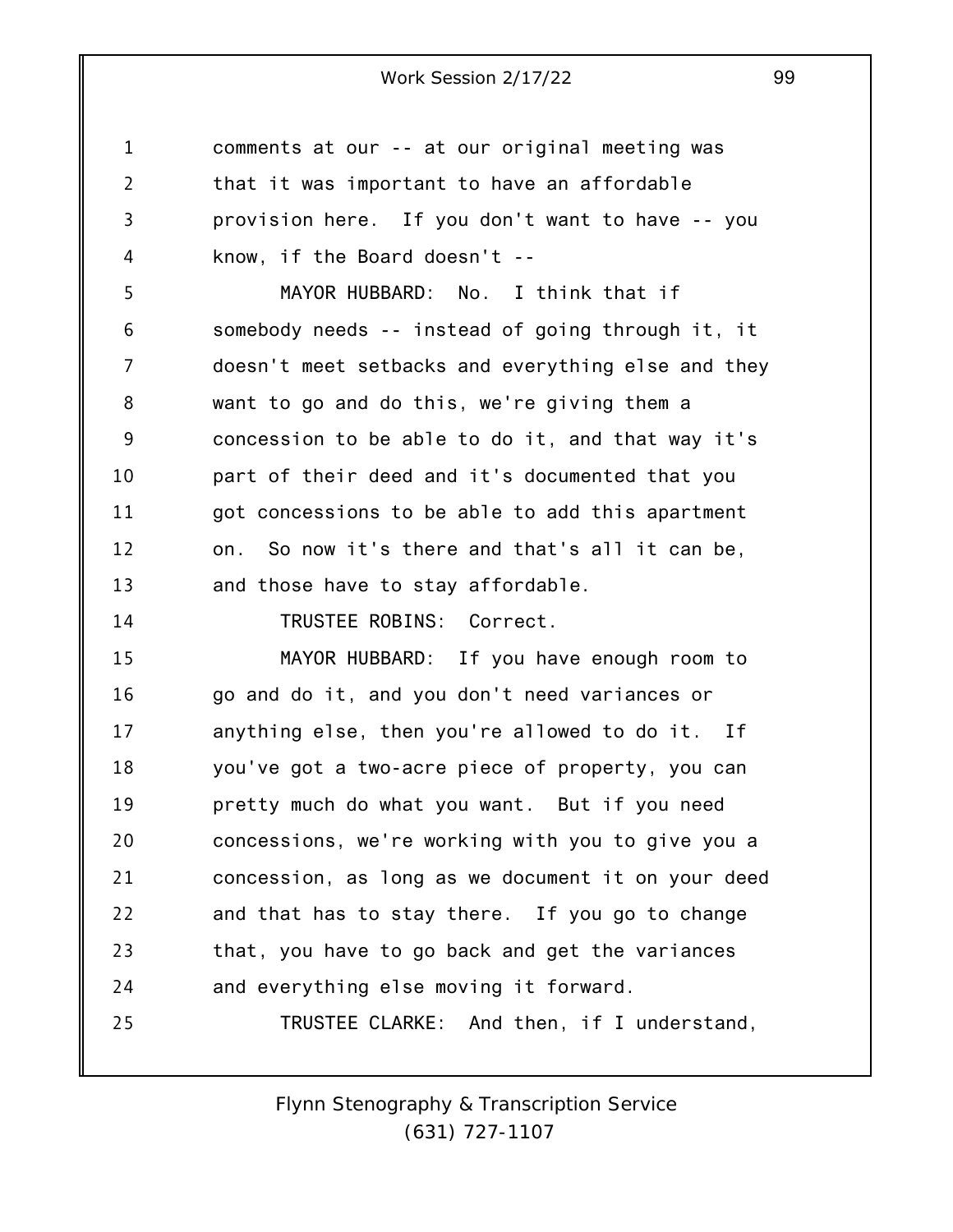| $\mathbf{1}$   | that also would open that owner up to funds to    |
|----------------|---------------------------------------------------|
| $\overline{2}$ | help them in construction or development of this, |
| $\overline{3}$ | because they are going for an affordable.         |
| 4              | ATTORNEY PROKOP: Whatever funds are               |
| 5              | necessary, or whatever funds are available. So    |
| 6              | right now, I did a survey and it looks like       |
| 7              | there's no -- there's no direct funding that we   |
| 8              | would be able to access for this. We may be able  |
| 9              | to later on apply for a Community Development     |
| 10             | grant.                                            |
| 11             | MAYOR HUBBARD: Right.                             |
| 12             | ATTORNEY PROKOP: But that -- but right now,       |
| 13             | that would take a year or two to do.              |
| 14             | TRUSTEE CLARKE: There could even be a             |
| 15             | provision that's not yet available through the    |
| 16             | State that would come out of this legislation     |
| 17             | that's on or off or being thought of. I mean,     |
| 18             | something could come down the road to help        |
| 19             | communities such as ours create incentives.       |
| 20             | ATTORNEY PROKOP: Yeah, that's what I have,        |
| 21             | something like that.                              |
| 22             | TRUSTEE ROBINS: Yeah, that's what there           |
| 23             | are $-$                                           |
| 24             | TRUSTEE CLARKE: In E, which I think is            |
| 25             | great.                                            |
|                |                                                   |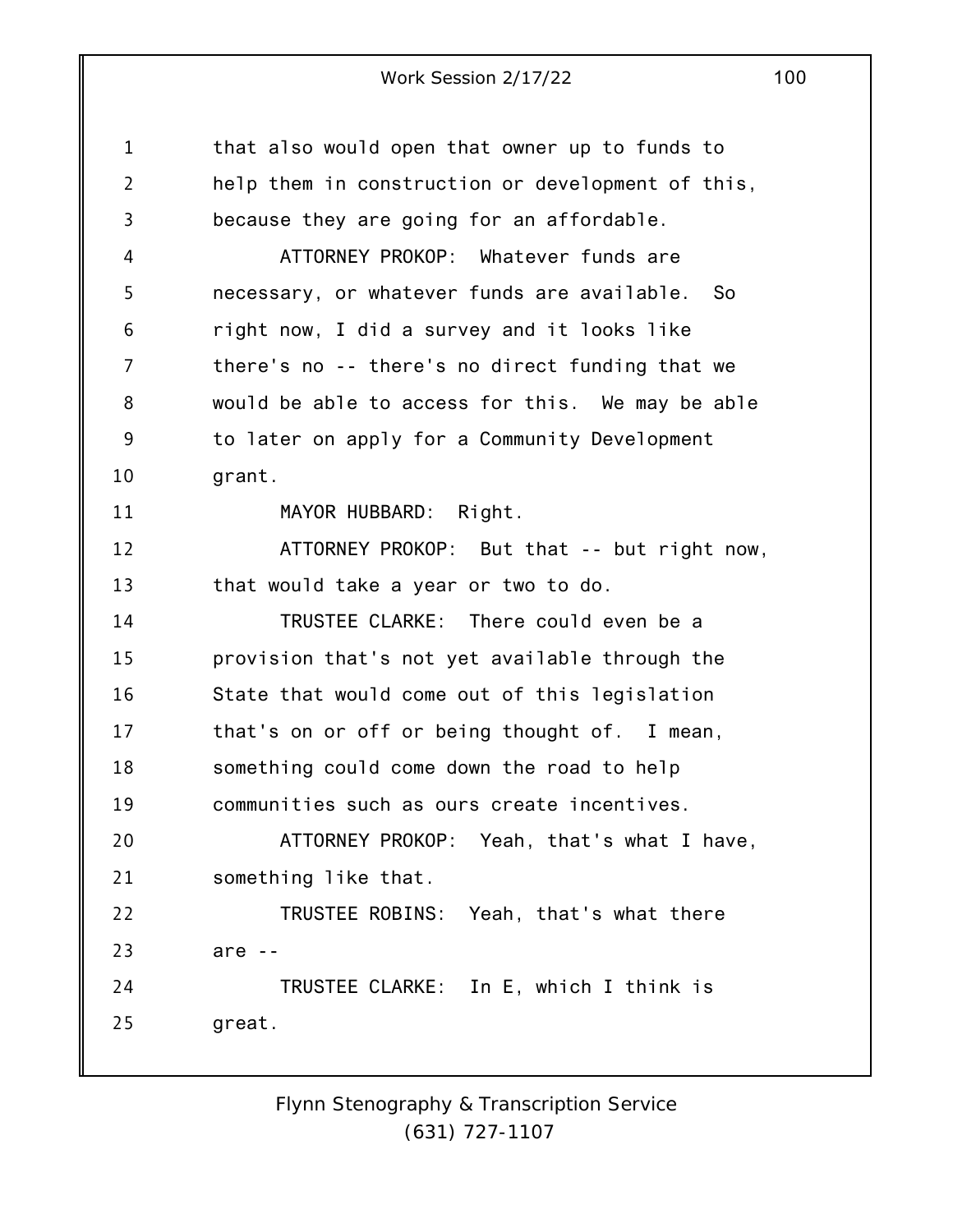1 2 3 4 5 6 7 8 9 10 11 12 13 14 15 16 17 18 19 20 21 22 23 24 25 MAYOR HUBBARD: Well, I think what it is, is once we have this passed and it's a document and it's, you know, part of our code, then we can apply to the State and say, all right, we want to go and expand this, this is our policy, this is what it's going to be, can we get some funding for that, try to get a grant to do that from HUD, from wherever, like they did when they built the houses on Second Street, down on Third Street and all that. Say this is a program, we need funding for this program now, and try to build money up, so then Robert isn't pulling his hair out. (Laughter) MAYOR HUBBARD: Because we've had this discussion, how are we going to try to help people, but we don't have any mechanism for it now. TRUSTEE PHILLIPS: Right. MAYOR HUBBARD: We have this document to allow this, and we could say this is our document, this is our code, we need funding for this section of the code to try to help out the people to build these. ATTORNEY PROKOP: So then just one last thing for the Board. So I put in the provision on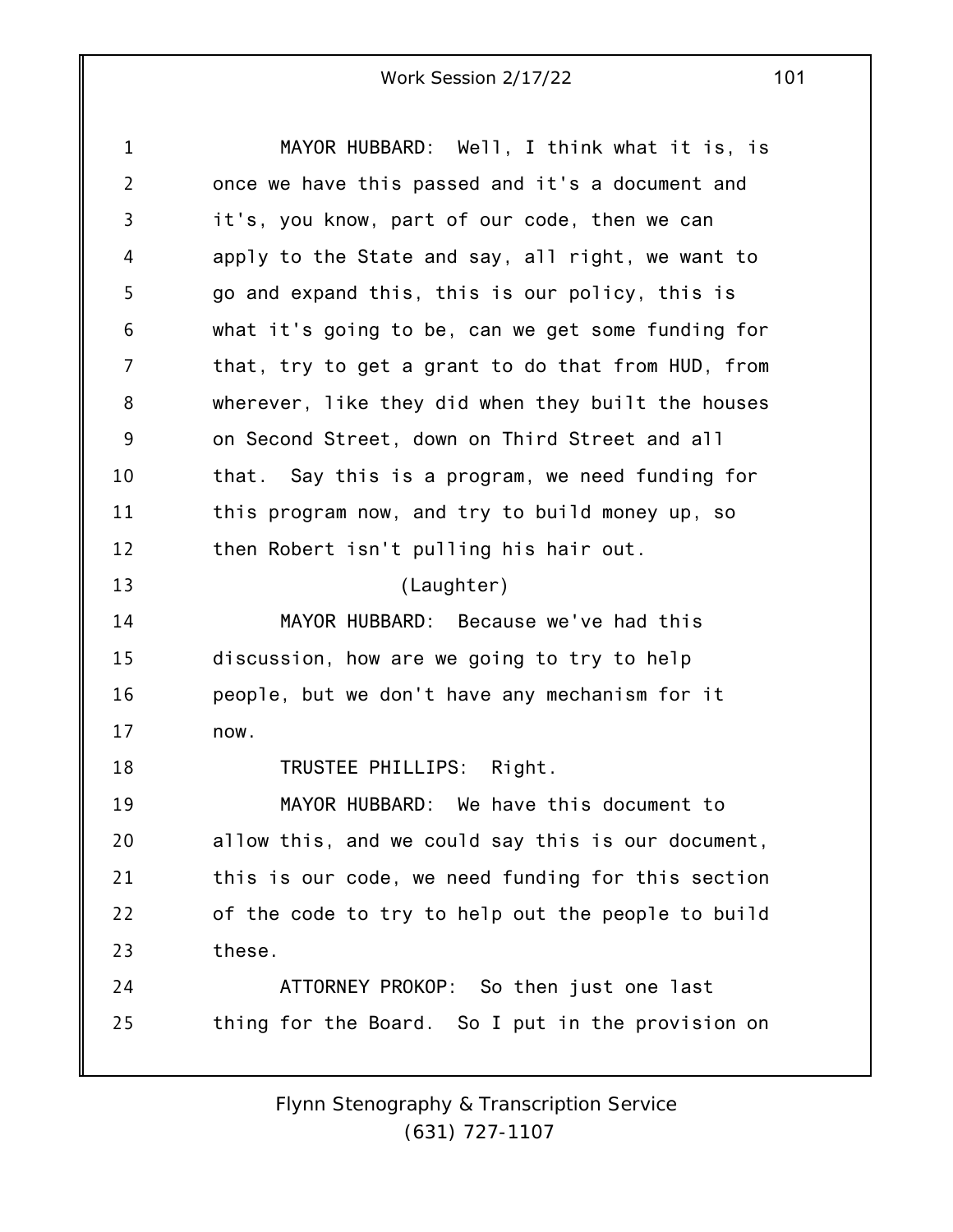| 1              | affordable units, I put in that in order to be --  |
|----------------|----------------------------------------------------|
| 2              | the preference for those units should go to people |
| 3              | that have been residents of the -- of the Village  |
| 4              | of Greenport for two years prior to their          |
| 5              | application. Is that okay? Just an idea that I     |
| 6              | have. I don't know if you want to give preference  |
| $\overline{7}$ | or not want to give preference or --               |
| 8              | TRUSTEE ROBINS: The only thing I'm worried         |
| 9              | about that a little bit, is that there might be a  |
| 10             | Fair Housing violation involved in that --         |
| 11             | ATTORNEY PROKOP: Yeah.                             |
| 12             | TRUSTEE ROBINS: -- believe it or not.              |
| 13             | MAYOR HUBBARD: Right, I was going to say           |
| 14             | the same thing.                                    |
| 15             | ATTORNEY PROKOP: Okay.                             |
| 16             | MAYOR HUBBARD: I mean, if somebody wants to        |
| 17             | move here and they find an apartment and they can  |
| 18             | afford it, I don't think we really can control     |
| 19             | that part of it.                                   |
| 20             | ATTORNEY PROKOP: Okay.                             |
| 21             | TRUSTEE PHILLIPS: Yeah. And besides that,          |
| 22             | who's going -- who's going to -- who's going to do |
| 23             | the actual -- who's going to do the actual         |
| 24             | oversight on that? I mean, are we going to put     |
| 25             | that in the hand of the Housing Authority or --    |
|                |                                                    |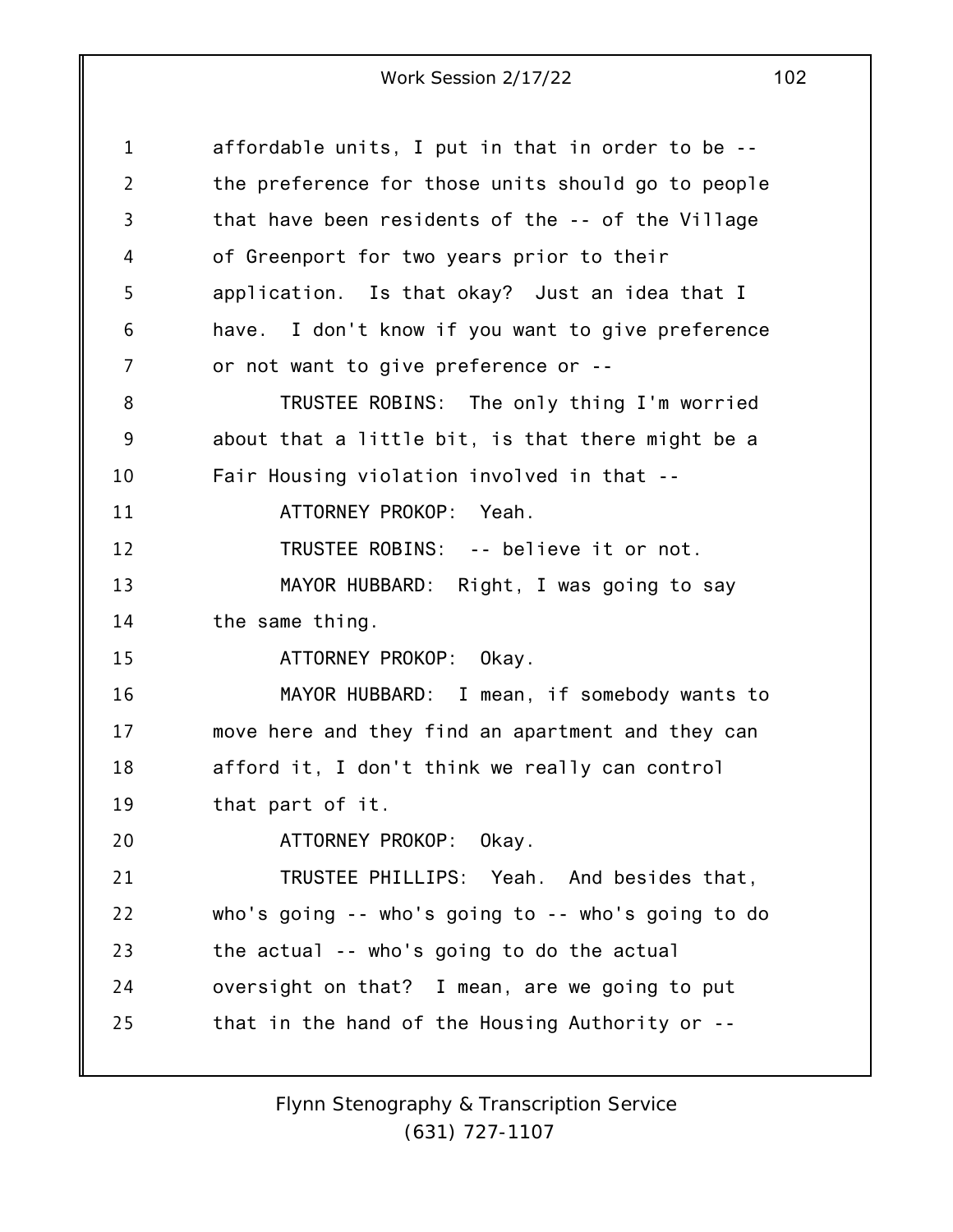1 2 3 4 5 6 7 8 9 10 11 12 13 14 15 16 17 18 19 20 21 22 23 24 25 you know, that's a little -- yeah, that's a little -- MAYOR HUBBARD: Okay. TRUSTEE PHILLIPS: Yeah. ATTORNEY PROKOP: Okay. So I'll make the changes based on what I heard tonight, and then I'll put it forward again. MAYOR HUBBARD: Okay. ATTORNEY PROKOP: And I'll -- if I can, I'll do it in advance of my report. You know, I know my report comes out the week before the meeting or six days before the meeting. MAYOR HUBBARD: Right, yeah. I mean, I really would like, if we can, to have this ready to schedule a public hearing for next -- well, we can't schedule for next month, but next month be able to schedule a public hearing. ATTORNEY PROKOP: Okay. MAYOR HUBBARD: So if you can get it out a little more sooner, so everybody can look at it and review it, so we can discuss it, and then schedule the public hearing to possibly vote on this in April. TRUSTEE CLARKE: But the hearing would be at the regular session in April?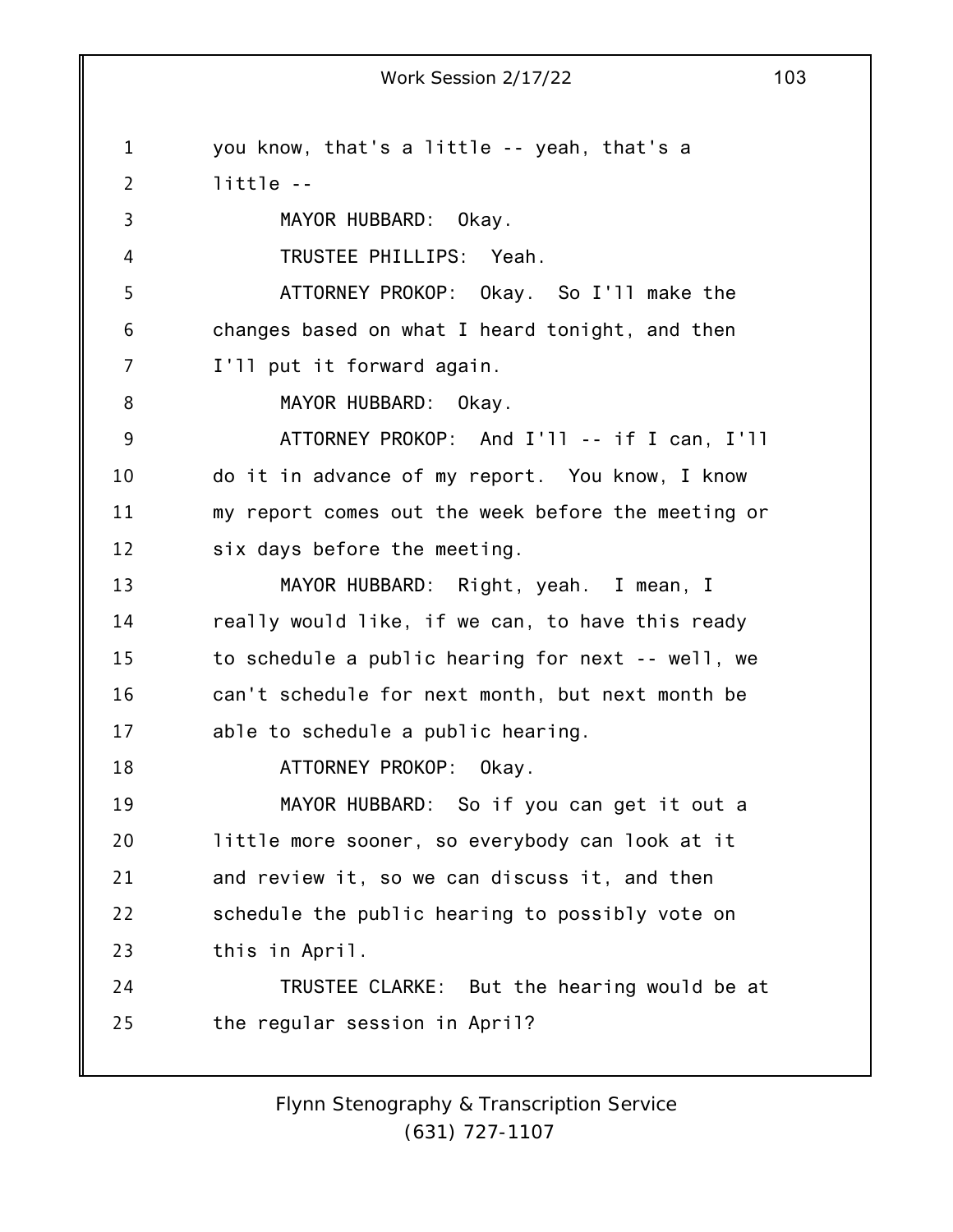| $\mathbf{1}$   | MAYOR HUBBARD: We would have the public            |
|----------------|----------------------------------------------------|
| $\overline{2}$ | hearing in April, yes. Okay. If you can get it     |
| 3              | out a little sooner, Joe, two weeks in advance, so |
| 4              | any -- we can do the same kind of thing now and be |
| 5              | ready and schedule a public hearing at the March   |
| 6              | meeting to have the public hearing in April.       |
| 7              | ATTORNEY PROKOP: Okay.                             |
| 8              | TRUSTEE PHILLIPS: I just -- I just -- I            |
| 9              | just have one question, Joe, on the covenants,     |
| 10             | okay, because is that -- that will stay with the   |
| 11             | deed, and when the title company goes through, the |
| 12             | people decide to sell the property, what's going   |
| 13             | to -- what, how -- they have to -- I can't talk    |
| 14             | anymore. It's been a long time since 3 o'clock.    |
| 15             | If they sell the property, this has to go along    |
| 16             | with the property, correct?                        |
| 17             | ATTORNEY PROKOP: Yes. So the title                 |
| 18             | company, what would happen is the title company    |
| 19             | would have to offer what called affirmative        |
| 20             | insurance to ensure that the -- that the           |
| 21             | structures -- that the covenants had not been      |
| 22             | violated, and that the structures continue to      |
| 23             | stand in their current condition.                  |
| 24             | TRUSTEE PHILLIPS: So the new owners would          |
| 25             | then, if they decide that -- the new owners decide |
|                |                                                    |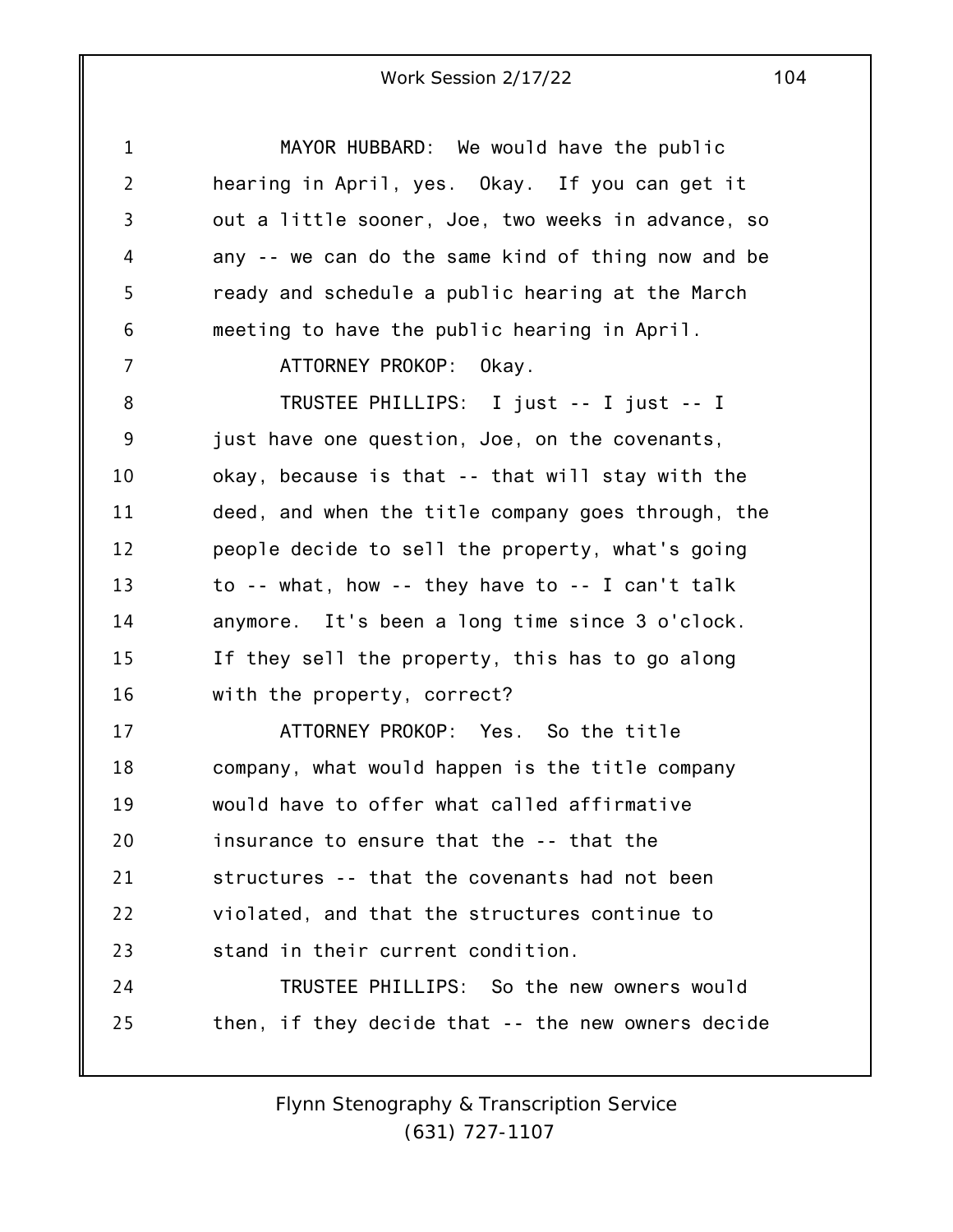1 2 3 4 5 6 that they don't want to continue this, then they would have to go back and go through the - because the original owner was given the exception, the new owner doesn't want the exception, so then the new owner is going to have to go through the whole process, correct?

7 8 9 10 11 12 13 14 15 16 17 18 19 20 21 22 23 24 25 ATTORNEY PROKOP: Right. So the owner -- so what would happen, the new owner would have to go through the process, right. If the owner -- if the new owner did not want to -- excuse me -- have an accessory, an affordable accessory unit, the new owner would have to get a -- if they took advantage of the reduction in the bulk regulations, then they would have to apply to the ZBA. And if they didn't, if they did not get a variance that they needed, then they would have to move back that -- you know, reduce that part of the accessory structure. TRUSTEE PHILLIPS: Okay. That's food for thought. Okay. ATTORNEY PROKOP: By the covenant. Otherwise, you know, they would have significant fines. Is that okay? TRUSTEE PHILLIPS: Yeah, that's the answer. I was just -- we have a situation legally that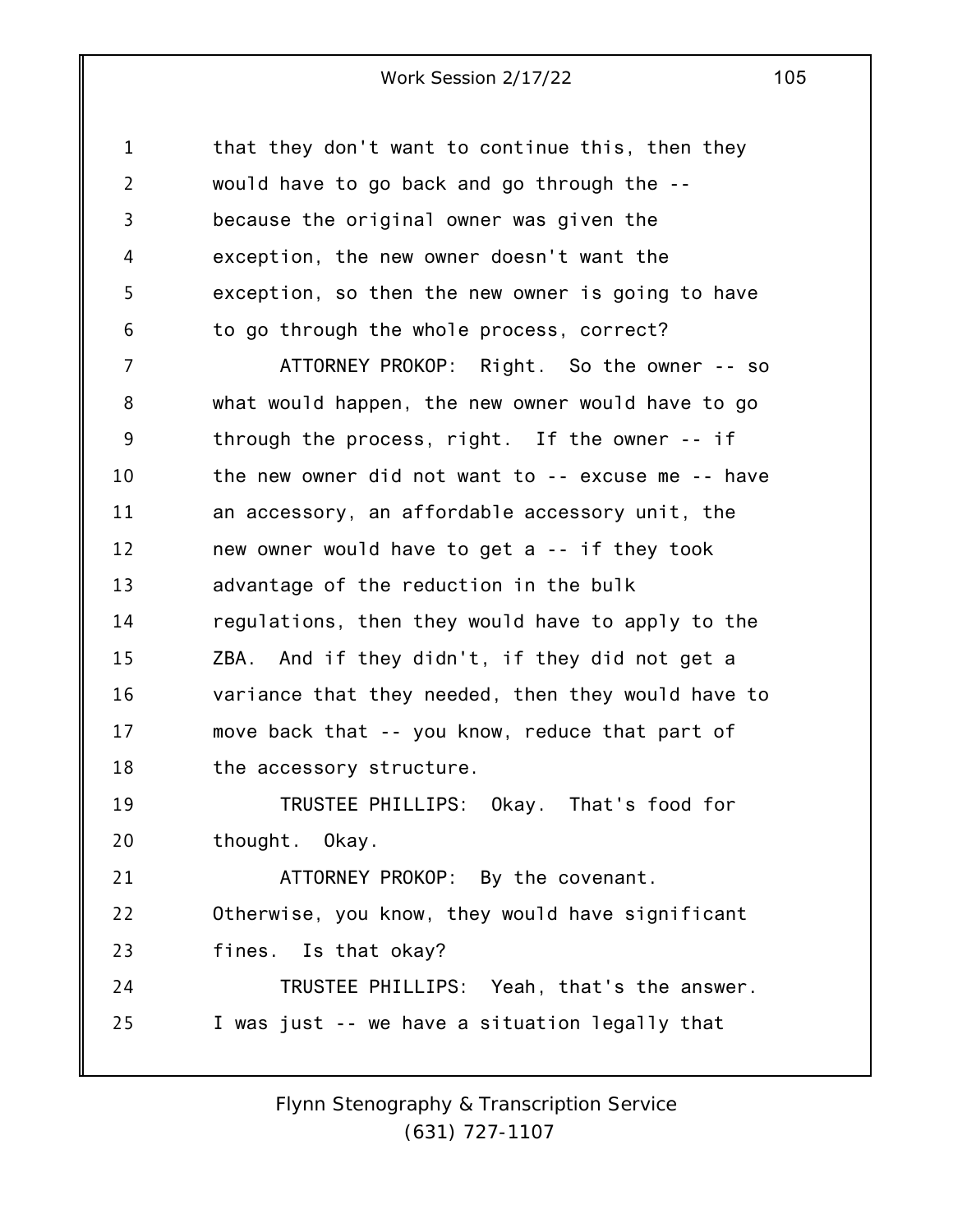1 2 3 4 5 6 7 8 9 10 11 12 13 14 15 16 17 18 19 20 21 22 23 24 25 we're dealing with covenants that weren't put in, so I'm just -- you know, there's got to be checks and balances. There's the -- you know, it's great to have a code, but, you know, when the house gets sold, what happens? ATTORNEY PROKOP: Okay. MAYOR HUBBARD: Okay. All right. ATTORNEY PROKOP: Yeah, I just -- so that's if for the accessory units, if that's okay with you. And then I just want to mention, I don't want to take you through this, because too much time has gone by already, but I just want to mention, in the parking law that I gave to you, basically, the waiver provision now is proposed to -- the Planning Board can give a waiver for the lesser of 50% of the required spaces, or 20 spaces, whichever is less, right? So if the requirement is 20 spaces, then the Planning Board can't give a waiver of 20 spaces, it can give a waiver of up to 50% of that, which is 10 spaces, because that's the lesser of the two. Also, I was asked to give the Planning Board some leeway. I did add a provision in that the Planning Board has leeway of up to 10% on -- so if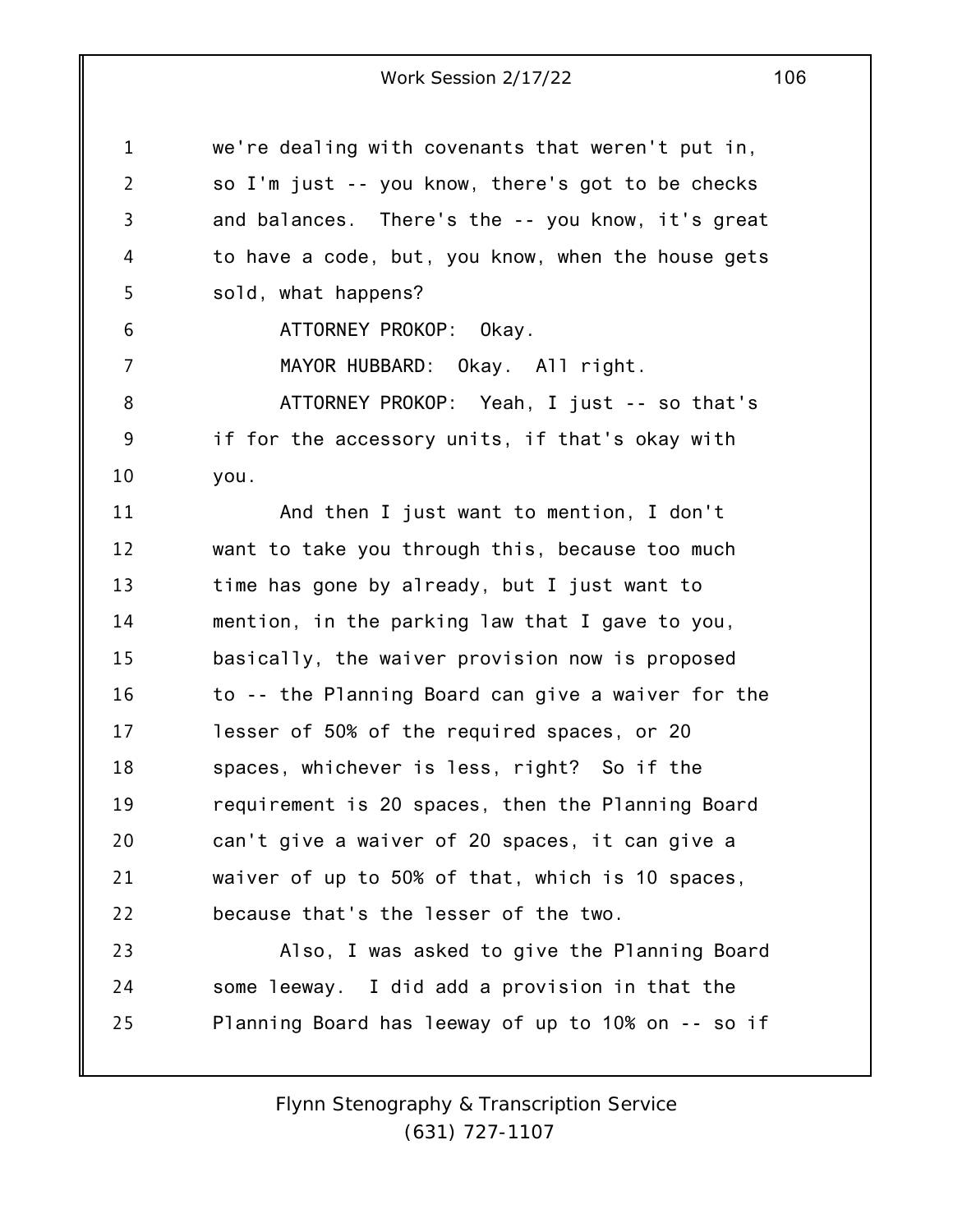1 2 3 4 5 6 7 8 somebody, somebody wants to put in a church, or a temple, or a store, and they feel for some reason, because of the type of the use, that it may not need what our code requires, the Planning Board can grant a relaxation of up to 10% on its own, you know, based on a showing by the -- by the owner. So that's the -- that's the parking law. I appreciate it if you could look it over.

9 10 11 12 13 14 15 16 And then the curb cut law basically states the same as it was originally proposed, is to bring the curb -- curb cut review would come to the Planning Board and -- but it lists all the criteria that the Planning Board would have to apply each time. So there would be some kind of standards for the Planning Board to use to review curb cuts.

17 18 19 20 21 22 23 24 25 TRUSTEE PHILLIPS: Joe. Joe, once again, and I'm sorry, I didn't find it in here, did we - was there put in there that if someone removes a curb cut, that they have to go back to Planning to take it out? TRUSTEE CLARKE: I didn't see that. ATTORNEY PROKOP: If they did what, they -- TRUSTEE PHILLIPS: If they remove it. ATTORNEY PROKOP: Oh, if they remove it,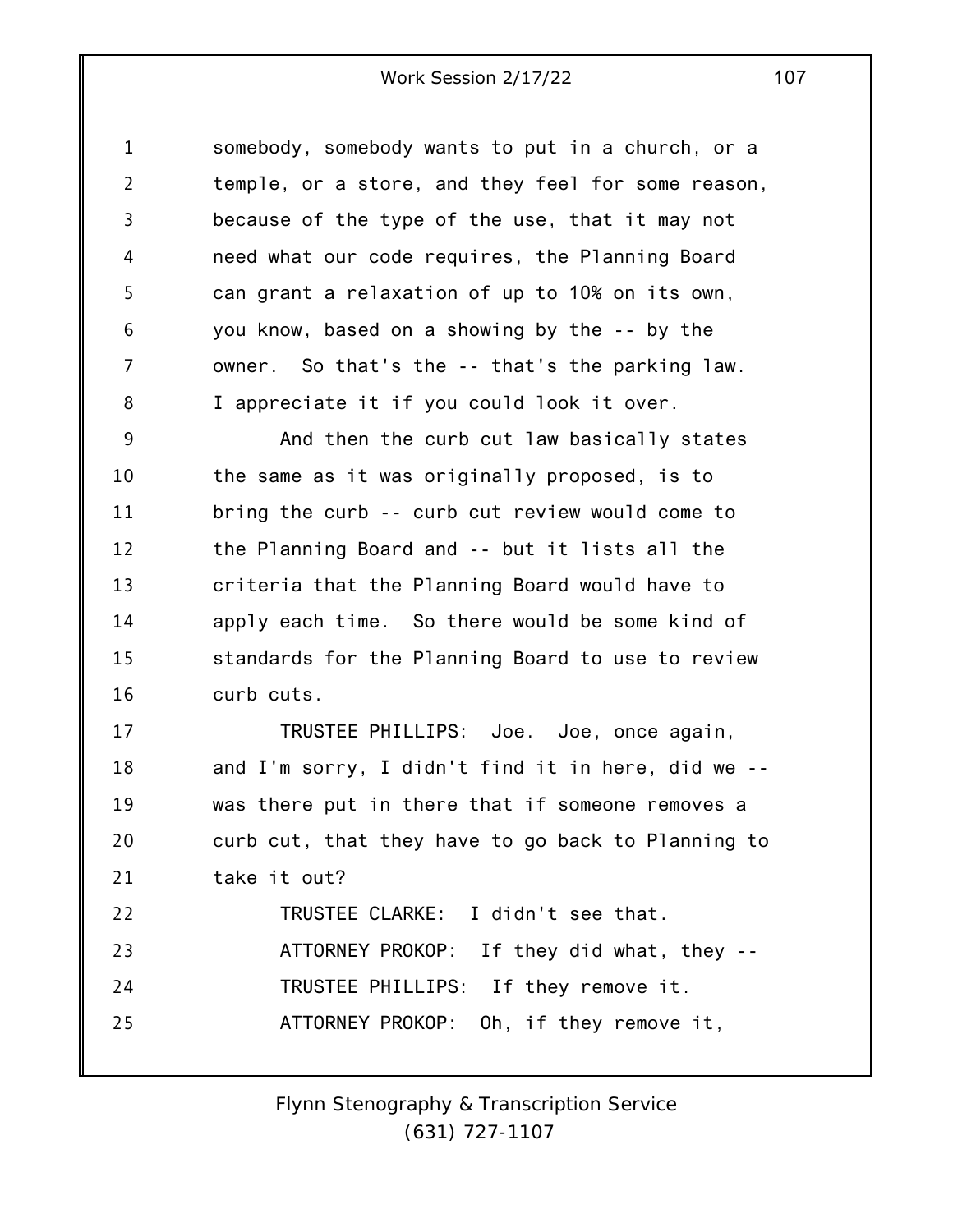1 2 3 4 5 6 7 8 9 10 11 12 13 14 15 16 17 18 19 20 21 22 23 24 25 we -- TRUSTEE PHILLIPS: I believe we had several properties who have actually taken their driveways away and created them into green space, and then, of course, the parking got out into the roadway, which increased the -- ATTORNEY PROKOP: I don't think it addresses that. I'll make a -- I'll review it. TRUSTEE PHILLIPS: I think that's something that that is time to come. ATTORNEY PROKOP: Okay. All right. Thank you for all your time. Any comments? MAYOR HUBBARD: Okay. Now is everybody comfortable with scheduling a public hearing on either the parking or the curb cut? TRUSTEE MARTILOTTA: I'll go with both. TRUSTEE PHILLIPS: Well, the curb cut, he has to add some language, don't you, Joe? TRUSTEE MARTILOTTA: Added to the -- ATTORNEY PROKOP: I'll add the one thing about the -- TRUSTEE MARTILOTTA: If you want to remove a curb cut. ATTORNEY PROKOP: Let me take a look at it, sorry.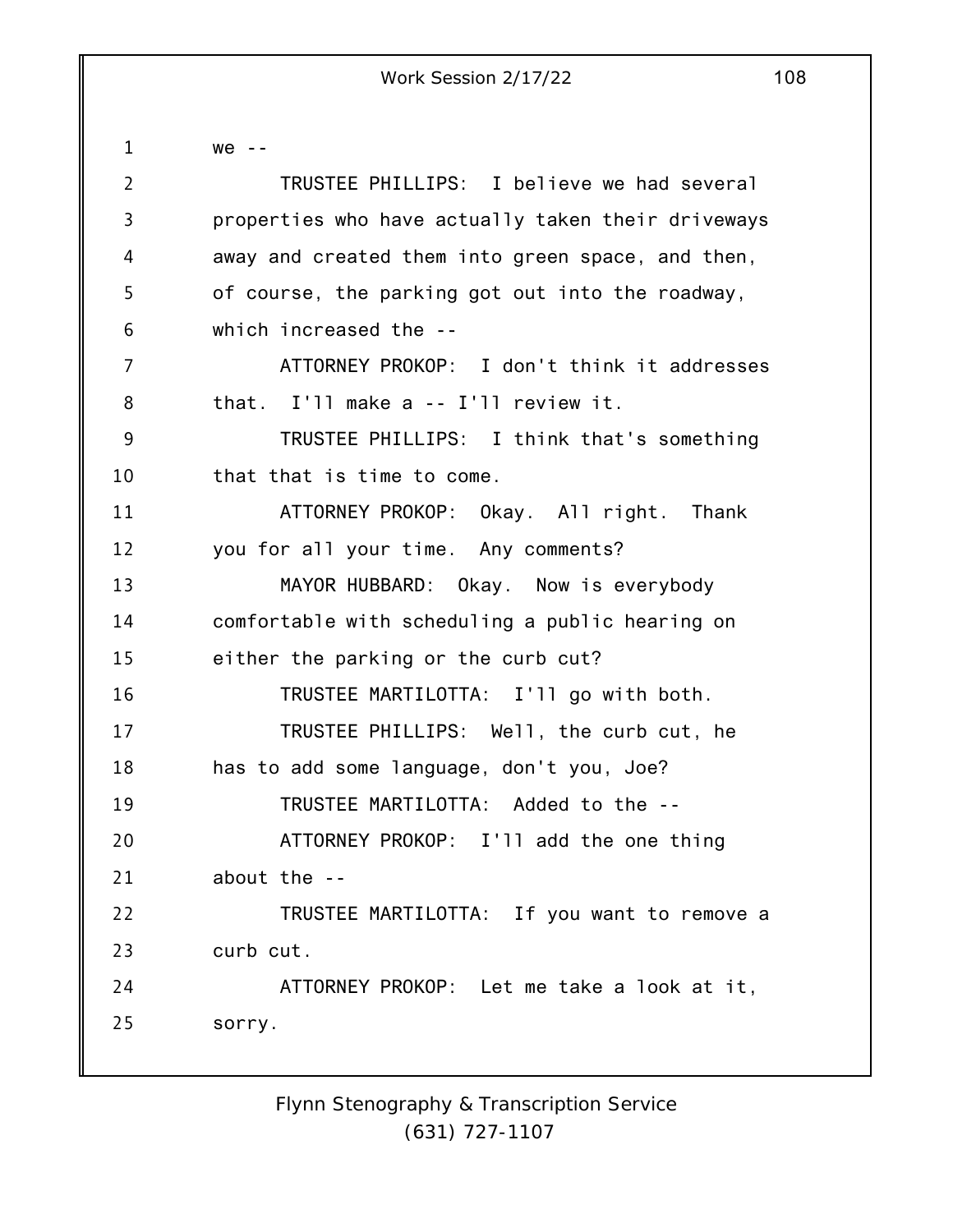1 2 3 4 5 6 7 8 9 10 11 12 13 14 15 16 17 18 19 20 21 22 23 24 25 Work Session 2/17/22 109 MAYOR HUBBARD: Well, you had a question about removing a curb cut. I mean, he could clarify that language, but we could schedule the public hearing -- TRUSTEE PHILLIPS: Okay. MAYOR HUBBARD: -- to try to get the public hearing, try to get these taken care of, so we could spend more time on the rental law and everything. TRUSTEE PHILLIPS: Yeah. No, no, I just want make -- yeah, but -- MAYOR HUBBARD: Okay? So comfortable on parking and on the curb cuts? TRUSTEE MARTILOTTA: Yes. TRUSTEE PHILLIPS: Yes. MAYOR HUBBARD: Public -- those two public hearings, we'll schedule them for next month. Motion to do that. So to try to move those two. They're simpler than -- the other one is more complicated. Now we could try to get them off the table. Okay. ATTORNEY PROKOP: Thank you. MAYOR HUBBARD: All right. Thank you, Joe and Paul for working on that. CLERK PIRILLO: I'm sorry to interrupt.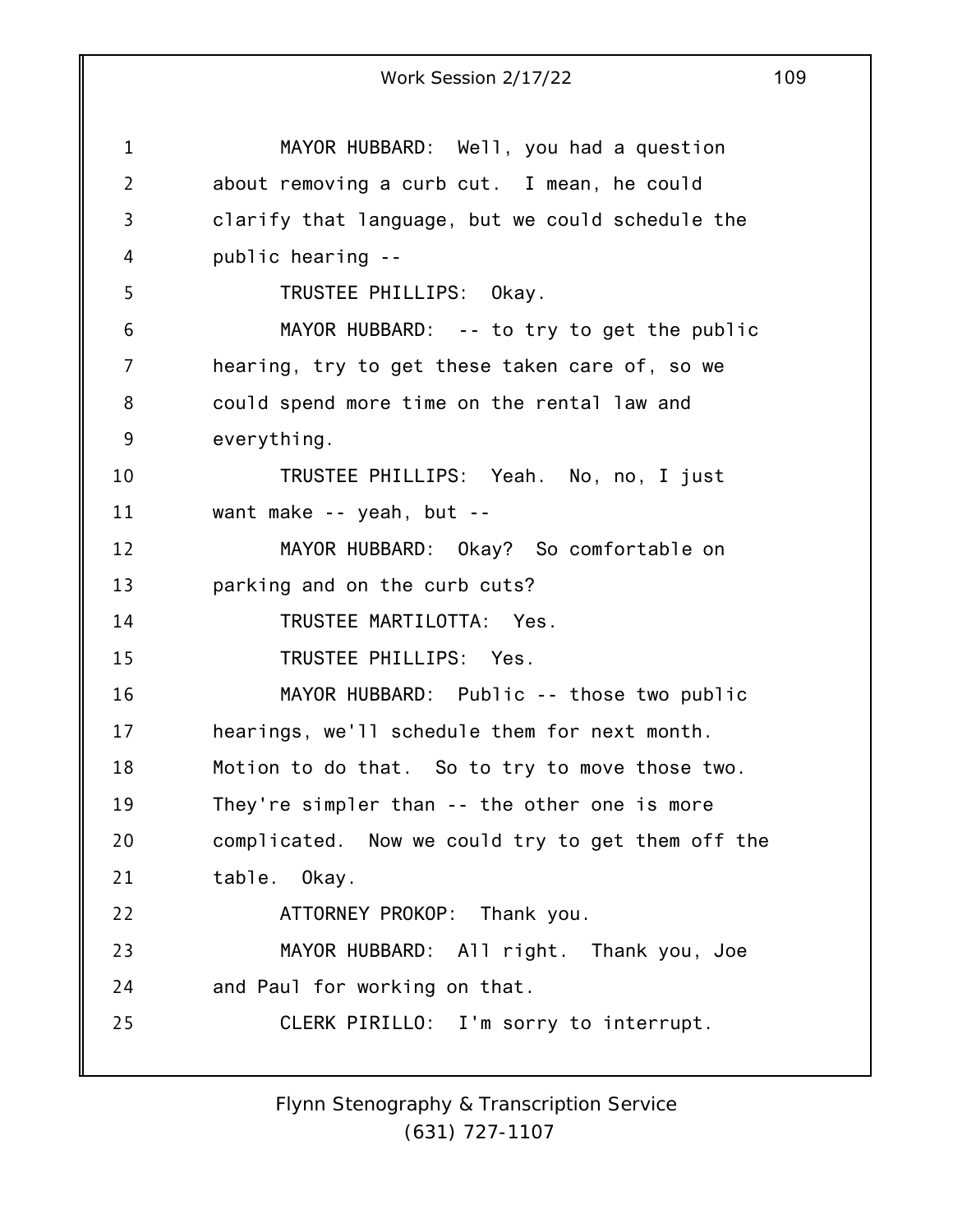1 2 3 4 5 6 7 8 9 10 11 12 13 14 15 16 17 18 19 20 21 22 23 24 25 Being that the discussion has centered a little bit around the LWRP, I wanted to call to your attention as a group that we did receive one bid for the LWRP consultant, and, therefore, it is our recommendation that we should reject bids and go out to rebid. If that's okay, we'll add that to the agenda. TRUSTEE MARTILOTTA: Yeah. ATTORNEY PROKOP: That would be my recommendation, too. CLERK PIRILLO: Thank you. Unless you'd like to proceed with just the one? MAYOR HUBBARD: It's going to take one more month to do it. I would rather have more -- to have a choice -- TRUSTEE PHILLIPS: All right. MAYOR HUBBARD: -- than just be stuck with one. TRUSTEE PHILLIPS: I just want to get it done. Okay. TRUSTEE ROBINS: Can you see the credentials of the person who submitted the bid? CLERK PIRILLO: Sure. TRUSTEE ROBINS: Yeah. MAYOR HUBBARD: So you want a motion to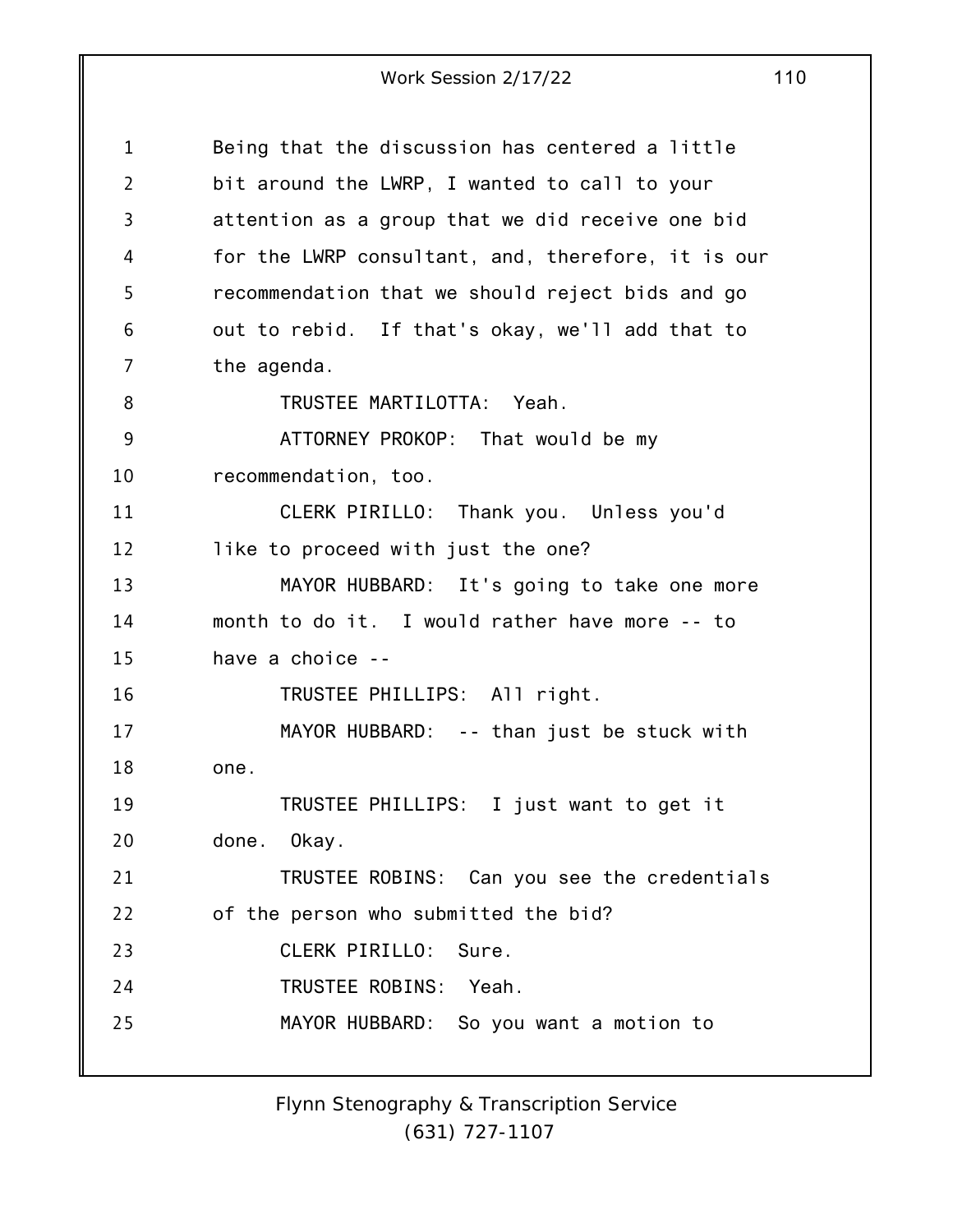1 2 3 4 5 6 7 8 9 10 11 12 13 14 15 16 17 18 19 20 21 22 23 24 25 Work Session 2/17/22 111 reject the bid and go out to rebid? CLERK PIRILLO: Please. We'll put that on next month's. MAYOR HUBBARD: Okay. Get that -- CLERK PIRILLO: We'll put that on next week's. MAYOR HUBBARD: Get it advertised as quick as possible to -- CLERK PIRILLO: Yep. MAYOR HUBBARD: Okay. CLERK PIRILLO: Thank you. TRUSTEE PHILLIPS: Mr. Mayor, once we get down to the further discussion on the accessory, can we get back to the noise ordinance? MAYOR HUBBARD: Yes. TRUSTEE PHILLIPS: Okay. Before the summer season kicks in, because I think this year it will be a little different than years past, since, hopefully, we're moving forward out of the COVID stage of -- well, of the activities. MAYOR HUBBARD: Well, Rich is here, so we'll -- he was gathering information and everything else. Maybe, if you don't have information -- MR. VANDENBURGH: That's on the radar. I'll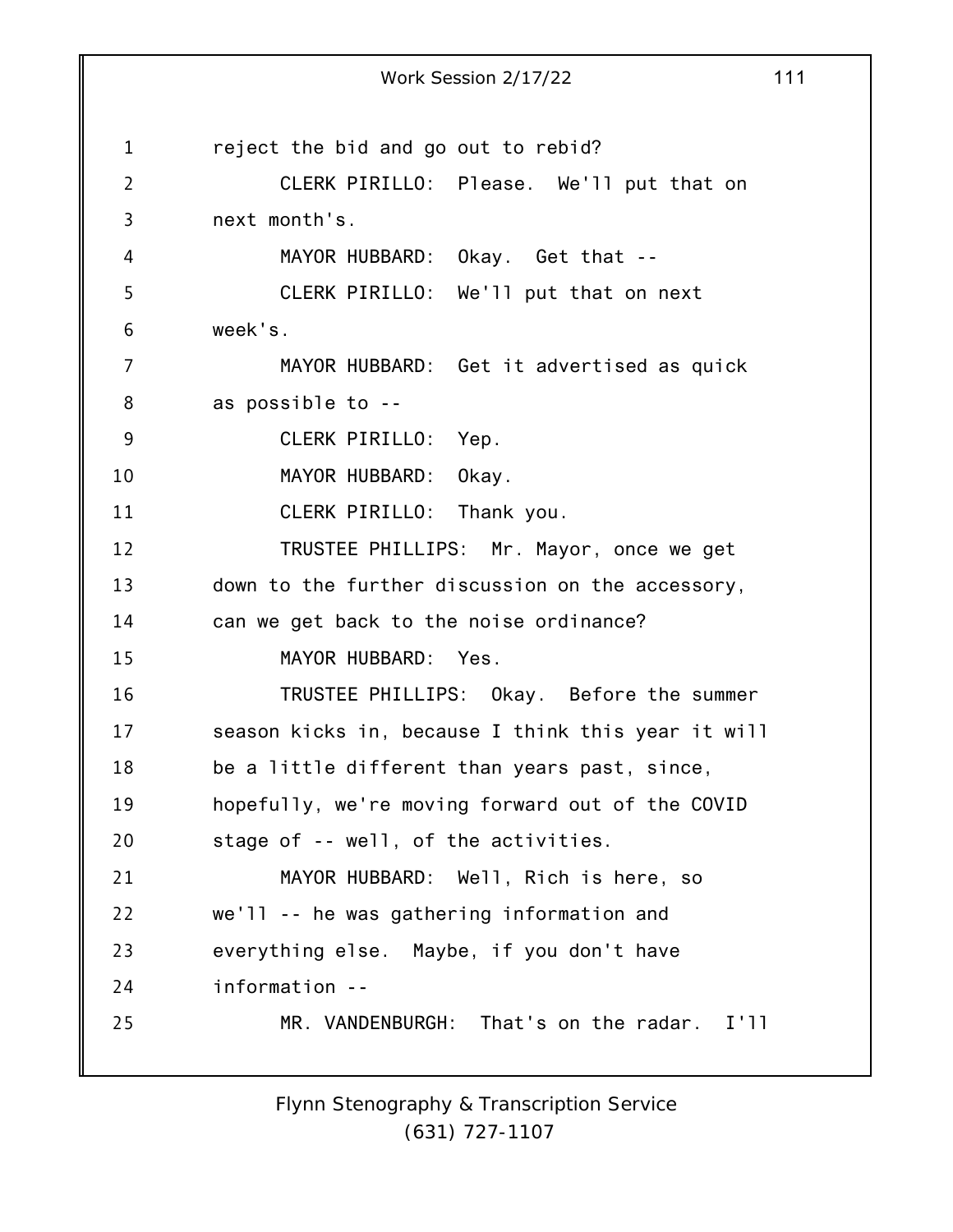1 2 3 4 5 6 7 8 9 10 11 12 13 14 15 16 17 18 19 20 21 22 23 24 25 turn it up and get -- MAYOR HUBBARD: You were working on getting some information back to us in your recommendations. TRUSTEE PHILLIPS: Let's just get it -- MR. VANDENBURGH: Absolutely. MAYOR HUBBARD: We'll do that, and yes. Yeah, we tabled that a year-and-a-half ago, so it's time to get that finished up. TRUSTEE PHILLIPS: Yes, it's -- yeah, let's get it finished. MAYOR HUBBARD: Okay. All right. Anything else, Joe? ATTORNEY PROKOP: No. Thank you, sir. Thank you. MAYOR HUBBARD: Okay. Trustee reports. We'll start with Trustee Robins. TRUSTEE ROBINS: Okay. Two things in my report. First is the BID meeting, which took place yesterday. We received the Treasurer's report from Deborah Rivera, where she reviewed the latest profit and loss statement. She participated in a webinar about the FEMA grant that the BID has applied for, help for relief from COVID related expenses. And she said that she's very close to completing the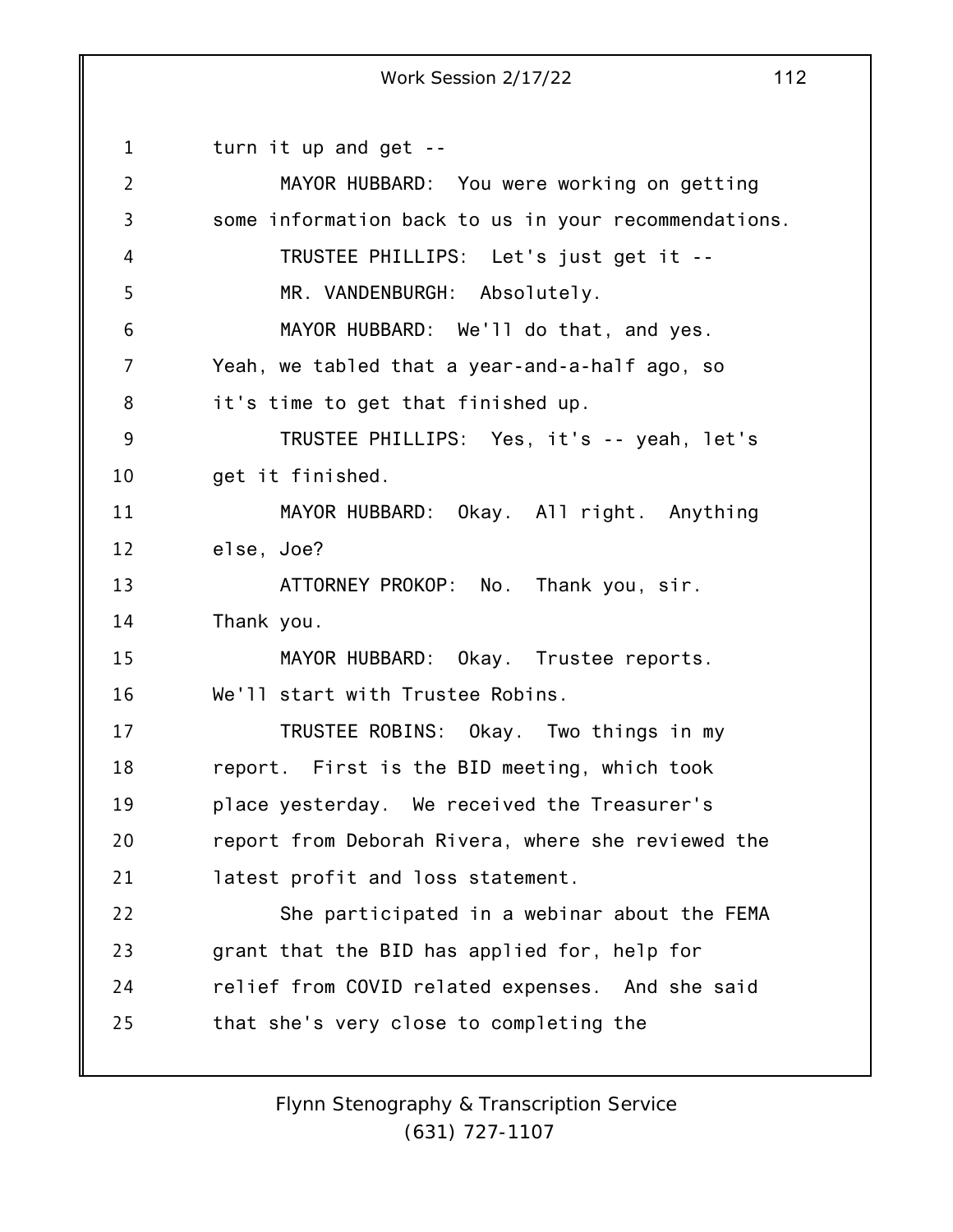1 2 application, which is great, she's worked very hard on it.

3 4 5 6 7 8 9 10 11 We had a discussion about Community Downtown Revitalization Grants and possible projects. We talked about the lighting project for the South Street parking lot. Well marked right-of-ways from the parking lot to Front Street. Possibly the bathroom renovation at Mitchell Park. And, also, thinking about locating a monument or statute near the Maritime Museum that celebrates the maritime history of the Village.

12 13 14 15 16 17 SMILE, which is the Media and Marketing Department, it reported that social media activity is very strong for this time of the season. A suggestion was made to create a media kit for businesses to improve their presence on the website.

18 19 20 21 22 23 24 25 Bill Robins is working with Gail Barlow to explore advertising opportunities for local businesses. They will work together on creating a membership portal utilizing new software. He's going to begin working with Nancy Kouros on promotion for Greenport Eats and More Auction, their latest fundraiser. The PRIDE Committee had a discussion about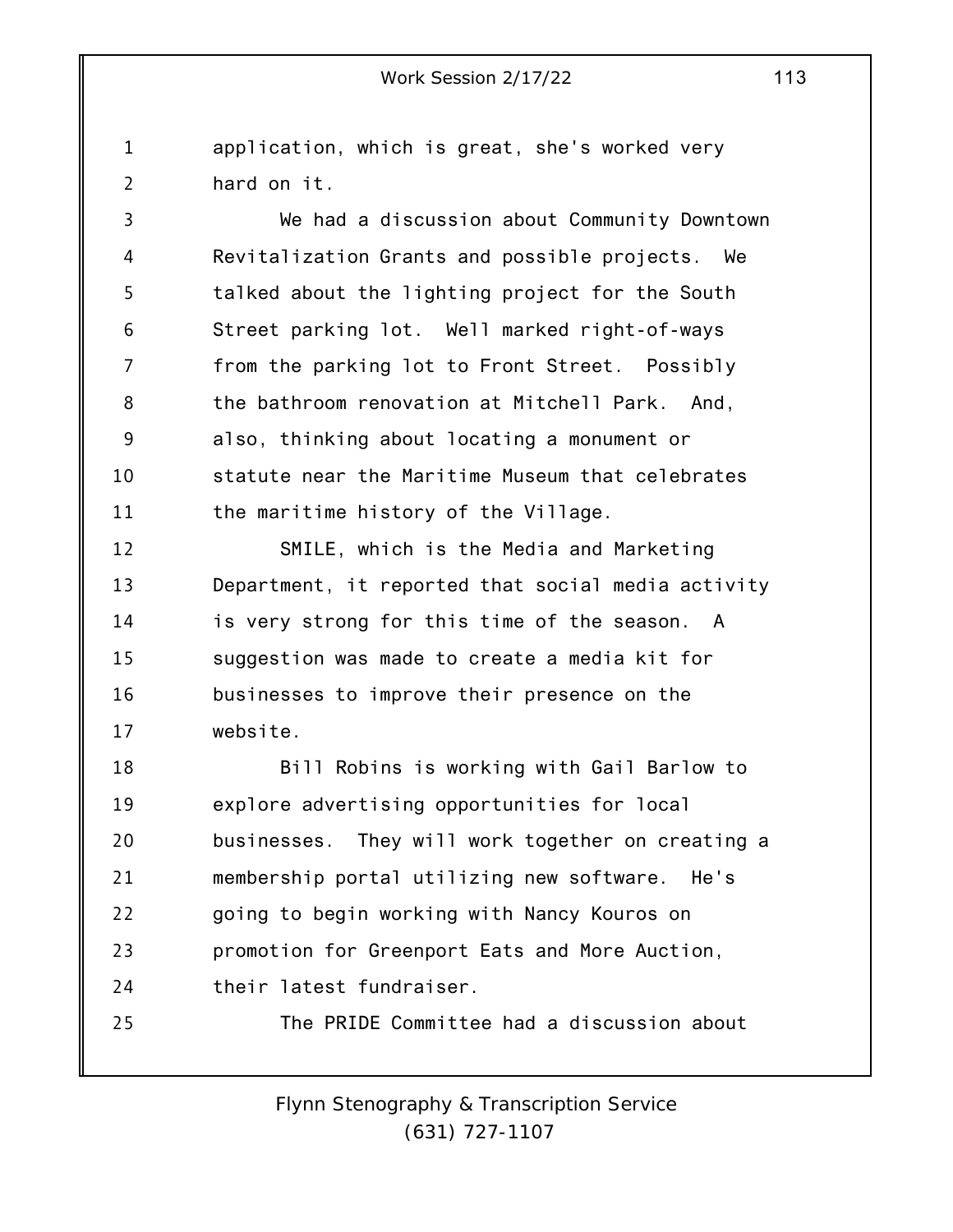1 2 3 4 5 the tree lights. A request has been made to Paul Pallas for a status update on the tree light connections pending. Discussion was about how long the lights should remain up during the season.

6 7 8 9 10 Stephanie Sack, one of our newer Board Members, suggested that the BID might look into year-round lights on the trees that change colors for specific holidays, such as -- such as pink lights for the Cherry Blossom Festival.

11 12 13 14 The Travel Show in New York City, which has been sponsored by the New York Times for a number of years, has a new sponsor, and it's now going to be held in October.

15 16 17 18 19 20 21 22 Upcoming events on the calendars are Saint Patrick's Day, the Egg Roll, which is an Easter event, the Cherry Blossom Festival, Mother's Day Weekend. And Deborah Rivera suggested that maybe they do -- that the BID do a 5K race during the Cherry Blossom Festival. That's a race that was cancelled during COVID, but they've been meaning to do that as a fundraiser.

23 24 25 She also suggested that at her hotel, cherry blossom T-shirts are very popular, so that might be another thing. People really, really wanted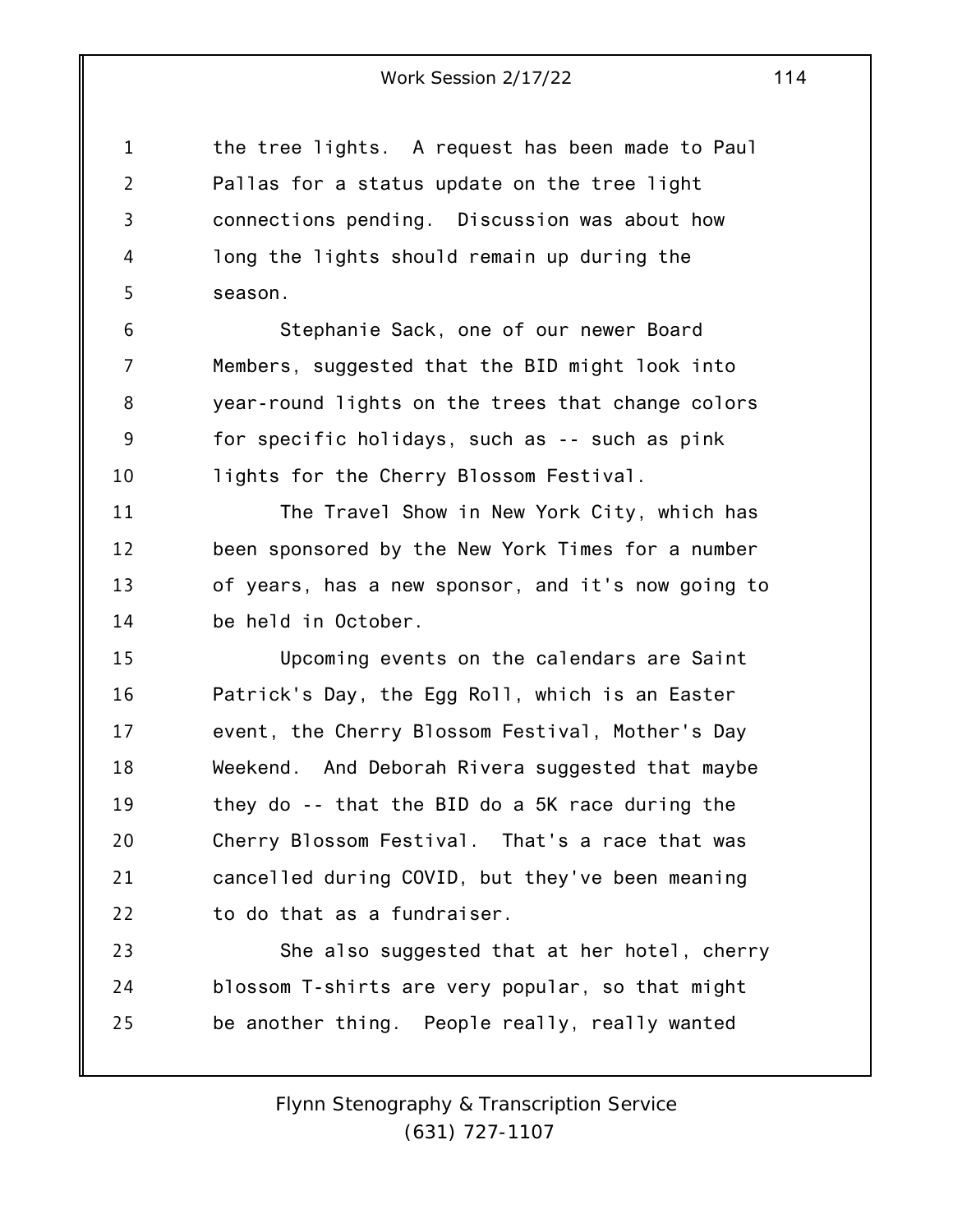1 2 3 4 5 6 7 8 9 10 11 12 13 14 15 16 17 18 19 20 21 22 23 24 25 cherry blossom T-shirts. The Egg Roll would like to retain the magician that they had last year to entertain children in Mitchell Park, and Linda Kessler said it would cost 70 -- \$750. I believe that was approved by the group. Their annual meeting is scheduled for June 2nd, and the venue will be the upstairs at Claudio's. The SOBO Committee, Sidewalk Beautification, put forward by David Abatelli, is concerned that the high school may not be able to deliver on the planters this year. They were supposed to help build some new ones and repair. They're -- he said they're going to change the holiday plants by the end of March and put in daffodil plants until they could do the summer plantings for the seasonal plants. The GATE Committee, Rich Vandenburgh is working on a revision of the bylaws. As you mentioned before, the noise ordinance, a discussion of the results of a sound study will take place probably next month. They reviewed a letter about the parklets to the Trustees, and they -- we -- they said they're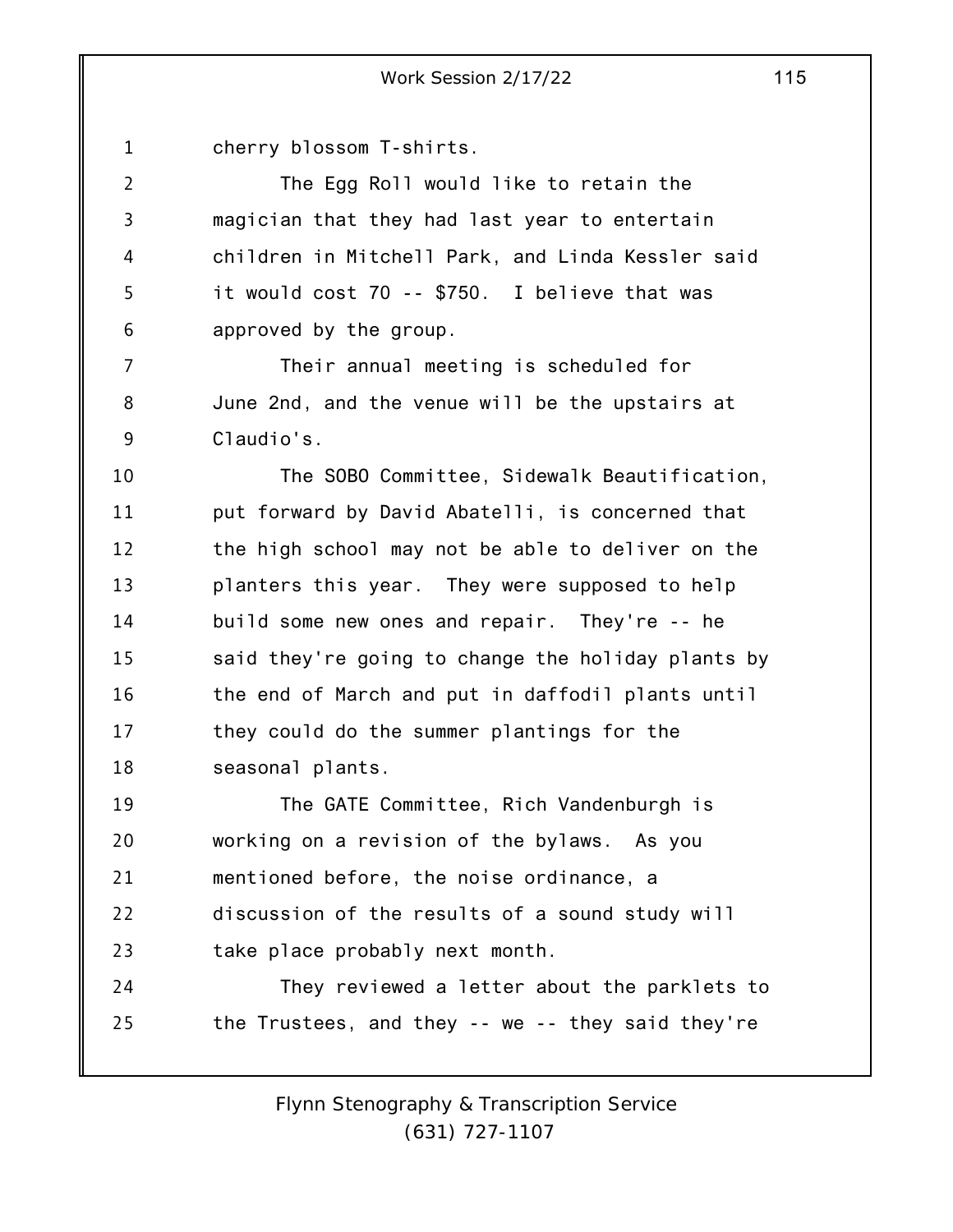1

2

3

4

5

6

7

25

looking for photos and content for presentations of the membership at the annual meeting, and the next meeting was scheduled for March 16th.

So my second item I wanted to report to you is about the Housing Task Force that I created, and I'm going to read this verbatim. I just want you to be aware that we have started our meetings.

8 9 10 11 12 13 14 I created a Housing Task Force to deal with the urgent need for affordable housing in the Village. The members of the Task Force are Patrick Brennan, Deborah Rivera, Dinni Gordon, Tom Spurge, Tricia Hammes, Greg Nissen and Nicki Gohorel. Each of these members bring valuable knowledge and experience to the group.

15 16 17 18 19 20 21 22 23 24 We are meeting twice a month via Zoom, and have covered a range of ideas that we -- that we continue -- that we continue to discuss in group emails. We are looking for ways to create a variety of solutions that will provide housing for individuals, young families, elderly, disabled, and the employees of local businesses. We are currently discussing the draft of the accessory apartment law that the Board of Trustees is working on.

I want to thank each of the Task Force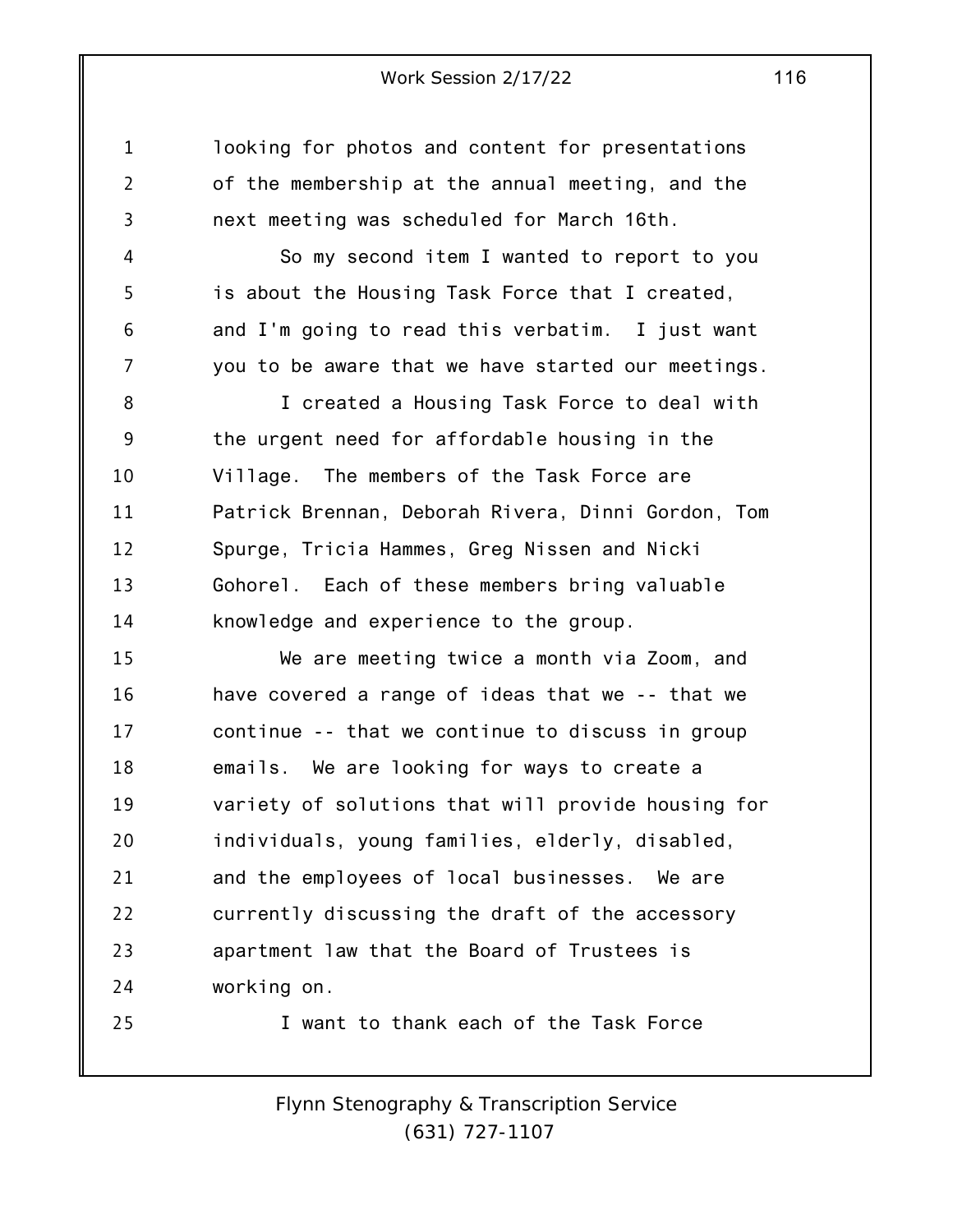1 2 3 4 5 6 7 8 9 10 11 12 13 14 15 16 17 18 19 20 21 22 23 24 25 members for their commitment to the work on this very important issue. Our hope is that we will bring ideas to the Board that can -- that can assist them in the creation of affordable housing in our community. MAYOR HUBBARD: Okay. TRUSTEE ROBINS: Appreciate that. It's a - it's a wonderful group, and I think that the idea is to work with the Board and to offer any help that we can. So good discussion tonight, very good discussion on the accessory apartment law. MAYOR HUBBARD: Yeah. TRUSTEE ROBINS: And I'll be reporting back to everybody on that. MAYOR HUBBARD: Okay. TRUSTEE ROBINS: Okay? And I encourage anybody to watch these meetings online so they know what really took place. MAYOR HUBBARD: Yeah. TRUSTEE ROBINS: That's the best. MAYOR HUBBARD: All right. Thank you. TRUSTEE ROBINS: Thank you. MAYOR HUBBARD: Yep. All right. Trustee Phillips.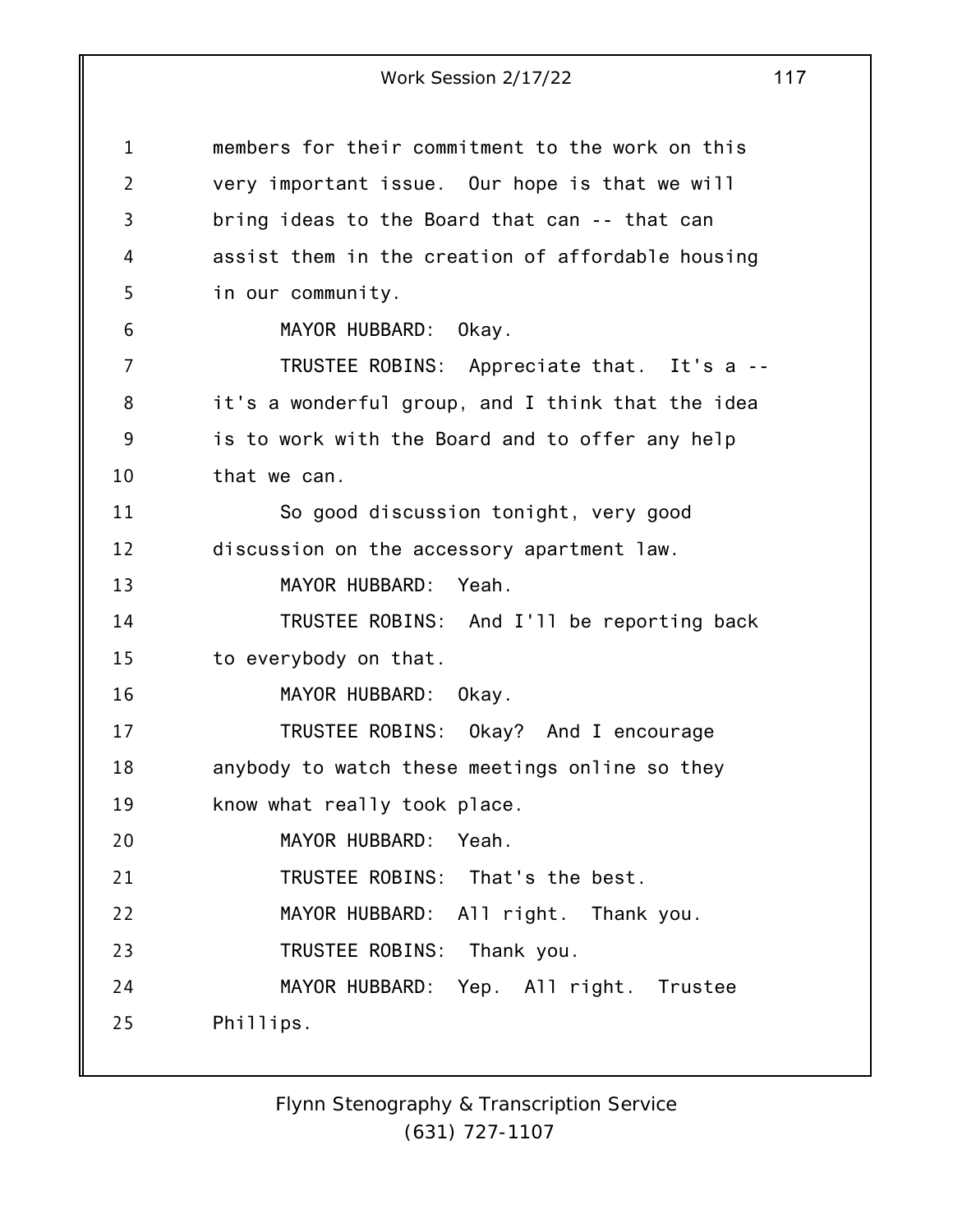1 2 3 4 5 6 7 8 9 10 TRUSTEE PHILLIPS: Normally, the Southold Transportation Commission doesn't really touch too much on anything in the Village of Greenport, but the meeting this afternoon brought up two different topics. Many of the discussion points at the Commission's meeting deals with roads, traffic and parking within the Town of Southold. Today there were two topics that include the Village of Greenport for our sections of Route 25, Main and Front Street.

11 12 13 14 15 16 17 18 North Fork Bike representative spoke at the Commission meeting Today. Alvin Schein, Molly Bentley and a Chris Shashkin, I think that's how you pronounce his name, presented three ideas for safe biking, increase the number of bike racks area townwide, and a marked bike route from Orient to downtown Village of Greenport on Route 48 and into Route 25.

19 20 21 22 23 24 25 We should be expecting letters to the Mayor and the Board of Trustees from this group outlining their proposals for our future discussion. Part of their goal -- one of the goals with the bike route from Orient to downtown Greenport is to expand the roadside, so that there's actually a bicycle path on the roads.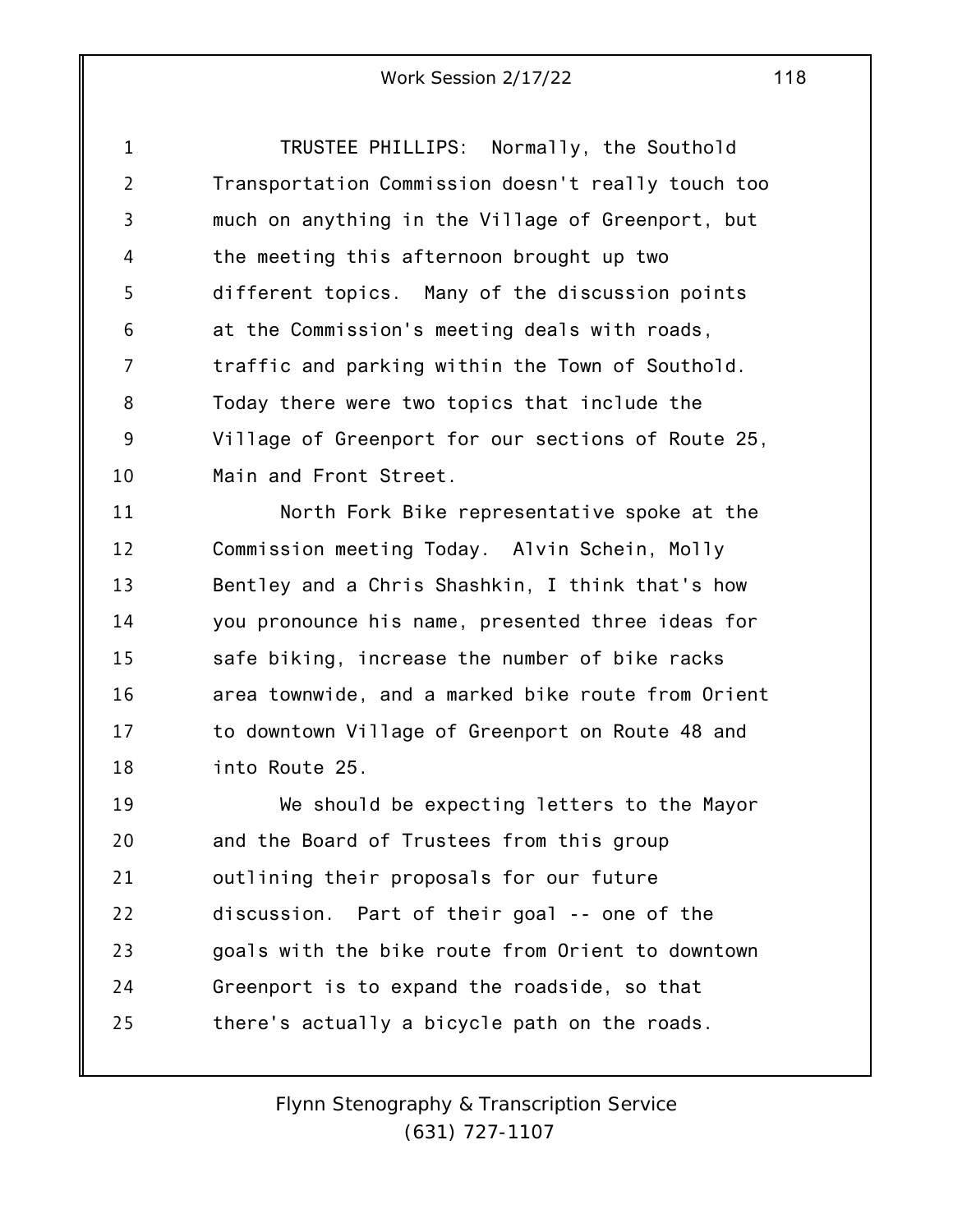1 2 3 4 5 6 7 8 9 10 11 12 13 14 15 16 17 18 19 20 21 22 23 24 25 They -- they were -- they're a very enthusiastic young group of organized -- an organization. They're very into biking. They discovered today that they would have to do - deal with two different municipalities on that, they couldn't just deal with the Town of Southold. So we should be getting -- Mayor should be getting some type of letters from them with these proposals for us to go through, that they're hoping we'll recommend to the New York State DOT. Okay? So that's number one. The other thing is that there was a discussion about the East End Transportation Council and the first steps of restarting the organization. To go back to the -- this historical data, historical information behind the East End Task Council was that in 1996, the East End Supervisors and Mayors Association created the East End Transportation Council to work with the New York State Metropolitan Transportation Council and its member agencies in an effort to develop insight into, and possible solutions to, the growing transportation problems on the East End. Sustainable East End Development Strategies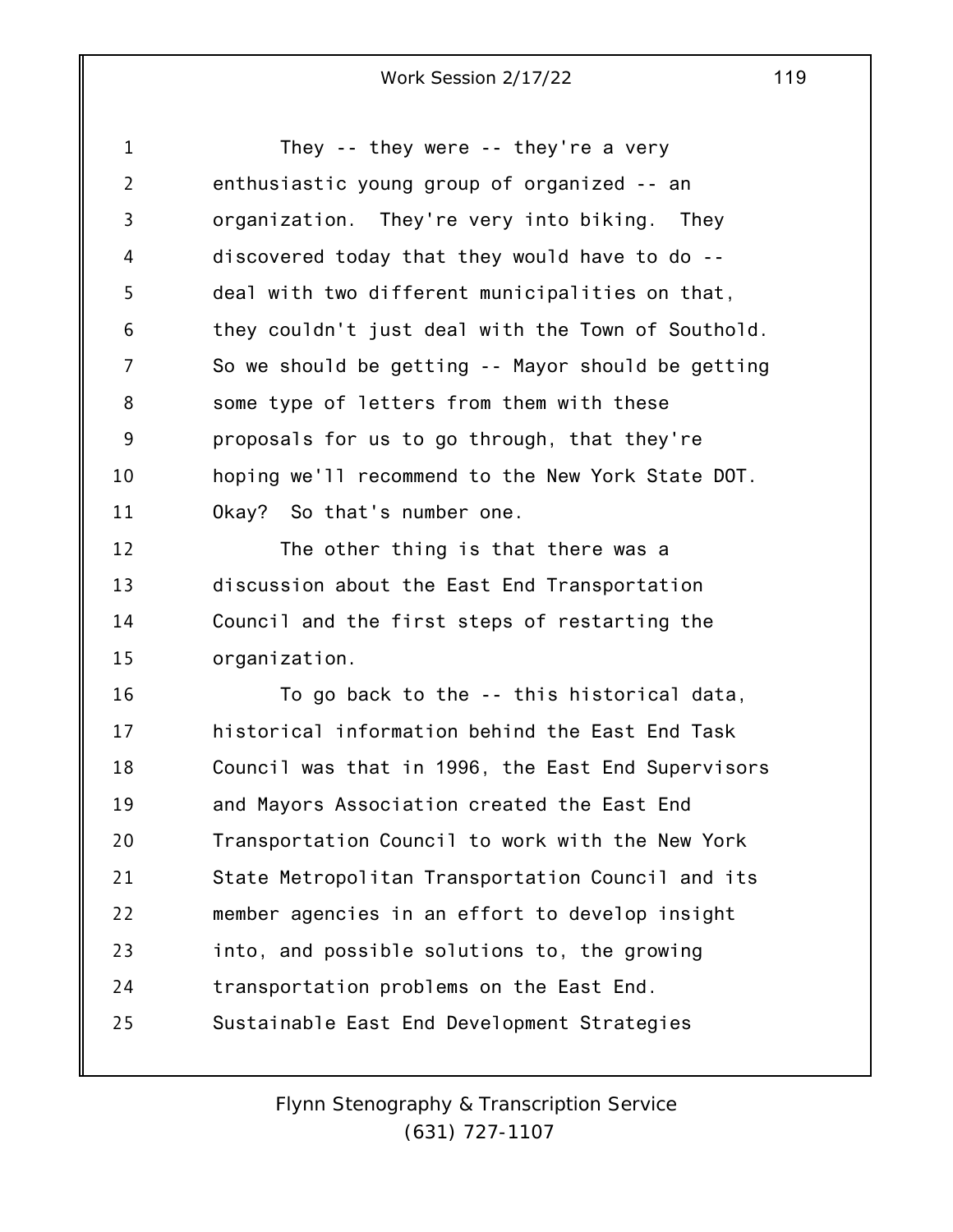1 2 initiative was developed through a federally funded pilot.

3 4 5 6 7 The Council has been dormant for years, and Southold Town Planner, Leather Hanza -- Heather Lanza, she's a former member of the EETC, will be outlining a plan to try to generate interest to restart the group.

8 9 10 11 12 13 14 15 So, Mr. Mayor, I just wanted to make you aware of it. It probably will come up at the Supervisors and Mayors meeting at some point. But I do believe, Paul, don't we interact with the Metropolitan -- the New York Metropolitan Transportation Council? Because I know it does with the train, with Long -- with the Long Island Railroad.

16 17 18 19 ADMINISTRATOR PALLAS: Yeah, we get -- we get notices from them fairly frequently, but they're -- it's really the regional. So it's crowded with many, many different --

20 21 22 23 24 25 TRUSTEE PHILLIPS: Well, what -- I attended some of these council meetings when they were in existence when I was on the Board of Directors for Cornell Cooperative Extension, and it was the network -- the networking possibilities that came out with all the different public transportation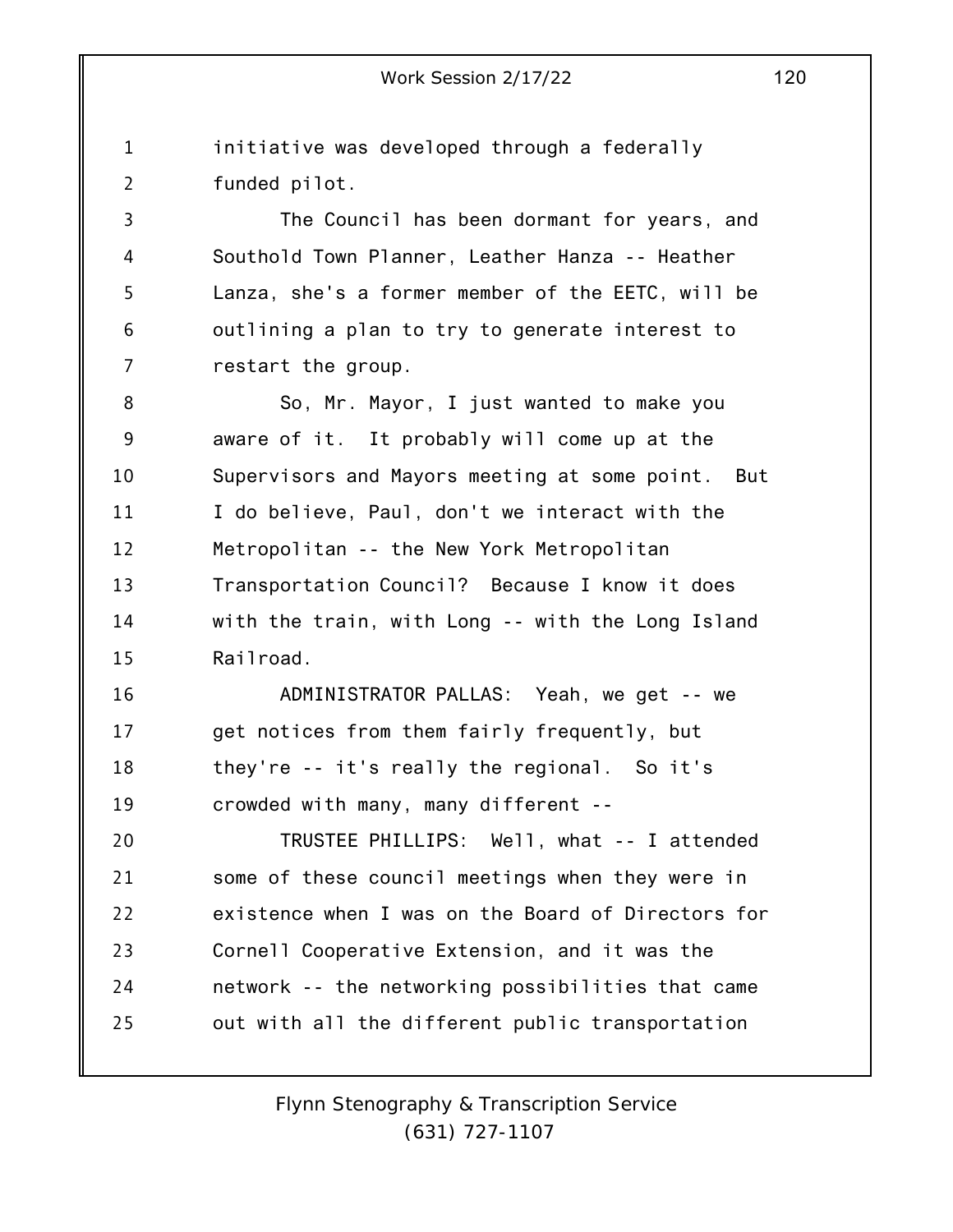1 2 3 4 5 6 7 8 9 10 11 12 13 14 15 16 17 18 19 20 21 22 23 24 25 entities brought together. But I just wanted to make you aware of it, Mayor. It may come up at the Supervisors and Mayors meeting to try to restart this group again, okay? MAYOR HUBBARD: Okay. TRUSTEE PHILLIPS: And then the only other thing I had, because most of what I had has already been discussed, is I received a letter from Christopher -- email from Christopher Dalton. He is the gentleman that we tried to do the boater safety course through the Fire Department and it didn't quite pan out fast enough. So he has asked and reached out to me again, and I would like to help, with the Board's permission, to create - you know, to ask for the use of this room and get out to the world that this -- and have the boater safety course here earlier in the season, in maybe May or June, before the boating season starts, because not everybody is really aware that they have to have some type of safety course by 2025, regardless of what age. So I would just like to have permission to work on that with you through the Clerk's Office, if that's all right with you. MAYOR HUBBARD: That you want us to be the sponsor of.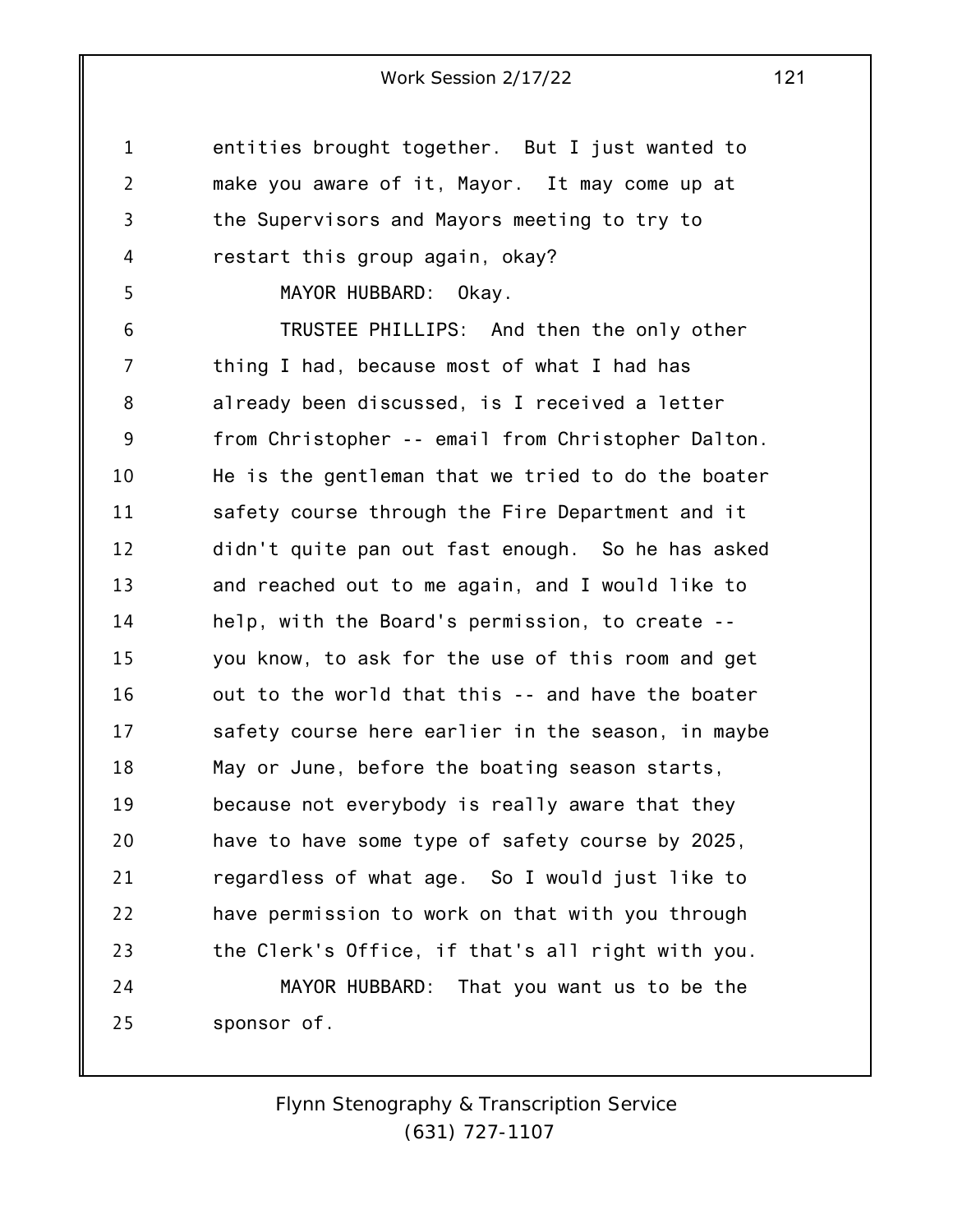1 2 3 4 5 6 7 8 9 10 11 12 13 14 15 16 17 18 19 20 21 22 23 24 25 Work Session 2/17/22 122 TRUSTEE PHILLIPS: Well, want us to be the sponsor this time. MAYOR HUBBARD: Okay, that's fine. TRUSTEE PHILLIPS: Not go through the Fire Department. MAYOR HUBBARD: Yep. Just we'll have to verify dates that the meeting room -- TRUSTEE PHILLIPS: Right. MAYOR HUBBARD: -- is not being used. Let's work on that. Do we need a resolution on that? TRUSTEE PHILLIPS: How about I send you the email, because I just got it this afternoon. I  $don't --$ MAYOR HUBBARD: Okay. TRUSTEE PHILLIPS: I think that the resolution would need to be for this month. We could do it for March, I think, and get our ducks in a row as to the -- MAYOR HUBBARD: So advertising and doing it and everything else, I think. TRUSTEE PHILLIPS: Right. MAYOR HUBBARD: I think, if we're going to -- if everybody's comfortable with it as being sponsor on it, then why don't we do a resolution for this month.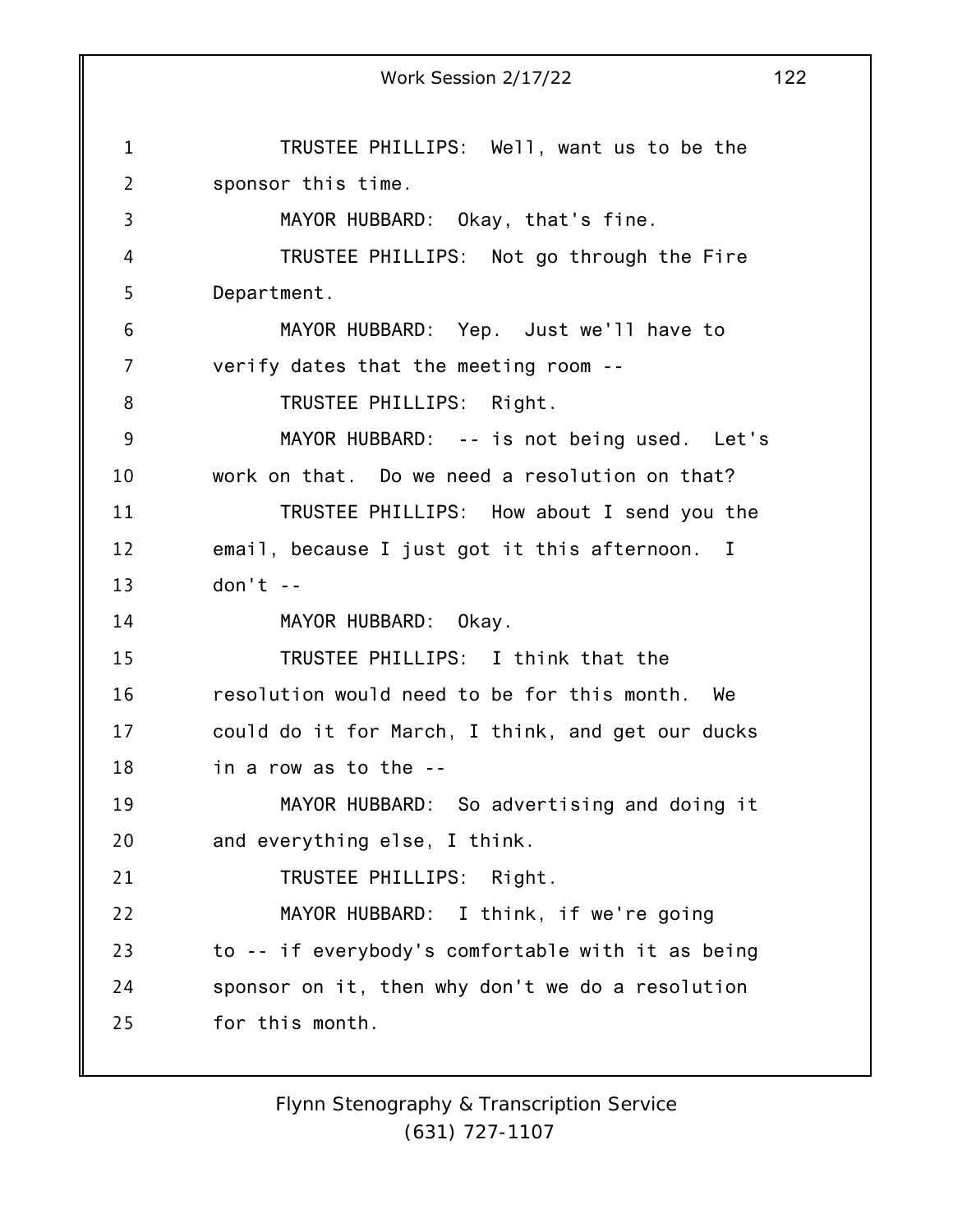1 2 3 4 5 6 7 8 9 10 11 12 13 14 15 16 17 18 19 20 21 22 23 24 25 Work Session 2/17/22 123 TRUSTEE PHILLIPS: Okay. All right, fine. Thank you. MAYOR HUBBARD: To sponsor a boater safety course, you know. TRUSTEE PHILLIPS: Yeah. You and I will - yeah, you and I will get together on it and -- MAYOR HUBBARD: Yeah. CLERK PIRILLO: And send me an email. MAYOR HUBBARD: Yeah. TRUSTEE PHILLIPS: Yeah, I'll send you the email. MAYOR HUBBARD: All right. We can work on the dates and everything else, just to get it in the works that we are sponsoring one, so the public knows, and we'll -- you know, we can codify the dates at a later point. But this way, at least we have it and we're saying, you know, Village space, Village sponsored and -- TRUSTEE PHILLIPS: Yeah. I would like to get out. MAYOR HUBBARD: Registration would go through the Clerk's Office, then. TRUSTEE PHILLIPS: I -- I'm not sure how it goes through for them. MAYOR HUBBARD: Well, through them, or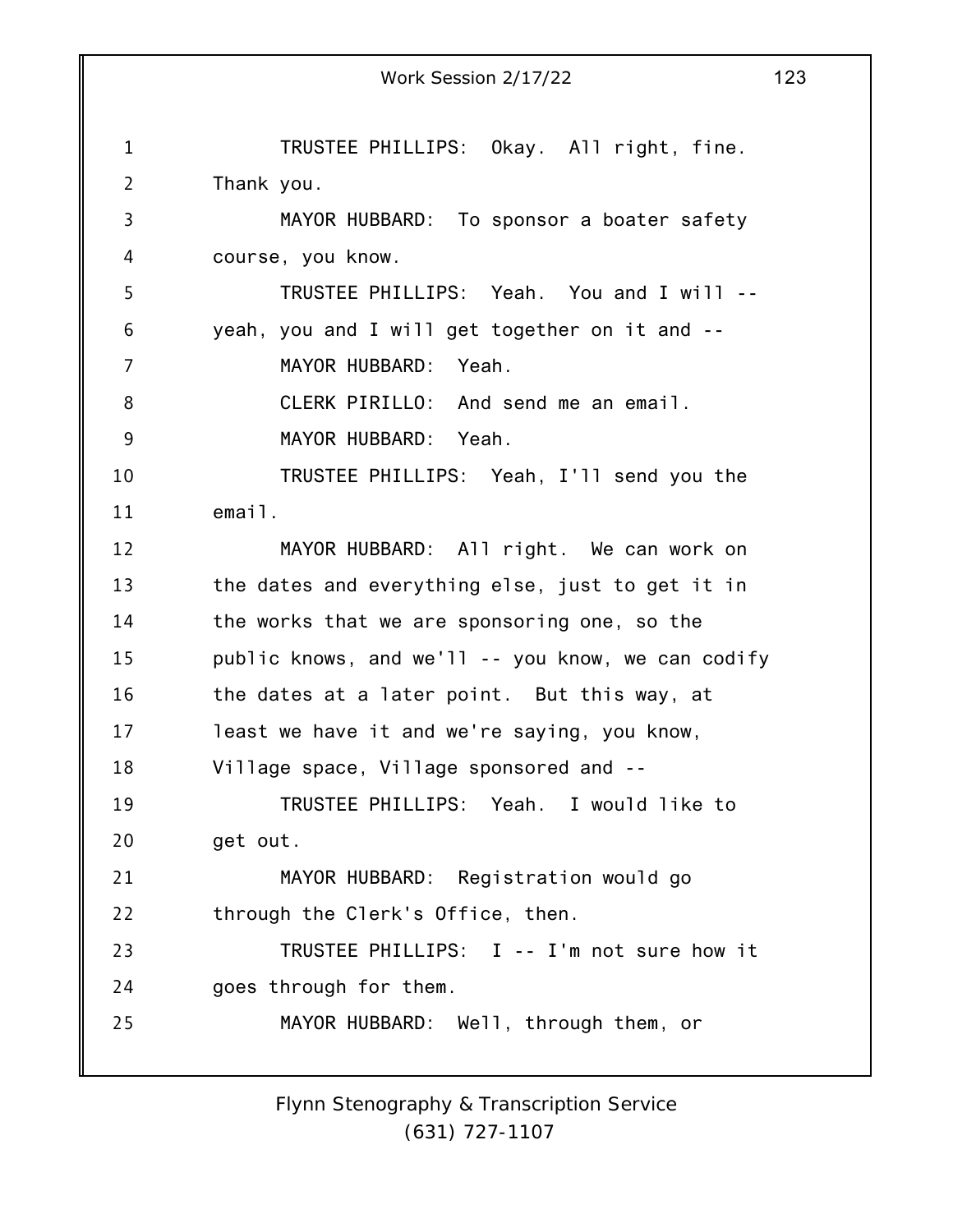1 2 3 4 5 6 7 8 9 10 11 12 13 14 15 16 17 18 19 20 21 22 23 24 25 whatever, but -- TRUSTEE PHILLIPS: But I think -- MAYOR HUBBARD: Well, they were trying to - not picking on the Fire Department, but they tried to get the Fire Department to do it, and there's so much else going on with the Fire Department, to actually sponsor the thing and get it going -- TRUSTEE PHILLIPS: It didn't work. MAYOR HUBBARD: -- and a sign-up list, it wasn't working that way. TRUSTEE PHILLIPS: Right. So I'd rather do it -- MAYOR HUBBARD: So that's why I'm saying, if we run it through as a Village-sponsored thing -- TRUSTEE PHILLIPS: Yeah. MAYOR HUBBARD: -- through the Clerk's Office, if they could do the registration, let the Clerk know and work it all out with the Administrator, then let's -- we could give it as us doing it. TRUSTEE PHILLIPS: The only thing that I would like to hope that we would be able to do, and I don't think this is a resolution, is that we would be able to get a fair amount of youth in here to take the course. And perhaps some who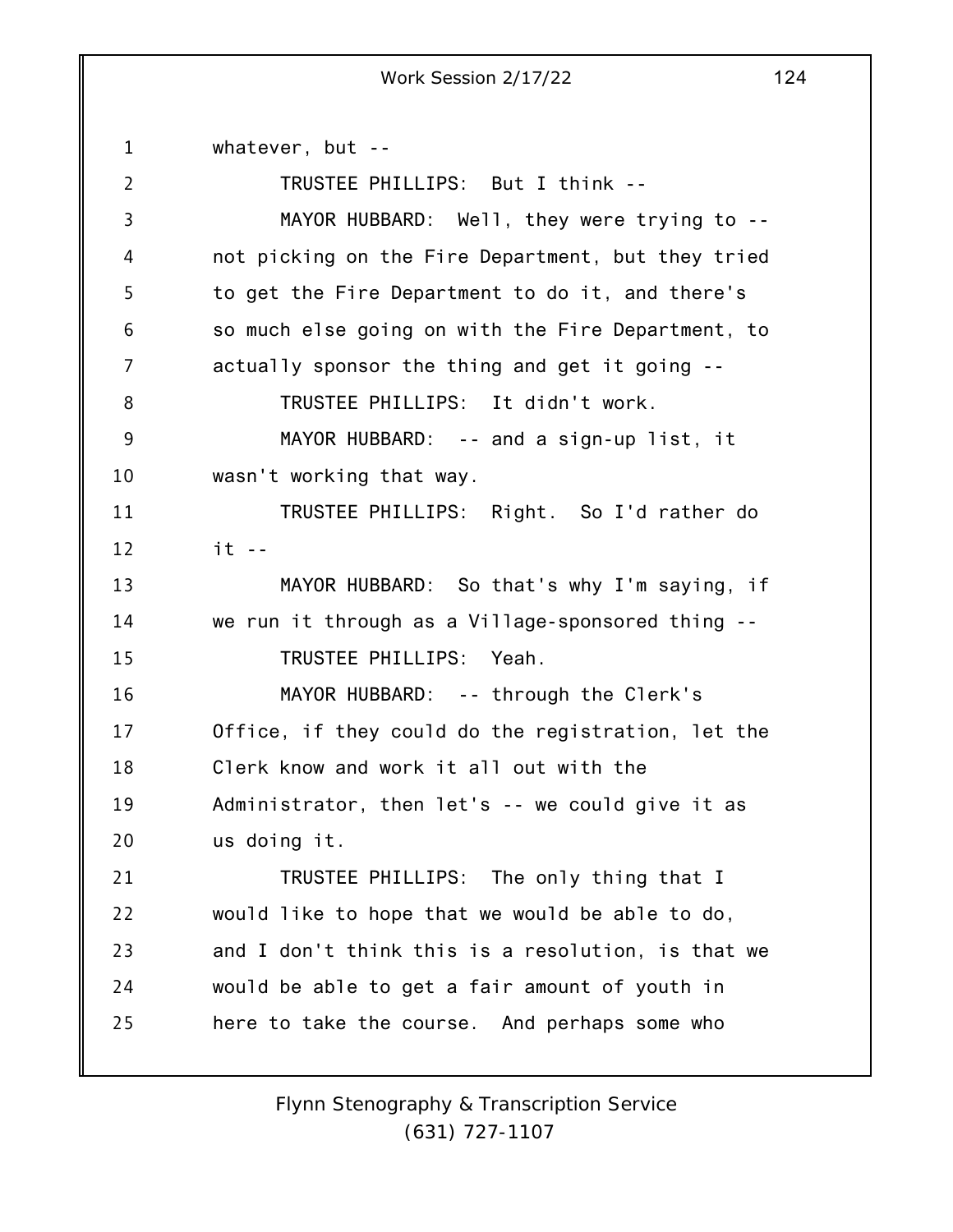1 2 3 4 5 6 7 8 9 10 11 12 13 14 15 16 17 18 19 20 21 22 23 24 25 Work Session 2/17/22 125 can't pay the fee, we might find some funding to pay for the registration fee, but that's something I could talk to you about. MAYOR HUBBARD: Well, yeah. TRUSTEE PHILLIPS: Yeah, okay. MAYOR HUBBARD: Like a scholarship for it, something, that somebody really needs it, or whatever, you know, that's -- TRUSTEE PHILLIPS: All right. MAYOR HUBBARD: We could talk to Robert about that. TRUSTEE PHILLIPS: (Laughter) I was going to talk to a few other people in the boating community. MAYOR HUBBARD: Yeah. TRUSTEE PHILLIPS: Okay. Other than that, that's all there is for tonight. MAYOR HUBBARD: Okay. Thank you. Trustee Martilotta? TRUSTEE MARTILOTTA: Sure. So two quick things, Mr. Mayor, which we spoke about, myself and the other Trustees. When I spoke to Trustee Clarke, Trustee Phillips, I believe, Trustee Clarke spoke to Trustee Robins, just to try and streamline some of our concerns as Trustees. We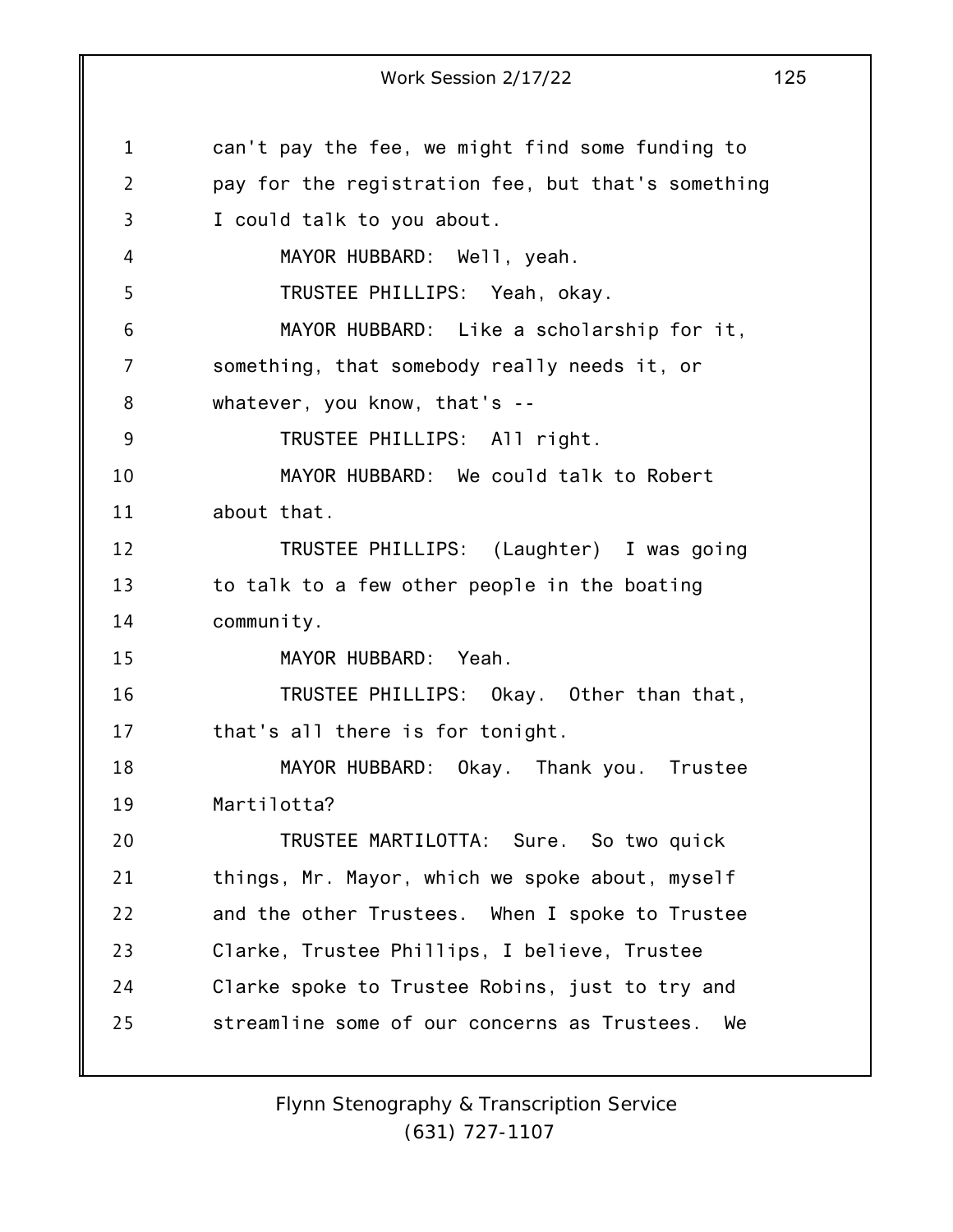1 2 3 4 5 6 7 8 each bring up like different things each month. It kind of gives a push and pull that might not be entirely fair to the staff as we're answering questions and we're going in a number of different directions. So we said we would try and come up with two to three different things, get them to the Mayor, so that we kind of focus our attention and move things in that direction.

9 10 11 12 13 14 15 16 We haven't gotten -- this was a great idea that we came up with about two of them. So we haven't had -- put it all together yet, but we will have some stuff together for next month to give to you to try to make it -- get a little more efficient and use the staff. You know, the staff is excellent, but if were pulling them in a hundred directions, it makes it tough.

17 18 19 20 21 22 23 24 25 One of the things that I'm going to put on that I brought up in the past, and I think we're finally figuring out how to do. For all those on the Board here for the last, I don't know however many years, we've made like, I think, incredible strides in the infrastructure of the Village. You know, the sewer plant and electric plant didn't work. We've really fixed a ton of stuff and it's really great. And I think that we're at a point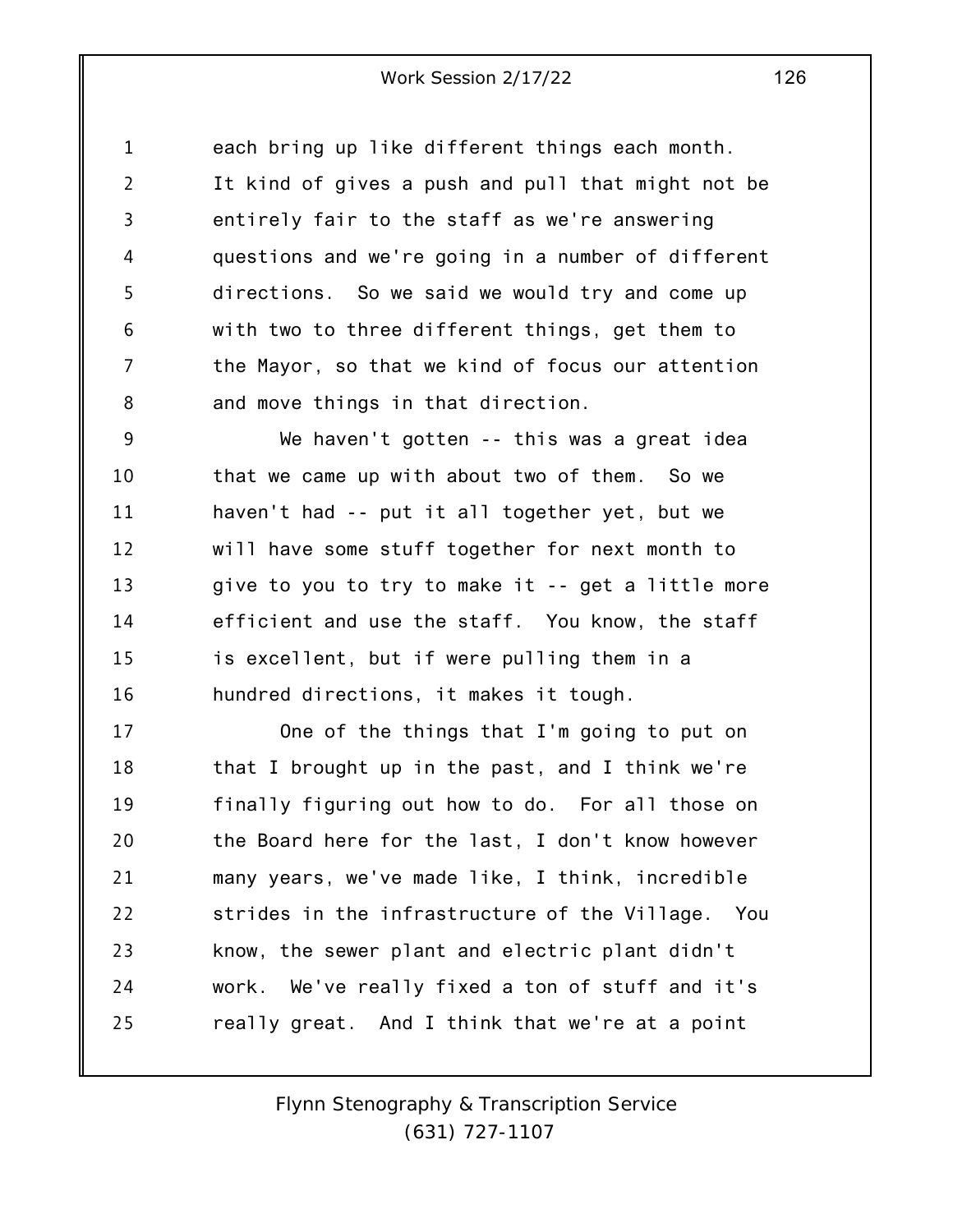1 2 3 now where we could start investing in some of those extra things that make the Village, you know, something really neat.

4 5 6 7 8 9 10 I have to come up with a list. I'm looking for input from whoever, but some things that jump to mind, the fountain on Adams Street, misters, the Jail, Moore's drain, Moore's -- the trails through Moore's Woods. We came up with a half a dozen different things. If anybody has any other idea, please let me know.

11 12 13 14 15 16 17 18 19 20 21 22 23 24 25 This would be something that would be longer term, perhaps make something -- we wouldn't be able do it for this budget, but perhaps for the next, to set up some sort of capital type line item in the budget, something that we could chip away on each year. Because, in the same way that a lot of the infrastructure from the Village had suffered for a number of years, I can't imagine when the last time a coat of paint went on that fountain on Adams Street. You know, it's probably been -- there was probably horses drinking from it, probably a horse fountain, so -- TRUSTEE PHILLIPS: I think you also can bring up the monument -- TRUSTEE MARTILOTTA: Oh, no, there's --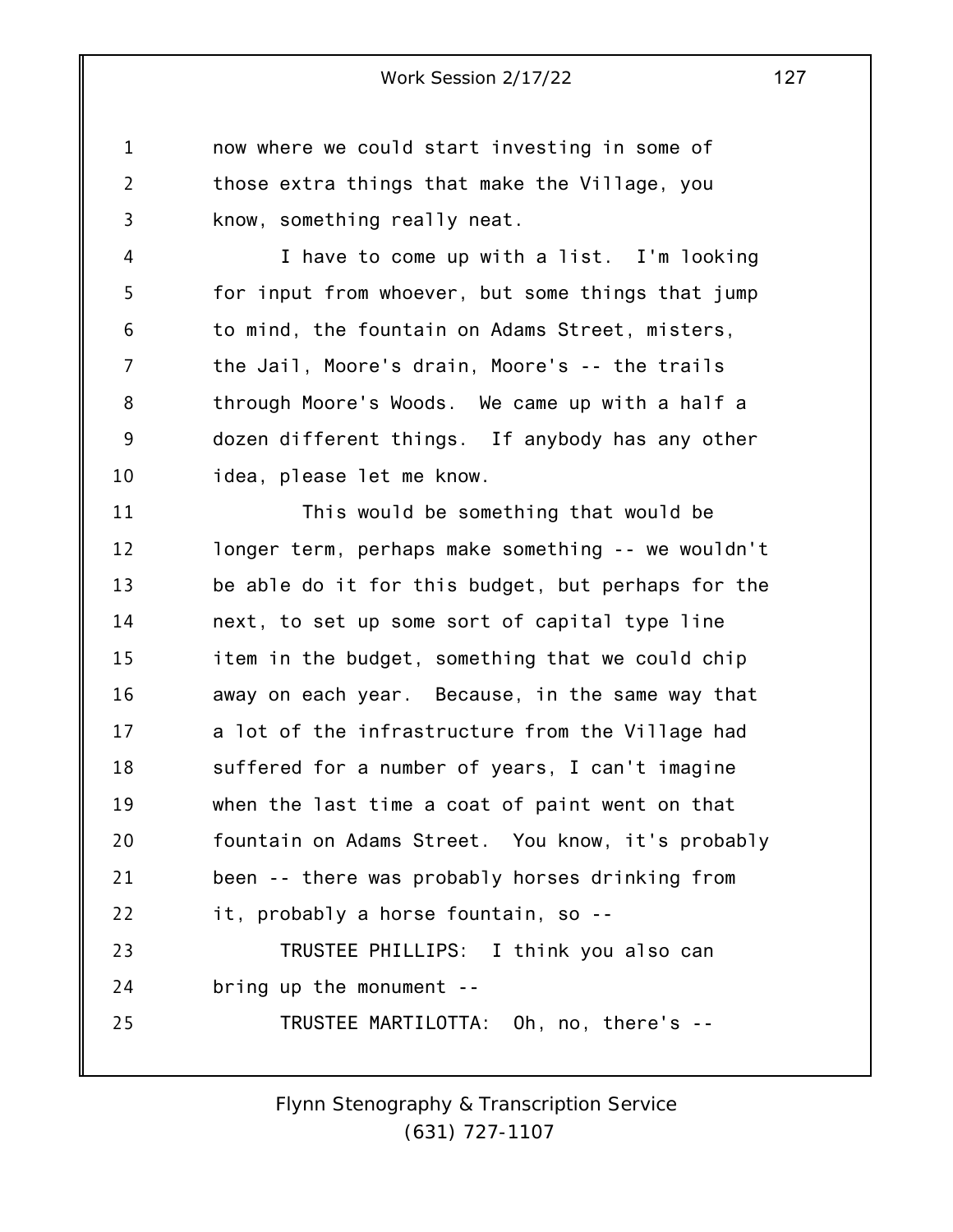1 2 TRUSTEE PHILLIPS: On Steamboat Corner there.

3 4 5 6 7 8 9 10 11 12 13 14 15 16 17 18 19 20 21 22 23 24 25 TRUSTEE MARTILOTTA: Absolutely. I mean, there's tons, right, there's tons. But, I mean, I think that's the idea, is to come up with a list, come up with a schedule, come up with some rough pricing, come up with a line in the budget. Like this will take an extended period of time to do, but I think it's -- I think it's the natural progression. You know, I think we've reached a place where a lot of things are starting to work well, and, you know, another challenge. What else, what are we going to fix next? So, if anybody has any ideas, any ideas with that, please email me. Again, there's -- there's quite a few things that I think we could come up with throughout the Village, but I think it's time for us to start working on those. That's all I had, Mr. Mayor. MAYOR HUBBARD: Okay. Thank you. Okay. Trustee Clarke. TRUSTEE CLARKE: Thank you. At your request I began, as the Liaison from the Village Board to the Friends of Mitchell Park, with my first meeting on February 7th. We had listened mostly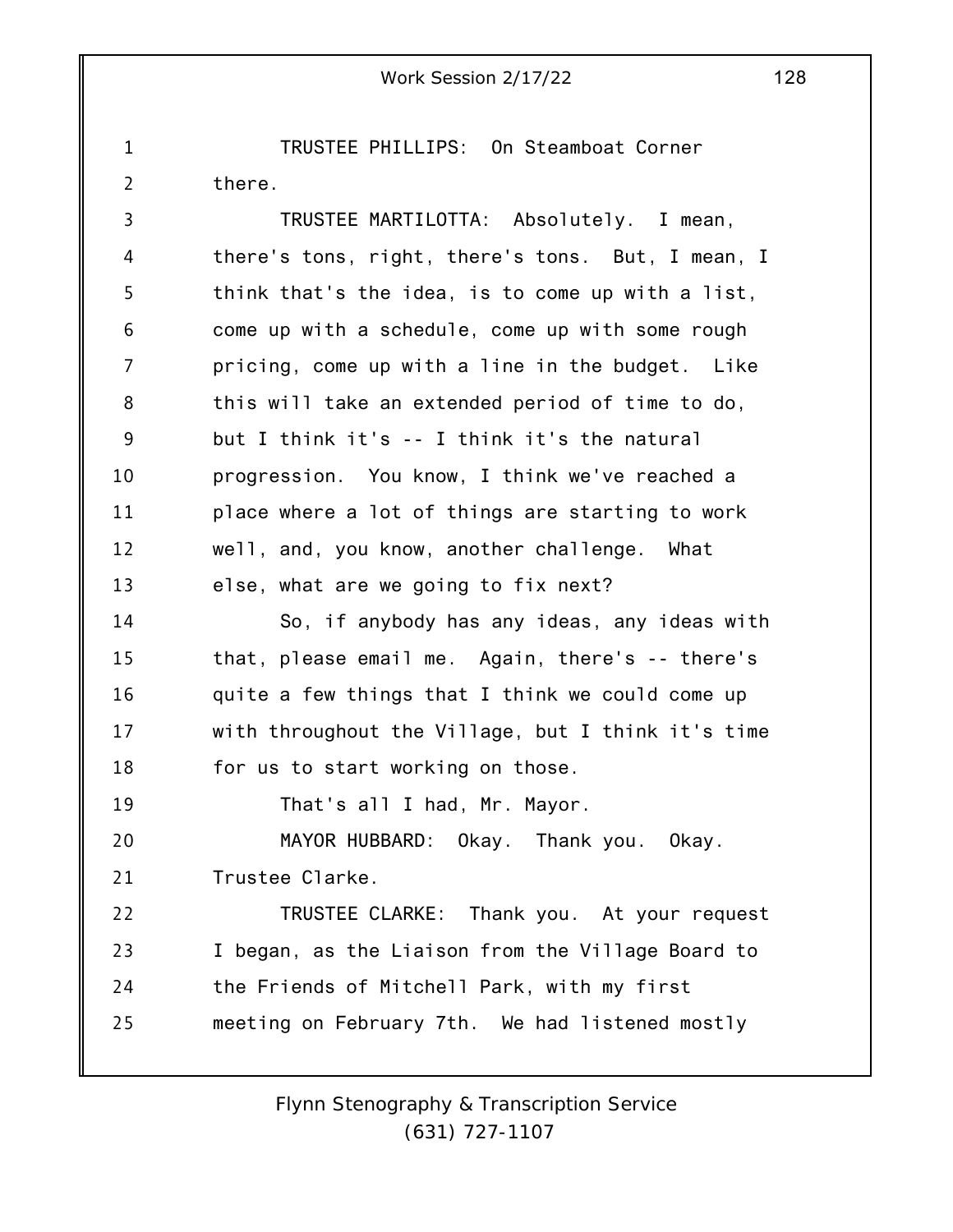to them, and learned about the organization and their charter. And they discussed some of the ideas that they're working on.

1

2

3

4 5 6 7 8 They're interested in any ideas that I would have to help them bring their vision forward. In an uncharacteristic fashion, I didn't share any. I listened instead of talking. We will meet monthly.

9 10 11 12 13 14 15 16 17 18 19 20 21 22 23 I did want to specifically ask the Trustees and the Mayor if there are ideas or things that you'd like to see Friends of Mitchell Park doing that you want me to bring or try an advocate for in those meetings, to let me know. And I also wanted to speak to the public who attends and watches these meetings. If there's any ideas that you'd like to see me bring forward to Friends of Mitchell Park in ways to use, or promote, or subsidize events in the park, or anything that they could do in their charter, I'm all ears. I'm easy to reach and I'd be happy to bring it forward. I'm sure that in future meetings, I'll have more information, but it was a good first meeting for a start.

24 25 I put forth -- I had a meeting with two members of the North Fork Dark Skies Coalition who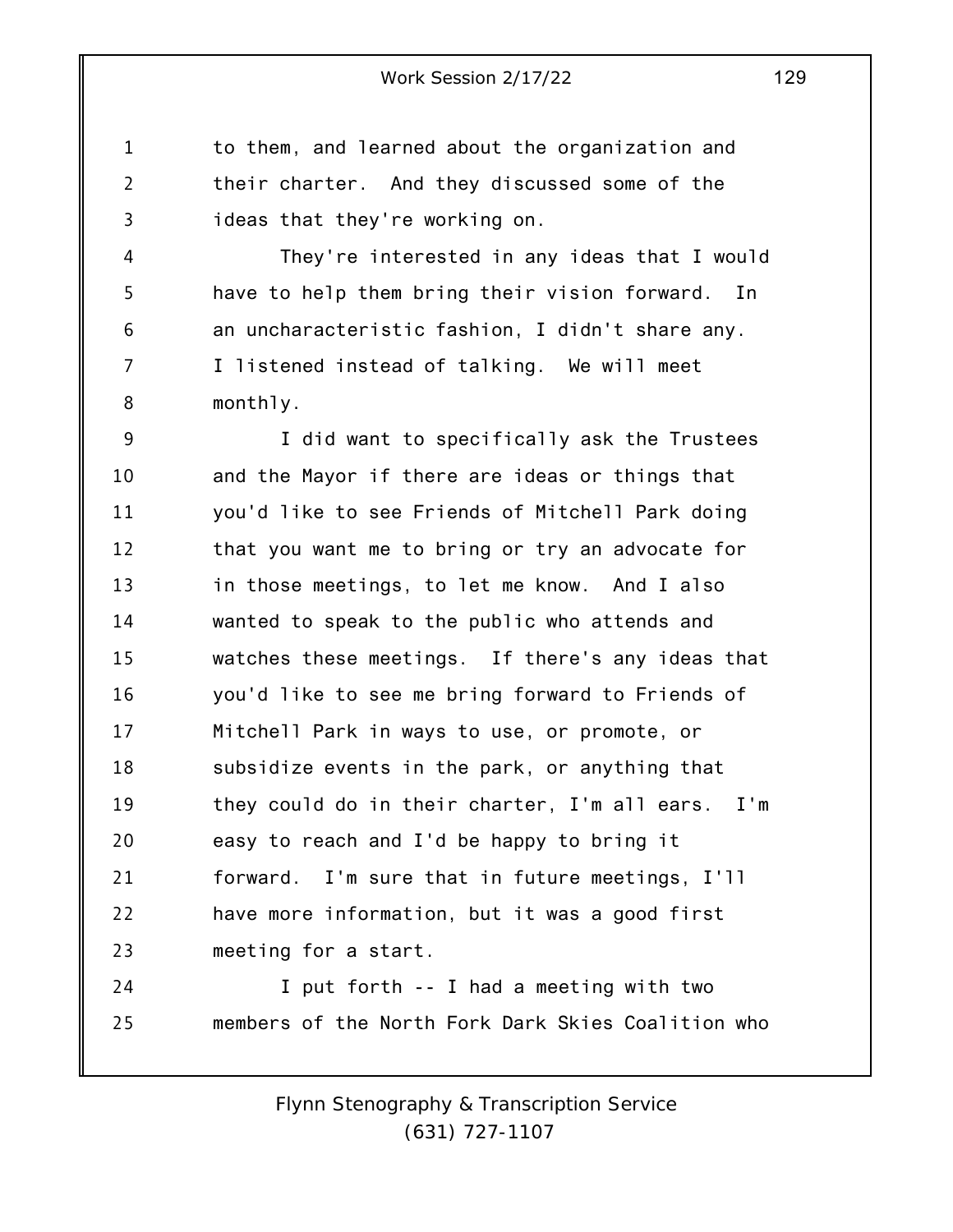1 2 3 4 5 6 7 8 9 had reached out to me to advocate for Greenport adopting Dark Sky practices and the potential to adopt these practices in our LWRP. And of particular interest was specific measures that are important to boaters and mariners, so that they are not confused in the entrance and existing of our Stirling Harbor and main Greenport Harbor in any lighting that would help -- that would obscure their navigational abilities at night.

10 11 12 13 14 15 16 17 18 19 So, interestingly enough, I see in the minutes from the HPC that they are looking to roll dark skies ideas into their recommendations for applicants for any work in the Historic District, and also, interestingly enough, the idea that the LWRP could house this recommendation. And lastly, the good news that our existing plans, the Administrator informs me, to move to LED street lights would automatically be Dark Skies compliant. So that is a plus.

20 21 22 23 24 25 The only other thing that it would potentially -- both in reading the HPC ideas, holiday lighting specifically is mentioned, and holiday lighting is also specifically mentioned in the Dark Skies recommendations, and that would mean the day before Thanksgiving to January 6th,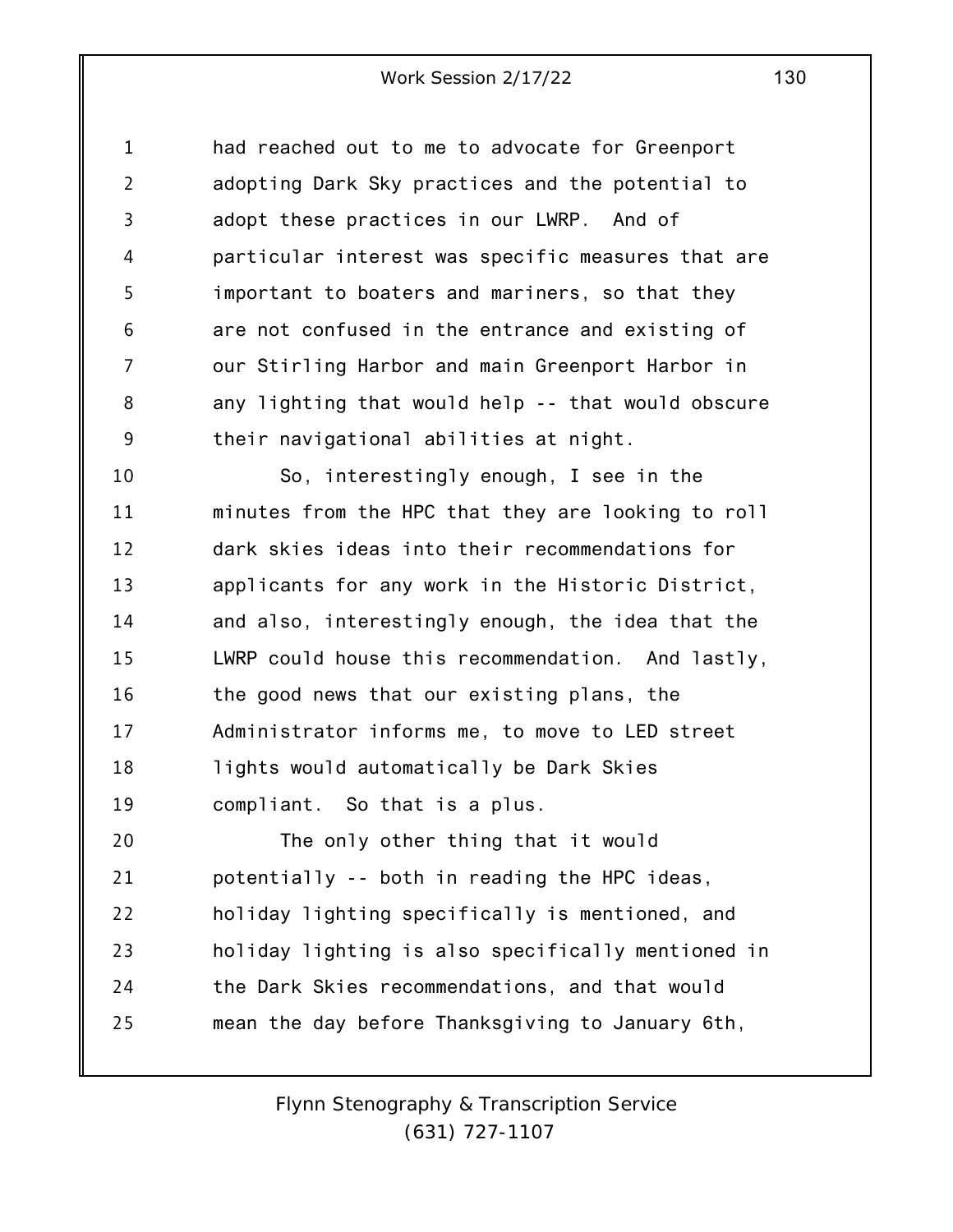1 2 3 4 5 6 not for many months. So that's something of concern for those who want to provide more lighting more frequently in the Business District. It would be something to be considered, and we'd have to advocate for what we thought was right for our Village. But that's my report on that.

7 8 9 10 11 12 13 14 15 16 17 We have kicked off our planning for Dances in the Park 2022. Some additional new ideas are to ramp up our social media work on that. The amount of people that joined that Facebook page, because I'm the administrator, though I don't do anything, I get notified of every person who likes the page and follows the page, and it's a popular page. We've grown by 500 or 1,000 people over the two years that I've been working on this. So, with a little bit of additional purposeful work, I think we can really make an impact.

18 19 20 21 22 23 24 25 We plan to benefit from the experiment we did last year with the student musicians, and hope to expand that with the cooperation of the music program at the Greenport School, and continue to present a short program in advance of the headlining band. There'll be more details to come. We'll be working diligently on this in March and April, with the full program coming to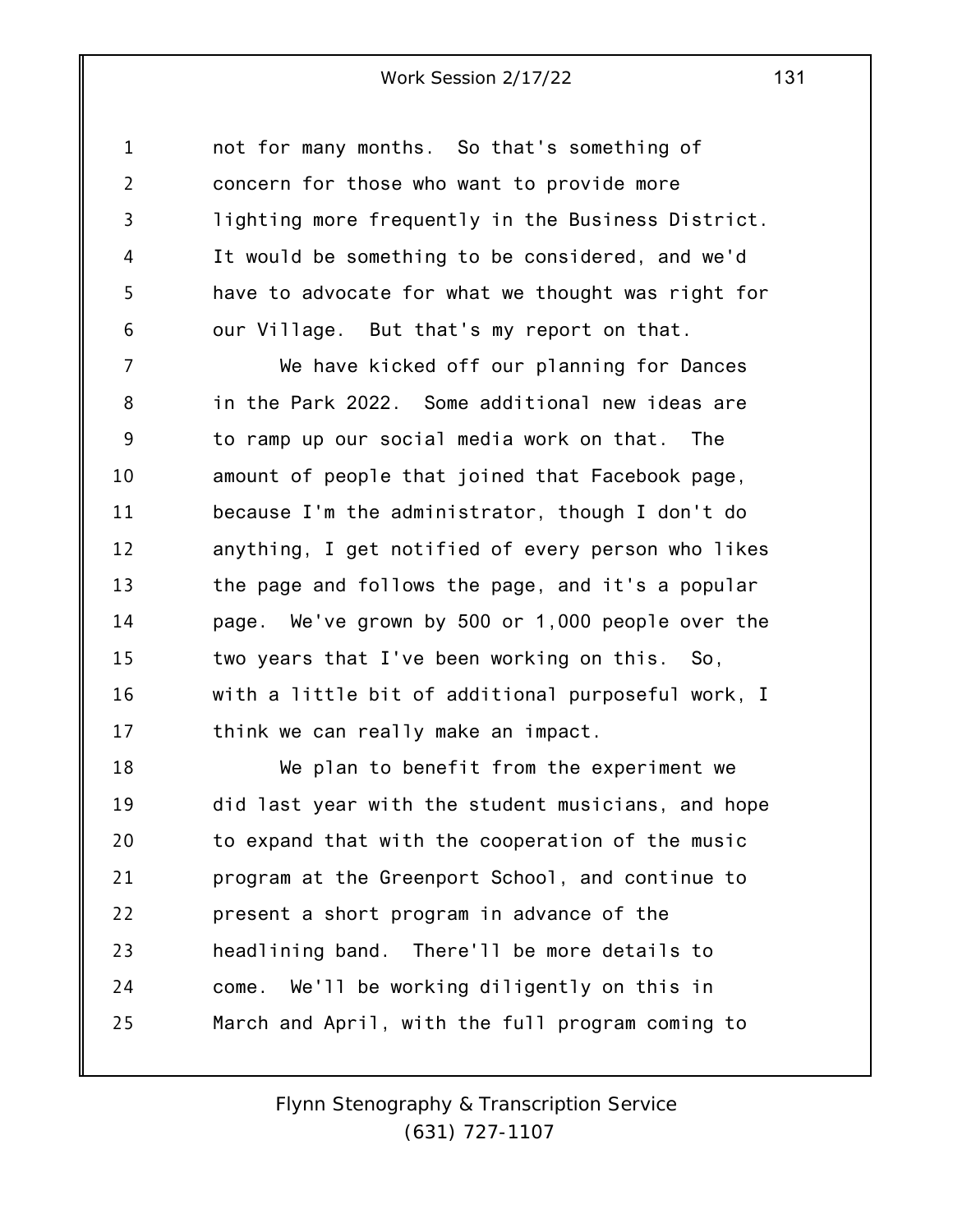1 2 3 4 5 6 fruition, I'm sure, before the summer season kicks off, so we can get all of our marketing and printed materials put together for the program. So I'm excited about that, to have a full year of Dances in the Park for the first time in a couple of years.

7 8 9 10 11 12 13 14 15 16 17 18 19 20 21 22 23 24 25 Lastly, I participated in the most recent meeting of the Skate Park Committee. As you know, we approved in the December meeting the public assembly permit for the Skate Park Festival in August. And the committee is now beginning to meet in earnest to plan for that festival, and I can report that there are a lot of very exciting and big initiatives that they are working on that -- more to come. But a lot of coordination for intermittent fundraising to try and not only make repairs, but to raise funds and look for grants that would eventually bring the skate park not only back to where it was when it was constructed and conceived, but beyond that, into a facility that would go into the future with state-of-the-art features for the participants. So I'll be working closely with the Administrator and Clerk and the committee to make sure that anything that needs the input from the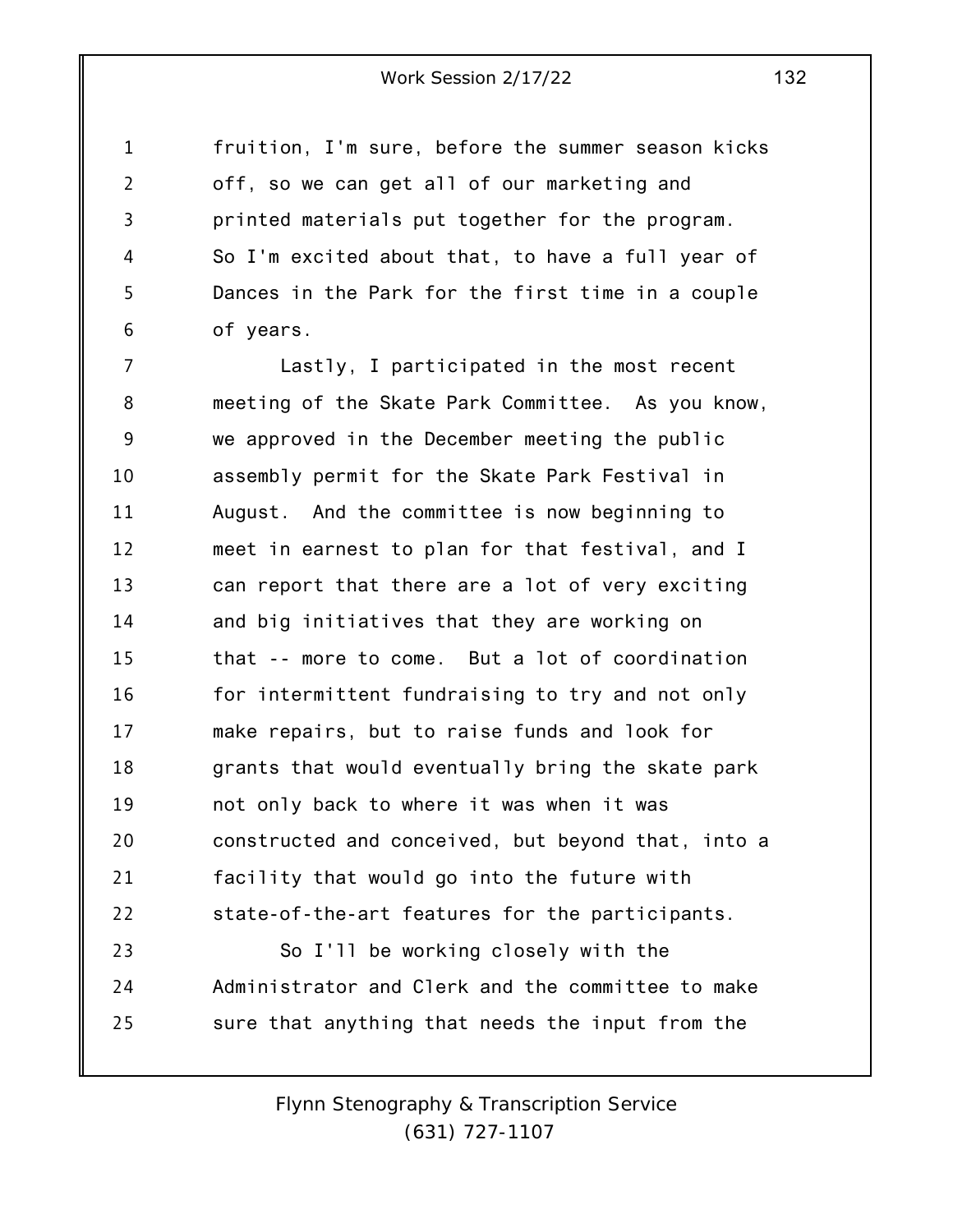| 1              | Board of Trustees or any approvals is brought      |
|----------------|----------------------------------------------------|
| $\overline{2}$ | forward in a timely basis, and that you're all     |
| 3              | included in any decisions moving forward.          |
| 4              | I think that's it. Thank you very much.            |
| 5              | MAYOR HUBBARD: Okay. Thank you. Okay. I            |
| 6              | just had two things just as an update.             |
| $\overline{7}$ | When we start doing the drainage work at the       |
| 8              | wastewater treatment plant, we're going to take    |
| 9              | another look at the Fourth Street sump. I was      |
| 10             | sent pictures about that this past week. Our guys  |
| 11             | went down and pumped it down today, until our      |
| 12             | pump, some type of frog or something, had cut out. |
| 13             | (Laughter)                                         |
| 14             | MAYOR HUBBARD: So it didn't get all the way        |
| 15             | down, but it was only about four inches. They're   |
| 16             | going to come up and do some more borings in       |
| 17             | there, try to get it to drain better.              |
| 18             | One thought I did have is adding a foot of         |
| 19             | sand to it, so that could absorb it, keep the      |
| 20             | water level not as deep as it is. They're saying   |
| 21             | it's four feet deep. It's really only about 29     |
| 22             | inches. They measured it today. It's at 2 1/2      |
| 23             | feet, it's not four feet, but that's -- that's all |
| 24             | immaterial.                                        |
| 25             | But, still, the sand, more sand on the top         |
|                |                                                    |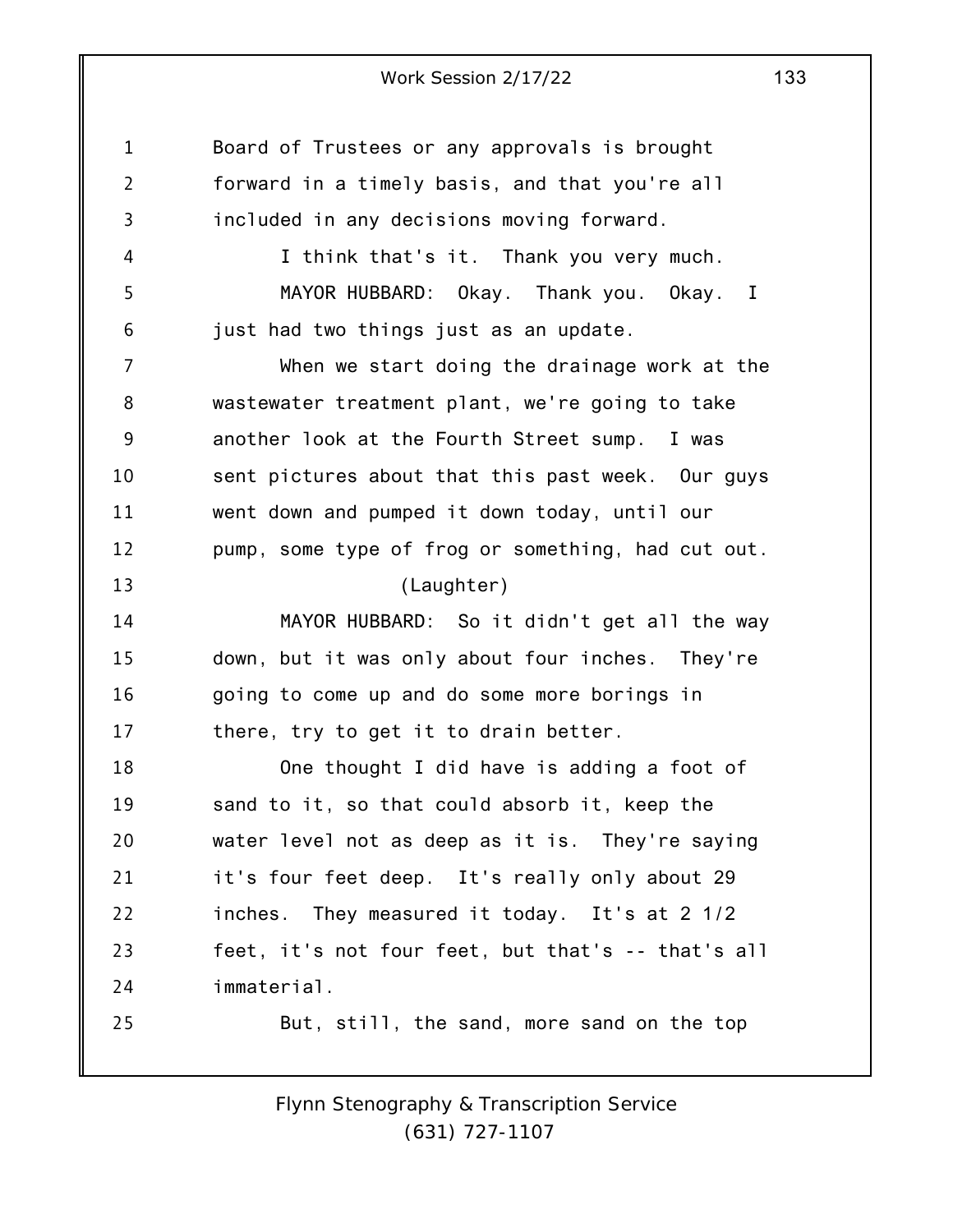1 2 3 4 5 6 7 8 9 around the rocks will help that not be as deep and not as much of a hazard, and we are going to bore that. There's probably a second layer of clay or something else underneath there. We're going to have to go down deeper, but when the machinery is here. If it works, if the machinery they have there, I talked to Paul about that, if that doesn't work, then we'll get a different, a bigger piece of machinery, whatever we need to do.

10 11 12 13 14 15 16 But just so the public knows, we are addressing that. We really don't want to put a fence around it, because people are not going to like to look at a fence, and it's going to look like a sump, like you see down 48 and everything else, it's going to be ugly. But we want to make sure that we take care of the safety concerns, so.

17 18 19 20 21 22 23 24 25 TRUSTEE PHILLIPS: Also, will it be -- and I know that sometimes the overflow, it's been - make -- the waters been making its way out and down the steps and into the beach. I don't know if you've noticed that. That was a couple of - couple of times where it's actually breaking through. You know, it's been high enough where it's been breaking through and causing a river going down towards the beach.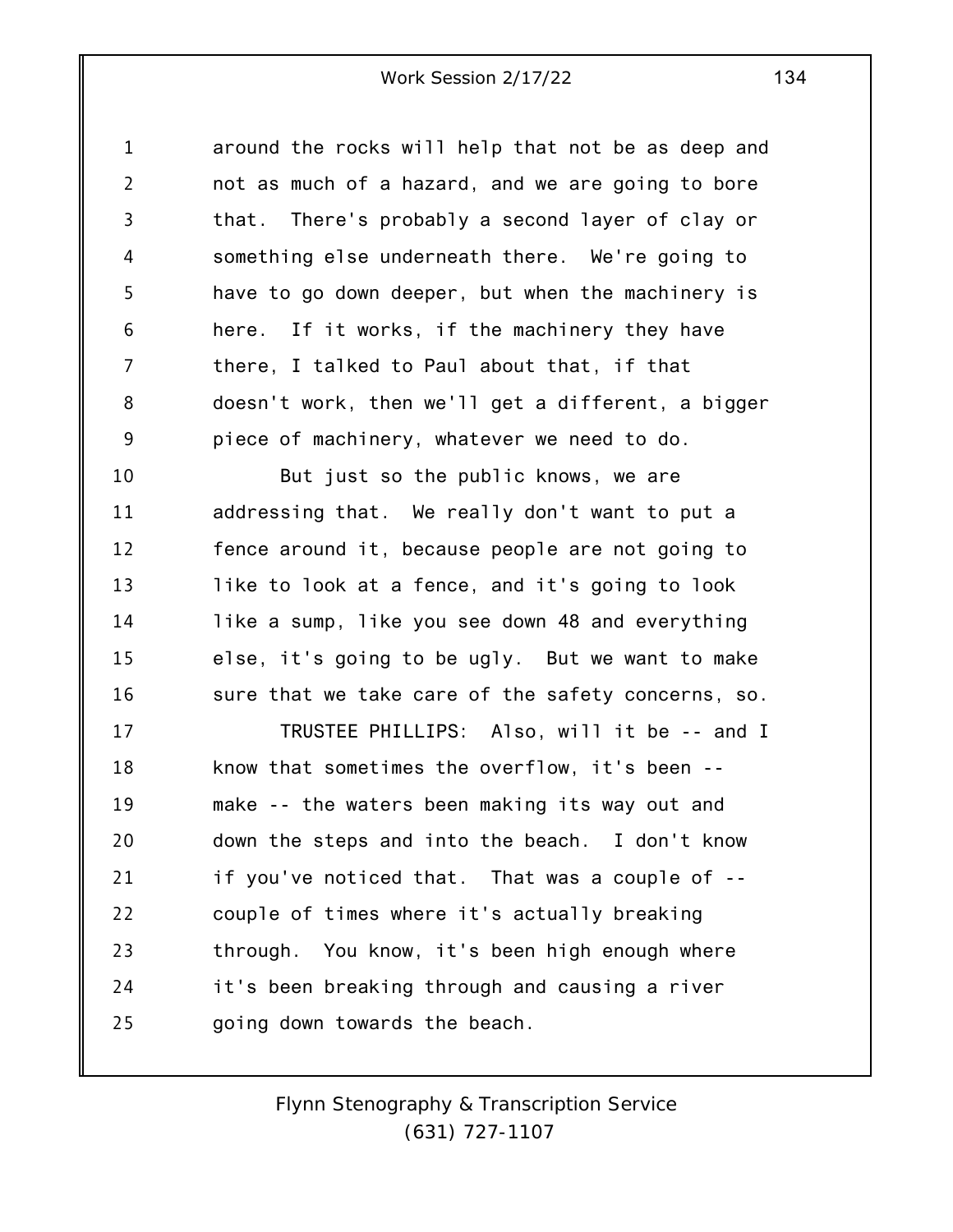| Work Session 2/17/22 | 135 |
|----------------------|-----|
|----------------------|-----|

1 2 3 4 5 6 7 8 9 10 11 12 13 14 15 16 17 18 19 20 21 22 23 24 25 MAYOR HUBBARD: Towards the condo side? TRUSTEE PHILLIPS: No, going towards the -- MAYOR HUBBARD: Peconic Land Trust side? TRUSTEE PHILLIPS: Peconic Land Trust side, yeah. MAYOR HUBBARD: Okay. I hadn't noticed that, but Paul will take a look at that. We also thought that -- TRUSTEE PHILLIPS: I think I have a picture of it, I'll try and find it, okay? MAYOR HUBBARD: All right. We also had talked about putting a couple of drains farther off the road a little bit to catch more of it before it actually gets down to there, but that's something that we're going to -- you know, before the road gets paved. TRUSTEE MARTILOTTA: Yeah. TRUSTEE PHILLIPS: Yeah. Well, I -- MAYOR HUBBARD: Because it is -- that's --TRUSTEE MARTILOTTA: That's what I was thinking, too. TRUSTEE PHILLIPS: But aren't we -- MAYOR HUBBARD: That's going to -- TRUSTEE PHILLIPS: Yeah, aren't we -- MAYOR HUBBARD: That's springtime.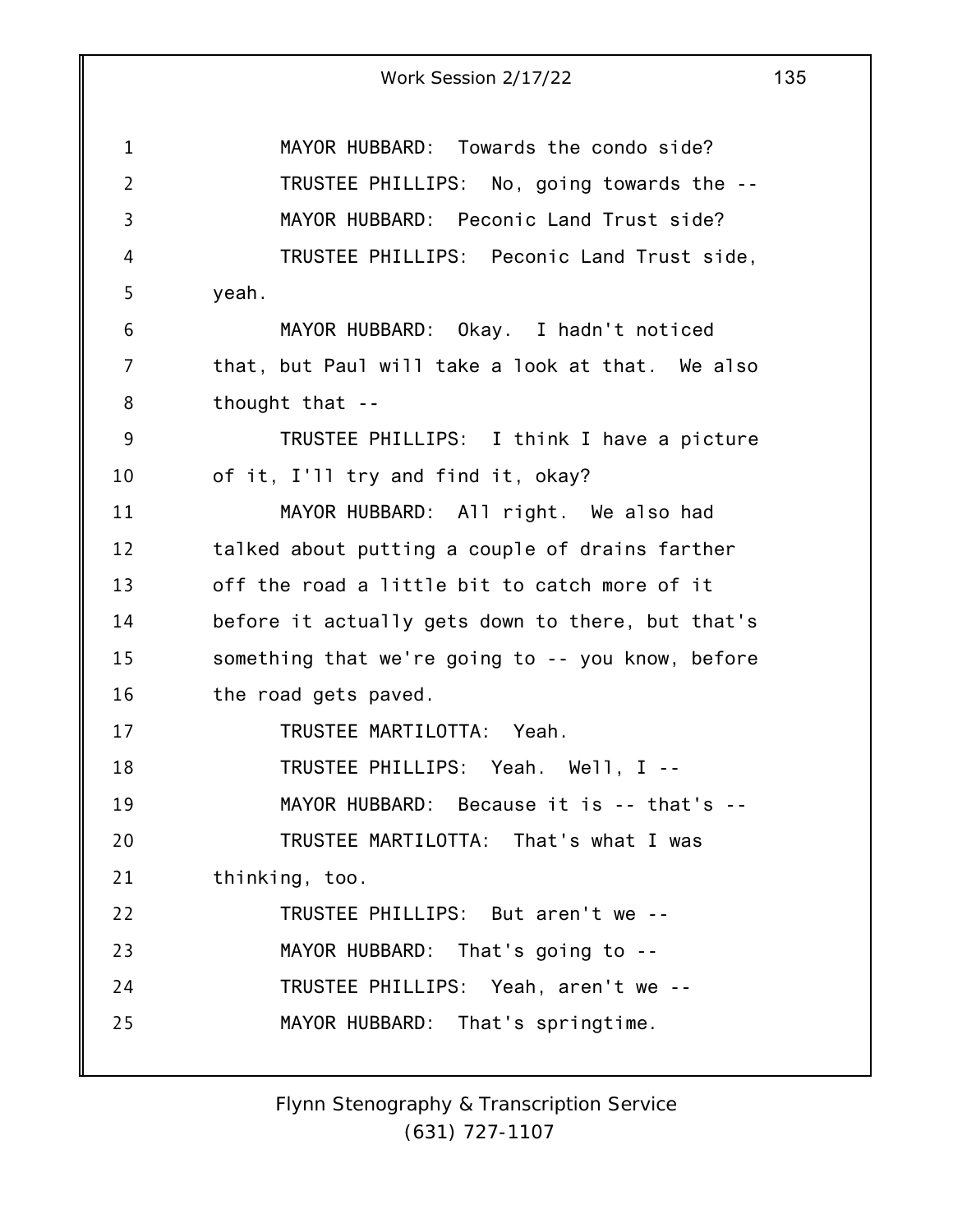1 2 3 4 5 6 7 8 9 10 11 12 13 14 15 16 17 18 19 20 21 22 23 24 25 Work Session 2/17/22 136 TRUSTEE PHILLIPS: Springtime. But aren't  $we - -$ MAYOR HUBBARD: Yes. TRUSTEE PHILLIPS: -- putting a drain in over on the corner of Clark and Fifth? Isn't there something going on? MAYOR HUBBARD: That's already been done. TRUSTEE PHILLIPS: Oh, it's done already? Okay. I haven't -- MAYOR HUBBARD: Yes. TRUSTEE PHILLIPS: I haven't been down to see it, okay? MAYOR HUBBARD: Clark and Fifth, next to - across from Bill's house. Drains were put in there. TRUSTEE PHILLIPS: Okay. I haven't been down there. MAYOR HUBBARD: They dug it out, dug out the rocks and put a drain in there. TRUSTEE PHILLIPS: Okay. All right. Thank you. TRUSTEE CLARKE: Oftentimes, when the basin is quite full, the drain that is adjacent to it has already overflowed. So, you know, the water table is just extremely high after large rains, and  $-$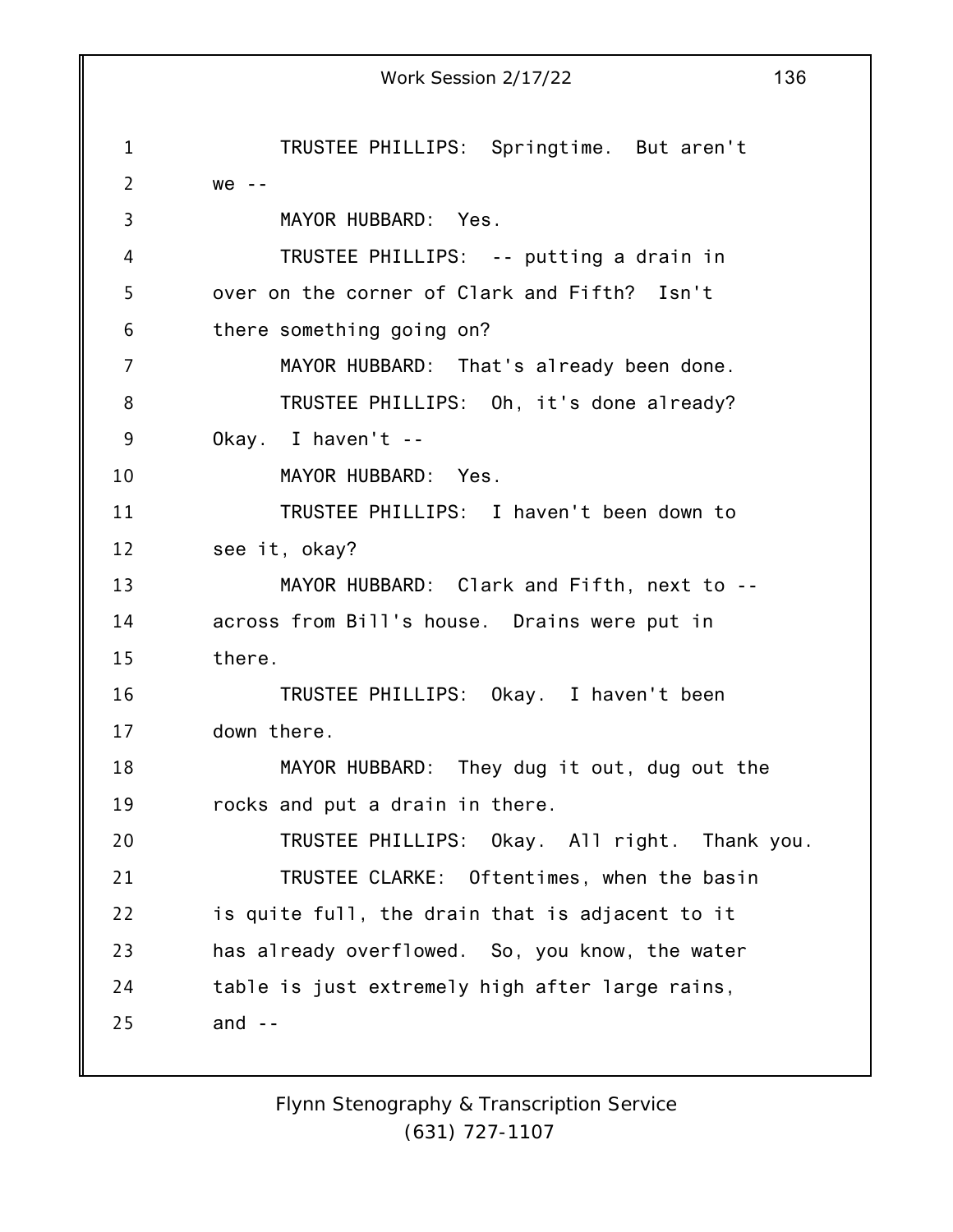1 2 3 4 5 6 7 8 9 10 11 12 13 14 15 16 17 18 19 20 21 22 23 24 25 Work Session 2/17/22 137 MAYOR HUBBARD: Yes. TRUSTEE CLARKE: -- it has to be emptied.  $So - -$ MAYOR HUBBARD: But we just -- the thought was that we had a couple of rings farther, you know, 100 feet down the road, to catch some of it there before it all gets to the end. It's just we are addressing, so everybody knows and the public knows that we're looking at that. TRUSTEE CLARKE: Thank you. MAYOR HUBBARD: All right. The other thing I have, we got the letter on the parklets. But instead of me talking about it, I'll let Rich talk about it. MR. VANDENBURGH: I'm not here for that. MAYOR HUBBARD: Oh, okay. RICHARD VANDENBURGH: I mean, I know -- I know it's a long night. MAYOR HUBBARD: Right. RICHARD VANDENBURGH: So I just was here to listen to other stuff and the ideas. MAYOR HUBBARD: Okay. RICHARD VANDENBURGH: So it's up to you guys. MAYOR HUBBARD: Well, yeah. I mean, we had the -- he sent the letter. They really want us to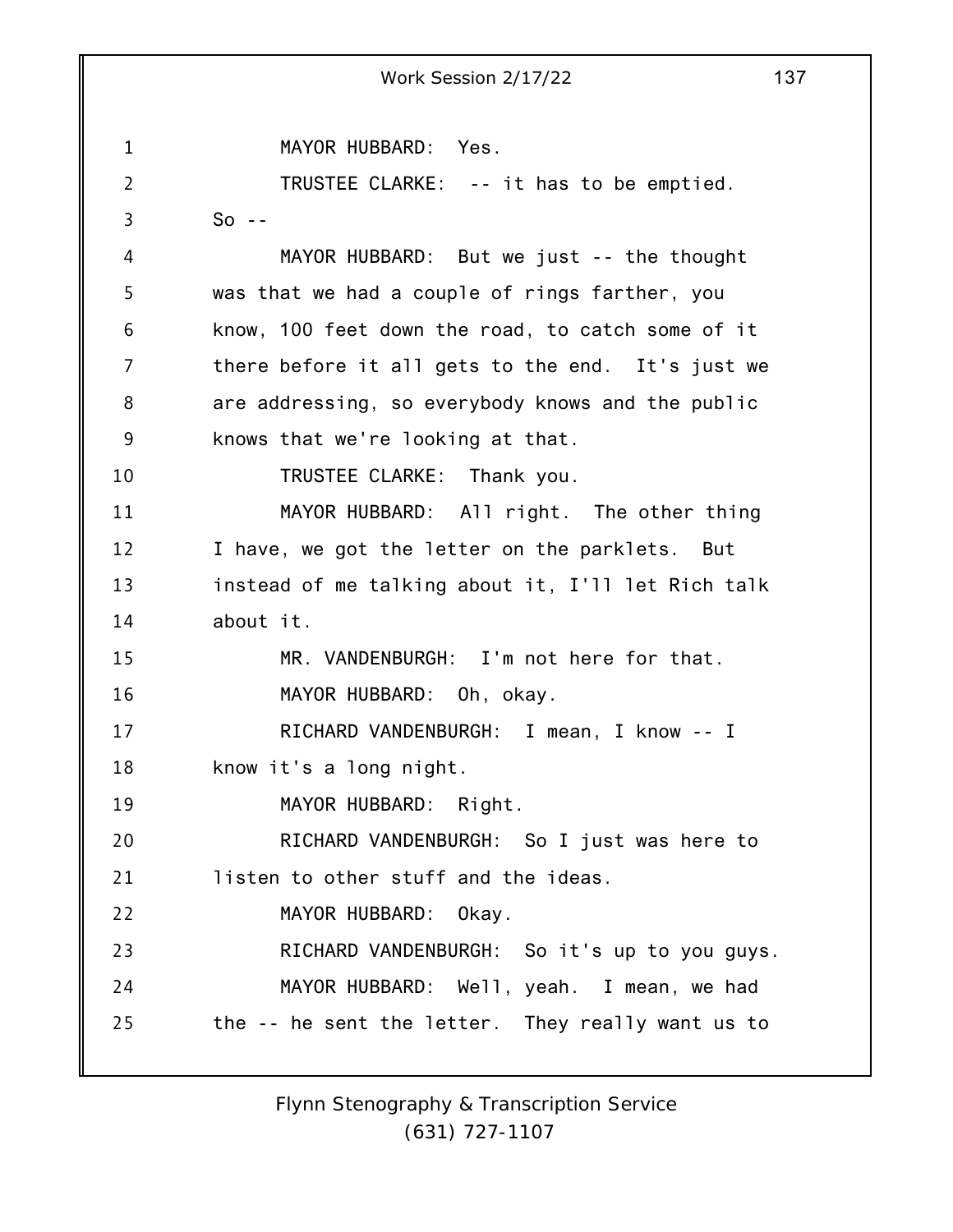| 1              | have more of a discussion next week, everybody    |
|----------------|---------------------------------------------------|
| $\overline{2}$ | read through everything that's there. I'm just    |
| $\overline{3}$ | mentioning that we did get it, and I thought you  |
| 4              | wanted to talk about, but that's fine             |
| 5              | MR. VANDENBURGH: No, I don't want --              |
| 6              | MAYOR HUBBARD: No. It's just -- it's on           |
| 7              | everybody's radar. Read the letters and we'll     |
| 8              | talk about it at next month's meeting.            |
| 9              | TRUSTEE CLARKE: Yes, sir.                         |
| 10             | MAYOR HUBBARD: Okay? All right. That's            |
| 11             | all I had, besides the parade is Saturday,        |
| 12             | 1 o'clock, starting right at Spano's, Knapp       |
| 13             | Street, Spano's. Dignitaries can meet at Spano's, |
| 14             | instead of going to Knapp Place, to get dropped   |
| 15             | off there.                                        |
| 16             | They're working -- all the noise tonight was      |
| 17             | doing truck cleanup and chowder. They're doing    |
| 18             | the same amount of chowder, actually a little bit |
| 19             | more. We don't know how big the crowd's going to  |
| 20             | be, but they're normal batch of chowder and the   |
| 21             | 500 hotdogs. So come on down and have some fun.   |
| 22             | We're not sure. There's -- the other day, there   |
| 23             | was 23 Departments coming. We don't know how many |
| 24             | people. Because of COVID, some people still       |
| 25             | aren't coming out. We're going to see, but we're  |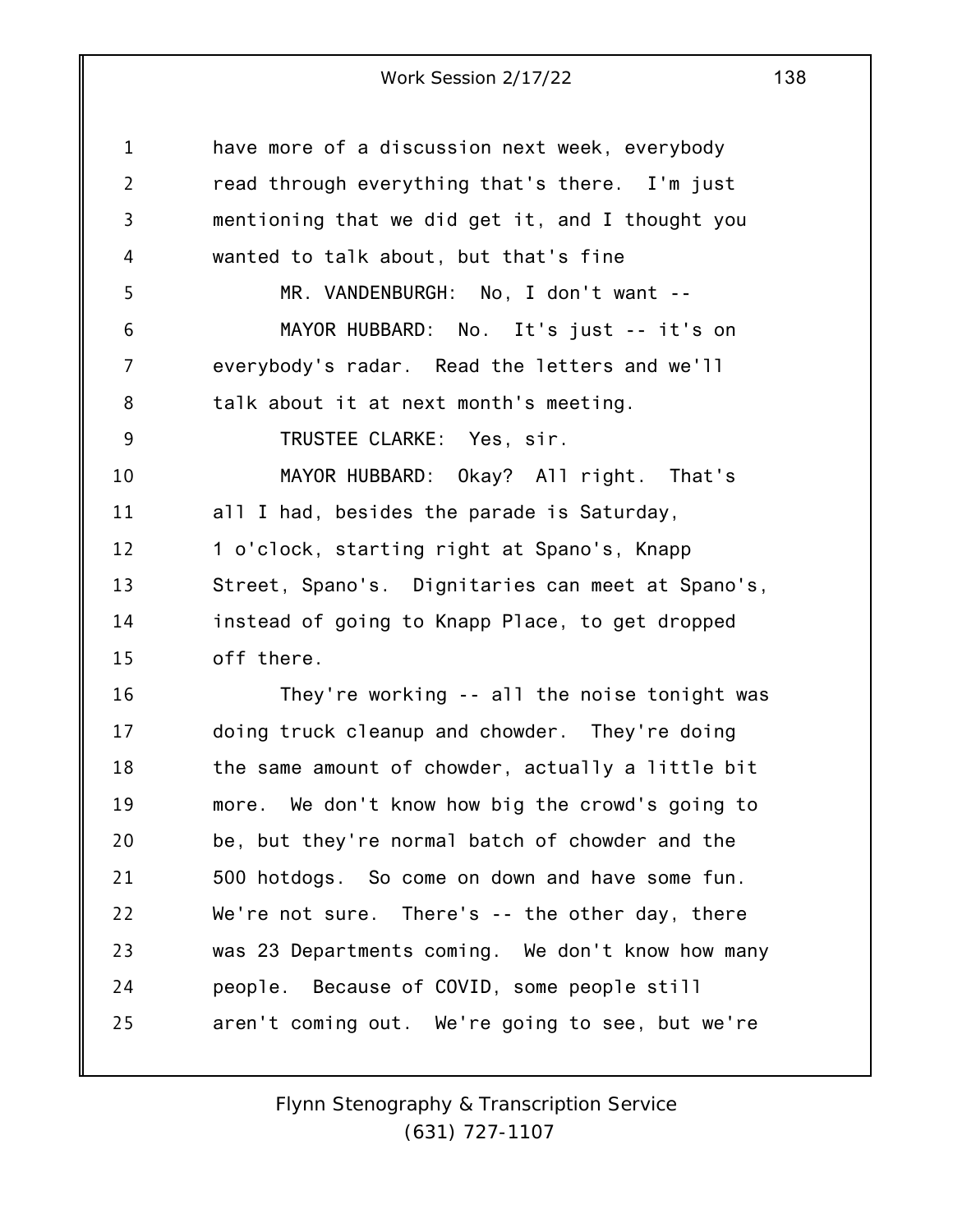|                | Work Session 2/17/22                               | 139 |
|----------------|----------------------------------------------------|-----|
|                |                                                    |     |
| 1              | going back to normal and having the parade.        |     |
| $\overline{2}$ | TRUSTEE MARTILOTTA: Let's do it.                   |     |
| 3              | MR. VANDENBURGH: Mr. Mayor, can I just say         |     |
| 4              | one thing about the ferry? Just the BID --         |     |
| 5              | MAYOR HUBBARD: Yeah, come on up, just so           |     |
| 6              | Lucia, so she gets --                              |     |
| $\overline{7}$ | CLERK PIRILLO: I think public to address           |     |
| 8              | the Board.                                         |     |
| $9$            | MAYOR HUBBARD: Yes, that's what --                 |     |
| 10             | RICHARD VANDENBURGH: Just really quick, I          |     |
| 11             | just wanted to say the BID's --                    |     |
| 12             | MAYOR HUBBARD: Your name.                          |     |
| 13             | RICHARD VANDENBURGH: Oh, I'm sorry.                |     |
| 14             | Richard Vandenburgh, president of the Greenport    |     |
| 15             | Village BID.                                       |     |
| 16             | MAYOR HUBBARD: Yeah, that's fine. Just so          |     |
| 17             | she gets it down in the minutes right, that's all. |     |
| 18             | RICHARD VANDENBURGH: I just wanted to              |     |
| 19             | quickly say the BID supports the -- you know, the  |     |
| 20             | ferry concept as well.                             |     |
| 21             | One thought that I had, which I don't know         |     |
| 22             | necessarily solves the problem, but why not        |     |
| 23             | require, which maybe has already been thought of,  |     |
| 24             | an extremely significant insurance policy          |     |
| 25             | indemnifying the Village, you know, 10 million,    |     |
|                |                                                    |     |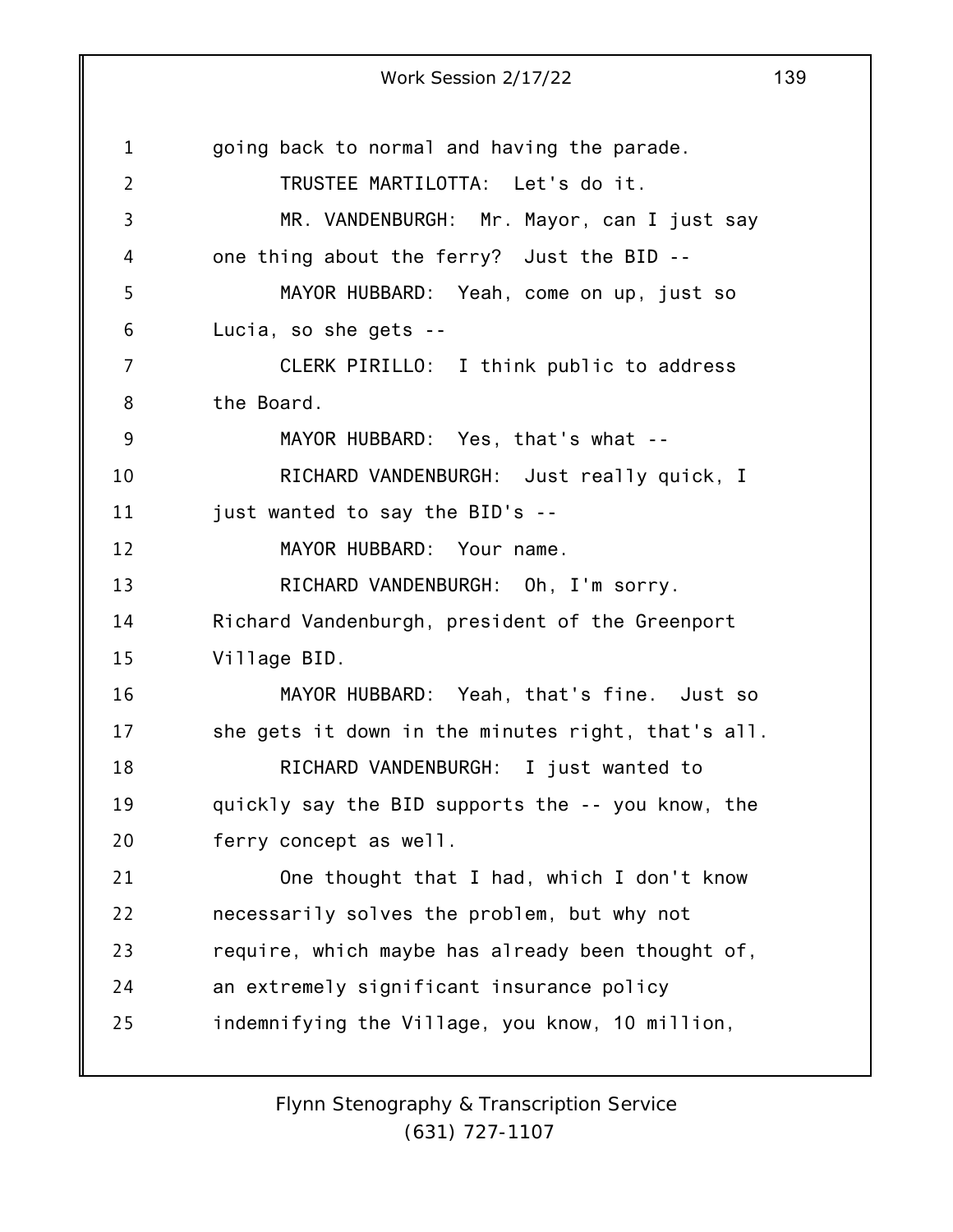| 1              | 15 million dollar policy to address any of the      |
|----------------|-----------------------------------------------------|
| $\overline{2}$ | concerns that might exist relative to damage to     |
| 3              | mega-yachts, or incidents that occur, you know, in  |
| 4              | the harbor area. You know, place the -- you know,   |
| 5              | the hope is that the experience will be great,      |
| 6              | nothing will happen and it will all be perfect.     |
| 7              | But if something were, you certainly want to make   |
| 8              | sure we're passing on any of that liability         |
| 9              | exposure to the operator himself. So that's all I   |
| 10             | wanted to say.                                      |
| 11             | MAYOR HUBBARD: Okay. Thank you.                     |
| 12             | RICHARD VANDENBURGH: I got to go. Thank you.        |
| 13             | RANDY WADE: Randy Wade, Sixth Street.               |
| 14             | Thank you so much, you're working so hard and       |
| 15             | accomplishing so much, I really appreciate it.      |
| 16             | I'm sure everybody does, even though they can't be  |
| 17             | here.                                               |
| 18             | The affordable housing, I had sent you guys         |
| 19             | a draft a while back, and I was just curious.<br>In |
| 20             | it, I was -- I can't remember it exactly, but       |
| 21             | something like it would be available for EMT        |
| 22             | workers, for -- for local workers, for residents,   |
| 23             | senior, or whatever, or meeting income guidelines.  |
| 24             | And I would just like to know. It seems             |
| 25             | like there are plenty of housing units that say     |
|                |                                                     |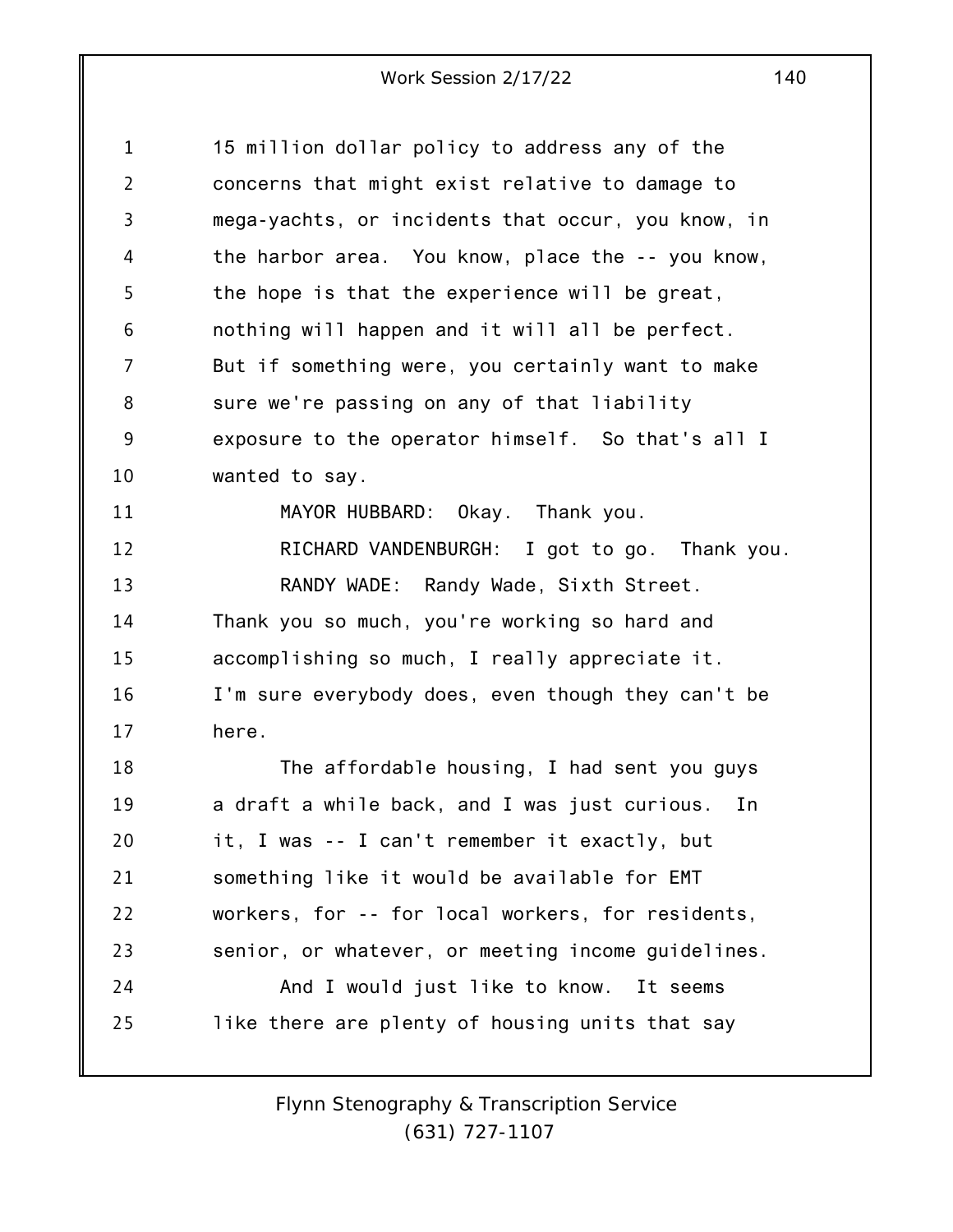| 1              | this is a senior housing unit and it's not subject |
|----------------|----------------------------------------------------|
| $\overline{2}$ | to fair housing laws, it's open to everybody who's |
| 3              | that age, so -- and one of our critical concerns   |
| 4              | would be having housing for EMTs, so we don't have |
| 5              | to pay, so our taxes don't go up, so we really     |
| 6              | lose all the middle class here. So I wanted to     |
| 7              | ask if that -- if there's any problem with adding  |
| 8              | that legally, you know, either a -- you know,      |
| 9              | renting it either to a family member, or, you      |
| 10             | know, some other qualifications.                   |
| 11             | MAYOR HUBBARD: Yeah, I don't believe that          |
| 12             | the fair housing market laws apply to everything.  |
| 13             | That's what we had talked about before. So, I      |
| 14             | mean, you can't say it can only be this person or  |
| 15             | that person, it has to be an open market for it.   |
| 16             | RANDY WADE: But -- no, but there are plenty        |
| 17             | of cases where it's open to classes of people that |
| 18             | are non -- it's that you wouldn't be               |
| 19             | discriminating, it would be like a wide variety of |
| 20             | people, but it would be aimed at solving the       |
| 21             | problem that we have here.                         |
| 22             | ATTORNEY PROKOP: I don't think                     |
| 23             | discrimination is exempt, because you're           |
| 24             | discriminating against a lot of people, I mean, a  |
| 25             | wide variety. I think it's --                      |
|                |                                                    |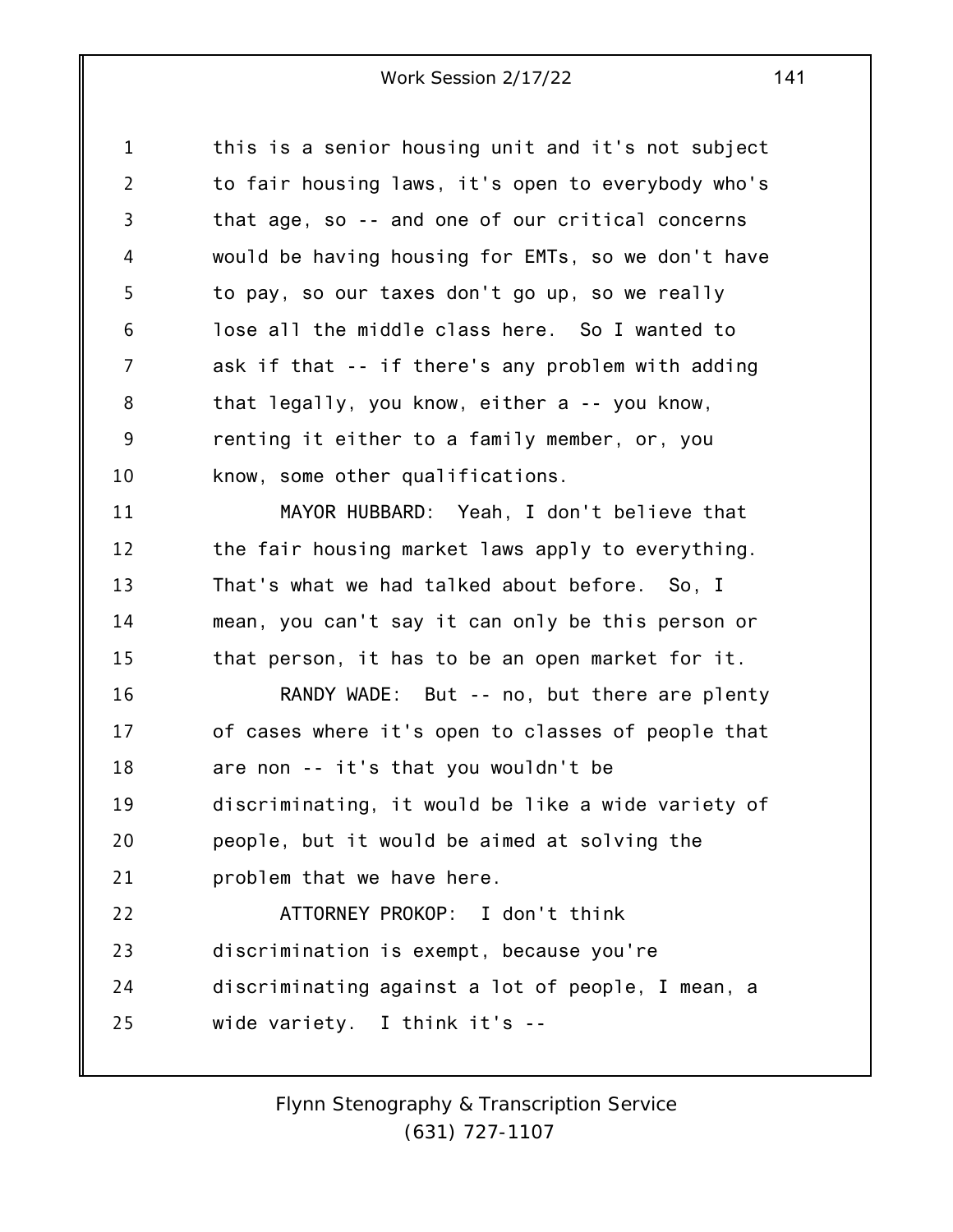1 2 3 4 5 6 7 8 9 10 11 12 13 14 15 16 17 18 19 20 21 22 23 24 25 RANDY WADE: Well, we have like a lot of senior housing -- ATTORNEY PROKOP: I have to research the -- RANDY WADE: -- where you have to be over 55, or whatever. ATTORNEY PROKOP: The questions that were raised tonight, I'm going -- I'm definitely going to research and see what the answers is. As far as residents, I mean, there are - excuse me. As far as family members, I know that that -- I'm not sure that the Board -- the Board hasn't mentioned that to me, so I'm not sure how they feel about it. That's -- RANDY WADE: Because like it does -- I really like what you said, Mayor, about if they're going to get some kind of zoning benefit, that it should be to solve the affordable housing problem. And I've seen this before. I think I took the code that I recommended out of the American Planning Association, the model code. I'll have to look it up, too. But so you -- they would say that you can either do it for a family member, or it would have to meet certain criteria. It sounds like -- ATTORNEY PROKOP: So I the read the -- I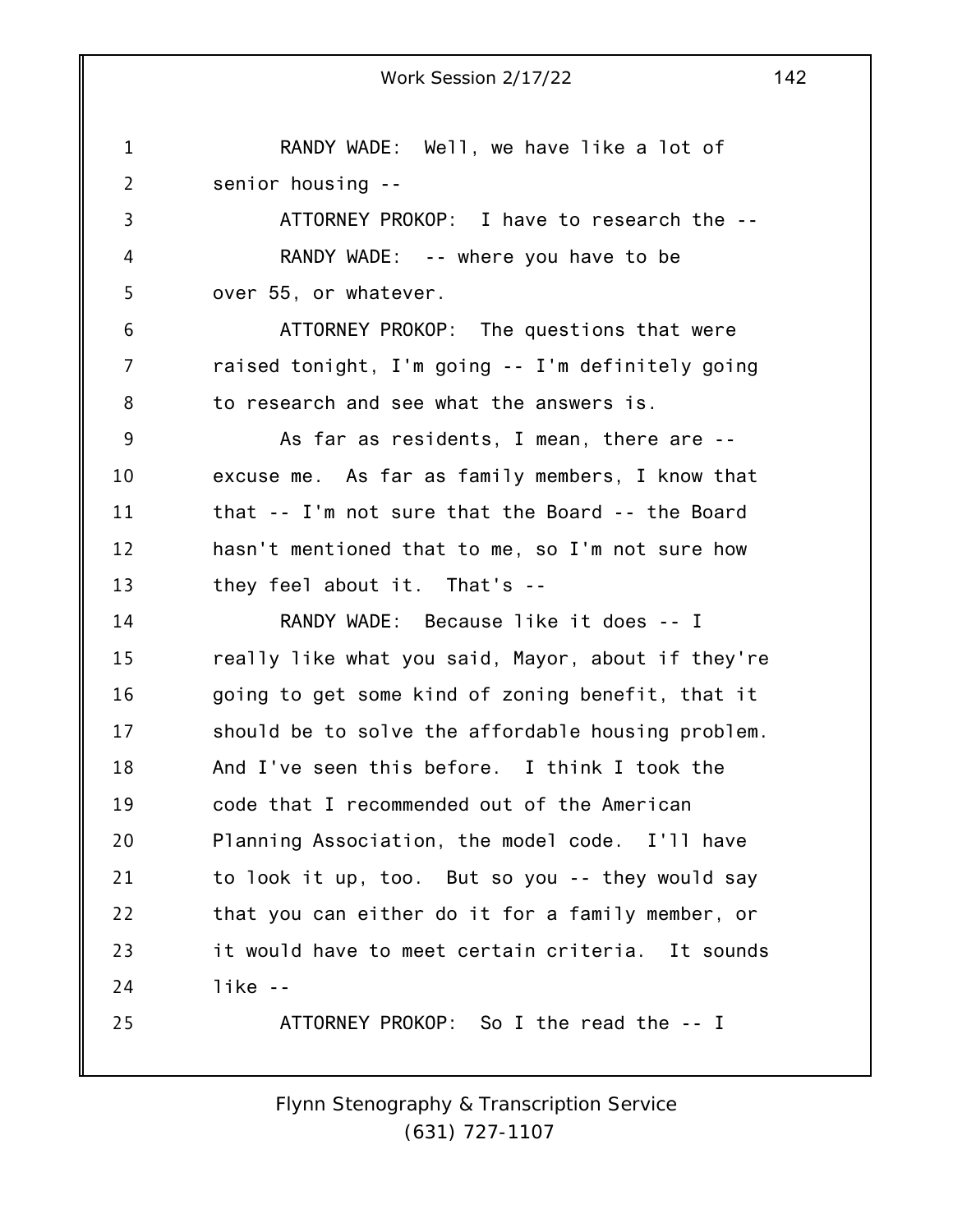1 2 3 4 5 6 7 8 9 10 11 12 13 14 15 16 17 18 19 20 21 22 23 24 25 read the -- the American Planning Association did a report on this in 2018, and it's, approximately, about a 40-page report, and I did study it carefully, and it has some recommendations, but none of that had come up in the discussion with the Board. RANDY WADE: Okay. But you will be looking into the legality of what I just said? ATTORNEY PROKOP: If the Board asks me to look at a particular item, I'll look at it. RANDY WADE: Do you think you could ask him to look at that? MAYOR HUBBARD: We had a discussion about that before on what's -- what's allowed by the Fair Market Housing Act. We will go by those guidelines. RANDY WADE: But you didn't ask him to look it up, so he's not going to look it up, because he hasn't been asked. Specifically, what the fair housing -- ATTORNEY PROKOP: The general concept of limit -- excuse me, I'm sorry. MAYOR HUBBARD: Yeah, it's a law that's out there. RANDY WADE: Absolutely.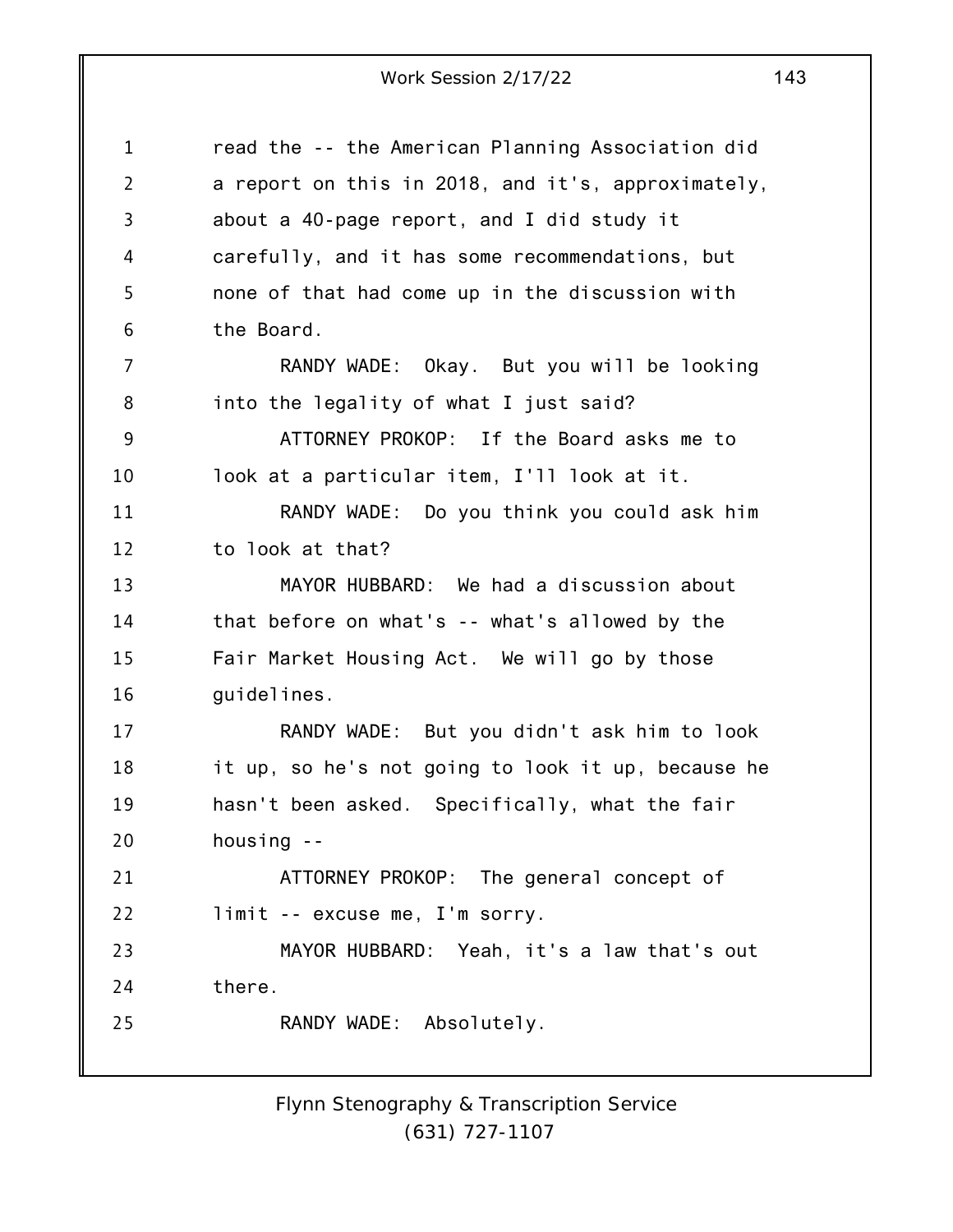|                | Work Session 2/17/22                               | 144 |
|----------------|----------------------------------------------------|-----|
|                |                                                    |     |
| $\mathbf 1$    | MAYOR HUBBARD: They had a whole big article        |     |
| $\overline{2}$ | in Newsday about it and everything else with       |     |
| 3              | people violating it.                               |     |
| 4              | RANDY WADE: Absolutely.                            |     |
| 5              | MAYOR HUBBARD: So we have to go by that.           |     |
| 6              | Whatever we write as a code --                     |     |
| 7              | RANDY WADE: Right.                                 |     |
| 8              | MAYOR HUBBARD: -- we have to follow the            |     |
| 9              | Fair Housing Market Act.                           |     |
| 10             | RANDY WADE: Absolutely.                            |     |
| 11             | MAYOR HUBBARD:<br>Okay.                            |     |
| 12             | RANDY WADE: Absolutely. I'm not saying we          |     |
| 13             | shouldn't. I'm saying we don't know yet what can   |     |
| 14             | be allowed within that, just like there are senior |     |
| 15             | housing projects that are considered legal for     |     |
| 16             | Fair Housing Act. What are the other things? Can   |     |
| 17             | it be EMT workers that are serving the Village?    |     |
| 18             | Can it be relatives? I'm just asking the           |     |
| 19             | question, and he said --                           |     |
| 20             | MAYOR HUBBARD: I believe the conversation          |     |
| 21             | before was saying you had to live in the Village   |     |
| 22             | for two years and do that, and we all had the      |     |
| 23             | general consensus, we don't feel that that is      |     |
| 24             | legal.                                             |     |
| 25             | RANDY WADE: I agree with you. I agree with         |     |
|                |                                                    |     |
|                |                                                    |     |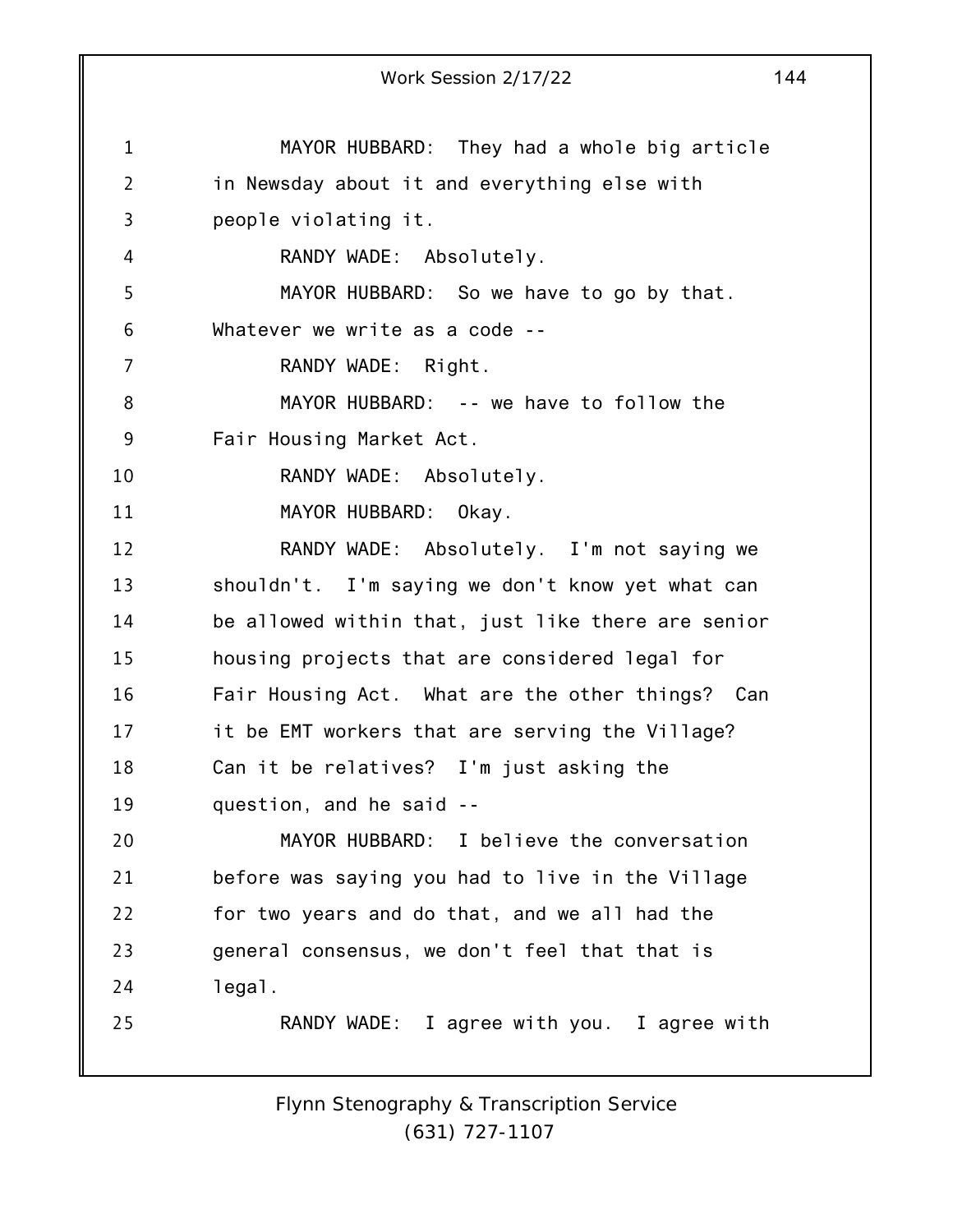1 2 3 4 5 6 7 8 9 10 11 12 13 14 15 16 17 18 19 20 21 22 23 24 25 you, but that -- MAYOR HUBBARD: So what do you want, Randy? RANDY WADE: Other criteria. I'm asking about other criteria. First, the Lawyer said he'd look into it. I'm sorry, by -- by a third person. But now he's saying that you as a Board haven't asked him to, so he can't. TRUSTEE PHILLIPS: Randy. MAYOR HUBBARD: Anybody can read the Fair Housing Law, it's there. You can read it. I mean, I can read it. RANDY WADE: It's really court precedent. You would be looking to see what kinds of things have held up and withstood court actions. TRUSTEE PHILLIPS: Randy. MAYOR HUBBARD: Okay. That's -- TRUSTEE PHILLIPS: Randy, are you -- are you looking -- okay. You mentioned EMTs and firefighters and -- are you asking if that's in the Fair Housing Law, is that what you're asking? Because you're kind of very -- you're kind of -- I can understand the Mayor's confusion, because I think you're not very clear as to what you're trying to say. RANDY WADE: Not with the -- okay, sure.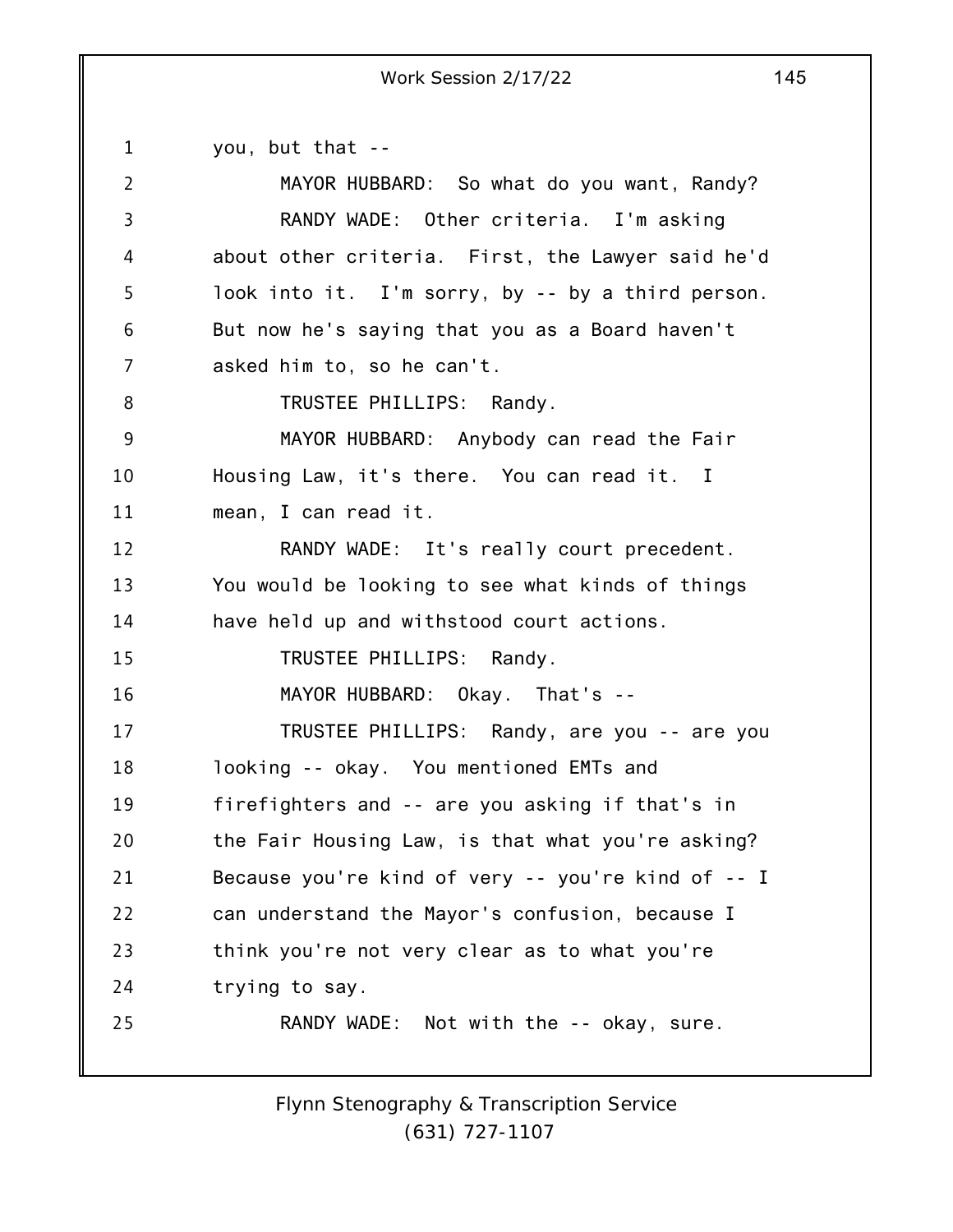1 2 3 4 5 6 7 I'd like to know what categories you could specify, just like you can specify over 55 years old. Can you specify relatives? Can you specify -- which I know you can. Can you specify EMT, service workers, essential workers, teachers, hospital? I don't know, and the lawyer has just said he doesn't know.

8 9 10 11 12 13 14 15 16 ATTORNEY PROKOP: So, when -- no, I didn't say that. I didn't say that, no. I said I would confirm it. So the answer -- I am familiar with the act, I deal with it all the time. I wanted to confirm specific to some questions that came up tonight. When the law's discussed at the public hearing, I'll be able to answer whatever questions the Board has, and some of which may include the questions that you've had tonight.

17 18 19 RANDY WADE: That would be great. Thank you. ATTORNEY PROKOP: But -- or may not. You know, it's up to the Board.

20 21 22 23 RANDY WADE: Okay. I'm sorry, I misunderstood you. I thought you were waiting for more specific direction to look it up. Thank you very much.

24 25 MAYOR HUBBARD: No. What you're talking about, saying this has to be done for that, what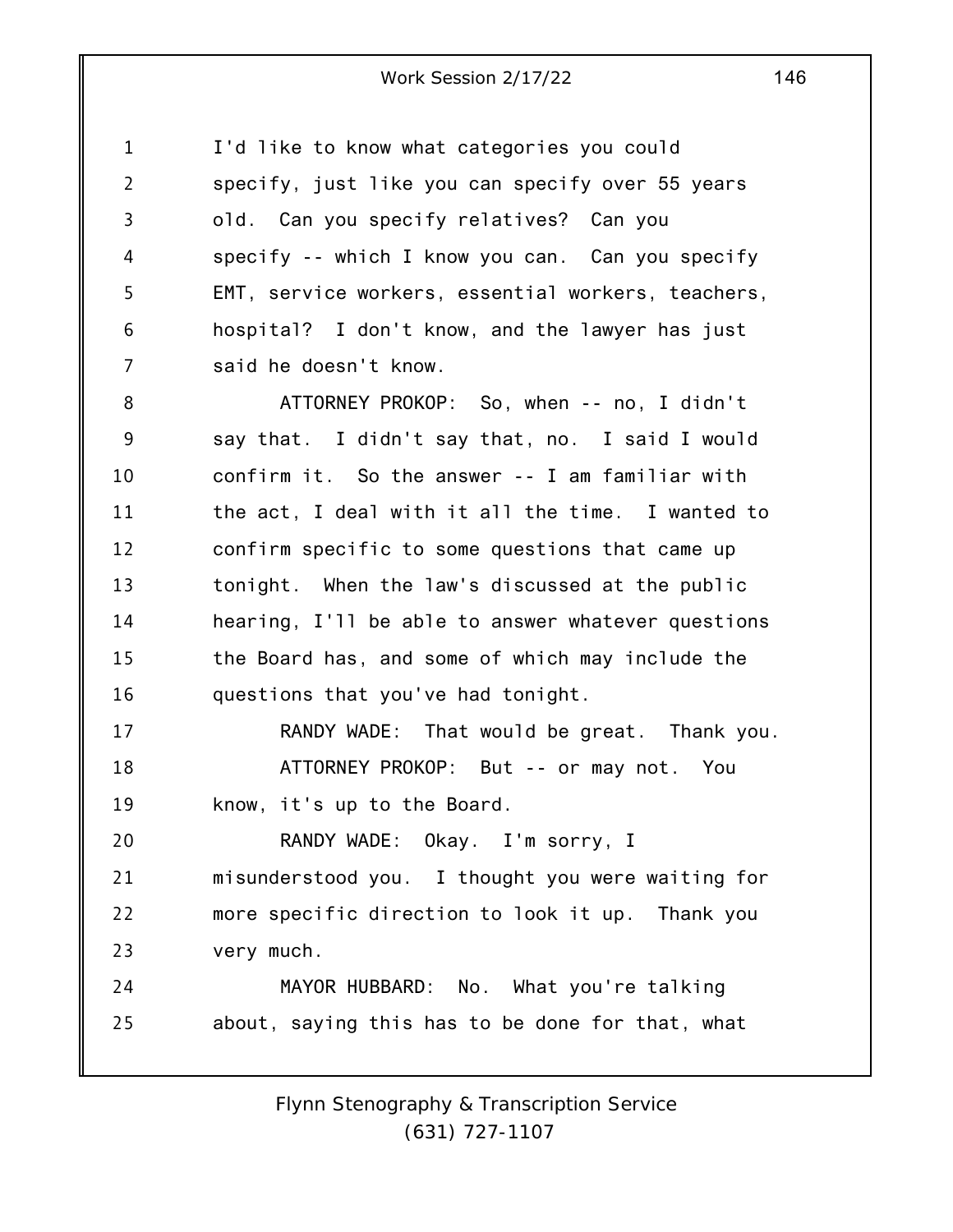1 2 3 4 5 6 7 8 9 10 11 12 13 14 15 16 17 18 19 20 21 22 23 24 25 Work Session 2/17/22 147 if I want to do one for my mother? She's not an EMT, not an essential worker, but I want to have her in one of these accessory apartments. RANDY WADE: That's why I said relatives, relatives would be allowed. MAYOR HUBBARD: Okay. But -- RANDY WADE: Absolutely. MAYOR HUBBARD: You're going to make a law that's going to be 100 pages long. RANDY WADE: No, no, no, it was -- I gave you -- MAYOR HUBBARD: Well, essential workers, teachers, doctors, EMTs, relatives, family. I mean, that's -- that's not a workable document, in my opinion. RANDY WADE: I'll forward you again what I sent before. MAYOR HUBBARD: Okay. TRUSTEE ROBINS: Can I just say one thing? I do take a lot of fair housing classes required on it, I just took one recently. RANDY WADE: Uh-huh. TRUSTEE ROBINS: So -- so it has to do with protected classes and discrimination against them. It also has to do with advertising. I think if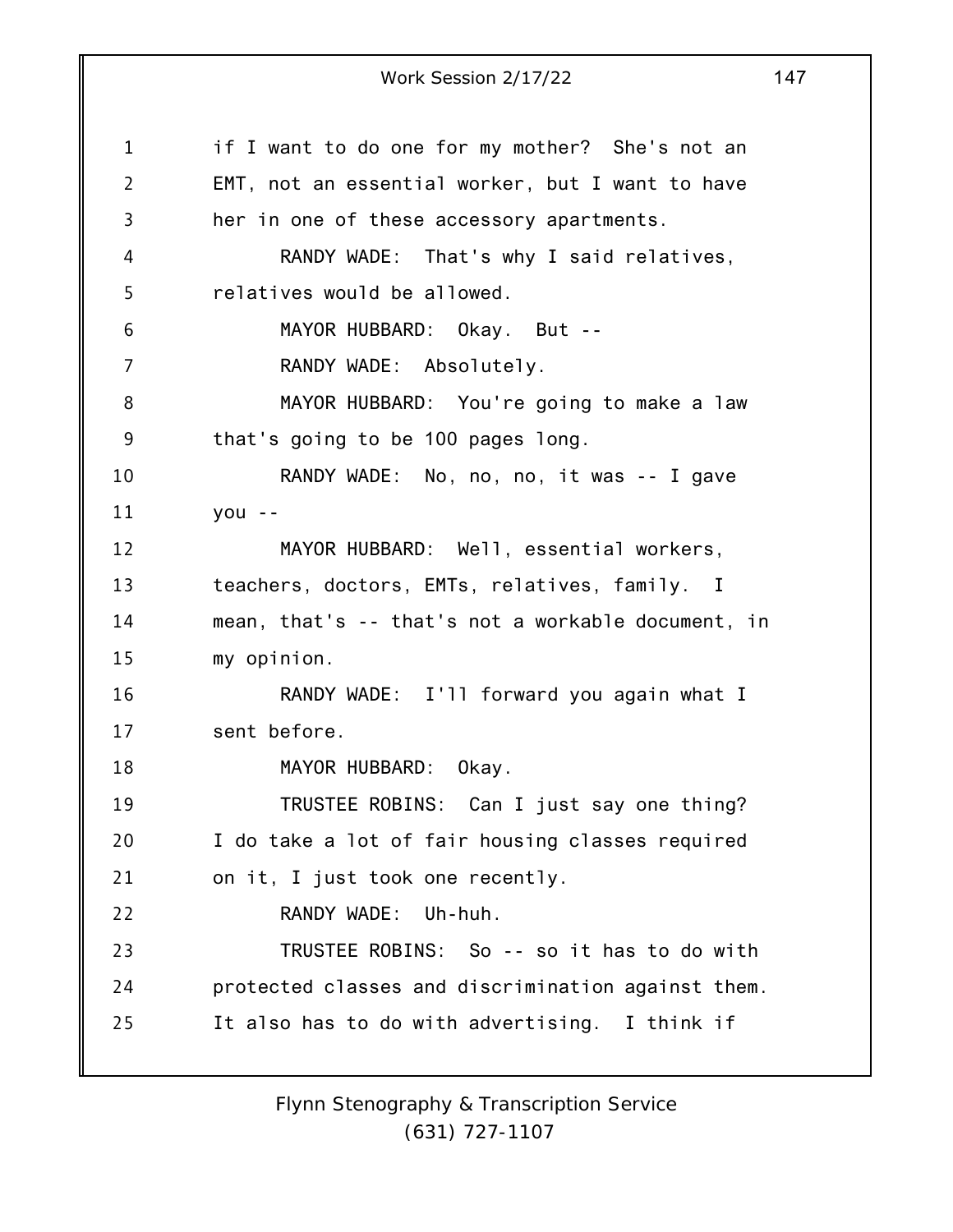| $\mathbf 1$    | you were going to build an apartment for your      |
|----------------|----------------------------------------------------|
| $\overline{2}$ | mother and you weren't going to advertise it and   |
| 3              | market it, the fair housing wouldn't necessarily   |
| 4              | apply in that situation, whereas if you were going |
| 5              | to say, you know, I have an apartment for rent,    |
| 6              | you can't discriminate at that point --            |
| 7              | RANDY WADE: I know.                                |
| 8              | TRUSTEE ROBINS: -- against any of the              |
| 9              | protected classes, and one of them is familial     |
| 10             | status, okay? So -- but in terms of the            |
| 11             | employment and the occupations of the occupants, I |
| 12             | don't know if that specifically is a fair housing  |
| 13             | violation or not, but I will check. And there are  |
| 14             | several levels of this, because you have the       |
| 15             | Federal, you have the State, you have -- even New  |
| 16             | York City has their own. But I believe that,       |
| 17             | certainly, all the State guidelines, you know --   |
| 18             | you know, overrule anything that would be done on  |
| 19             | a more local level, okay? But if you would like    |
| 20             | to see it, I can, you know, get all of those to    |
| 21             | you and have --                                    |
| 22             | RANDY WADE: That would be great.                   |
| 23             | TRUSTEE ROBINS: Okay.                              |
| 24             | RANDY WADE: So in talking about also               |
| 25             | Waterfront Commercial, I totally agree with you,   |
|                |                                                    |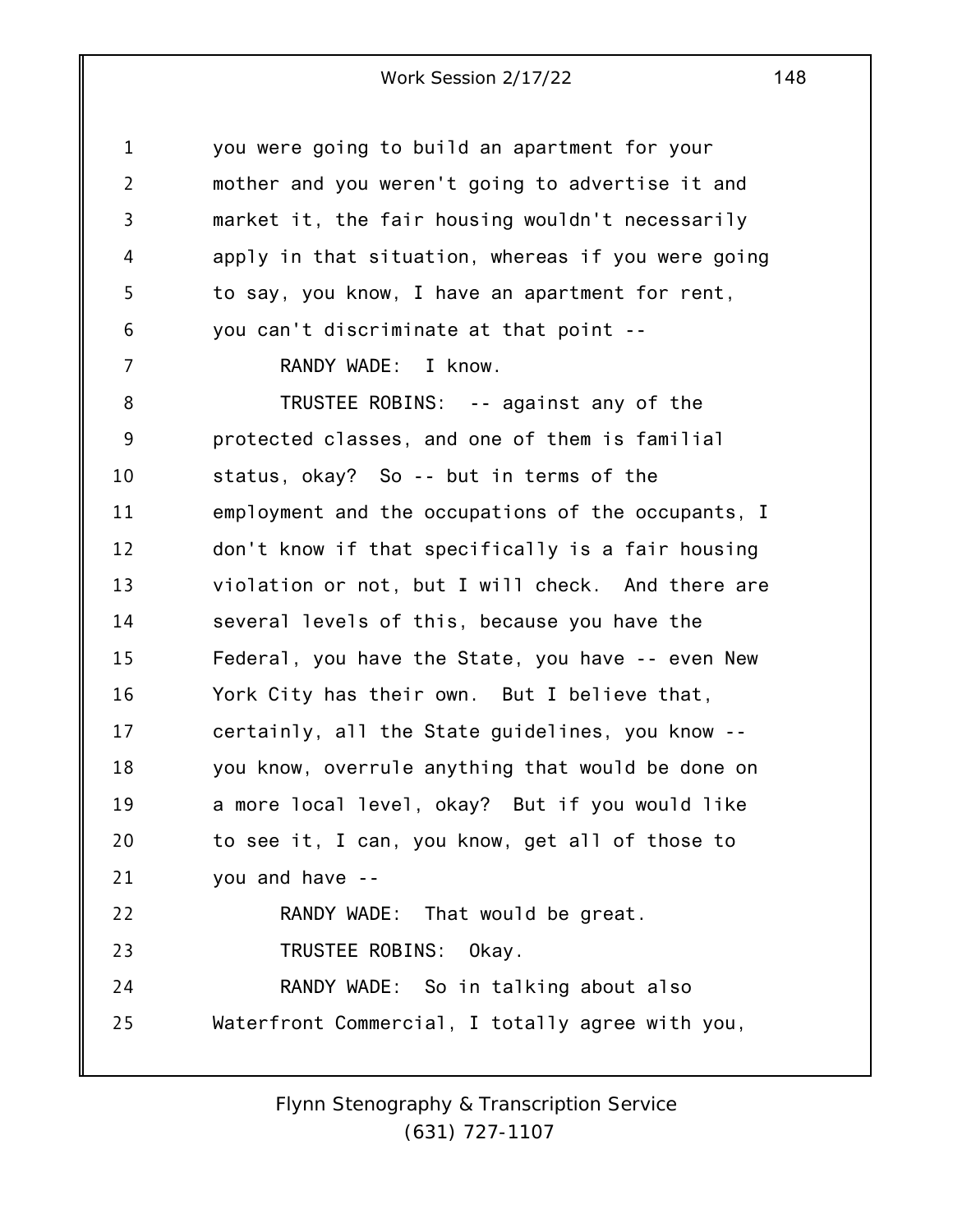1 2 3 4 5 6 7 8 9 10 11 Mary Bess, that it should be very carefully done, and not be for -- and it shouldn't be in Waterfront Commercial, accessory dwelling units, or any kind of housing, and that that code, just you need a map change. All you have to do is just say that those on Front Street that have apartments in them now are considered commercial, they're rezoned commercial. Just rezone them. They don't have to be Waterfront Commercial if they don't have, you know, viable waterfront to be using for a waterfront use.

12 13 14 15 16 17 18 19 20 21 22 23 24 25 Taxes, I was actually talking to someone in East Hampton, and their assessors over there - let me just back up. A friend of mine got a building permit. She wanted to do the right thing, so she got a building permit to put in a fence, and her taxes doubled, because the assessors, traditionally, if you get a building permit, they reassess your property and bring it up to market rate. Well, what they do in East Hampton is they only add the assessed value of the improvement. And in order to get their accessory dwelling unit passed, they actually came up with a calculation that could provide voters, that it would show it would be about 700 to \$1,000 added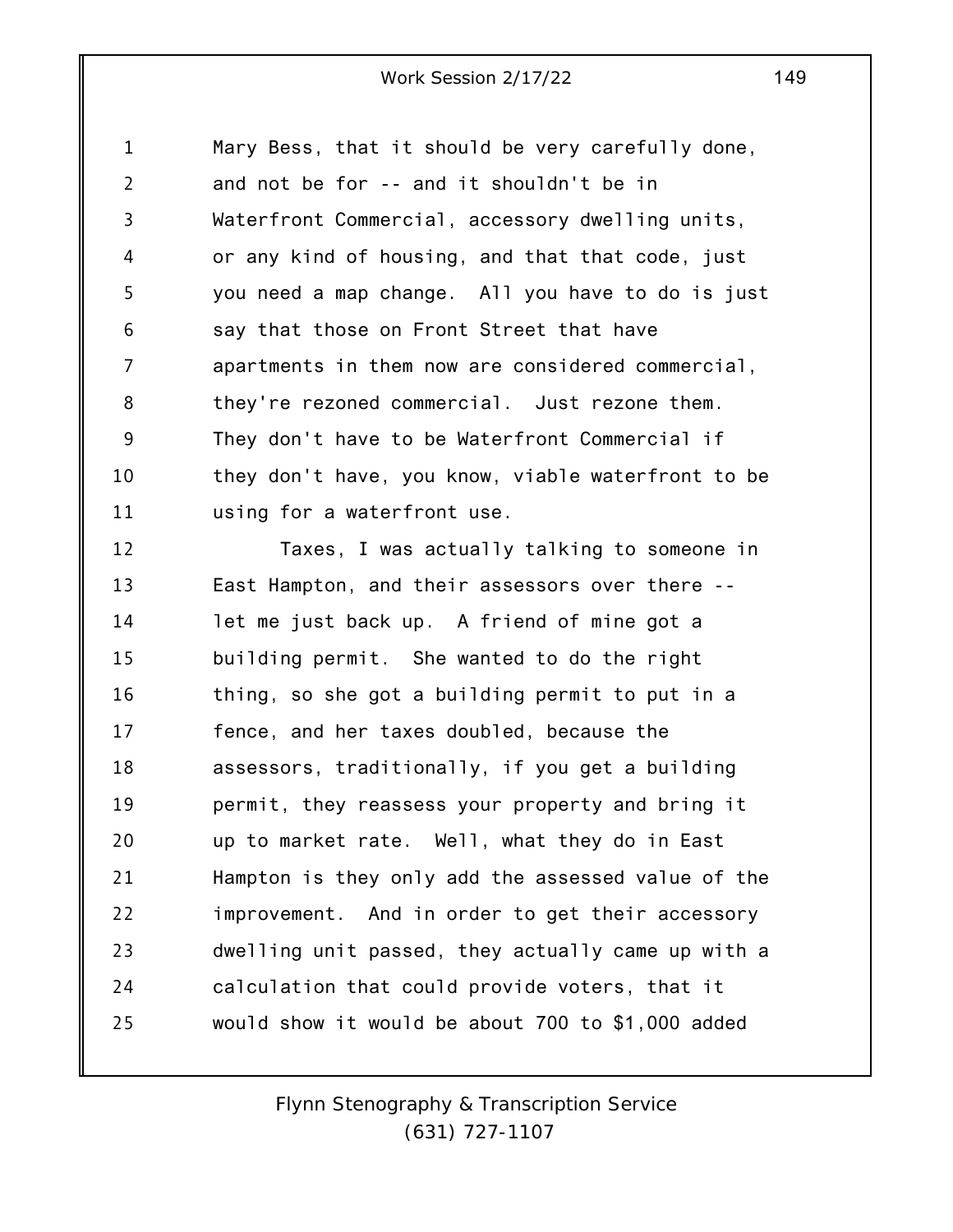1 2 3 onto their annual taxes if they built the accessory unit to the code, and that was very reassuring.

4 5 6 7 8 So, again, I'm suggesting a conversation with Southold Assessors. They are -- I don't know if they report to the Town Board, since they're elected separately. I don't know, yeah, but just something to think about.

9 10 11 12 13 14 15 16 17 18 19 20 21 22 And then the other thing is I'd be tempted to get rid of hotels in Commercial and Waterfront Commercial, except for where they are mapped right now, because yes, I agree, you could maybe in the future want to put three stories and have two floors of apartments, just like on lower Main Street, those old -- the old three-story building there that has the ground floor commercial has got two floors of apartments above. But right now - and American Beech made hotel rooms out of their apartments that were year-round rentals. There's like a big potential vulnerability of turning everything into hotels, and then that's really something to go up against.

23 24 25 So -- and I agree with what your concern is. I think that you don't have to specify how big or small or anything for apartments above retail.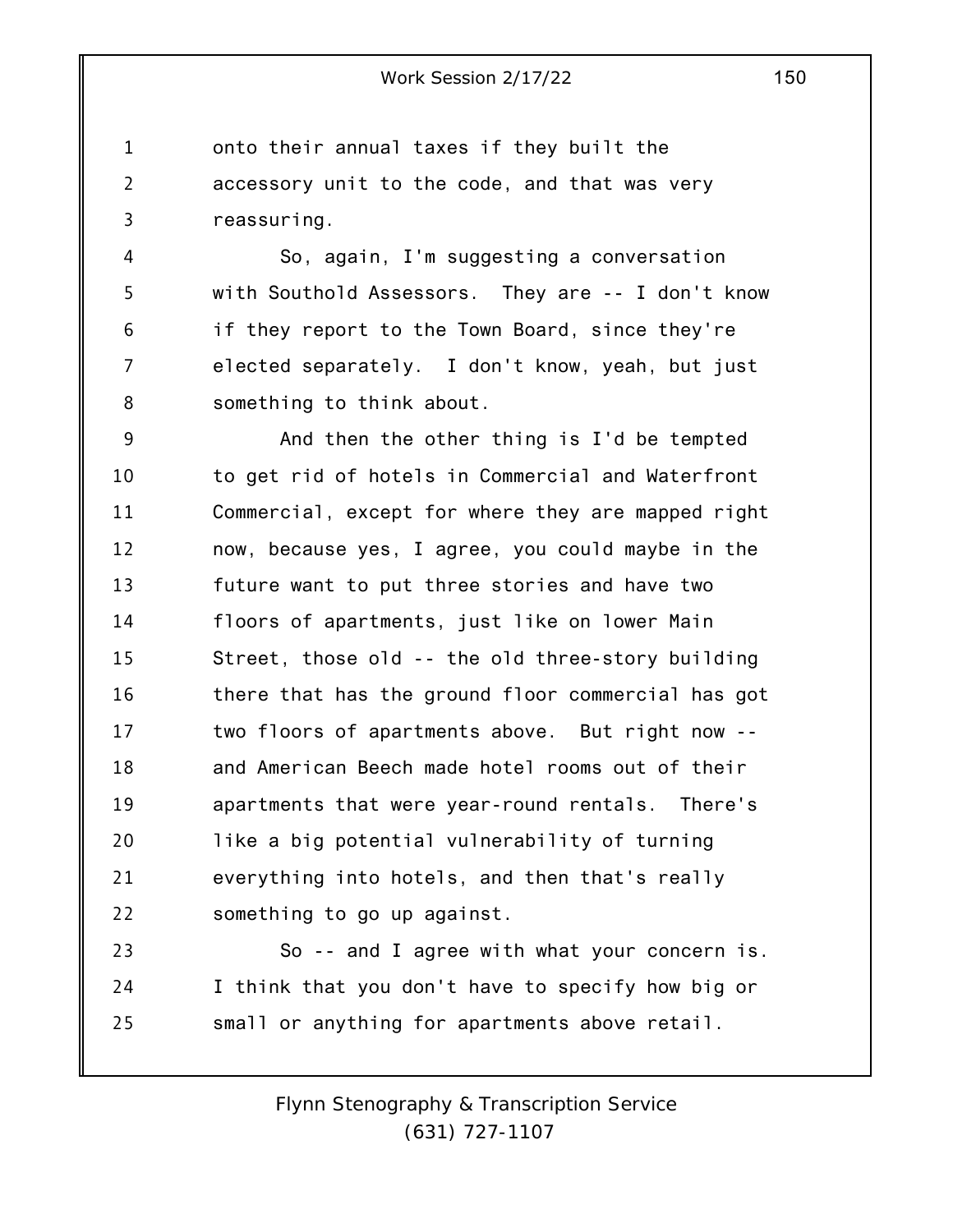You just say apartments above retail, and you may want to, you know, consider allowing three stories there in -- you know, but look at it carefully.

1

2

3

4 5 6 7 8 So there is a lot to consider. But you could go forward with your R-1 and R-2, just get rid of the -- don't deal with Commercial Retail and Waterfront Commercial until these other issues get resolved.

9 10 11 12 13 14 15 16 17 18 19 And parking, if you go -- like I -- I had only started, recently started reading parking articles, about how some towns and villages are actually doing what you guys did 11 years ago and getting rid of the minimum, a parking minimum. If a developer wants to put parking in, then you let them build whatever seems economically viable. But you don't require in a -- in a retail downtown, because you don't want parking lots, and you don't want anything torn down, you know, to make for a parking lot.

20 21 22 23 24 25 So I'm just looking into the future. We have gotten a lot of restaurant, nightclub activity, and if you want to control that, I would rather see some kind of rational maximum on the number of patrons, or something like that, rather than dealing with parking, you know, cutting it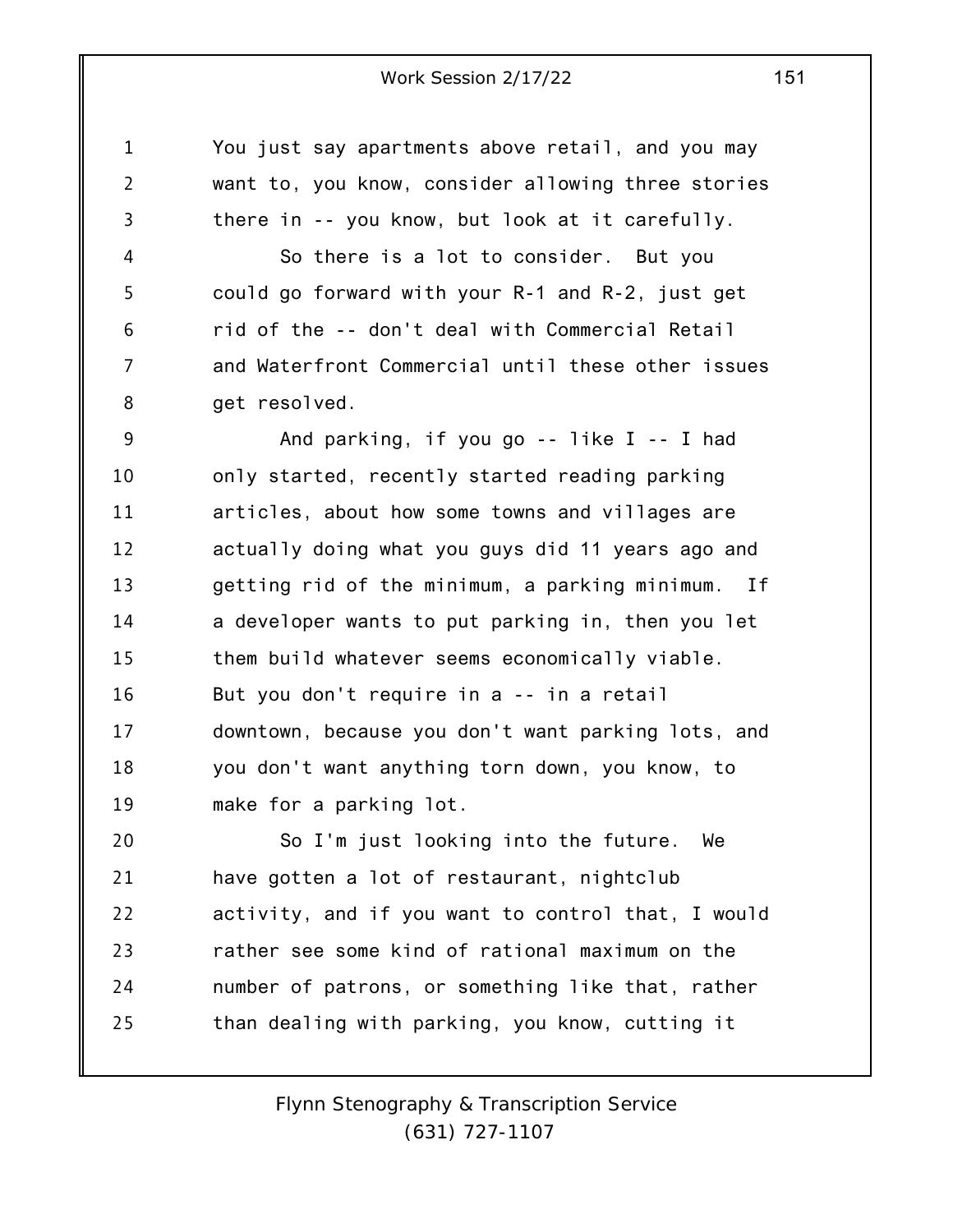1 2 3 4 5 down to parking. Because what we saw recently is if the Planning Board approves paying in lieu of parking for so many, the applicant can go to the ZBA and get -- pay for nothing, you know, pay for -- get relief for everything in parking.

6 7 8 9 10 11 12 13 14 15 So -- so I'd rather see, if you're going to -- you don't have enough space for parking, pay for it, no matter how many spaces, and I'd add that to the residential area. If you're not going to provide your parking on your lot, just pay into the fund and let the fund do something constructive for the Village, either having another parking lot off somewhere, or a Jitney, or whatever bicycle infrastructure, whatever it might be.

16 17 18 19 20 21 22 23 24 25 Oh, and you asked what I'd like to see in Mitchell Park. When I did my retirement trip to Japan, at Cherry Blossom Festival, people would bring their blankets out to the park and have picnics. And people would get so excited, that they would have somebody go to the park early for them to put the blanket down, and it was this huge community thing. There were lights going up into the cherry blossom trees, and I don't know if there are even enough around where Mitchell Park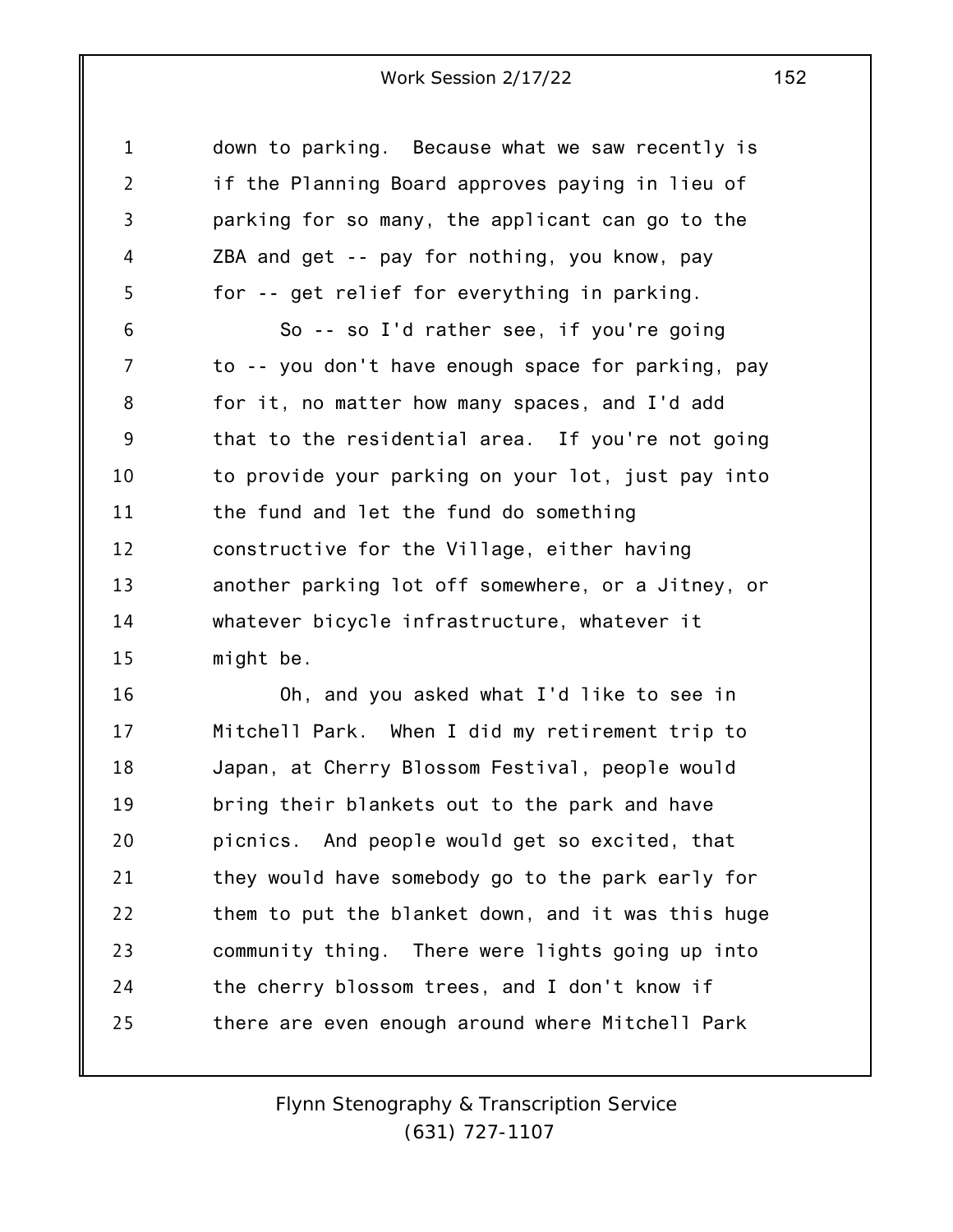1 2 3 4 5 6 7 8 9 10 11 12 13 14 15 16 17 18 19 20 21 22 23 24 25 Work Session 2/17/22 153 is, but it was a lovely ceremony. And the other thing is, I've been dying to go to a cocktail party in the Harbor Master's building on that deck on a beautiful summer day, looking out at the marina. Some kind of fundraiser for any of those things, I think that would be really fun. So thanks for your time. MAYOR HUBBARD: Okay. Thank you. RANDY WADE: Oh, one last thing. I'm almost done. So the day after the snowstorm, on Sunday morning at 11 a.m., my husband had moved the car onto the street, and I was watching church on Zoom. So when I went down to do my shoveling, the car had a ticket on it, and it was obviously not snowed in. We'd obviously had it somewhere else. So I thought this is funny. So I called the Town, I asked to speak to Paul, I spoke to Sylvia, and she said I was the only one who was confused about that. So I thought, well, that's weird. So then I FOILed and asked to -- I was hoping to get the names of other -- I assumed many other people got tickets, and I wanted to help them, because I read the code, and the code said you can't be on the street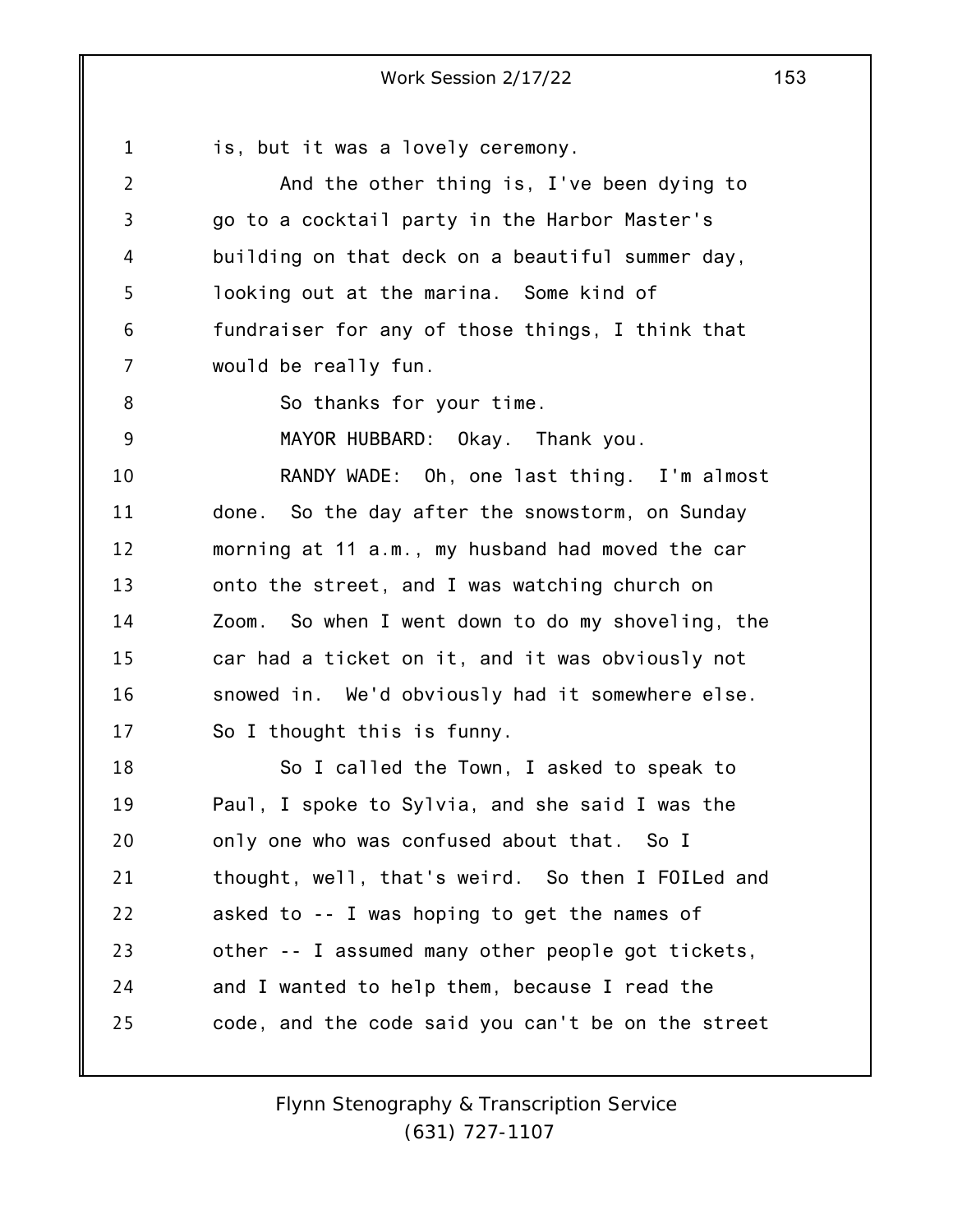1 2 3 4 5 6 7 8 9 until after the snow has finished falling and the snows are plowed. Well, the sun was out and the street was plowed. In fact, while I was shoveling, the guy went by with the plow, dragging it, ruining the asphalt as he went, even farther. So like there -- I would highly recommend that you tell the plows to lift up when they finished shoveling, so that they don't continue to ruin the streets.

10 11 12 13 14 15 16 17 18 19 20 21 22 So, at any rate, I was told that I couldn't get that information, that it was confidential or related to a lawsuit. But I looked and the code violations that were dealt with in the monthly report, there was only one related to snow and it was for a sidewalk on Front Street. And so I think you're underestimating the amount of work the Code Enforcement Officer did, because he certainly did a \$100 ticket on Sixth Street. So is that really something you can't FOIL for, the number of tickets that had been given out after 9 a.m. on that Sunday? ATTORNEY PROKOP: So whatever, whatever your

23 24 25 request was is not subject -- is exempt from FOIL. RANDY WADE: What I requested is exempt from FOIL? What does that mean?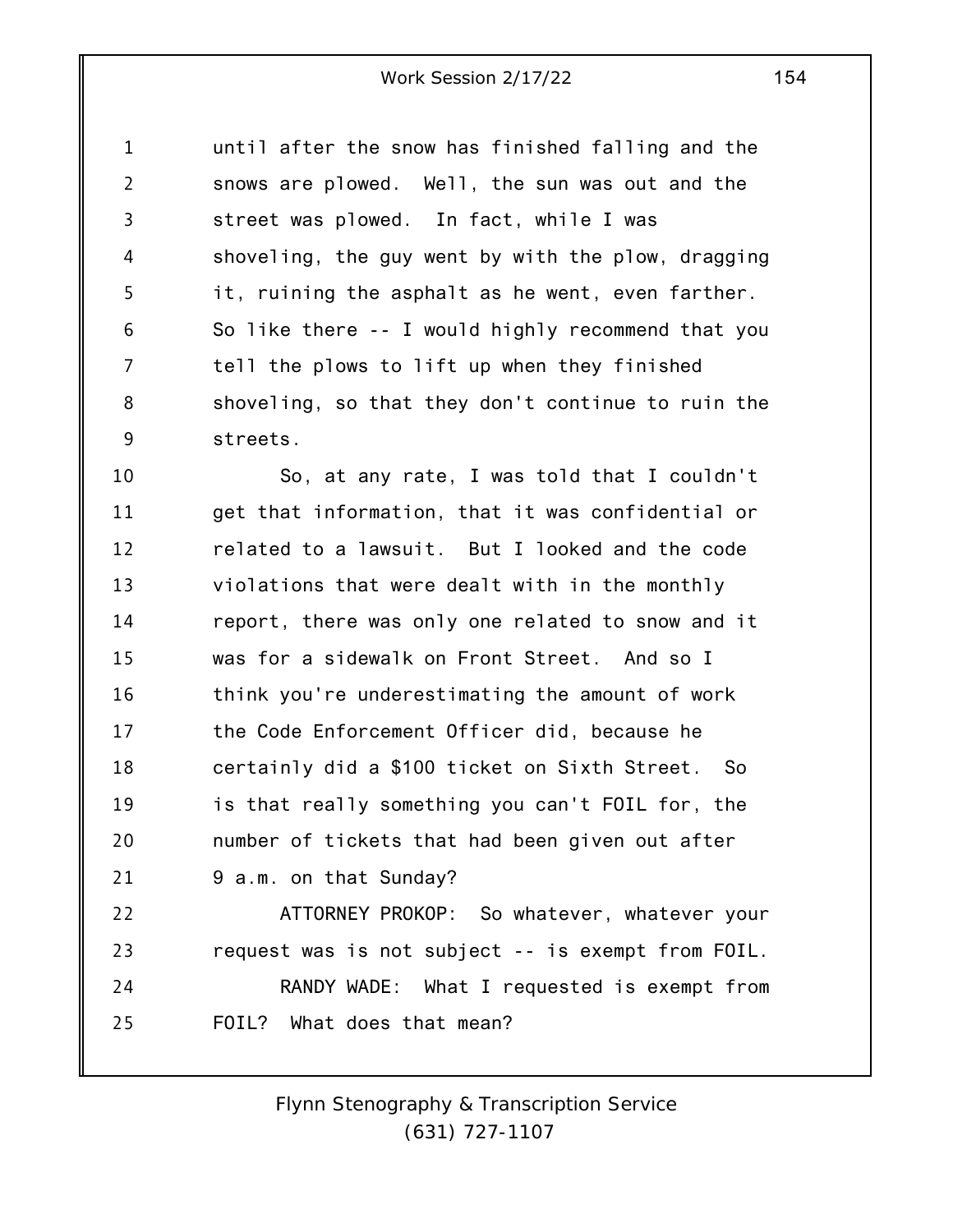1 2 3 4 5 6 7 8 9 10 11 12 13 14 15 16 17 18 19 20 21 22 23 24 25 Work Session 2/17/22 155 ATTORNEY PROKOP: It's not subject to FOIL, you can't FOIL it. RANDY WADE: I cannot FOIL. ATTORNEY PROKOP: Yes. RANDY WADE: But why wouldn't the monthly report show how many code violations there were for snow? ATTORNEY PROKOP: I don't know, I don't -- I can't answer that question, I'm sorry. You're asking me and I can't. RANDY WADE: Anyway, odd, I find it all odd. But I like going to Traffic Court, I learn so much always, but it does seem silly that that is the policy to -- were you aware of that? MAYOR HUBBARD: I heard that you had gotten a ticket, yes. RANDY WADE: Okay. MAYOR HUBBARD: Because you had sent an email to us all, so. RANDY WADE: Oh, you did. I didn't know who I sent it to. Thank you. MAYOR HUBBARD: Yes, you did. But if there's -- RANDY WADE: Old memory. MAYOR HUBBARD: If the car was completely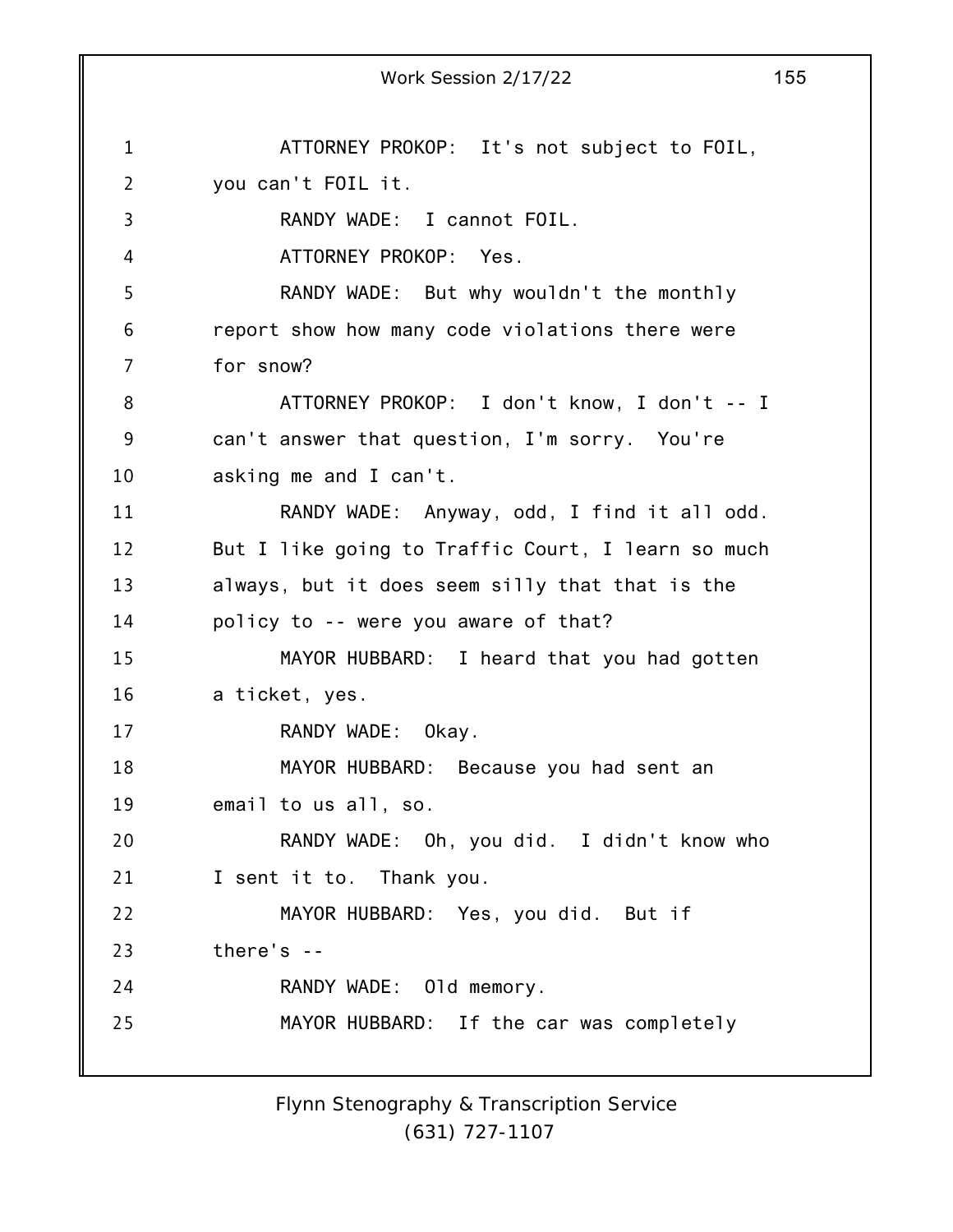1 2 3 4 5 6 7 8 9 10 11 12 13 14 15 16 17 18 19 20 21 22 23 24 25 Work Session 2/17/22 156 clear of snow, there was no snow on your car or anything, it was parked out on the street. RANDY WADE: There was snow on the tap of the car, because we hadn't cleaned it up, but there was nothing around it. The whole groove of the side of the road, it was clear. The snow plow had cleaned up by the road and it's -- MAYOR HUBBARD: I'm asking about your car, not about that. Your car, the snow was cleared off your car? RANDY WADE: No. We hadn't gotten - cleaned the car yet, just enough to get it out onto the street, then I was -- MAYOR HUBBARD: Well, that's probably why he saw a snow-covered car on the street, so he probably thought it had been there. RANDY WADE: But there was no snow around it or anything around. MAYOR HUBBARD: Okay. Well, I wasn't down there, Randy, to see it. RANDY WADE: Yeah. MAYOR HUBBARD: If a car's out on the street, and if you said the plow went by when he saw this, and they're still plowing the roads, which means they weren't done. So by code, it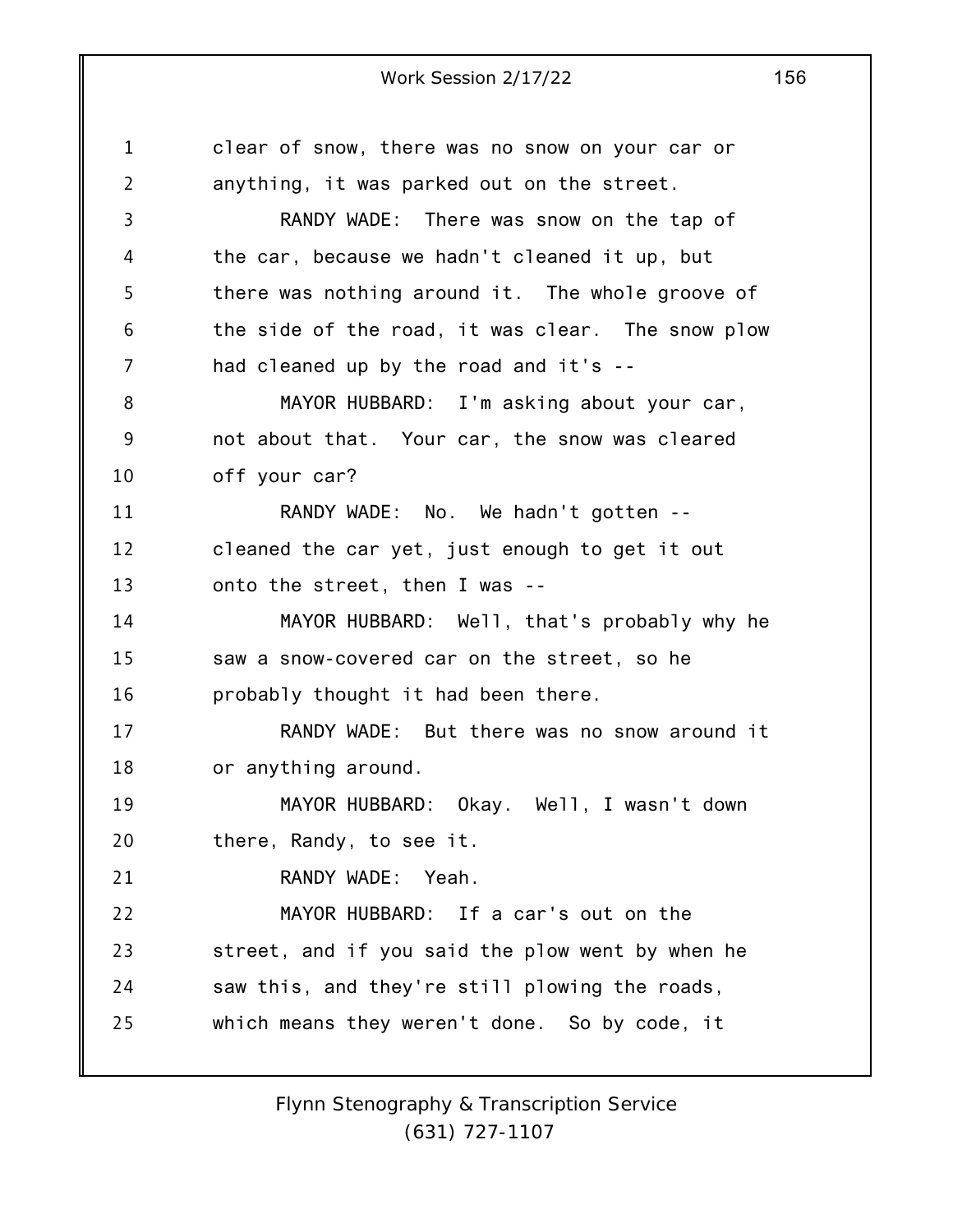1 2 3 4 5 6 7 8 9 10 11 12 13 14 15 16 17 18 19 20 21 22 23 24 25 Work Session 2/17/22 157 says until they're finished plowing, if they went by your car when it was out there with -- covered with snow, then that's probably why he wrote the ticket. ATTORNEY PROKOP: The court, court's next week and this is being recorded. RANDY WADE: I'm so looking forward to it. Thank you. Okay. MAYOR HUBBARD: Okay. RANDY WADE: We'll see each other then. JOHN SALADINO: John Saladino, Sixth Street. I'm going to make a comment, that I think the Code Enforcement Officer did an excellent job. I think I did -- he did exactly what you guys are paying him to do. I read on social media, there was 80 comments on one website about -- about how this guy and -- this guy and -- our Code Enforcement Officer and the Village were like vilified by these people. MAYOR HUBBARD: Yes. JOHN SALADINO: And I thought it was unfair. I thought the guy did exactly -- if he didn't do what he was supposed to do, you guys would probably fire him. I mean, this guy -- you know,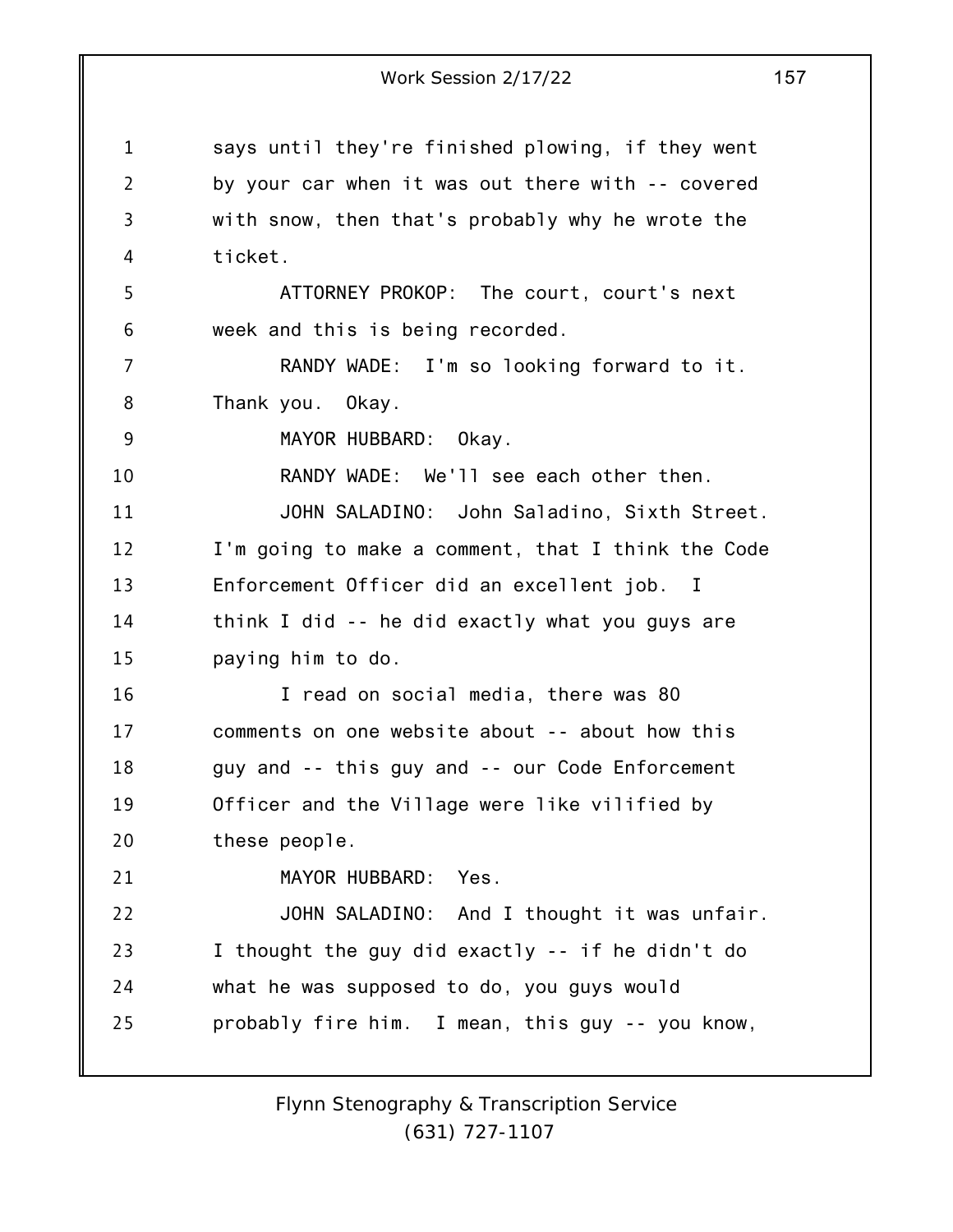I understand, nobody wants -- nobody wants - nobody wants a ticket, but sometimes you just have to kind of like read the book and follow the rules and let the guy -- it was suggested that he should warn people.

1

2

3

4

5

6 7 8 9 10 11 12 TRUSTEE PHILLIPS: Nobody read that code. JOHN SALADINO: I think that -- I think that's ridiculous. I think that's ridiculous that if you drive down the street, you have to knock on 10 people's doors to find out if they're home, if they're not home, if you can move your car or shovel your sidewalk.

13 14 15 16 17 18 19 20 21 22 23 24 25 So I wasn't going to bring that up, but since Randy brought it up, I thought I would. So I think -- I think the Code Enforcement Officer's doing his job, he's doing a good job. I think people would be angrier if -- I know I would be angry if I shoveled my sidewalk and my neighbor didn't, and I went outside and I slipped and fell on my neighbor's sidewalk. Who should I be angry at? Should I be angry at my neighbor? Of course I should. Should I be angry at the Code Enforcement Officer for not writing the ticket? I would be, I would be. So tell him I think he's - tell him Saladino thinks he's doing a good job.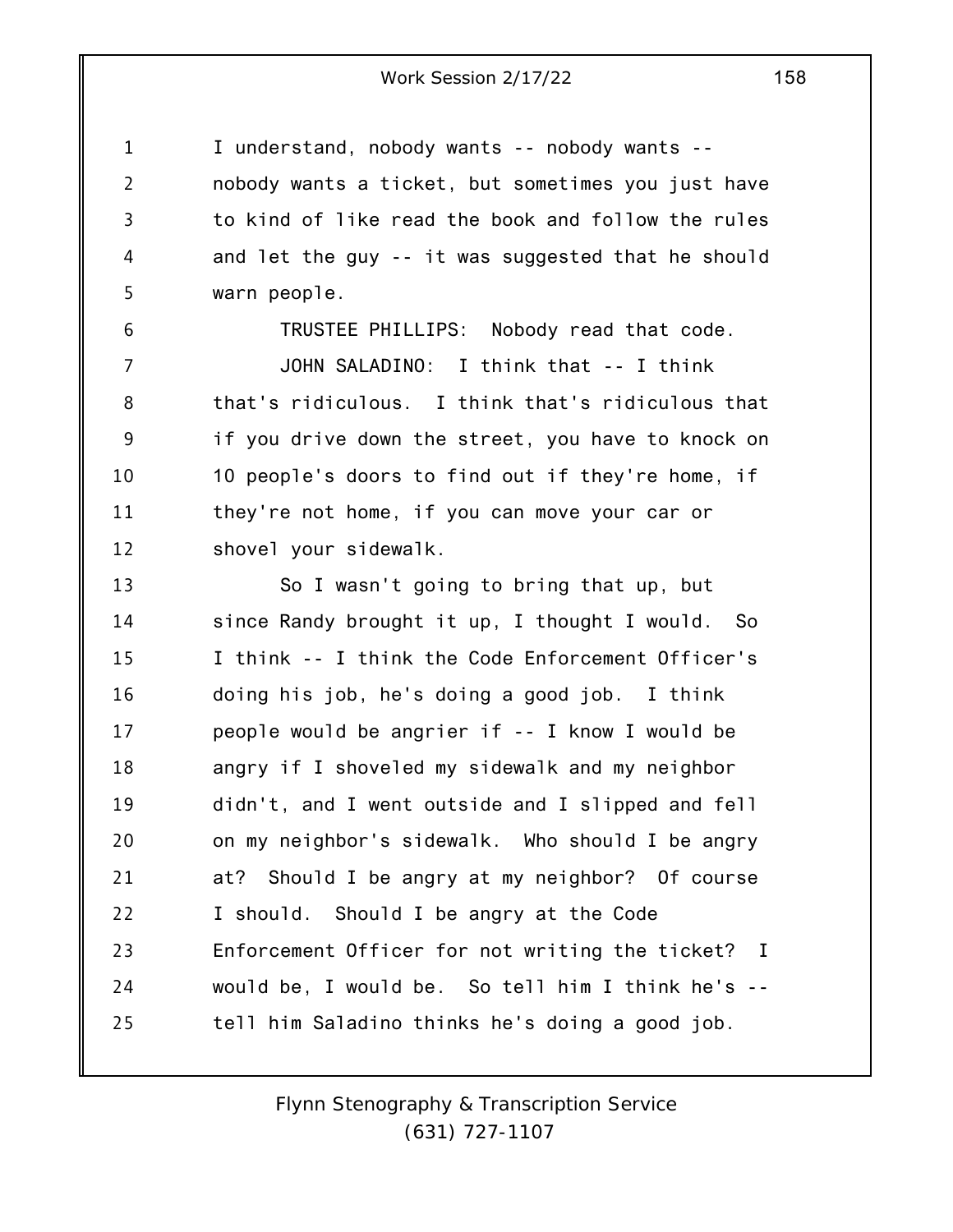1 2 3 4 5 6 7 8 9 10 11 12 13 14 15 16 17 18 19 20 21 22 23 24 25 Work Session 2/17/22 159 (Laughter) JOHN SALADINO: I listened to Joe and about the workforce housing. Do we say workforce housing or affordable housing? TRUSTEE PHILLIPS: Affordable. JOHN SALADINO: Affordable housing? There's a difference? TRUSTEE PHILLIPS: That's what's in the title of it. JOHN SALADINO: Okay. So I heard -- and we're kind of making it sound like it's easy, well, we're just going to change the portion of the code that says you can put an accessory apartment in the R-2, and we're going to change it to put an accessory apartment. Just from listening, I can hear a ton of different things. And you have a portion of the code, one section of our code says you're only allowed -- is the apartment going to be attached to the building, or is it going to be in a separate building? Are we going to allow that? MAYOR HUBBARD: Yes, you can put one above you garage. JOHN SALADINO: All right. So we have a portion of the code that you would change that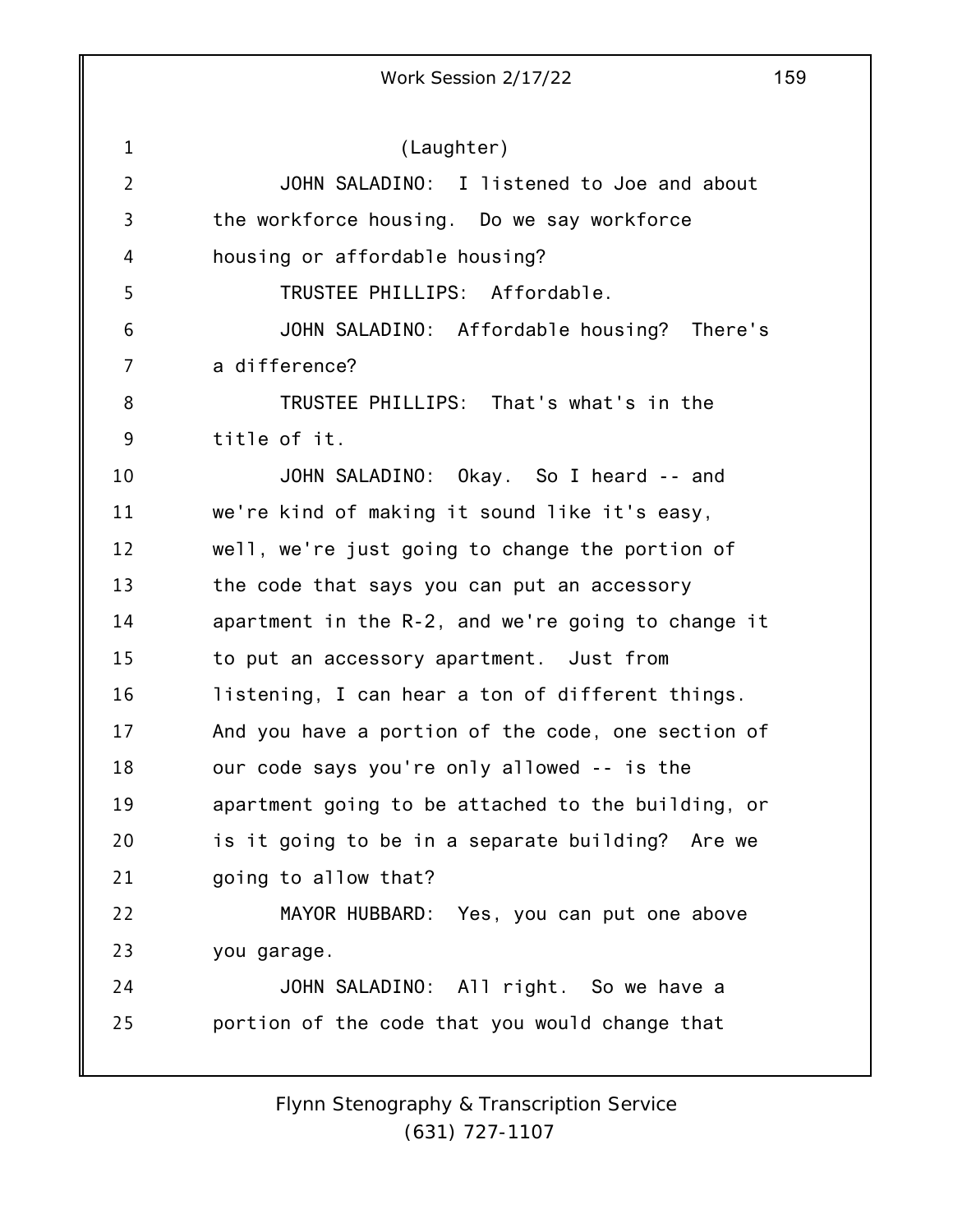1 2 3 4 5 6 7 8 9 10 11 12 13 14 15 16 17 18 19 20 21 22 23 24 25 says you're only allowed one dwelling unit on the property. MAYOR HUBBARD: Right. JOHN SALADINO: So you would have to change that. MAYOR HUBBARD: Uh-huh. JOHN SALADINO: You would have to change -- I heard that you're going to allow affordable - an accessory apartment in the R-1. That's not a permitted use in the R-1, you're going to have to change that. I heard -- there's a lot of things I heard, but the stuff that stuck was, well, we'll just raise the building, maybe we'll put a third floor. You're going to have to change that portion of the code. In the law -- in the Commercial Retail, there was an interpretation by the Zoning Board that there is no multiple dwellings in the -- in the Commercial Retail, so you would have to change that portion of the code to add three, put three apartments. In the Waterfront, you said you were going to put affordable, affordable apartments in Waterfront Commercial. That gets me crazy, because the Waterfront Commercial is the fire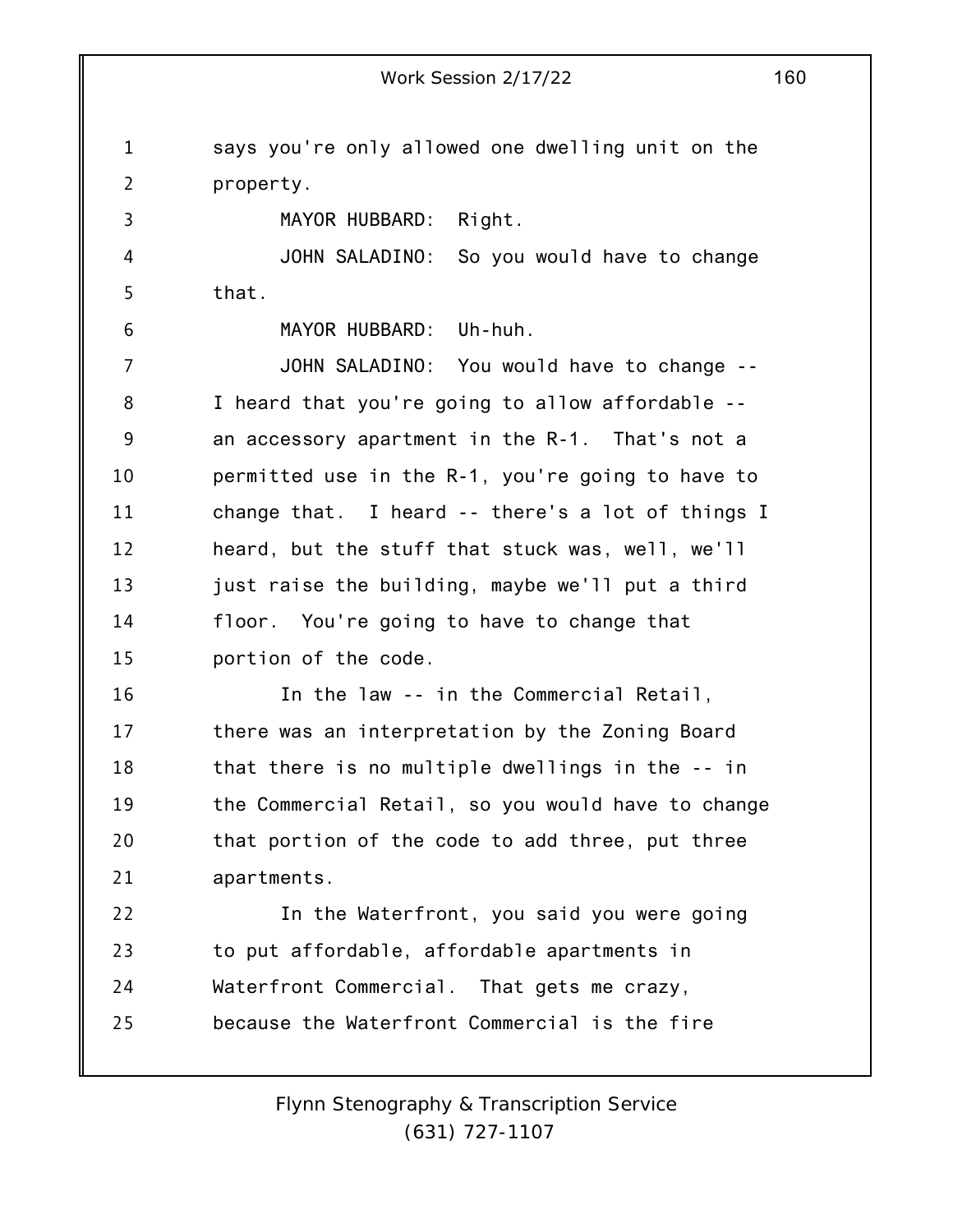1 2 3 4 5 6 7 8 9 10 11 12 13 stop. That's the fire -- that's the four acres at Steve Clarke's, and the 2 1/2 acres at Claudio's, if he doesn't want to be in the business anymore, or when Steve Clarke's up, from being condominiums. There's no residential component to the Waterfront Commercial. If you put -- if you put accessory apartments there, that goes out the window. Now, now there is no more Waterfront Commercial, or there isn't a accessory -- there isn't a residential use in the Waterfront Commercial, now you have it. Instead of a shipyard or a restaurant on the water, you have condominiums.

14 15 16 17 18 19 20 21 So I would be cautious. I mean, I wouldn't, I wouldn't rush into this. A previous Village official accused me of being opposed to affordable housing and I'm not. I'm in -- I'm absolutely opposed to increasing density without appropriate accessory use. You could build as many houses as you want, as long as there's an accessory use parking, loading to go along with it.

22 23 24 25 Just recently, this Board discussed getting rid of a portion of our code that said the businesses downtown, since 1990, they don't have -- they're exempt from off-street parking.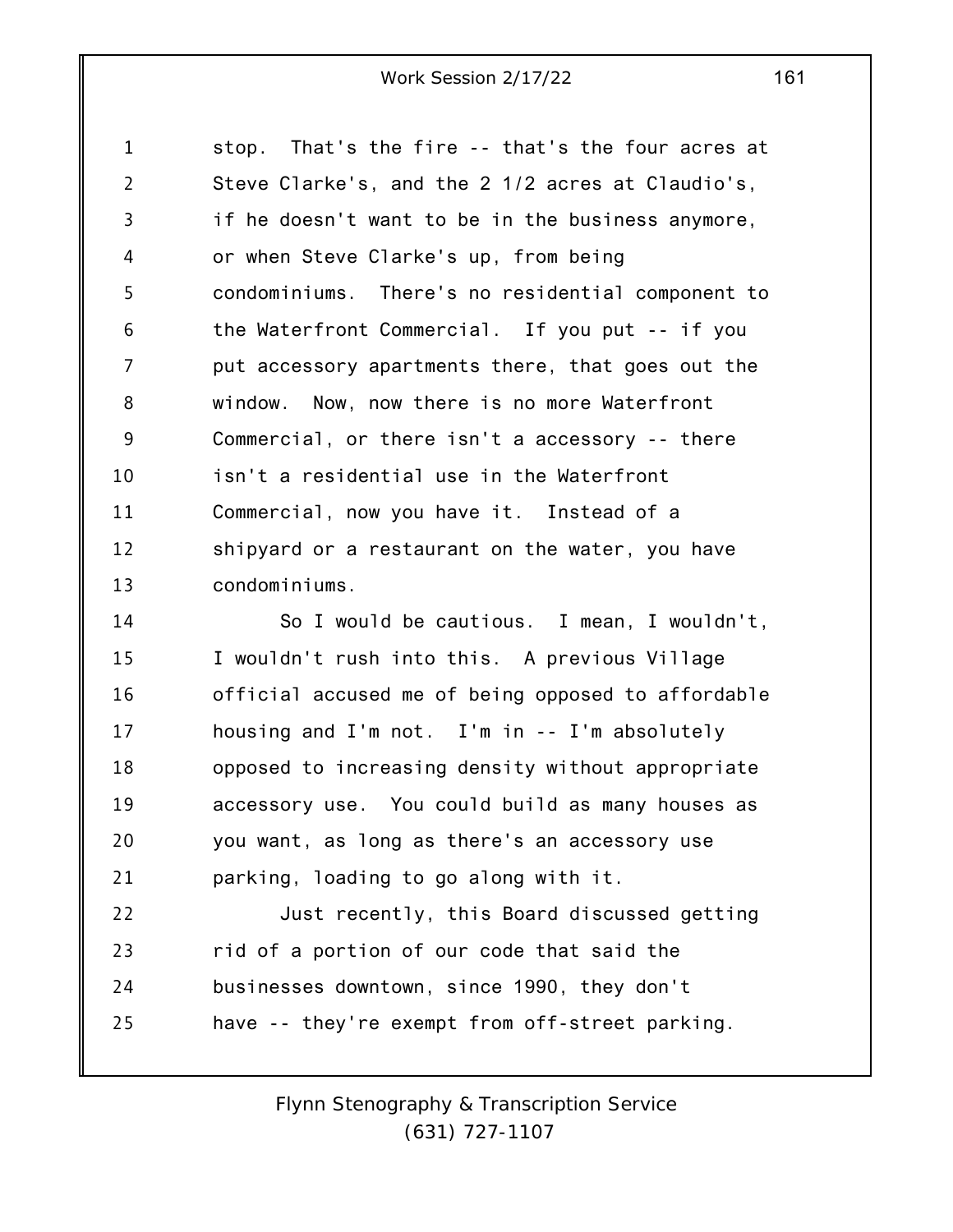1 2 3 4 5 6 You guys brought that up. I thought it was a done deal, I thought you were going to vote on it. But now, what you're saying is we can add four apartments above the Gusmar building, say, or pick a different building, I don't know, and put four apartments in there.

7 8 9 10 11 12 13 14 15 16 17 18 19 A previous Building Inspector did an audit when there was a subdivision in front of a -- in front of the Zoning Board of a particular house, and it was a two-family house, and it was a three-bedroom over a three-bedroom, and there was three families living in each apartment, all related by blood, it was totally legal. My point is each one of them owned a car. So the upstairs apartment had six cars, the downstairs apartment had six cars by right, legally. What do you do when you put four apartments over the Gusmar building? I mean, I can't imagine that, I can't imagine that happening.

20 21 22 23 24 25 So I would be -- I understand Julia is - she's anxious to get this rolling and stuff, but you can't throw the baby out with the bath water. You gotta -- you gotta kind of look at the big picture. You know, you can't -- you can't be hyper-focused on I got to get this kid into an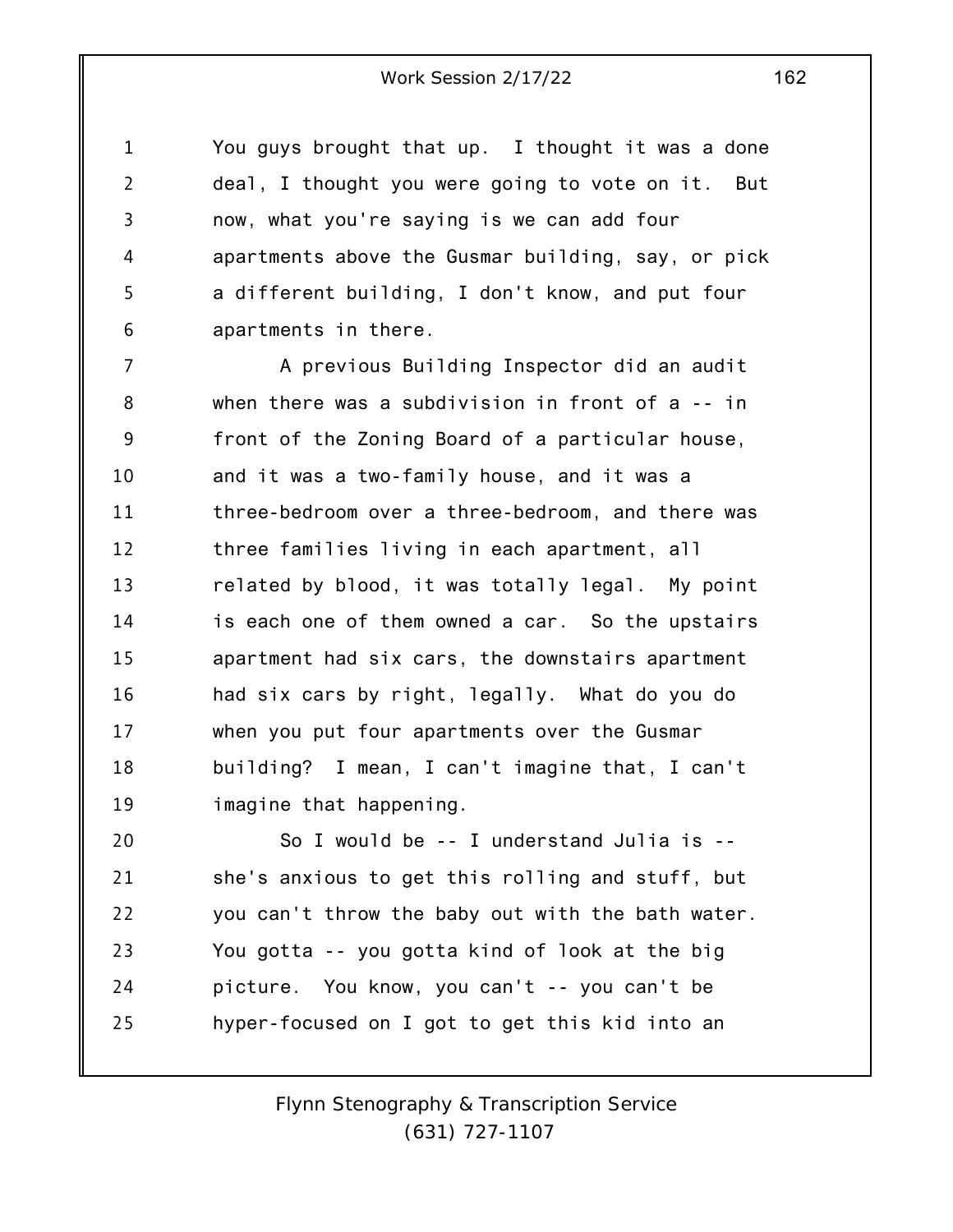apartment and let him live here and join the Fire Department. That's a noble effort, but you got to look at the bigger picture.

1

2

3

4 5 6 7 8 9 10 11 12 13 14 15 So unless you're prepared to throw the code book out the window, which it kind of sounds like you might be, I don't know. But I'm kind of thinking it's working, maybe not to everybody's satisfaction, but I'm kind of thinking it's working, but -- and I don't even understand why you would consider, unless you change the zone, unless it's not R-1 anymore, now it becomes R-2, the whole thing. It's R-1, it's like a one-family house. How could you even consider -- I'm sorry -- putting a second apartment there? Just change it to the R-2.

16 17 18 19 20 21 I don't understand. It seems like we're kind of getting into this and -- and we're like diagnosing like, well, this doesn't work, so we'll try this, this doesn't work, we'll try this. And maybe that's good over the long term, but over the short term, that doesn't work.

22 23 24 25 So I -- and I could name five more code chapters that -- what the Attorney spoke about tonight, that you would have to revise. So if you're talking about one chapter of the code or --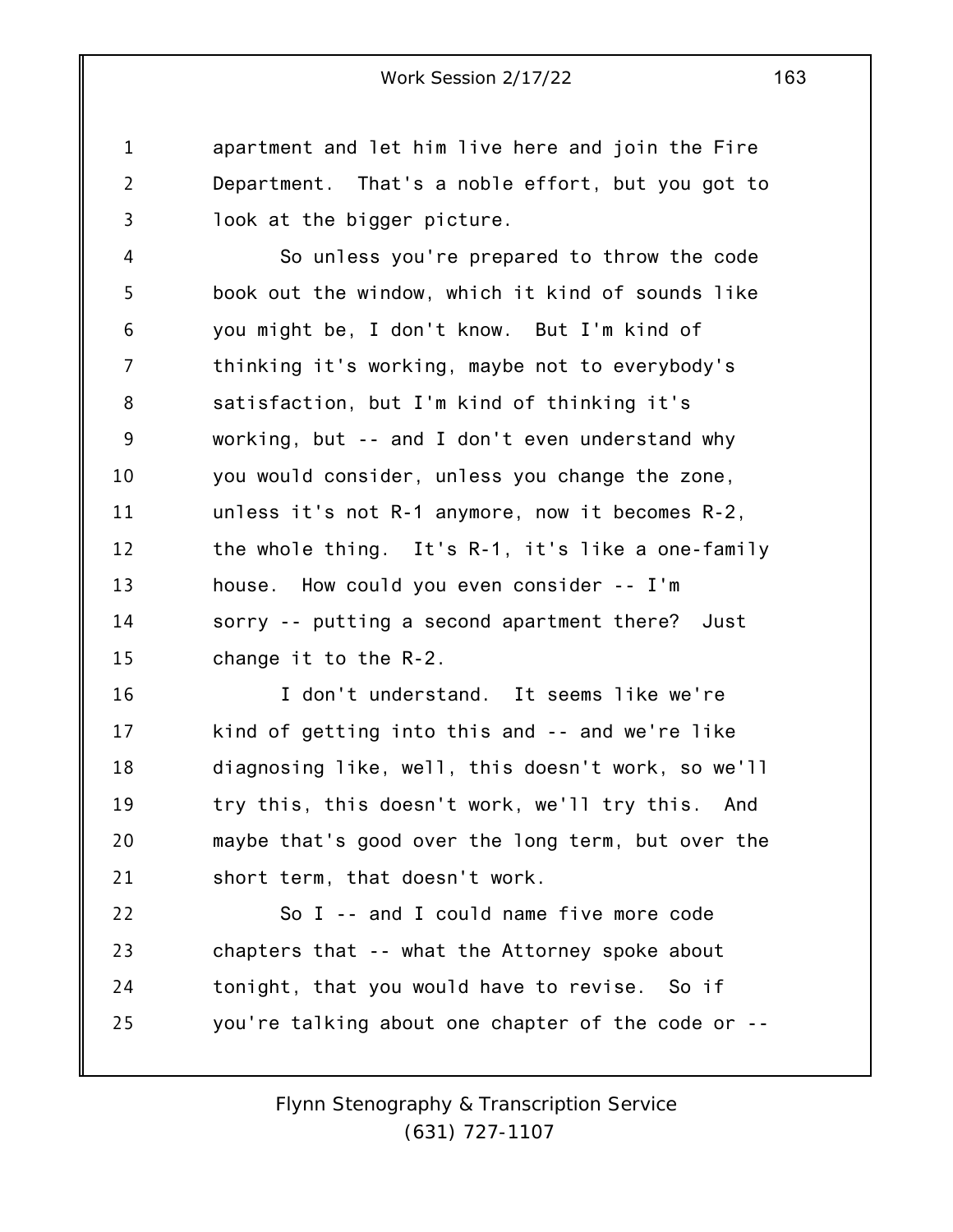1 2 3 4 5 6 7 8 9 10 11 12 13 14 15 16 17 18 19 20 21 22 23 24 25 yeah, okay, that makes it easy, you change a few words and you do this. But if you're -- if you're talking about doing that and it affects 22 different other things, then -- then you should just rewrite the whole code. Okay. Thanks. Thanks for listening. WILLIAM SWISKEY: William Swiskey 184 Fifth Street, Greenport, New York. You were discussing before the Sandy Beach sewer, right? MAYOR HUBBARD: Yes. WILLIAM SWISKEY: I understood. So there were two separate contracts that were discussed? One was with the Sandy Beach Property Owners Association, the other one with Safe Harbor, or whatever, LLC, it's trying to hide under right now, which makes me a little bit suspicious about the whole thing. But, anyway, what do these contracts entail? Are they agreeing to pay the Village for the sewer, or -- MAYOR HUBBARD: Yes. WILLIAM SWISKEY: So what does each contract -- do you have a total cost? MAYOR HUBBARD: Well, it was 15,000, is the total cost. They're making a down payment when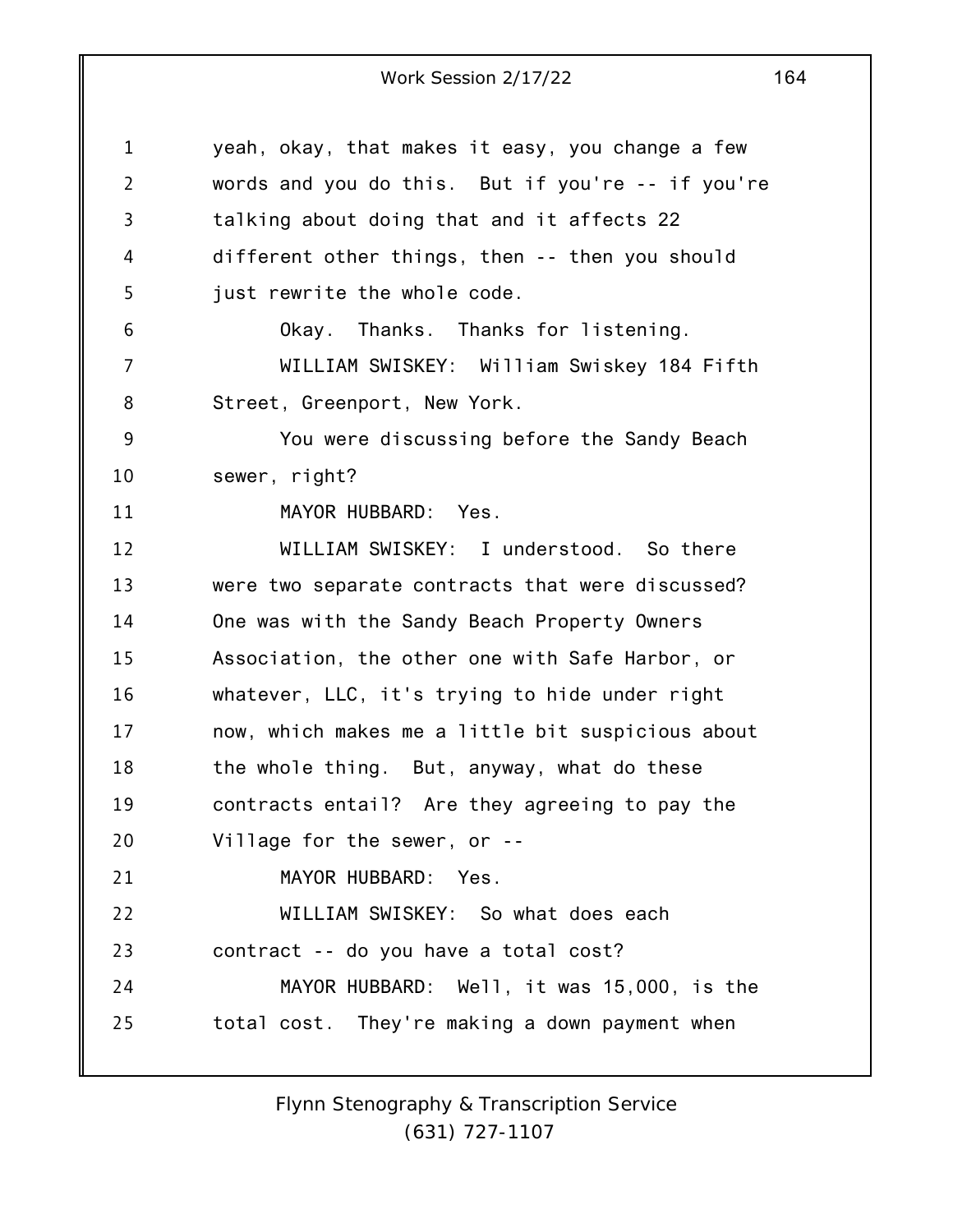| $\mathbf{1}$   | they sign the contract. When the construction is  |
|----------------|---------------------------------------------------|
| $\overline{2}$ | half done, they're paying another payment. When   |
| 3              | it's finally connected, they make the last one.   |
| 4              | WILLIAM SWISKEY: Do we have any idea what         |
| 5              | the total cost is going to be?                    |
| 6              | MAYOR HUBBARD: Until we get to the design         |
| 7              | part, no, we don't know what the overall cost is  |
| 8              | going to be yet.                                  |
| 9              | WILLIAM SWISKEY: So they could basically          |
| 10             | say this is too much and walk away, right?        |
| 11             | TRUSTEE PHILLIPS: Correct.                        |
| 12             | MAYOR HUBBARD: No. They're signing a              |
| 13             | contract with their commitment. It's going to be  |
| 14             | 15,000 per household for the 24 households.       |
| 15             | WILLIAM SWISKEY: Yeah, all right. That's          |
| 16             | for Sandy Beach. That's the maximum they're going |
| 17             | to pay, then, 15,000?                             |
| 18             | MAYOR HUBBARD: Correct.                           |
| 19             | WILLIAM SWISKEY: All right. So now what           |
| 20             | about Safe Harbor, what are they going to pay?    |
| 21             | MAYOR HUBBARD: We don't have a price on           |
| 22             | that yet. I mean, Paul has been working with them |
| 23             | with prices. It's in a range. It may not cover    |
| 24             | the full cost. We may have use some of our money  |
| 25             | to cover whatever might be incidental on it. But  |
|                |                                                   |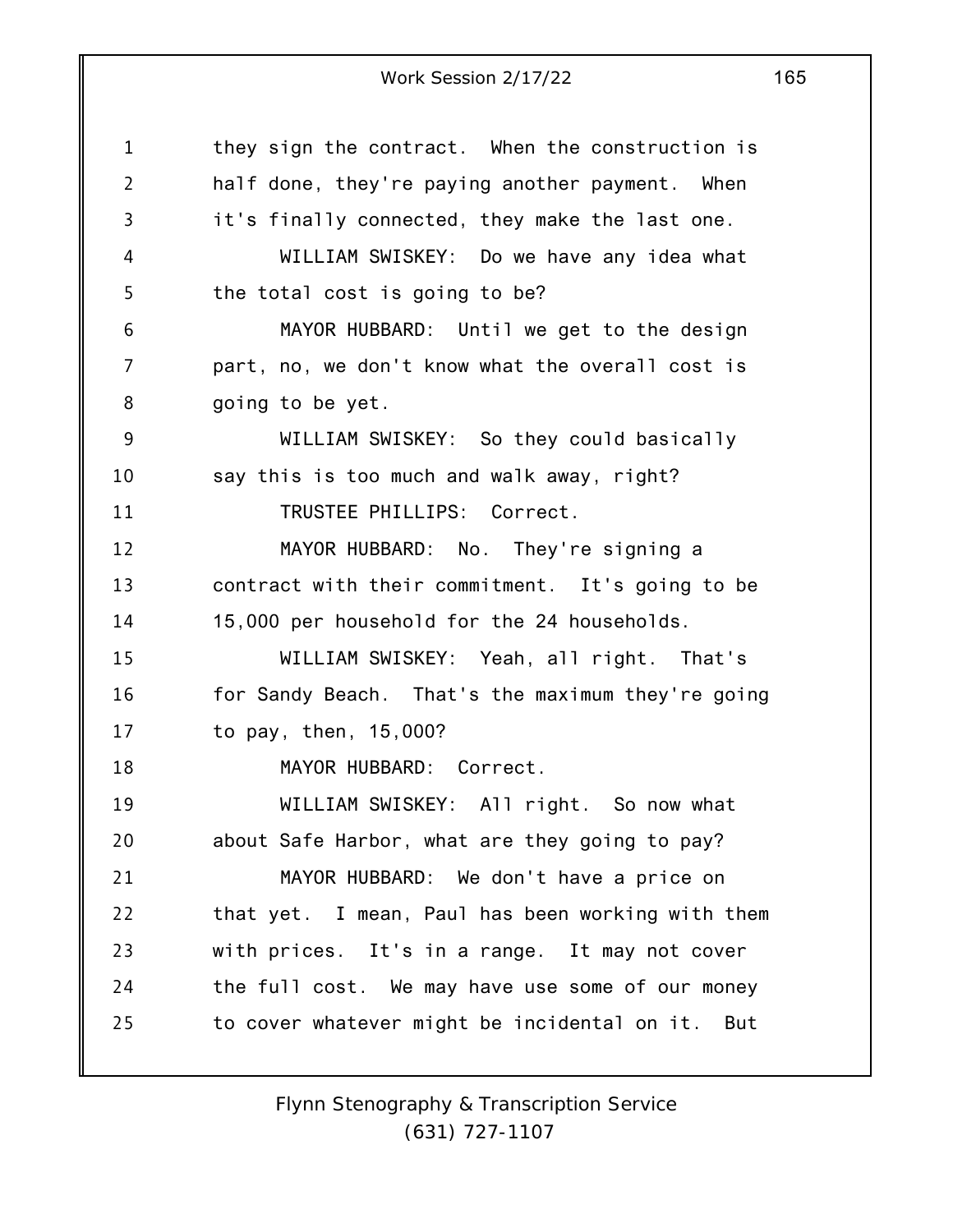they're doing the easement and running the pump down their property and connecting the pipes to the edge of their property. Then the rest would be on --

1

2

3

4

5 6 7 8 9 WILLIAM SWISKEY: Now, I don't know how this sewer is -- perhaps Paul could explain. Is this sewer going to run all the way up the street and up Manhanset to the Village, or is it going to go across the creek?

10 11 12 13 14 MAYOR HUBBARD: It's going to go across the creek. It's coming through Stirling Harbor property, Manhanset through Stirling Harbor property, connected to the pump station on Manor Place.

15 16 WILLIAM SWISKEY: All right. That makes more sense, yes.

17 18 19 20 21 22 23 24 25 There's one other thing I want to ask about. Now, when I asked months ago about that drain on Fourth Street, that it really wasn't working, I was told that it was perfect, that I didn't know what I was talking about. Well, it seems to me now the Village is acknowledging it's got a big problem. Are you considering going after the engineers who designed it? MAYOR HUBBARD: We haven't at this point.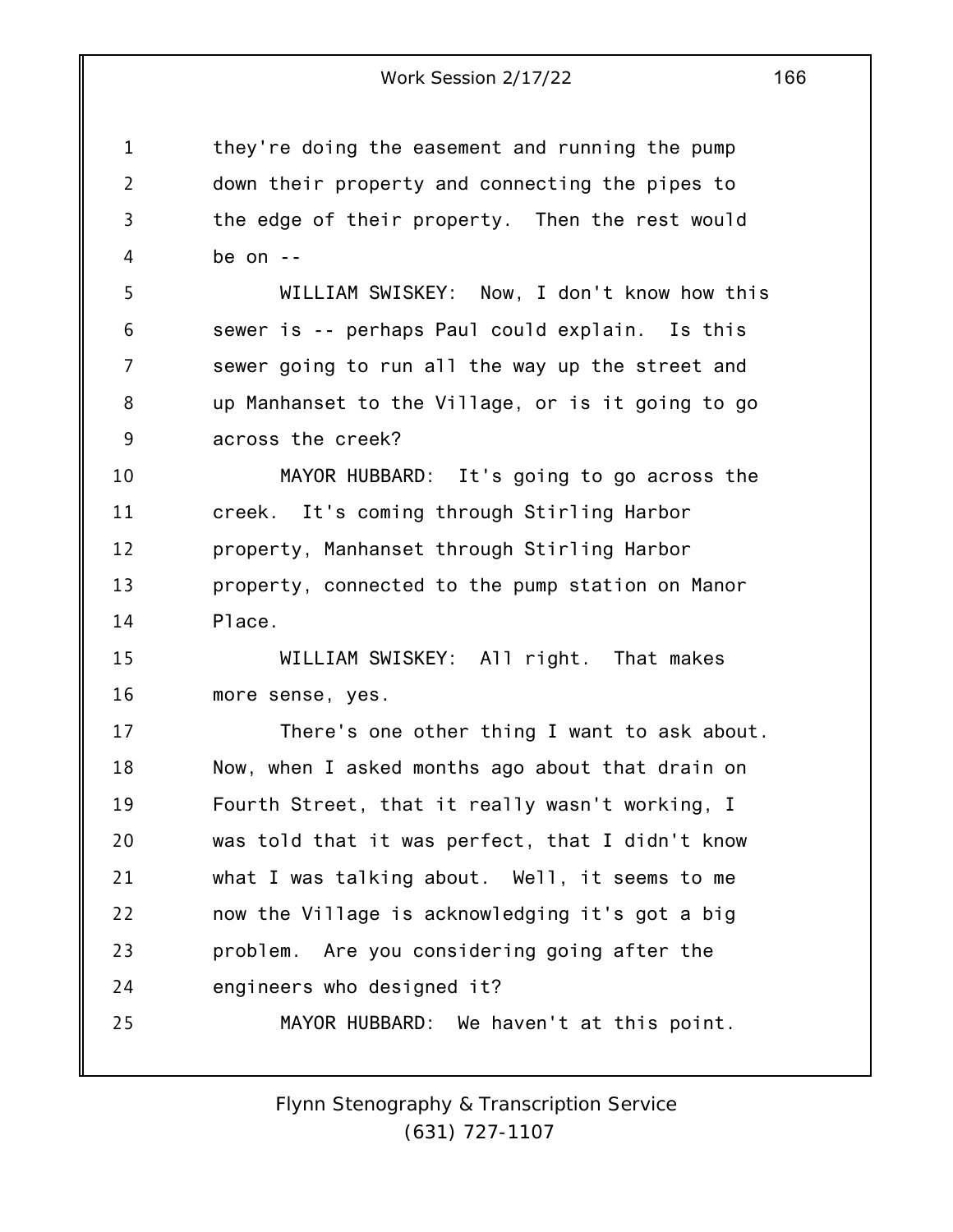1 2 3 4 5 6 7 8 It's just they went through, they did the borings, went through a layer of clay, and it still is not draining as designed. I mean, it was -- we had a design by engineers and they were approved by the County, who gave us a grant, and the County engineers approved the design of all three of them, so -- and the County is the one who gave the money for it, so.

9 10 11 12 13 14 15 16 17 18 19 20 21 WILLIAM SWISKEY: Well, it seems to me like somebody didn't really do much of a -- it's like the one on Fifth Street that doesn't work, you realize that. The water, it's about that high from the top of the grade, and every time it rains, what happens is that little bit of area that's there, that fills up, then the rest of the water comes out the drain by the pipe that goes overboard. So you're not preventing any runover. You know, you're not preventing any pollution from going into the pay there. I think you should consult your engineer on that one and why that was so poorly designed.

22 23 24 25 MAYOR HUBBARD: Well, that's a different engineer, but that's a different project, I guess. WILLIAM SWISKEY: Well, I think the Village needs to -- these two projects have gone terribly,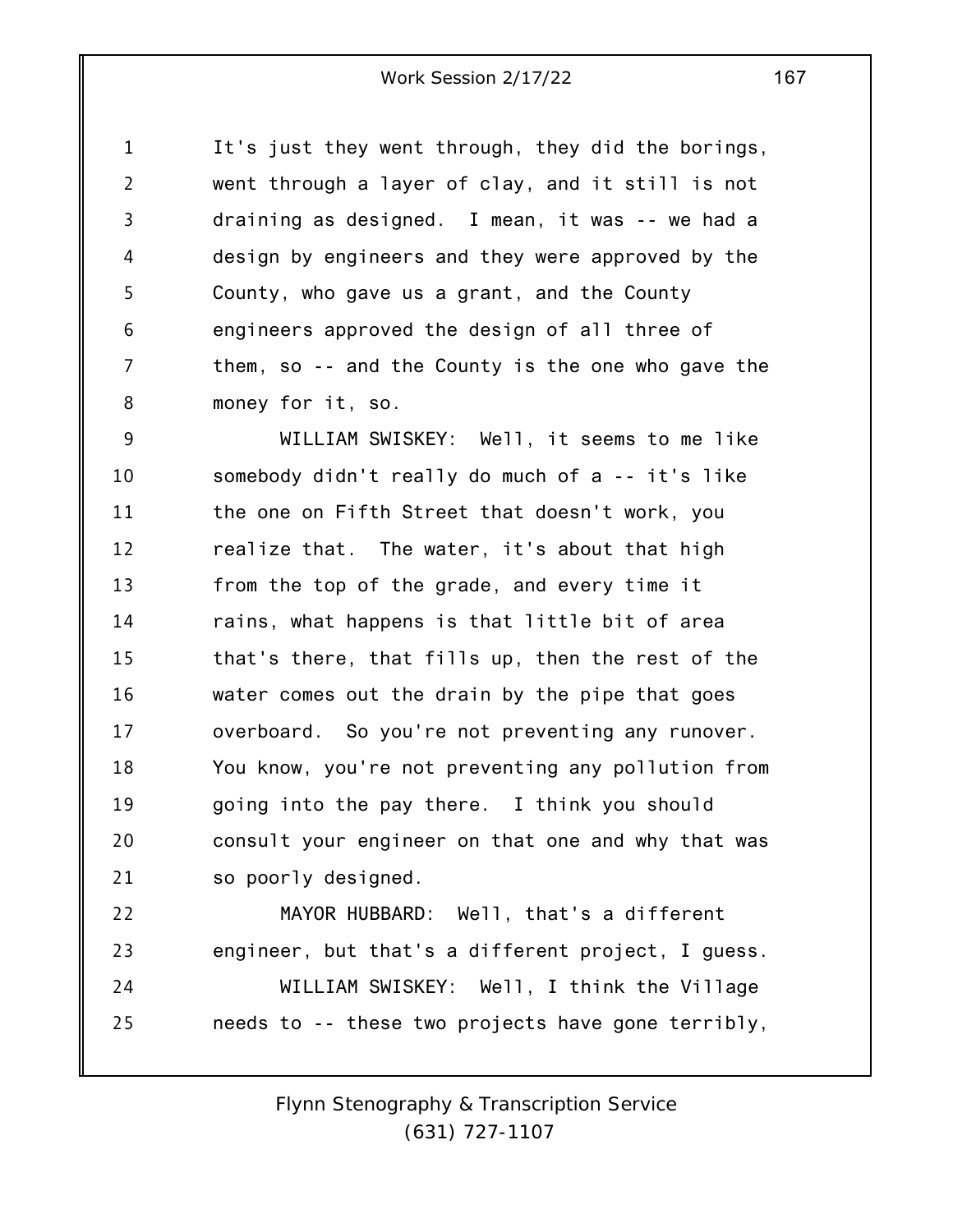1 2 3 4 horribly wrong, and we spent a lot of money, probably close to the neighborhood of a million dollars, right? MAYOR HUBBARD: The two -- no. The one on

5 6 7 8 9 10 Fifth Street was coming through the PSE&G work that was done down there, and they took care of that. The one on Fourth Street was done with a County grant, and I think the County grant was 290, around just under \$300,000 for the three road ends.

11 12 13 14 15 WILLIAM SWISKEY: Well, that isn't what I remember seeing in the voucher summary report, what we paid these people, and it was a lot of money. You know, I could be wrong about that and  $-$ 

16 17 MAYOR HUBBARD: I just know what we paid out and what we got reimbursed from the County for.

18 19 TREASURER BRANDT: It was 50-50. We got -- WILLIAM SWISKEY: But what was our 50

20 amount, if you don't mind?

21 TREASURER BRANDT: Two --

22 CLERK PIRILLO: 287, about 287.

23 24 25 WILLIAM SWISKEY: 287. All right. Thank you. So that's a quarter of a million dollars. And now there's one other thing that I'm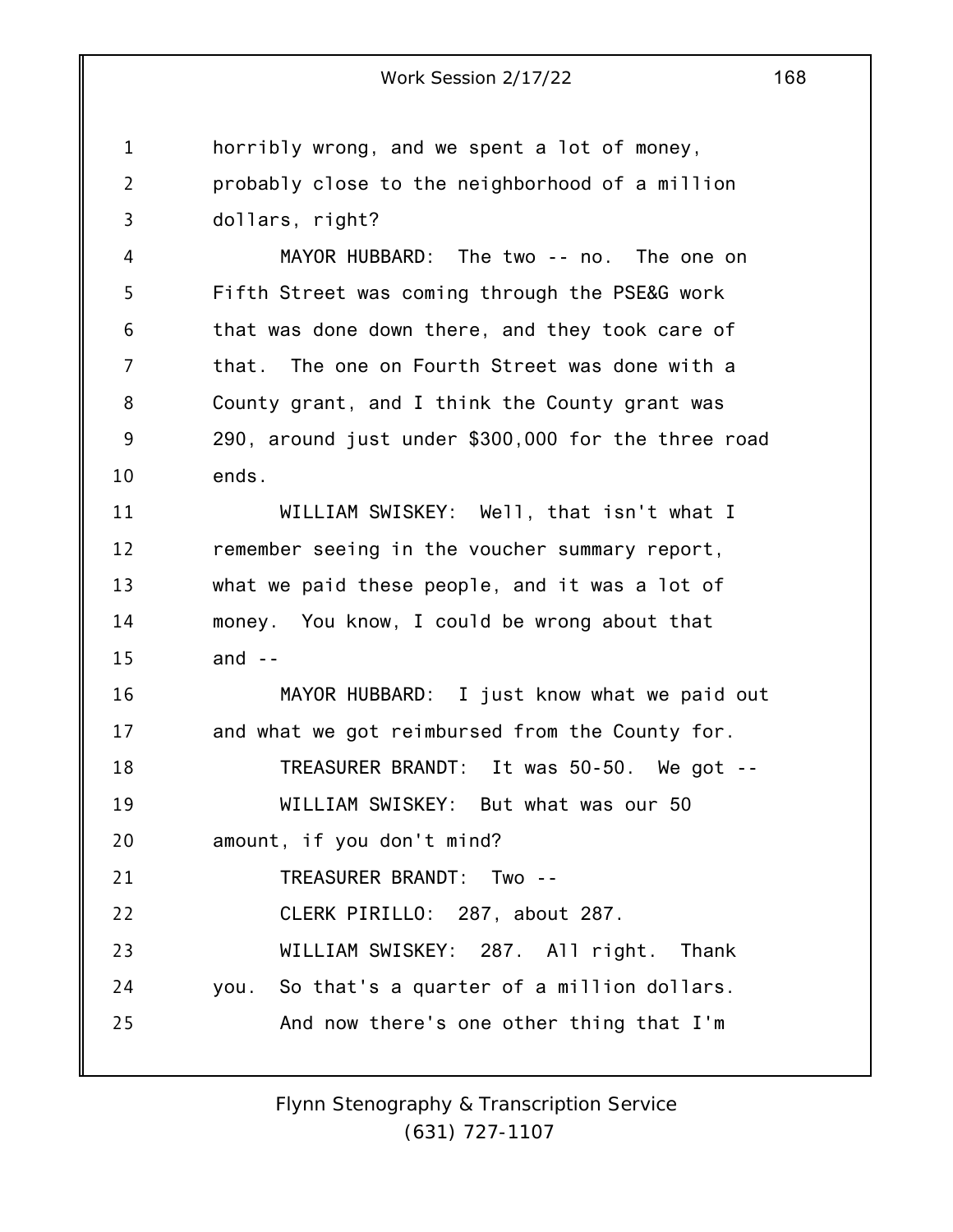1 2 3 4 5 6 7 8 9 10 11 12 13 14 15 16 17 18 19 20 21 22 23 24 25 curious about. Have we gotten any money back from the microgrid people at New York State yet or not? TREASURER BRANDT: Yes. ADMINISTRATOR PALLAS: Yes. WILLIAM SWISKEY: We have? TREASURER BRANDT: Sure. WILLIAM SWISKEY: Well, how come, then, we're paying Haugland Energy out of our - basically our depreciation fund? TREASURER BRANDT: And then they would get reimbursed for that. And we've gotten 600,000 back so far, and we're awaiting another eight. WILLIAM SWISKEY: Yeah, so --TREASURER BRANDT: They're pretty quick, Bill, about getting us reimbursed. WILLIAM SWISKEY: We're almost down -- we're almost down a million dollars. But the money is coming in? TREASURER BRANDT: And I take it out to cover the expense, and then I put it back in when  $I - -$ WILLIAM SWISKEY: All right. Thank you, Bobby. TREASURER BRANDT: Okay. WILLIAM SWISKEY: Have a good day, people.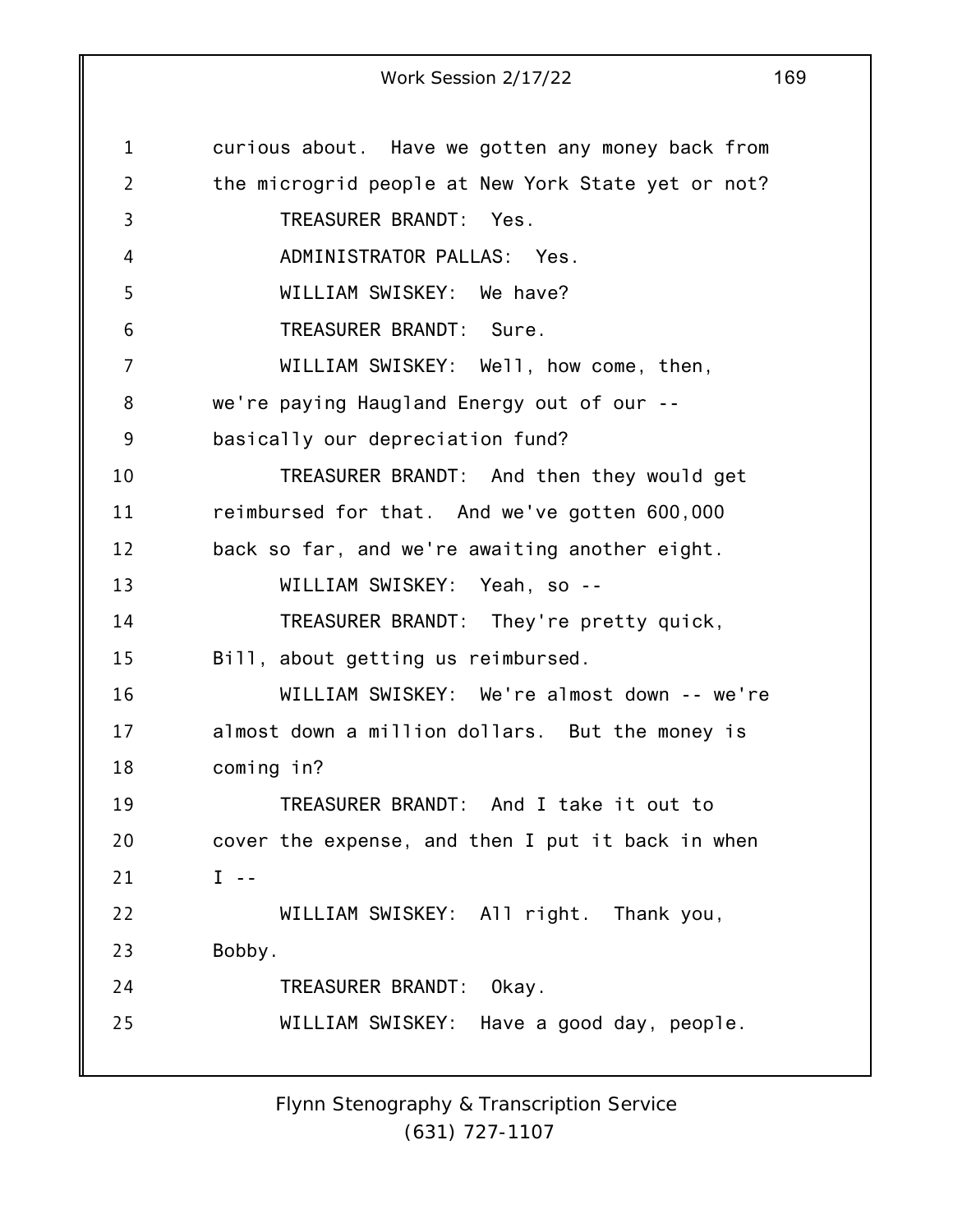|             | Work Session 2/17/22                     | 170 |
|-------------|------------------------------------------|-----|
| $\mathbf 1$ | MAYOR HUBBARD: Okay. Thank you. Anybody  |     |
| 2           | else wish to address the Board?          |     |
| 3           | (No Response)                            |     |
| 4           | MAYOR HUBBARD: Okay. I'll offer a motion |     |
| 5           | to adjourn the meeting at 9:48.          |     |
| 6           | TRUSTEE MARTILOTTA: Second.              |     |
| 7           | MAYOR HUBBARD: All in favor?             |     |
| 8           | TRUSTEE CLARKE: Aye.                     |     |
| 9           | TRUSTEE MARTILOTTA: Aye.                 |     |
| 10          | TRUSTEE PHILLIPS: Aye.                   |     |
| 11          | TRUSTEE ROBINS: Aye.                     |     |
| 12          | MAYOR HUBBARD: Aye.                      |     |
| 13          | Opposed?                                 |     |
| 14          | (No Response)                            |     |
| 15          | MAYOR HUBBARD: Motion carried.           |     |
| 16          | (The meeting was adjourned at 9:48 p.m.) |     |
| 17          |                                          |     |
| 18          |                                          |     |
| 19          |                                          |     |
| 20          |                                          |     |
| 21          |                                          |     |
| 22          |                                          |     |
| 23          |                                          |     |
| 24          |                                          |     |
| 25          |                                          |     |
|             |                                          |     |